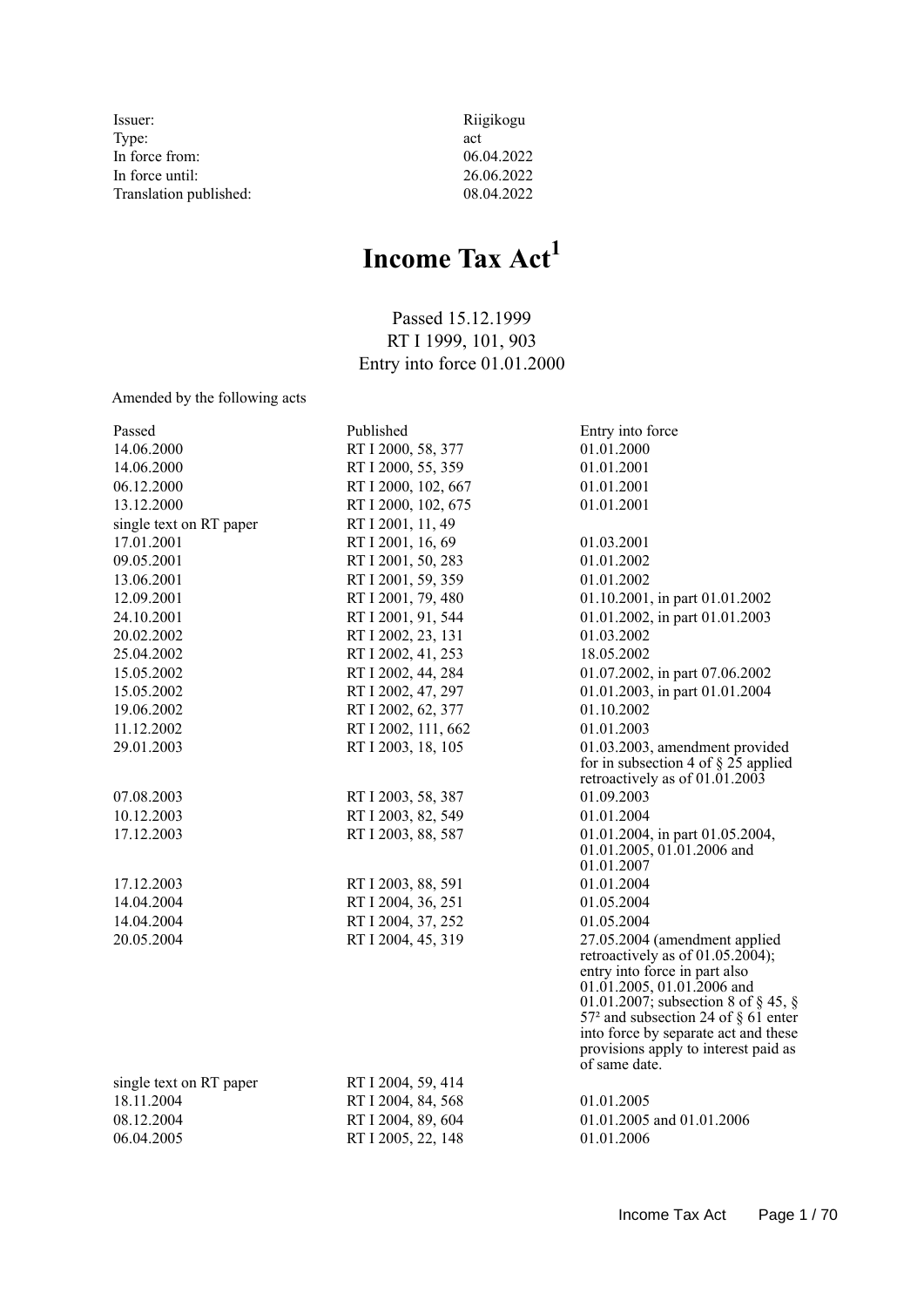| 20.04.2005 | RT I 2005, 25, 193  | 01.07.2005 (part of amendments<br>applied retroactively as of<br>$01.05.2004$ and $01.01.2005$ )                                                                                                                                                                                                                                                                |
|------------|---------------------|-----------------------------------------------------------------------------------------------------------------------------------------------------------------------------------------------------------------------------------------------------------------------------------------------------------------------------------------------------------------|
| 20.06.2005 | RT I 2005, 36, 277  | 01.07.2005 and 01.01.2006                                                                                                                                                                                                                                                                                                                                       |
| 28.09.2005 | RT I 2005, 54, 430  | 01.01.2006                                                                                                                                                                                                                                                                                                                                                      |
| 12.10.2005 | RT I 2005, 57, 451  | 18.11.2005                                                                                                                                                                                                                                                                                                                                                      |
| 26.01.2006 | RT I 2006, 7, 40    | 04.02.2006                                                                                                                                                                                                                                                                                                                                                      |
| 26.01.2006 | RT I 2006, 7, 41    | 13.02.2006                                                                                                                                                                                                                                                                                                                                                      |
| 10.05.2006 | RT I 2006, 26, 193  | 01.01.2007                                                                                                                                                                                                                                                                                                                                                      |
| 31.05.2006 | RT I 2006, 28, 208  | 01.07.2006, in part 01.01.2007 and                                                                                                                                                                                                                                                                                                                              |
|            |                     | applied in part retroactively as of<br>01.01.2006                                                                                                                                                                                                                                                                                                               |
| 07.06.2006 | RT I 2006, 30, 232  | 01.01.2007                                                                                                                                                                                                                                                                                                                                                      |
| 15.11.2006 | RT I 2006, 55, 406  | 01.01.2007                                                                                                                                                                                                                                                                                                                                                      |
| 21.12.2006 | RT I 2006, 63, 468  | 01.01.2007                                                                                                                                                                                                                                                                                                                                                      |
| 21.12.2006 | RT I 2007, 4, 19    | 01.09.2007                                                                                                                                                                                                                                                                                                                                                      |
| 14.02.2007 | RT I 2007, 24, 126  | 01.07.2007                                                                                                                                                                                                                                                                                                                                                      |
| 21.02.2007 | RT I 2007, 25, 130  | 01.01.2008                                                                                                                                                                                                                                                                                                                                                      |
| 14.06.2007 | RT I 2007, 44, 316  | 14.07.2007                                                                                                                                                                                                                                                                                                                                                      |
| 14.06.2007 | RT I 2007, 44, 318  | 01.01.2008                                                                                                                                                                                                                                                                                                                                                      |
| 26.03.2008 | RT I 2008, 17, 119  | 01.01.2009                                                                                                                                                                                                                                                                                                                                                      |
| 19.06.2008 | RT I 2008, 34, 208  | 01.09.2008                                                                                                                                                                                                                                                                                                                                                      |
| 23.10.2008 | RT I 2008, 48, 269  | 14.11.2008                                                                                                                                                                                                                                                                                                                                                      |
| 19.11.2008 | RT I 2008, 51, 283  | 01.01.2009, in part 01.01.2010                                                                                                                                                                                                                                                                                                                                  |
| 20.11.2008 | RT I 2008, 51, 286  | 01.01.2009                                                                                                                                                                                                                                                                                                                                                      |
| 04.12.2008 | RT I 2008, 58, 323  | 01.01.2009                                                                                                                                                                                                                                                                                                                                                      |
| 04.12.2008 | RT I 2008, 58, 324  | 01.01.2009                                                                                                                                                                                                                                                                                                                                                      |
| 17.12.2008 | RT I 2008, 58, 329  | 01.01.2010                                                                                                                                                                                                                                                                                                                                                      |
| 11.12.2008 | RT I 2008, 60, 331  | 01.01.2009                                                                                                                                                                                                                                                                                                                                                      |
| 18.12.2008 | RT I 2009, 3, 15    | 01.02.2009                                                                                                                                                                                                                                                                                                                                                      |
| 20.02.2009 | RT I 2009, 15, 93   | 01.04.2009, in part 01.07.2009 and                                                                                                                                                                                                                                                                                                                              |
|            |                     | 01.01.2010                                                                                                                                                                                                                                                                                                                                                      |
| 26.02.2009 | RT I 2009, 18, 109  | 28.03.2009, in part 01.07.2009                                                                                                                                                                                                                                                                                                                                  |
| 22.04.2009 | RT I 2009, 24, 146  | 01.06.2009                                                                                                                                                                                                                                                                                                                                                      |
| 29.10.2009 | RT I 2009, 54, 362  | 01.01.2010, in part 01.12.2009<br>(amendments applied retroactively<br>as of 01.08.2009)                                                                                                                                                                                                                                                                        |
| 26.11.2009 | RT I 2009, 59, 391  | 01.01.2010                                                                                                                                                                                                                                                                                                                                                      |
| 18.11.2009 | RT I 2009, 60, 395  | 01.07.2010                                                                                                                                                                                                                                                                                                                                                      |
| 26.11.2009 | RT I 2009, 62, 405  | 01.01.2010                                                                                                                                                                                                                                                                                                                                                      |
| 16.12.2009 | RT I 2010, 1, 2     | $01.01.2012$ enters into force on                                                                                                                                                                                                                                                                                                                               |
|            |                     | the starting date of authority of<br>XII composition of the Riigikogu,<br>date of entry into force changed<br>$01.01.2012$ ; date of entry into force<br>changed in part $01.01.2013$ [RT I,<br>28.12.2011, 1]; date of entry into<br>force changed 01.01.2014 [RT I,<br>29.12.2012, 1]                                                                         |
| 22.04.2010 | RT I 2010, 22, 108  | 01.01.2011 enters into force on the<br>date which has been determined                                                                                                                                                                                                                                                                                           |
|            |                     | in the Decision of the Council of<br>the European Union regarding<br>the abrogation of the derogation<br>established in respect of the<br>Republic of Estonia on the basis<br>provided for in Article 140 (2) of<br>the Treaty on the Functioning of the<br>European Union, Council Decision<br>2010/416/EU of 13 July 2010 (OJ L<br>196, 28.7.2010, p. 24–26). |
| 03.06.2010 | RT I 2010, 34, 181  | 01.01.2011, in part 01.07.2010 and<br>01.01.2024                                                                                                                                                                                                                                                                                                                |
| 17.06.2010 | RT I 2010, 44, 262  | 01.09.2010                                                                                                                                                                                                                                                                                                                                                      |
| 20.10.2010 | RT I, 18.11.2010, 1 | 01.01.2011, in part 01.01.2012                                                                                                                                                                                                                                                                                                                                  |
|            |                     |                                                                                                                                                                                                                                                                                                                                                                 |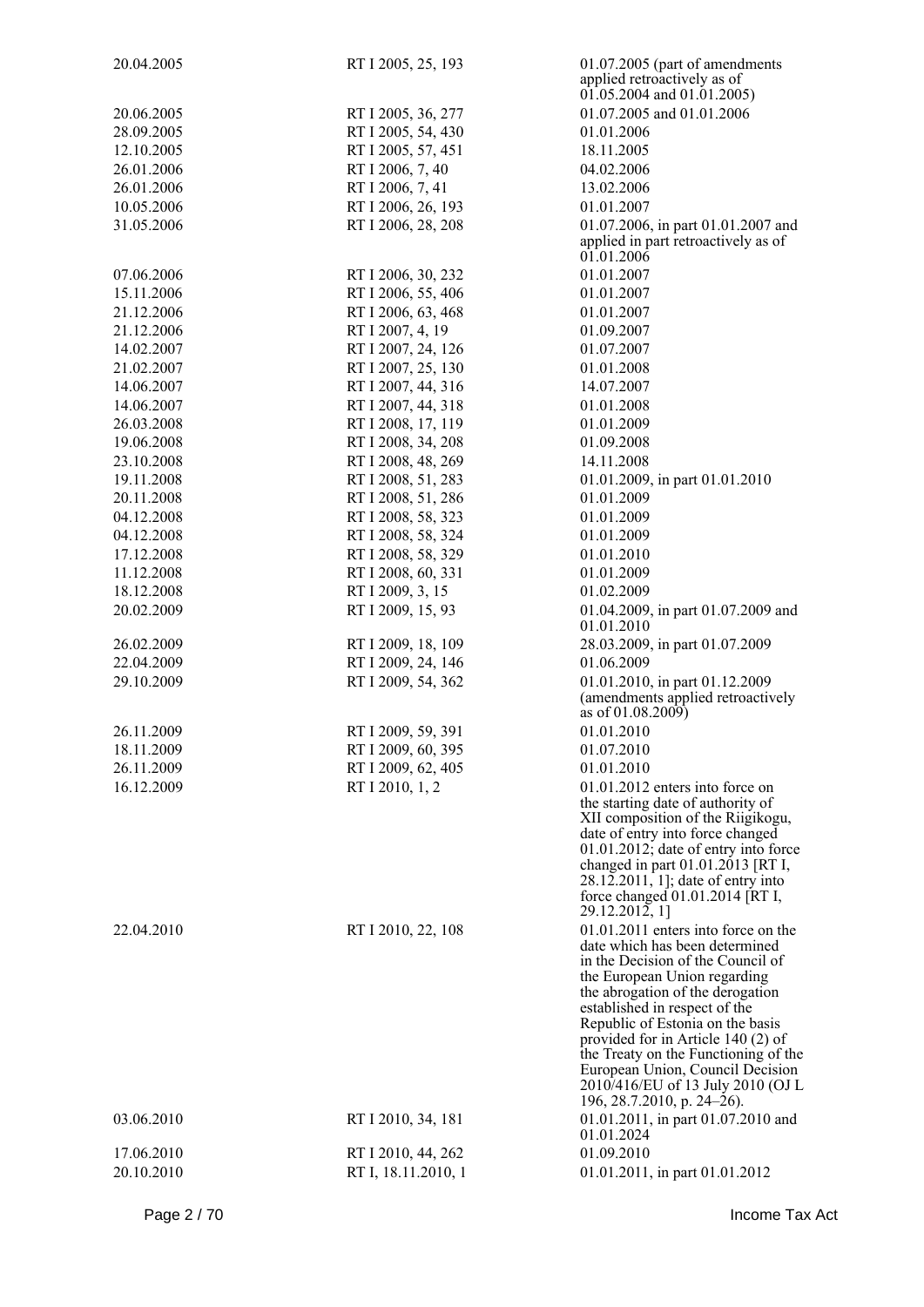| 08.12.2010               | RT I, 28.12.2010, 6   | 01.01.2012                                                                                                                                         |
|--------------------------|-----------------------|----------------------------------------------------------------------------------------------------------------------------------------------------|
| 26.01.2011               | RT I, 18.02.2011, 1   | 01.01.2012, in part 28.02.2011 and                                                                                                                 |
|                          |                       | 01.08.2011                                                                                                                                         |
| 09.02.2011<br>23.02.2011 | RT I, 04.03.2011, 1   | 01.04.2011                                                                                                                                         |
|                          | RT I, 25.03.2011, 1   | $01.01.2014$ ; date of entry into<br>force changed $01.07.2014$ [RT I,<br>22.12.2013, 1                                                            |
| 16.06.2011               | RT I, 08.07.2011, 5   | 01.01.2012                                                                                                                                         |
| 23.11.2011               | RT I, 13.12.2011, 1   | 01.01.2012                                                                                                                                         |
| 07.12.2011               | RT I, 28.12.2011, 1   | $01.01.2012$ , in part on the tenth day<br>after publication in the Riigi Teataja.                                                                 |
| 07.03.2012               | RT I, 29.03.2012, 1   | 30.03.2012, in part 01.01.2013                                                                                                                     |
| 13.06.2012               | RT I, 06.07.2012, 1   | 01.04.2013                                                                                                                                         |
| 13.06.2012               | RT I, 10.07.2012, 2   | 01.04.2013, in part 20.07.2012                                                                                                                     |
| 10.10.2012               | RT I, 25.10.2012, 1   | 01.12.2012                                                                                                                                         |
| 07.12.2012               | RT I, 22.12.2012, 1   | 01.01.2013, in part 01.01.2014 and<br>01.01.2015                                                                                                   |
| 12.12.2012               | RT I, 29.12.2012, 1   | 01.01.2013, in part 01.04.2013 and<br>01.07.2013                                                                                                   |
| 23.01.2013               | RT I, 14.02.2013, 1   | 01.01.2014                                                                                                                                         |
| 28.02.2013               | RT I, 20.03.2013, 1   | 01.04.2013                                                                                                                                         |
| 15.05.2013               | RT I, 01.06.2013, 1   | 01.07.2013                                                                                                                                         |
| 12.06.2013               | RT I, 02.07.2013, 1   | 01.09.2013, in part 01.01.2014; date<br>of entry into force changed in part<br>$01.07.2014$ [RT I, 22.12.2013, 1]                                  |
| 05.12.2013               | RT I, 22.12.2013, 1   | 01.01.2014                                                                                                                                         |
| 11.12.2013               | RT I, 23.12.2013, 1   | 01.01.2014, in part 01.01.2015 and<br>01.01.2020                                                                                                   |
| 05.12.2013               | RT I, 23.12.2013, 3   | 01.01.2014, in part 01.01.2015                                                                                                                     |
| 27.02.2014               | RT I, 21.03.2014, 3   | 31.03.2014, in part 01.04.2014 and<br>01.01.2015                                                                                                   |
| 19.06.2014               | RT I, 03.07.2014, 19  | 01.09.2014                                                                                                                                         |
| 30.06.2014               | RT I, 11.07.2014, 2   | 21.07.2014, in part 01.01.2015                                                                                                                     |
| 01.07.2014               | RT I, 11.07.2014, 5   | 01.01.2015, in part 01.08.2014                                                                                                                     |
| 19.06.2014               | RT I, 29.06.2014, 109 | 01.07.2014, the titles of ministers<br>replaced on the basis of subsection 4<br>of $\S$ 107 <sup>3</sup> of the Government of the<br>Republic Act. |
| 05.11.2014               | RT I, 20.11.2014, 1   | 01.05.2015                                                                                                                                         |
| 19.11.2014               | RT I, 13.12.2014, 1   | $01.01.2016$ – date of entry into<br>force changed to $01.07.2016$ [RT I,<br>17.12.2015, 1                                                         |
| 02.12.2014               | RT I, 23.12.2014, 1   | 01.01.2015                                                                                                                                         |
| 18.12.2014               | RT I, 23.12.2014, 15  | 01.01.2015                                                                                                                                         |
| 18.02.2015               | RT I, 19.03.2015, 2   | 29.03.2015                                                                                                                                         |
| 18.02.2015               | RT I, 23.03.2015, 3   | 01.07.2015                                                                                                                                         |
| 18.02.2015               | RT I, 23.03.2015, 5   | 01.07.2015                                                                                                                                         |
| 15.06.2015               | RT I, 30.06.2015, 1   | 01.01.2016, in part 01.01.2017 and<br>01.01.2018                                                                                                   |
| 15.06.2015               | RT I, 30.06.2015, 2   | 01.01.2016                                                                                                                                         |
| 10.06.2015               | RT I, 07.07.2015, 1   | 01.01.2016                                                                                                                                         |
| 25.11.2015               | RT I, 17.12.2015, 1   | 20.12.2015, in part 01.01.2016 and<br>01.07.2016                                                                                                   |
| 25.11.2015               | RT I, 17.12.2015, 2   | 01.01.2016                                                                                                                                         |
| 20.04.2016               | RT I, 04.05.2016, 2   | 01.11.2016, in part 01.01.2017                                                                                                                     |
| 15.06.2016               | RT I, 08.07.2016, 1   | 01.01.2017                                                                                                                                         |
| 23.11.2016               | RT I, 07.12.2016, 1   | 17.12.2016                                                                                                                                         |
| 19.12.2016               | RT I, 24.12.2016, 1   | 01.01.2017, in part 01.01.2018                                                                                                                     |
| 14.12.2016               | RT I, 31.12.2016, 3   | 10.01.2017                                                                                                                                         |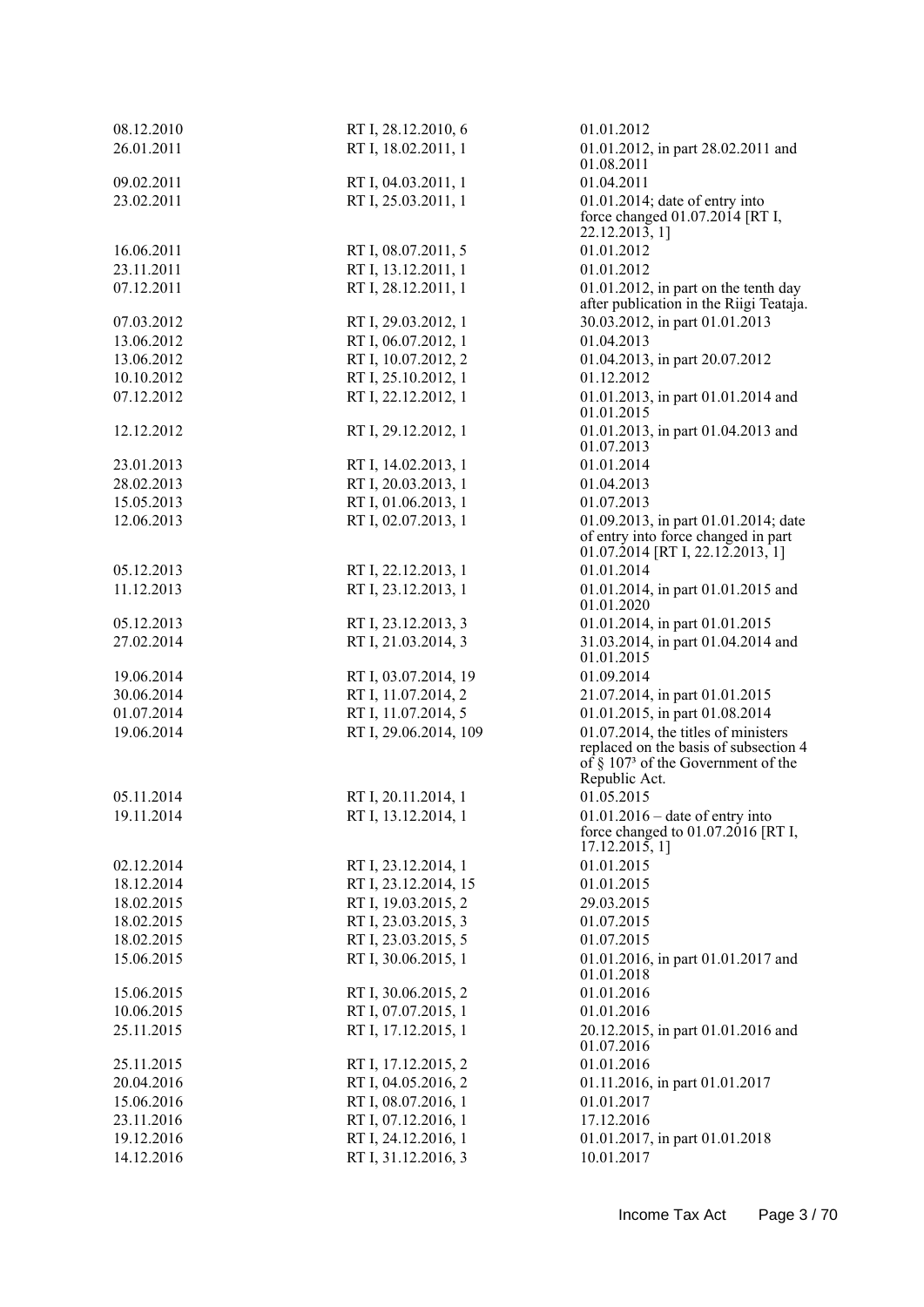| 20.04.2017<br>07.06.2017<br>14.06.2017<br>19.06.2017<br>19.06.2017<br>26.10.2017 | RT I, 05.05.2017, 1<br>RT I, 26.06.2017, 1<br>RT I, 04.07.2017, 3<br>RT I, 07.07.2017, 3<br>RT I, 07.07.2017, 2<br>RT I, 17.11.2017, 3 | 01.07.2017<br>06.07.2017, in part 01.09.2018<br>01.01.2018<br>01.08.2017, in part 01.01.2018<br>01.01.2018<br>$23.02.2018$ – date of entry into<br>force changed: enters into force<br>on the date of implementation of<br>Directive (EU) 2016/97 of the<br>European Parliament and of the<br>Council on insurance distribution<br>(recast) (OJ L 26, 2.2.2016, p. 19–<br>59) [RT I, 30.12.2017, 3] – Directive<br>(EU) 2018/411 of the European<br>Parliament and of the Council of<br>14 March 2018 amending Directive<br>$(EU)$ 2016/97 as regards the date<br>of application of Member States'<br>transposition measures (OJ L 76,<br>19.3.2018, p. $28-29$ ) – 01.10.2018                                                                                                                                                                         |
|----------------------------------------------------------------------------------|----------------------------------------------------------------------------------------------------------------------------------------|--------------------------------------------------------------------------------------------------------------------------------------------------------------------------------------------------------------------------------------------------------------------------------------------------------------------------------------------------------------------------------------------------------------------------------------------------------------------------------------------------------------------------------------------------------------------------------------------------------------------------------------------------------------------------------------------------------------------------------------------------------------------------------------------------------------------------------------------------------|
| 06.12.2017                                                                       | RT I, 28.12.2017, 1                                                                                                                    | 01.01.2018                                                                                                                                                                                                                                                                                                                                                                                                                                                                                                                                                                                                                                                                                                                                                                                                                                             |
| 13.12.2017                                                                       | RT I, 28.12.2017, 73                                                                                                                   | 01.01.2018                                                                                                                                                                                                                                                                                                                                                                                                                                                                                                                                                                                                                                                                                                                                                                                                                                             |
| 13.12.2017                                                                       | RT I, 28.12.2017, 74                                                                                                                   | 01.01.2018, in part 01.01.2019 and<br>$01.01.2020$ ; amended in part [RT I,<br>23.10.2018, 1]                                                                                                                                                                                                                                                                                                                                                                                                                                                                                                                                                                                                                                                                                                                                                          |
| 13.12.2017                                                                       | RT I, 30.12.2017, 3                                                                                                                    | 03.01.2018                                                                                                                                                                                                                                                                                                                                                                                                                                                                                                                                                                                                                                                                                                                                                                                                                                             |
| 10.01.2018                                                                       | RT I, 22.01.2018, 1                                                                                                                    | 01.02.2018                                                                                                                                                                                                                                                                                                                                                                                                                                                                                                                                                                                                                                                                                                                                                                                                                                             |
| 17.01.2018                                                                       | RT I, 30.01.2018, 1                                                                                                                    | 01.01.2019                                                                                                                                                                                                                                                                                                                                                                                                                                                                                                                                                                                                                                                                                                                                                                                                                                             |
| 11.04.2018                                                                       | RT I, 20.04.2018, 4                                                                                                                    | 01.05.2018                                                                                                                                                                                                                                                                                                                                                                                                                                                                                                                                                                                                                                                                                                                                                                                                                                             |
| 06.06.2018                                                                       | RT I, 29.06.2018, 1                                                                                                                    | 01.07.2018                                                                                                                                                                                                                                                                                                                                                                                                                                                                                                                                                                                                                                                                                                                                                                                                                                             |
| 16.10.2018                                                                       | RT I, 23.10.2018, 1                                                                                                                    | 30.10.2018                                                                                                                                                                                                                                                                                                                                                                                                                                                                                                                                                                                                                                                                                                                                                                                                                                             |
| 21.11.2018                                                                       | RT I, 06.12.2018, 2                                                                                                                    | 16.12.2018, in part 01.01.2020                                                                                                                                                                                                                                                                                                                                                                                                                                                                                                                                                                                                                                                                                                                                                                                                                         |
| 21.11.2018                                                                       | RT I, 07.12.2018, 1                                                                                                                    | 17.12.2018, in part 01.01.2019 and<br>01.01.2020                                                                                                                                                                                                                                                                                                                                                                                                                                                                                                                                                                                                                                                                                                                                                                                                       |
| 12.12.2018                                                                       | RT I, 28.12.2018, 44                                                                                                                   | 01.01.2019 (applied in part<br>retroactively as of $01.01.2018$ ;<br>enters into force in part 01.06.2019<br>and $01.01.2020$ ; amended in part<br>[RT I, 23.12.2019, 2]                                                                                                                                                                                                                                                                                                                                                                                                                                                                                                                                                                                                                                                                               |
| 30.01.2019                                                                       | RT I, 20.02.2019, 1                                                                                                                    | 01.07.2019                                                                                                                                                                                                                                                                                                                                                                                                                                                                                                                                                                                                                                                                                                                                                                                                                                             |
| 13.02.2019                                                                       | RT I, 04.03.2019, 1                                                                                                                    | $01.07.2020$ – enters into force on<br>1 January of the year following<br>the year when the European<br>Commission makes the decision<br>specified in Article $4(3)$ or Article<br>9(3) of Council Regulation (EU)<br>2015/1589 laying down detailed<br>rules for the application of Article<br>108 of the Treaty on the Functioning<br>of the European Union (OJ L<br>248, 24.9.2015, p. 9–29). If the<br>European Commission makes the<br>decision after 1 October of the<br>calendar year, then enters into<br>force on 1 January of the second<br>year following the year when the<br>European Commission makes<br>the decision; amended in part<br>(clause 8 of $\S$ 2 enters into force on<br>01.01.2020, applied retroactively as<br>of 01.01.2019) [RT I, 23.12.2019,<br>2]; date of entry into force changed<br>in part [RT I, 28.02.2020, 2] |
| 20.02.2019                                                                       | RT I, 19.03.2019, 13                                                                                                                   | 01.05.2019                                                                                                                                                                                                                                                                                                                                                                                                                                                                                                                                                                                                                                                                                                                                                                                                                                             |
| 11.12.2019                                                                       | RT I, 23.12.2019, 2                                                                                                                    | 01.01.2020, in part 01.01.2021<br>and $01.01.2022$ ; applied in part<br>retroactively as of 01.01.2018                                                                                                                                                                                                                                                                                                                                                                                                                                                                                                                                                                                                                                                                                                                                                 |
| 17.02.2020                                                                       | RT I, 28.02.2020, 1                                                                                                                    | 01.03.2020                                                                                                                                                                                                                                                                                                                                                                                                                                                                                                                                                                                                                                                                                                                                                                                                                                             |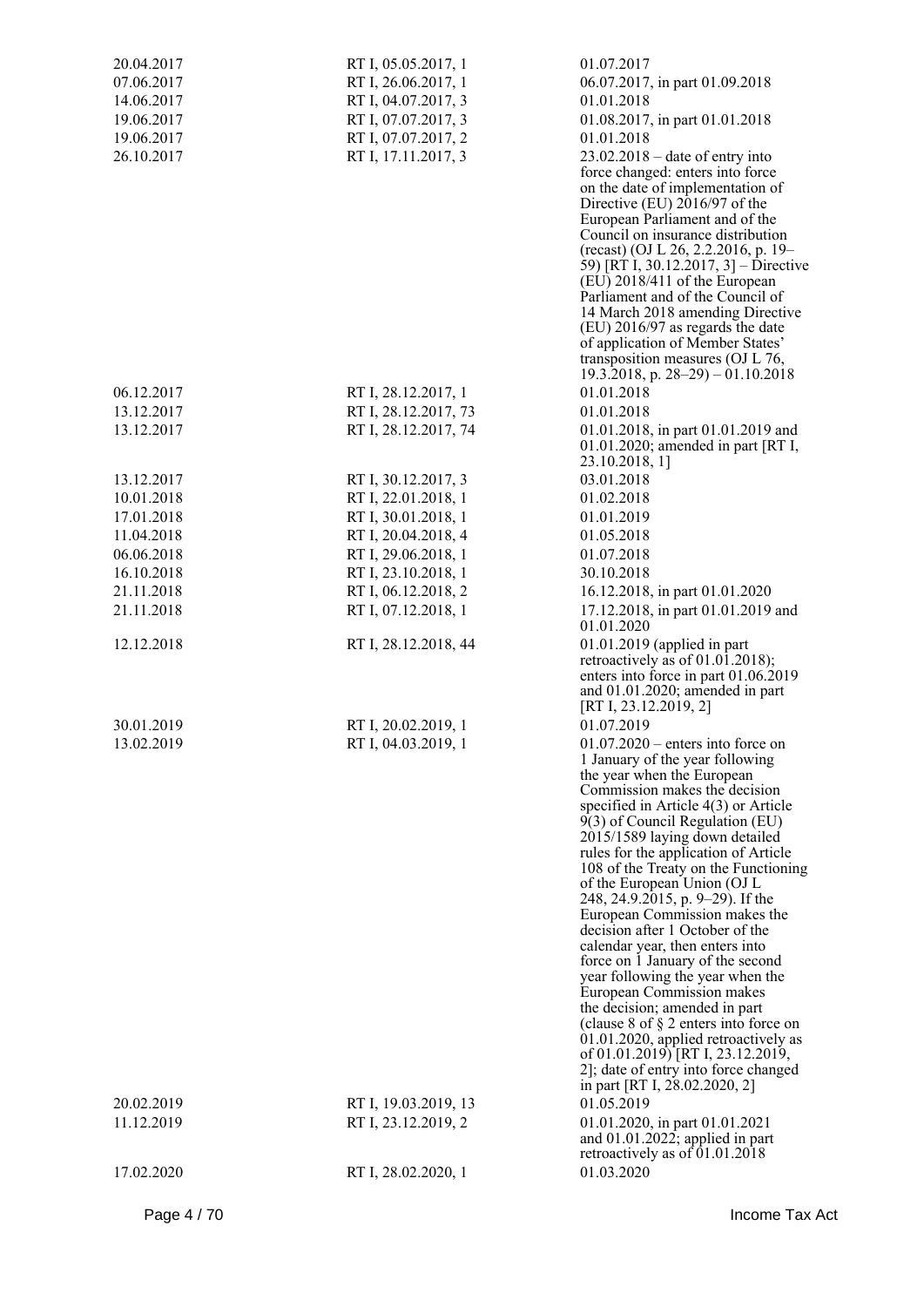| 18.02.2020<br>15.04.2020 | RT I, 28.02.2020, 2<br>RT I, 21.04.2020, 1 | 01.07.2020<br>22.04.2020, in part 01.05.2020;<br>applied in part retroactively as of 1      |
|--------------------------|--------------------------------------------|---------------------------------------------------------------------------------------------|
|                          |                                            | January 2020                                                                                |
| 03.06.2020               | RT I, 16.06.2020, 1                        | 01.08.2020                                                                                  |
| 17.06.2020               | RT I, 10.07.2020, 4                        | 01.01.2021                                                                                  |
| 17.06.2020               | RT I, 10.07.2020, 5                        | 20.07.2020                                                                                  |
| 11.03.2020               | RT I, 27.10.2020, 1                        | 01.01.2021                                                                                  |
| 15.12.2020               | RT I, 28.12.2020, 1                        | 02.01.2021                                                                                  |
| 17.03.2021               | RT I, 26.03.2021, 1                        | 05.04.2021, in part 01.07.2021 and<br>01.01.2022                                            |
| 08.12.2021               | RT I, 22.12.2021, 4                        | 01.01.2022                                                                                  |
| 08.12.2021               | RT I, 22.12.2021, 5                        | 01.01.2023, in part $01.01.2022$ ;<br>applied in part retroactively as of 1<br>January 2021 |
| 16.02.2022               | RT I, 10.03.2022, 1                        | 21.03.2022                                                                                  |
| 23.03.2022               | RT I, 05.04.2022, 1                        | 06.04.2022                                                                                  |

## **Chapter 1 GENERAL PROVISIONS**

#### **§ 1. Object of taxation**

 (1) Income tax is imposed on the income of a taxpayer from which the deductions allowed pursuant to law have been made.

(2) Income tax provided for in § 48 is imposed on fringe benefits granted to a natural person.

(3) Income tax provided for in §§ 49–52 and  $54<sup>1</sup>$  and  $54<sup>5</sup>$  is imposed on profit made by a resident legal person and a profit-making state agency upon distribution, irrespective of the manner and form of distribution of profit, gifts made, donations and costs of entertaining guests, expenses and payments not related to business and objectives set out in the articles of association as well as assets to be taken out to a permanent establishment. [RT I, 28.12.2018, 44 – entry into force 01.01.2020]

 $(3<sup>1</sup>)$  Under the conditions provided for in § 52<sup>1</sup>, income tax is imposed on the income earned by a resident company from international carriage of goods or passengers by sea. [RT I, 04.03.2019, 1 – entry into force 01.07.2020, date of entry into force changed [RT I, 28.02.2020, 2]]

 (4) Income tax provided for in § 53 is imposed on the profit attributed to the permanent establishment located in Estonia of a non-resident legal person upon removal thereof, irrespective of the manner and form of profit withdrawal, special benefits made through the non-resident permanent establishment or on account thereof, gifts, donations and costs of entertaining guests and expenses and payments unrelated to business. The transfer of the economic activity of the permanent establishment of a non-resident legal person to another country is also considered as withdrawal of profits.

[RT I, 28.12.2018, 44 – entry into force 01.01.2019]

 (5) Tax is charged on income received on a business account in accordance with the Simplified Business Income Taxation Act.

[RT I, 07.07.2017, 2 – entry into force 01.01.2018]

(6) Under the conditions provided for in subsection 7 of  $\S$  53 and  $\S$  54<sup>2</sup>, income tax shall be charged through or on the account of the permanent establishment of the non-resident company located in Estonia or the residual borrowing costs made by the resident company other than financial undertaking. [RT I, 28.12.2018, 44 – entry into force 01.01.2019]

(7) Under the conditions provided for in subsection 8 of  $\S$  53 and  $\S$  54<sup>3</sup>, the profits of a permanent establishment in Estonia of a non-resident company or the profit of a controlled foreign company of a resident company shall be subject to income tax. [RT I, 28.12.2018, 44 – entry into force 01.01.2019]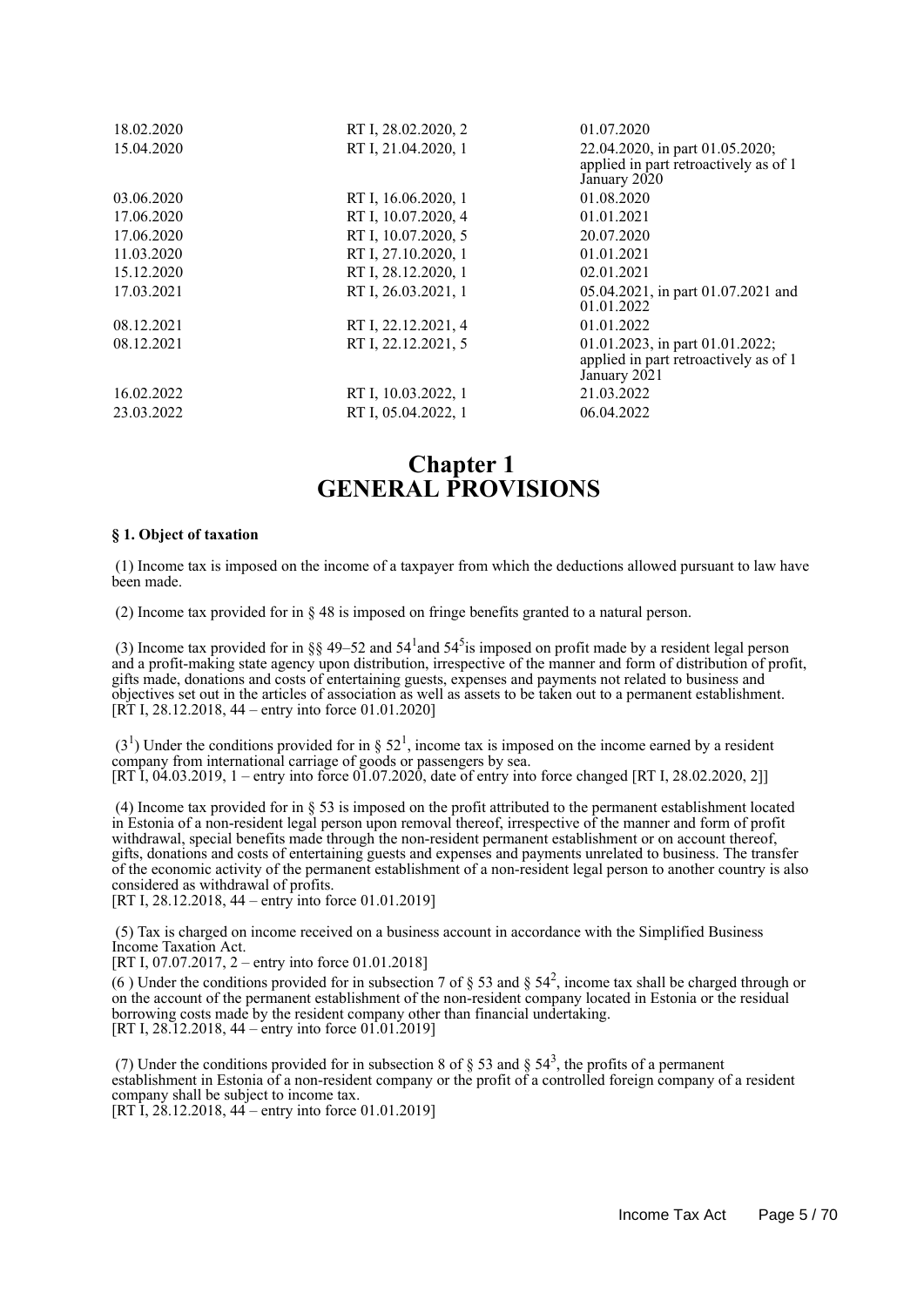(8) Under the conditions provided for in subsection 9 of § 53 and §§  $54^7$  and  $54^8$ , income tax is imposed on the amount that gave rise to a mismatch in tax outcomes of a resident company or a permanent establishment of a non-resident company located in Estonia.

[RT I, 23.12.2019, 2 – entry into force 01.01.2022]

### **§ 2. Taxpayer**

 (1) Income tax specified in subsection 1 of § 1 is paid by natural persons, common investment funds, public limited funds and non-resident legal persons who derive taxable income. A common investment fund is a common fund established in Estonia or foreign state for the purposes of § 4 of the Investment Funds Act. A public limited fund a fund founded as a public limited company for the purposes of § 8 of the Investment Funds Act.

[RT I, 31.12.2016, 3 – entry into force 10.01.2017]

 (2) Income tax specified in subsection 2 of § 1 is paid by employers who are natural persons and by resident legal persons, non-residents having a permanent establishment in Estonia, non-residents operating as employers in Estonia, and Estonian state and Estonian local government authorities who grant taxable fringe benefits. [RT I, 14.02.2013, 1 – entry into force 01.01.2014]

(3) Income tax specified in subsections 3,  $3^1$  and 6–8 of § 1 is paid by resident legal persons. The provisions of this Act concerning resident companies also apply to profit-making state agencies. [RT I, 04.03.2019, 1 – entry into force 01.07.2020; amended in part [RT I, 23.12.2019, 2]; date of entry into force changed [RT I, 28.02.2020, 2]]

 (4) Income tax specified in subsections 4 and 6–8 of § 1 is paid by non-resident legal persons which have a permanent establishment in Estonia (§ 7). [RT I, 23.12.2019, 2 – entry into force 01.01.2020]

 (5) Income tax is not paid by trust funds for the purposes of § 8 of the Investment Funds Act, except in the case of the income specified in  $\S 54^8$ . [RT I, 23.12.2019, 2 – entry into force 01.01.2022]

#### **§ 3. Taxable period**

 (1) The period of taxation for income tax specified in subsection 1 of § 1 is one calendar year unless otherwise provided for in this Act. [RT I, 14.02.2013, 1 – entry into force 01.01.2014]

(2) The period of taxation for income tax specified in subsections 2–4 of § 1 is one calendar month.

 (3) The period of taxation for income tax specified in subsections 6 and 8 of § 1 is a financial year.  $[\hat{R}T I, 23.12.2019, 2 -$  entry into force 01.01.2020]

 (4) The taxation period for income tax specified in subsection 7 of § 1 is a financial year of a permanent establishment in Estonia of a non-resident company or a controlled foreign company of a resident company. [RT I, 28.12.2018, 44 – entry into force  $01.01.\overline{2}019$ ]

#### **§ 4. Tax rates**

(1) Except in the cases specified in subsections 2, 4 and 5 of  $\S$  4 and subsection 4 of  $\S$  43, the rate of income tax is 20 per cent.

[RT I, 07.07.2017, 3 – entry into force 01.01.2018]

 $(1<sup>1</sup>)$  In the case of the object of taxation specified in subsections 2, 3, 4 and 6–8 of § 1, the taxable amount shall be divided by the number of 0.80 before it is multiplied by the tax rate, except in the event specified in subsection 5 of this section.

[RT I, 04.03.2019, 1 – entry into force 01.07.2020; amended in part [RT I, 23.12.2019, 2]; date of entry into force changed [RT I, 28.02.2020, 2]]

(2) The rate of income tax for income specified in subsection 4 of  $\S 20<sup>1</sup>$  and subsections 2 and 3 of  $\S 21$  is 10 per cent.

 $[RT I, 27.10.2020, 1 - entry into force 01.01.2021]$ 

(3) [Repealed – RT I 2003, 88, 587 – entry into force 01.01.2005]

(4) In the case specified in subsection  $1<sup>3</sup>$  of § 18, the rate of income tax is 7 per cent.  $[\hat{R}T I, 07.07.2017, 3 -$  entry into force 01.01.2018]

(5) In the case specified in §§ 47<sup>1</sup> and 50<sup>1</sup>, the rate of income tax is 14 per cent. In the case specified in § 50<sup>1</sup>, the taxable amount, before it is multiplied by the tax rate, shall be divided by the number of 0.86.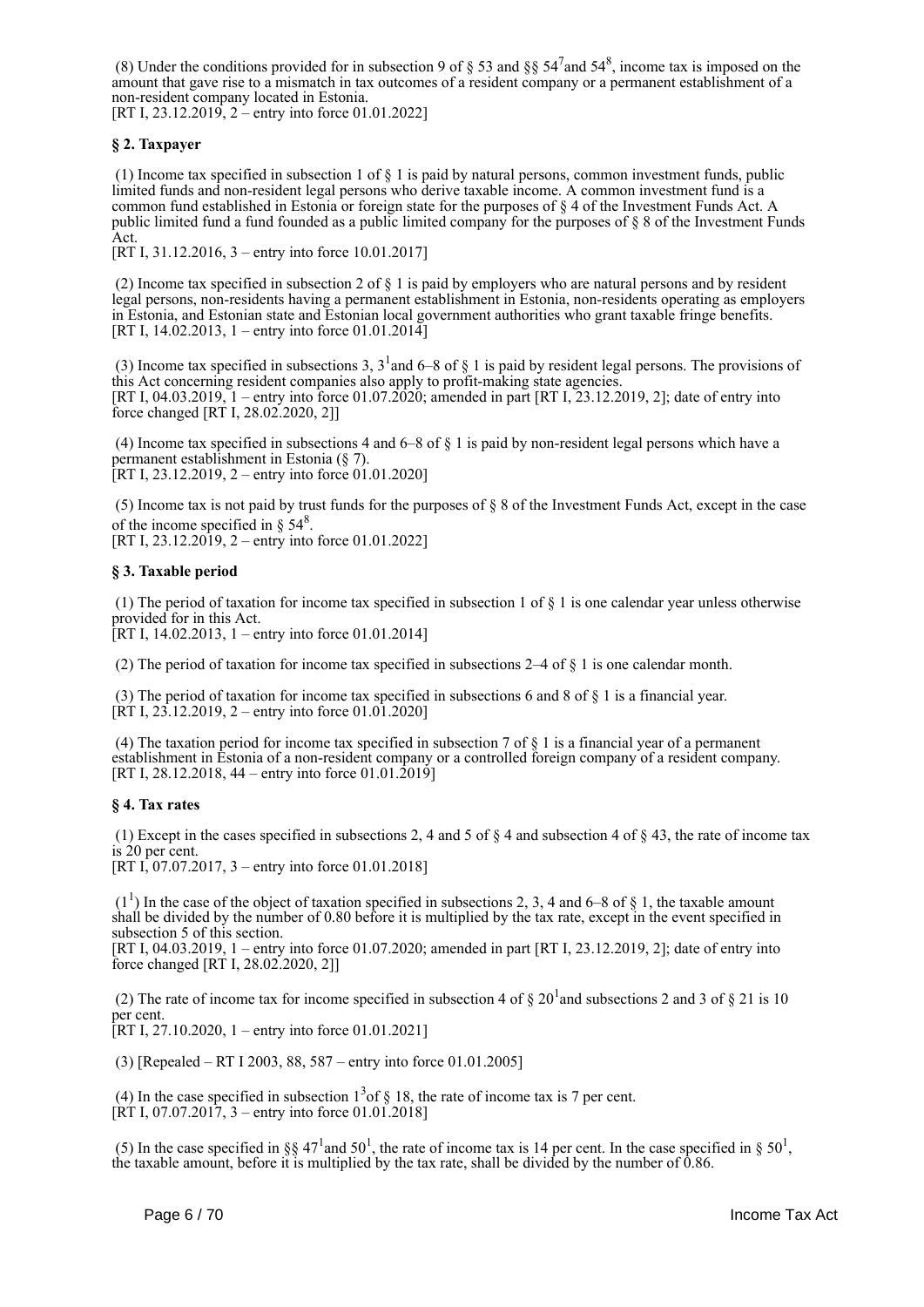[RT I, 07.07.2017, 3 – entry into force 01.01.2018]

 (6) In the cases specified in subsections 5 and 6 of § 13, the rate of income tax is 0 per cent.  $[\hat{R}T I, 28.02.2020, 2 -$  entry into force 01.07.2020]

#### **§ 5. Receipt of tax**

(1) Income tax paid by resident natural persons is received as follows:

 1) without taking into account the deductions provided for in Chapter 4, 11.96 per cent of the taxable income of a resident natural person shall be received by the local authority of the taxpayer's residence;

[RT I, 23.10.2018, 1 – entry into force 01.01.2020]

 2) that part of the income tax which exceeds the amount specified in clause 1, and income tax paid on pensions, the dividend specified in subsection  $1<sup>3</sup>$  of § 18 and gains derived from the transfer of property are received by the state.

[RT I, 28.12.2017, 74 – entry into force 01.01.2018]

 $(1^1)$  [Repealed – RT I, 14.02.2013, 1 – entry into force 01.01.2014]

 (2) The place of residence of a resident natural person as indicated on 1 January of a calendar year in the register of taxable persons maintained by the Tax and Customs Board is deemed to be his or her place of residence throughout the same calendar year. If the Tax and Customs Board does not have information concerning the place of residence of a resident natural person, the income tax paid by the person shall be divided between the local governments in proportion to their rated percentage according to the principle specified in subsection 1. Income tax shall be transferred to local governments and their rated percentages shall be calculated pursuant to the procedure established by a regulation of the minister in charge of the policy sector.

 (3) Income tax not specified in subsection 1 is received by the state.  $[\hat{R} \hat{T}]$  I, 14.02.2013, 1 – entry into force 01.01.2014]

## **§ 5<sup>1</sup> . Transaction for purpose of obtaining tax advantage**

 (1) In the case of income tax, no account shall be taken of a transaction or chain of transactions the principal purpose of which or one of the principal purposes is to obtain a tax advantage which is contrary to the content or purpose of the applicable tax law or international agreement and which is not actual having regard to all the relevant circumstances. A chain of transactions may consist of more than one intermediate stage or part.

 (2) Upon application of subsection 1 a transaction or chain of transactions shall not be considered actual unless it is made for real vital or commercial reasons, which reflect the actual economic substance of the transaction. [RT I, 28.12.2018, 44 – entry into force 01.01.2019]

## **Chapter 2 DEFINITIONS USED IN ACT**

#### **§ 6. Resident**

 (1) A natural person is a resident if his or her place of residence is in Estonia or if he or she stays in Estonia for at least 183 days over the course of a period of 12 consecutive calendar months. A person shall be deemed to be a resident as of the date of his or her arrival in Estonia. Estonian diplomats who are in foreign service are also residents. A resident natural person shall pay income tax on all income derived by him or her in Estonia and outside Estonia, regardless of whether the income is listed in §§ 13–22 or not. [RT I,  $06.07.2012$ , I – entry into force 01.04.2013]

 (2) A legal person, excluding a trust fund, is a resident if it is established pursuant to Estonian law. European public limited companies (SE) and European associations (SCE) whose registered office is registered in Estonia are also residents. A resident legal person shall pay income tax on the objects of taxation prescribed in §§ 48–  $52<sup>1</sup>$  and withhold income tax from payments listed in § 41.

[RT I, 04.03.2019, 1 – entry into force 01.07.2020, date of entry into force changed [RT I, 28.02.2020, 2]]

 (3) A non-resident is a natural or legal person not specified in subsections 1 and 2. The provisions concerning non-residents apply also to a foreign association of persons or pool of assets (excluding contractual investment fund) without the status of a legal person, which pursuant to the law of the state of the incorporation or establishment thereof is regarded as a legal person for income tax purposes. A non-resident shall pay income tax pursuant to the provisions of § 29 only on income derived from Estonian sources. Unless otherwise provided for in this Act, the income of a non-resident legal person shall be declared and income tax shall be imposed, withheld and paid pursuant to the same conditions and procedure as in the case of a non-resident natural person.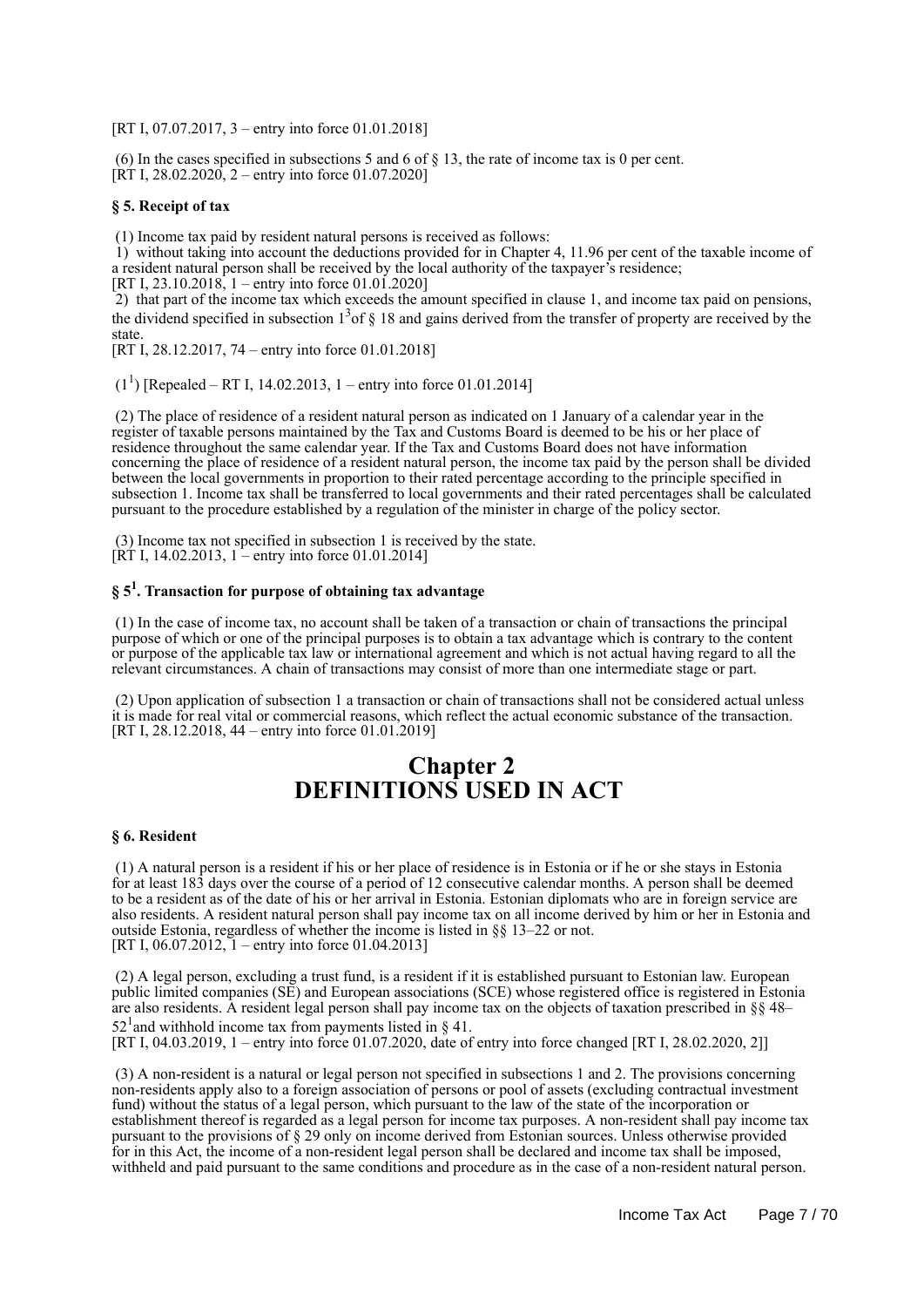[RT I, 14.02.2013, 1 – entry into force 01.01.2014]

 $(3<sup>1</sup>)$  [Repealed – RT I, 14.02.2013, 1 – entry into force 01.01.2014]

 (4) A non-resident legal person which has a permanent establishment in Estonia (§ 7) shall pay income tax pursuant to the procedure provided for in  $\S$  53. A non-resident natural person who has a permanent establishment in Estonia shall pay income tax pursuant to the procedure provided for in § 14. Subsection 3 does not apply to taxation of income derived by such non-residents through their permanent establishments. [RT I, 18.11.2010, 1 – entry into force 01.01.2011]

 (5) If the residency prescribed on the basis of an international agreement differs from the residency prescribed pursuant to law or if the international agreement prescribes more favourable conditions for taxation of income than those provided by law, the provisions of the international agreement apply. [RT I 2006, 28, 208 – entry into force 01.01.2007]

 (6) A natural person shall notify the tax authority of any circumstances related to changing his or her residency for tax purposes and complete the form for determining residency for tax purposes. The form for determining natural person's residency for tax purposes shall be established by a regulation of the minister in charge of the policy sector.

 $[RT I, 18.11.2010, 1 -$  entry into force 01.01.2011]

#### **§ 7. Permanent establishment**

 (1) Permanent establishment means a business entity through which the permanent economic activity of a nonresident is carried out in Estonia. [RT I, 18.11.2010, 1 – entry into force 01.01.2011]

 (2) A permanent establishment is created as a result of economic activity which is geographically enclosed or has mobile nature, or as a result of economic activity conducted in Estonia through a representative authorised to enter into contracts on behalf of the non-resident. [RT I, 18.11.2010, 1 – entry into force 01.01.2011]

 (3) When a non-resident carries on business in Estonia through a permanent establishment situated in Estonia, the income which the permanent establishment might be expected to derive if it were a distinct and separate taxpayer engaged in the same or similar activities under the same or similar conditions and dealing wholly independently of the non-resident of which it is a permanent establishment shall be attributed to the permanent establishment.

#### **§ 8. Associated persons**

 (1) Persons are deemed to be associated if they have common economic interests or if one person has dominant influence over the other. In any case, the following persons shall be regarded associated persons:

1) spouses, cohabitees, direct blood or collateral relatives;

2) companies belonging to one group for the purposes of § 6 of the Commercial Code;

 3) legal person and natural person who owns at least 10 per cent of the share capital, total number of votes or rights to the profits of the legal person;

 4) one person, together with other persons with whom the person is associated, owns more than 50 per cent of the share capital, total number of votes or rights to the profits of a legal person;

 5) legal persons where more than 50 per cent of the share capital, total number of votes or rights to the profits belong to one and the same person or associated persons;

 6) persons who own more than 25 per cent of the share capital, total number of votes or rights to the profits of one and the same legal person;

 7) legal persons where all members of the management boards or the bodies substituting for the management boards are the same persons;

8) employers and their employees, employee's spouses, cohabitees or direct blood relatives;

 9) a person is a member of the management or controlling body of a legal person (§ 9), or the spouse or a direct blood relative of a member of the management or controlling body.

 (2) Difference between the price of transaction between associated persons (hereinafter *transfer price*) and the value of similar transactions between non-associated persons (hereinafter *market value of transaction*) is subject to taxation on the basis of  $\S$  14, 50 or 53 if this is not a fringe benefit ( $\S$  48).

 (3) In the application of subsection 2, a non-resident and its permanent establishment located in Estonia and a resident of Estonia and its permanent establishment located in a foreign state are also deemed to be associated persons.

[RT I, 18.11.2010, 1 – entry into force 01.01.2011]

 (4) In the application of subsection 2, transactions between business entities belonging to a legal person are also deemed to be transactions between associated persons if tax is charged on the income of at least one of them on the basis of  $\S 52<sup>1</sup>$ .

[RT I, 04.03.2019, 1 – entry into force 01.07.2020, date of entry into force changed [RT I, 28.02.2020, 2]]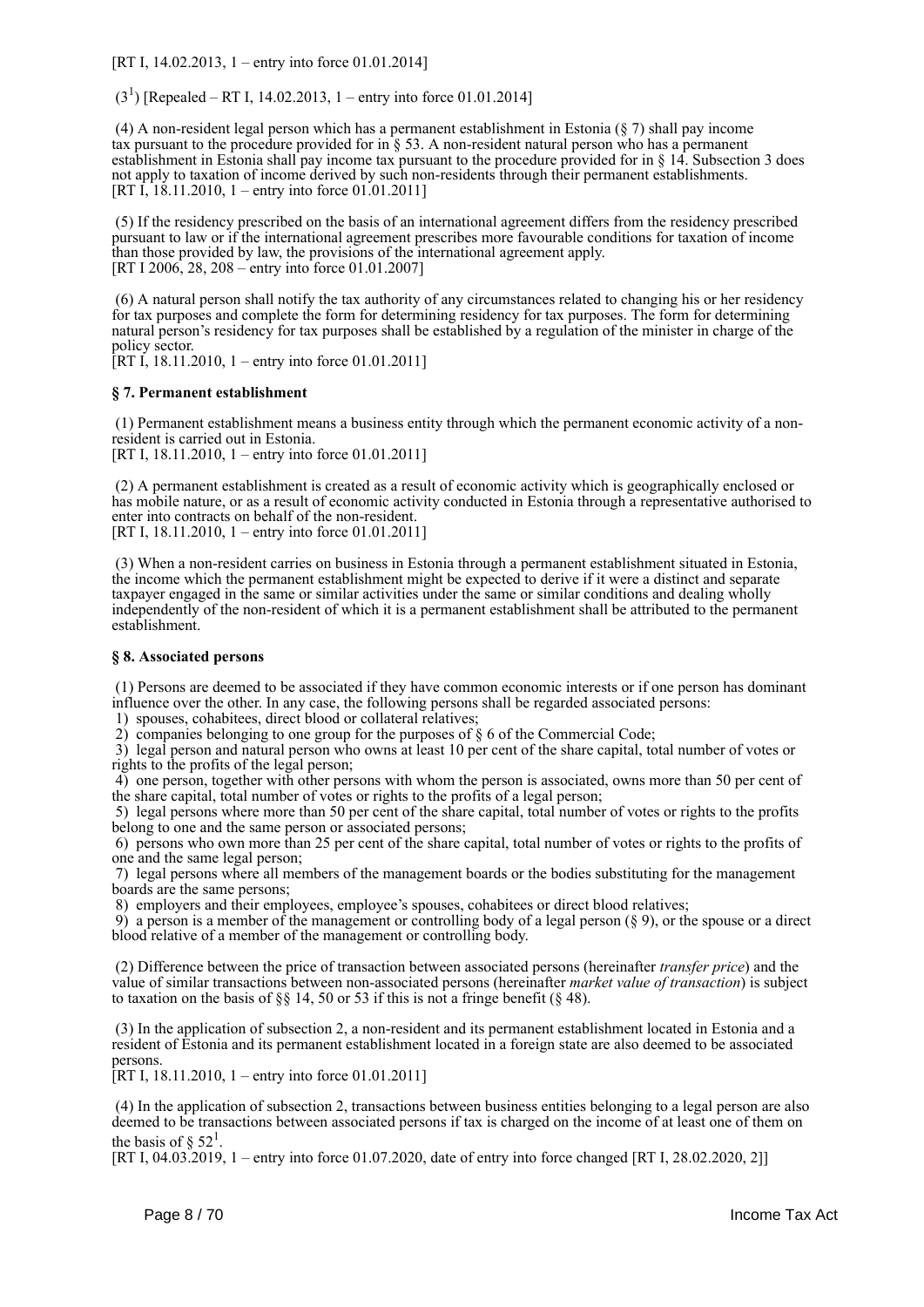#### **§ 9. Management or controlling body of legal person**

 (1) A management or controlling body of a legal person is any authorised body or person who, pursuant to an Act governing the legal person, a partnership agreement, the articles of association or any other legislation regulating the activities of the legal person, has the right to participate in managing the activities of the legal person or in controlling the activities of the management body of the legal person.

 (2) Management or controlling bodies include management boards, supervisory boards, partners authorised to represent general or limited partnerships, procurators, founders until registration of the legal person, liquidators, trustees in bankruptcy, auditors, controllers and revision committees. Directors of branches of foreign companies and managers of other permanent establishments of non-residents are also deemed to be management bodies. [RT I,  $18.11.2010$ ,  $1 -$ entry into force 01.01.2011]

 (3) The provisions of subsections 1 and 2 apply to both legal persons in private and public law and to resident and non-resident legal persons.

#### **§ 10. Low tax rate territory**

[Repealed – RT I, 26.03.2021, 1 – entry into force 01.01.2022]

## **§ 10<sup>1</sup> . Non-cooperative jurisdiction for tax purposes**

 A non-cooperative jurisdiction for tax purposes means a jurisdiction entered in the list approved by "Council conclusions on the EU list of non-cooperative jurisdictions for tax purposes". [RT I, 26.03.2021, 1 – entry into force 01.07.2021]

#### **§ 11. List of non-profit associations, foundations and religious associations benefiting from income tax incentives**

[RT I, 18.11.2010, 1 – entry into force 01.01.2011]

 (1) The list of non-profit associations, foundations and religious associations benefiting from income tax incentives (hereinafter *list*) shall be approved by a resolution of the Tax and Customs Board. [RT I, 20.02.2019, 1 – entry into force 01.07.2019]

 (2) A non-profit association, foundation or religious association (hereinafter *association*) which meets the following requirements shall be entered in the list:

[RT I,  $18.11.2010$ , 1 – entry into force 01.01.2011]

1) the association operates in the public interest;

2) the association operates for charitable purposes, offering goods, services or other benefits primarily free of charge or in another non-revenue seeking or publicly accessible manner;

[RT I, 11.07.2014, 5 – entry into force  $01.01.2015$ ]

 3) the association does not distribute its assets or income, grant monetarily appraisable benefits to its founders, members, members of the management or controlling body  $(\S 9)$ , persons who have made a donation to the association during the last twelve months or to the members of the management or controlling body of such person or to the persons associated with such persons and listed in clause 1 of subsection 1 of § 8; [RT I, 11.07.2014, 5 – entry into force 01.01.2015]

 4) upon dissolution of the association, the assets remaining after satisfaction of the claims of the creditors shall be transferred to an association entered in the list or specified in subsection 10 or to a legal person in public law; [RT I, 18.11.2010, 1 – entry into force 01.01.2011]

 5) the administrative expenses of the association correspond to the character of its activity and the objectives set out in its articles of association;

 6) the remuneration paid to the employees and members of the management or control body of the association (§ 9) does not exceed the amount of remuneration normally paid for similar work in the business sector.

 (3) The requirement specified in clause 3 of subsection 2 does not apply to an association engaged in social welfare, to a religious association or to a case where a person specified in clause 3 of subsection 2 belongs to the target group of the association and does not receive additional benefits as compared with other persons belonging to the target group. The requirement specified in clause 4 of subsection 2 does not apply to religious associations established in Estonia and religious associations established in another Contracting State of the EEA Agreement (hereinafter *Contracting State*) which comply with § 27 of the Churches and Congregations Act.

[RT I, 11.07.2014, 5 – entry into force 01.01.2015]

(4) An association shall not be entered in the list if:

1) it does not operate in accordance with its articles of association;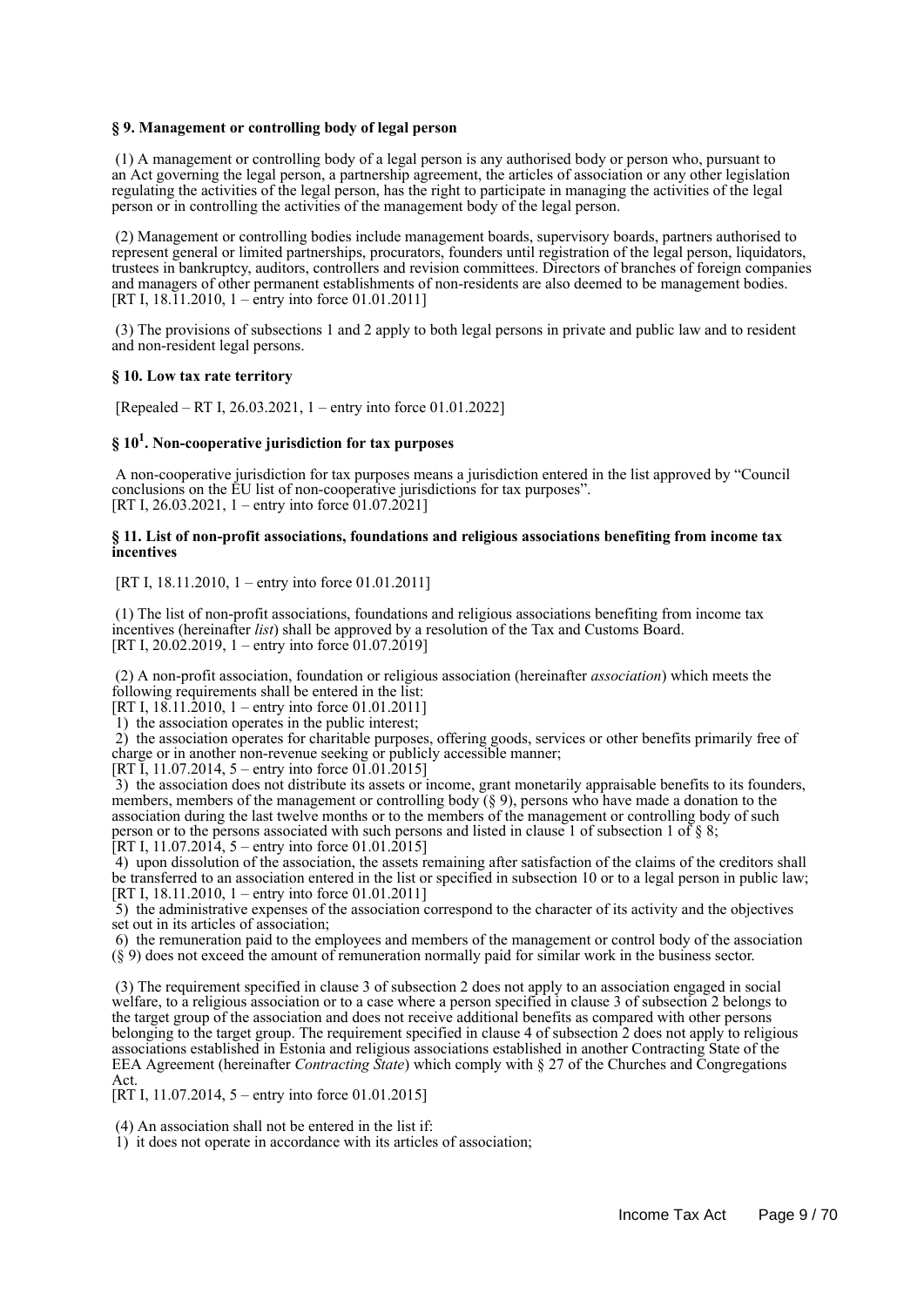<sup>1</sup>) it has not operated by the time of submission of the application for entry in the list for at least six months and submitted an annual report for this period;

[RT I, 11.07.2014, 5 – entry into force 01.01.2015]

 $2)$  the documents submitted for entry in the list do not conform to the requirements established by legislation; 3) it does not use the revenue received from economic activity primarily for the purposes provided for in clauses 1 and 2 of subsection 2 of § 11;

[RT I, 11.07.2014, 5 – entry into force 01.01.2015]

 4) it is engaged in advertising the goods or services of a founder or donor, or promotion of the professional activity or business of a person in the target group;

5) it has tax arrears for which no payment schedule has been arranged;

 6) it has repeatedly failed to submit, by the term or pursuant to the procedure prescribed by legislation, a report or tax return, or it has repeatedly delayed payment of tax;

[RT I, 18.11.2010, 1 – entry into force 01.01.2011]

7) it is being terminated or bankruptcy proceedings have been brought against it;

8) it is engaged in business support or mainly in support of the representatives of some profession or if it is a trade union or political association. An association is deemed to be a political association if it is a political party or election coalition or if the main objective or the principal activity of the association is organising campaigns or collecting donations for or against a political party or election coalition or a person running for an elected or appointed office for the performance of public duties.

 $[\hat{R}T I, 11.07.2014, 5 -$  entry into force 01.01.2015]

 $(4<sup>1</sup>)$  The conditions specified in clause 11 of subsection 4 do not apply to a congregation, monastery or institution of a church operating on the basis of an international agreement which belongs to a church or association of congregations entered in the list. [RT I, 11.07.2014, 5 – entry into force 01.01.2015]

 (5) The requirement specified in clause 4 of subsection 4 does not apply if the association provides, based on a contract, advertising services at the market price.

(6) [Repealed – RT I, 11.07.2014, 5 – entry into force 01.01.2015]

(7) The Tax and Customs Board has the right to delete an association from the list if:

 $[\hat{R}T I, 11.07.2014, 5 -$  entry into force 01.01.2015]

1) the activity of the association does not meet the requirements set forth in subsection 2;

[RT I, 18.11.2010, 1 – entry into force 01.01.2011]

2) the circumstances specified in subsection 4 become evident, which are not specified in subsection  $7<sup>1</sup>$ ;

[RT I, 11.07.2014, 5 – entry into force 01.01.2015]

 3) the association has failed to notify the Tax and Customs Board of such amendment of its articles of association as a result of which the association no longer meets the requirements for the entry in the list within thirty days after the date of entry of the amendment in the register of non-profit associations and foundations, or [RT I,  $18.11.2010$ , 1 – entry into force 01.01.2011]

4) the violation of the condition for payment of scholarships and grants provided for in subsection 6 or 7 of  $\S$ 19 has been established.

[RT I, 11.07.2014, 5 – entry into force 01.01.2015]

 $(7<sup>1</sup>)$  An association shall be deleted from the list if:

1) it has submitted a written application therefor;

 2) it has failed to submit at least for three consecutive times, by the term or pursuant to the procedure prescribed by legislation, a report or tax return, or it has delayed payment of amount of tax at least for three consecutive times;

3) it is dissolved.

[RT I, 11.07.2014, 5 – entry into force 01.01.2015]

 (8) The minister in charge of the policy sector shall establish, by a regulation, the procedure for compiling the list, a list of documents to be submitted for such purpose and the procedure for entry in and deletion from the list of associations.

[RT I, 20.02.2019, 1 – entry into force 01.07.2019]

 (9) An application for entry in or deletion from the list shall be submitted to the Tax and Customs Board. The Tax and Customs Board shall inform the association of a resolution to enter in the list, to deny entry in the list or to delete the association from the list within 30 days of the submission of the application. The association shall be entered in the list or shall be deleted from the list on the first day of the calendar month following the adoption of the resolution.

[RT I, 20.02.2019, 1 – entry into force 01.07.2019]

 (10) An association established in another Contracting State is deemed to be an association benefiting from income tax incentives if it is supported by sufficient evidence that it meets the requirements set forth in subsection 2 and no circumstances specified in clauses 1, 3–5, 7 and 8 of subsection 4 do not exist. [RT I, 18.11.2010, 1 – entry into force 01.01.2011]

## **Chapter 3**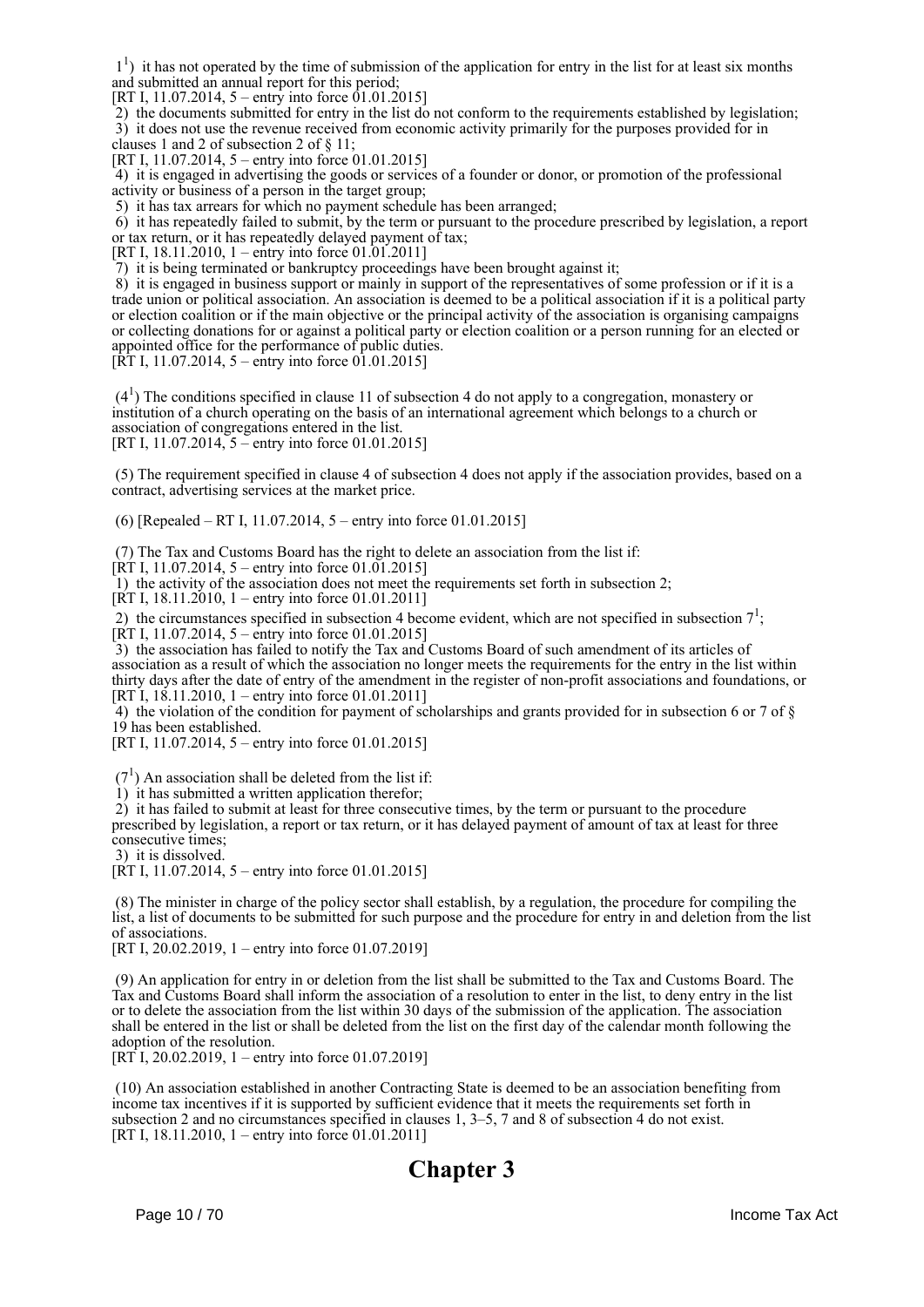## **TAXATION OF INCOME OF RESIDENT NATURAL PERSONS**

#### **§ 12. Income of resident natural person**

 (1) Income tax is charged on income derived by a resident natural person during a period of taxation from all sources of income in Estonia and outside Estonia, including:

1) income from employment (§ 13);

2) business income  $(\S 14)$ ;

3) gains from transfer of property  $(\S 15)$ ;

4) rent and royalties  $(\S 16)$ ;

5) interest  $(\S$  17);

6) dividends (§ 18);

7) pensions, scholarships and grants, benefits, awards and gambling winnings (§ 19);

[RT I, 18.11.2010, 1 – entry into force 01.01.2011]

8) insurance indemnities and payments from pension funds ( $\S$ § 20, 20<sup>1</sup> and 21);

9) income of a legal person located in a non-cooperative jurisdiction for tax purposes (§ 22).

[RT I, 26.03.2021,  $1 -$ entry into force 01.01.2022]

 (2) The taxable income of a natural person does not include fringe benefits, gifts and donations, dividends or other profit distributions subject to taxation pursuant to §§ 48–53, except the dividends and profit distributions taxable pursuant to  $\S 50^1$  and the dividends and other profit distributions that have been paid out of the profit earned upon application of the procedure provided for in §  $52<sup>1</sup>$ . [RT I,  $28.02.2020$ ,  $2 -$ entry into force 01.07.2020]

 (3) Any compensation for certified expenses incurred for the benefit of another person, compensation for nonpatrimonial damage paid by the state or local government authority or ordered by a court, and any compensation for direct patrimonial damage shall not be deemed to be income of a natural person, except for compensation paid in connection with business. The provisions of this subsection do not apply to compensations for which taxation separate terms, conditions and limits are established. [RT I, 20.11.2014, 1 – entry into force 01.05.2015]

#### **§ 13. Income from employment**

 (1) Income tax is charged on all emoluments received for work and other payments arising from the employment or service relationship, including remuneration, wages and salaries, additional remuneration, holiday pay, compensation prescribed in the case of cancellation of the employment contract or release from service, compensation or fines for delay ordered by a court or a labour dispute committee, sickness benefit and holiday pay compensated from the state budget. Income tax is charged on compensation for health damage caused by an accident at work or an occupational disease unless such compensation is paid as insurance indemnity.

[RT I, 10.07.2020, 4 – entry into force 01.01.2021]

 $(1<sup>1</sup>)$  Income tax shall be charged on remuneration or service fees paid on the basis of a contract for services, authorisation agreement or any other contract under the law of obligations.

 (2) Income tax is charged on all emoluments paid by a legal person to a member of a management or controlling body (§ 9) for the performance of his or her official duties.

(3) Income tax is not charged on:

 1) compensation for expenses related to official travel or business travel, daily allowances during assignments abroad and remuneration for business travel abroad paid to an official, an employee or a member of the management or controlling body of a legal person by the employer or a third person instead of the employer, compensation for such expenses paid for a family member of an official, and compensation for relocation expenses arising from appointment to a position located in another area. The tax exempt limit of daily allowances during assignments abroad is 50 euros for the first 15 days of an assignment abroad, but at most for 15 days per calendar month, and 32 euros for each following day. The procedure for the payment of compensation for the expenses and daily allowances during assignments abroad exempt from income tax and specified in the first sentence of this clause shall be established by a regulation of the Government of the Republic;

[RT I, 30.06.2015, 1 – entry into force 01.01.2016]

<sup>1</sup>) payments specified in clause 1 made to a person specified in clause 1 by his or her employer or by a third person instead of employer within the limits in force in the place where the work is performed if the work is performed in a foreign state;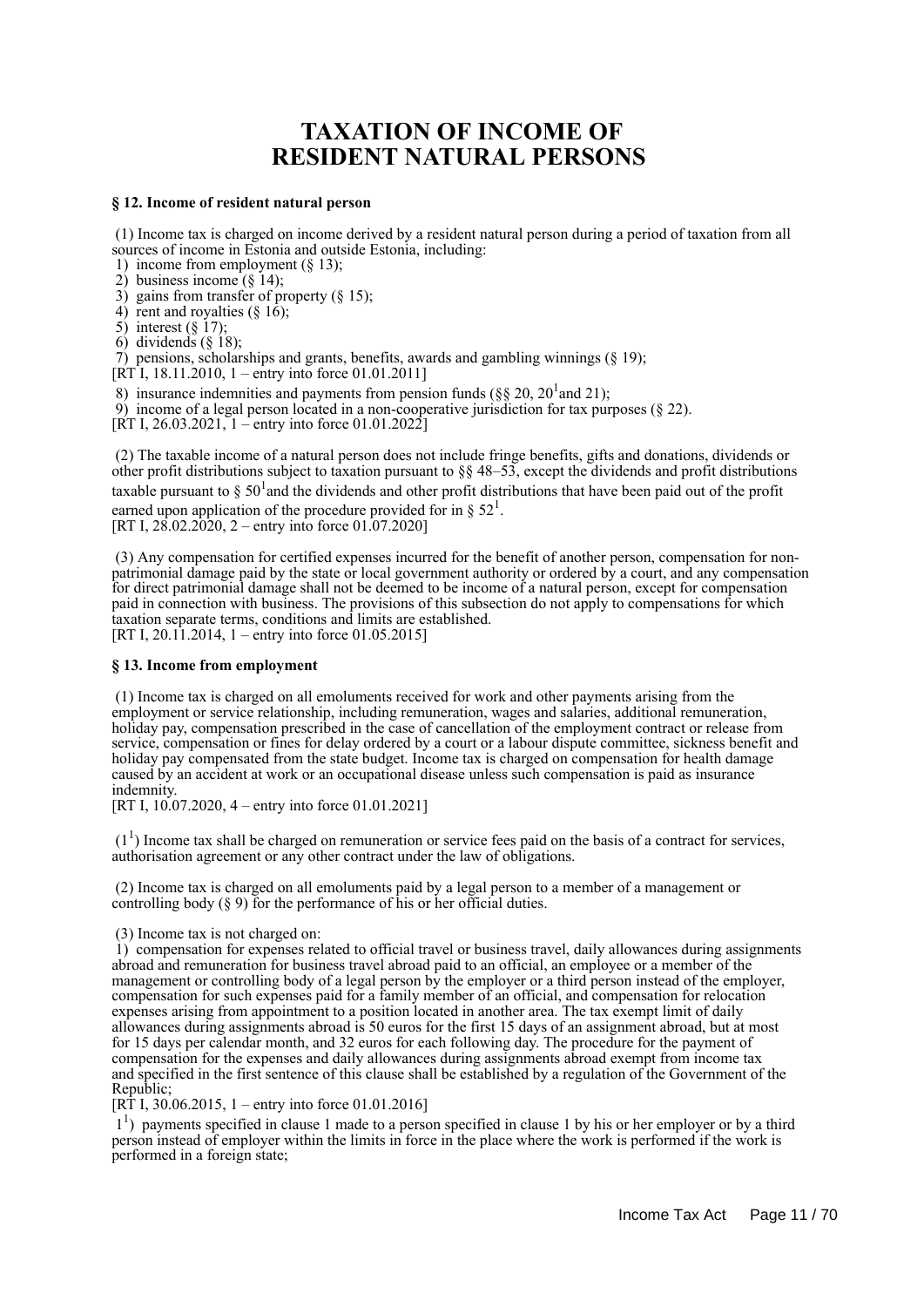12 ) daily allowances paid to experts participating in an international civil mission based on the Participation in International Civil Missions Act which do not exceed the limit of daily allowances and compensation for travel, accommodation and other expenses agreed for civil missions in the Council of the European Union. [RT I, 04.03.2011, 1 – entry into force 01.04.2011]

 13 ) daily allowances paid to persons in active service of the Defence Forces participating in an international military operation on the basis of the Defence Forces Service Act, which shall not exceed four times the tax exempt limit of daily allowances during assignments abroad provided for in clause 1 of this subsection; [RT I, 20.03.2013,  $1 -$  entry into force 01.04.2013]

 14 ) daily allowances paid to experts participating in twinning or technical assistance and information exchange projects funded by the European Union, which do not exceed the upper limit of daily allowances established by the European Commission;

[RT I, 11.07.2014, 5 – entry into force 01.01.2015]

 15 ) daily allowances paid to officials or employees performing the duties of an official expert at an institution or agency of the European Union, which shall not exceed the upper limit of daily allowances established by this institution or agency, and compensation for travel, accommodation and other expenses;

[RT I, 17.12.2015, 2 – entry into force 01.01.2016, applied retroactively as of 1 January 2015.]

 16 ) daily allowances paid to officials or employees participating in long-term secondments and short-term deployments of the European Border and Coast Guard Agency and in deployments of an asylum support team of the European Asylum Support Office, which do not exceed the upper limit of daily allowances established by the European Border and Coast Guard Agency and the European Asylum Support Office, and compensation for travel, accommodation and other expenses;

[RT I, 26.03.2021, 1 – entry into force 05.04.2021, applied retroactively as of 1 January 2021.] 2) compensation for service or employment related use of a personal automobile paid to an official, employee,

or member of the management or controlling body of a legal person. A personal automobile is deemed to be an automobile in the possession of a person specified in the first sentence which is not in the ownership or possession of the employer; If driving records are kept, the tax exempt limit of compensation paid to one person is 0.30 euros per kilometre, but not more than 335 euros during each calendar month per each employer paying the compensation. The procedure for keeping driving records and for the payment of compensation shall be established by a regulation of the Government of the Republic;

[RT I, 03.07.2014,  $19$  – entry into force 01.09.2014]

 21 ) compensation paid to a handicapped person specified in clause 2 for the use of a personal motor vehicle for transport between his or her residence and place of employment if it is impossible to make the journey using public transport or if the use of public transport would cause a material decrease of the person's ability to move or work. In total, the costs provided for in this clause and clause 2 may be compensated for exempt from tax within the limits provided for in clause 2. The compensation shall be paid and driving records shall be kept pursuant to the procedure specified in clause 2;

[RT I 2009, 18, 109 – entry into force 01.07.2009]

 22 ) compensations for lay judge's expenses related to participation in the meeting of a labour dispute committee pursuant to § 10 of the Labour Dispute Resolution Act in accordance with clauses 1 and 2 of this subsection;

[RT I, 04.07.2017, 3 – entry into force 01.01.2018]

 23 ) compensation for parking fee paid to a person specified in clause 2 in connection with use of an automobile in the personal ownership upon the performance of the functions or official duties;

[RT I, 07.07.2017, 3 – entry into force 01.08.2017, clause 23 applied retroactively as of 1 July 2017.] 3) payments made to members of the *Riigikogu*to compensate for the expenses related to work and official travel and housing expenses and costs related to the provision of residential space to members of the *Riigikogu*pursuant to the Status of Member of Riigikogu Act;

 $[RT I 2007, 44, 316 - entry into force 14.07.2007]$ 

 4) payments made for compensation of representation expenses and other expenses to the President of the Republic and his or her spouse, and to the President and his or her spouse after the termination of the President's authority, on the basis of the President of the Republic Official Benefits Act;

 $4<sup>1</sup>$ ) payments made to members of the Government of the Republic on the basis of § 31<sup>1</sup> of the Government of the Republic Act;

[RT I 2010, 1, 2 – entry into force 01.01.2014 (entry into force changed – RT I, 29.12.2012, 1)]

 $(4^2)$  payments made to the Chief Justice of the Supreme Court on the basis of § 76<sup>1</sup> of the Courts Act;

 $[RT\,\text{I}, \,23.12.2014, \,1 -$  entry into force 01.01.2015]

 $(4^3)$  payments made to the Prosecutor General on the basis of § 22<sup>3</sup> of the Prosecutor's Office Act;

 $[R\hat{T} \hat{I}, \hat{28}.12.2017, 1 - entry into force 01.01.2018]$ 

 $4<sup>4</sup>$ ) payments made to the Chancellor of Justice on the basis of subsection  $5<sup>1</sup>$  of § 14 of the Chancellor of Justice Act;

[RT I, 28.12.2017, 1 – entry into force 01.01.2018]

 $4<sup>5</sup>$ ) payments made to the Auditor General on the basis of subsection  $7<sup>1</sup>$  of § 27 of the National Audit Office Act;

[RT I, 28.12.2017, 1 – entry into force 01.01.2018]

 46 ) payments made to the State Secretary on the basis of subsection 3<sup>1</sup> of § 79 of the Government of the Republic Act;

[RT I,  $28.12.2017$ , 1 – entry into force 01.01.2018]

5) [Repealed – RT I 2003, 88, 587 – entry into force 01.01.2004]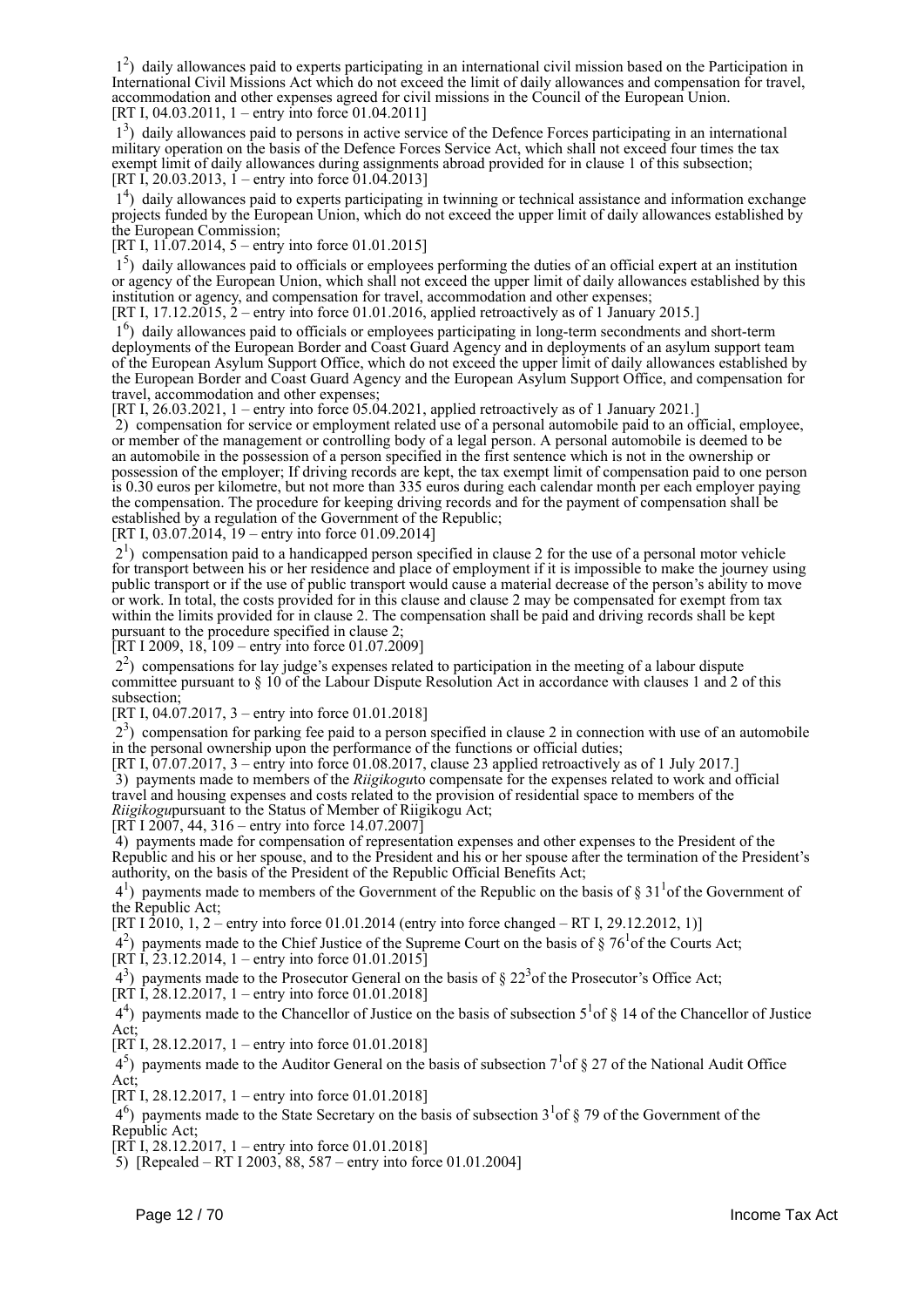6) cost of meals given to members of the crews of ships during voyages and to members of the crews of civil aircraft during flights, which does not exceed 10 euros per day per person;

[RT I,  $11.07.\overline{2}014$ ,  $5$  – entry into force 01.01.2015]

 7) childbirth allowances paid to an employee, in an amount not exceeding 5/12 of the basic exemption (§ 23) granted to a resident natural person during a period of taxation;

[RT I, 11.07.2014, 5 – entry into force 01.01.2015]

 $\overline{8}$ ) [Repealed – RT I, 11.07.2014, 5 – entry into force 01.01.2015]

 9) in-service training and re-training of employees paid for by the employer upon termination of the employment or service relationship due to redundancy;

 10) expenses incurred by an employer for the treatment of damage caused to the health of an employee or official as a result of an accident at work or an occupational disease;

[RT I, 06.07.2012, 1 – entry into force 01.04.2013]

11) payments made to diplomats based on subsection 1 of § 62 of the Foreign Service Act;

12) [Repealed – RT I, 10.07.2012, 2 – entry into force 01.04.2013]

 13) cost of meals given to members of the Defence Forces during military training or training exercises, international military operations, on board an aircraft or warship belonging to the Defence Forces; [RT I, 11.07.2014,  $5$  – entry into force 01.01.2015]

14) remuneration paid to persons who have been recruited for secret co-operation;

[RT I, 18.11.2010, 1 – entry into force 01.01.2011]

 15) insurance premiums of supplementary funded pension paid for an official, an employee or a member of the management or controlling body of a legal person and amounts paid for acquisition of units of voluntary pension funds as provided for in § 28, which shall exceed neither 15 per cent of payments made to them during a calendar year and subject to income tax nor 6,000 euros.

[RT I, 06.07.2012, 1 – entry into force 01.04.2013]

16) compensation for uniform of police officers payable on basis of subsection  $8^1$  of  $\S 37^1$  of the Police and Border Guard Act.

[RT I, 19.03.2015, 2 – entry into force 29.03.2015]

 17) compensations for the expenses of in-service training or retraining paid to an active serviceman who has participated in an international military operation and an active servicemen who has received permanent health damage due the performance of duties on the basis of the Military Service Act;

[RT I, 17.12.2015, 2 – entry into force 01.01.2016]

 18) compensation payable on the basis of subsection 2 of § 67 of the Estonian Defence League Act to a member of the Defence League for use of a personal automobile upon the performance of a duty. [RT I, 20.04.2018, 4 – entry into force 01.05.2018]

 $(3<sup>1</sup>)$  For the purposes of this Act, official also means a person specified in subsection 3 of § 2 of the Public Service Act.

[RT I, 10.07.2020, 4 – entry into force 01.01.2021]

(4) If a person receives income or fringe benefit (§ 48) specified in subsections 1,  $1<sup>1</sup>$  or 2 for working in a foreign state, it is not subject to income tax in Estonia if all the following conditions are met:

[RT I, 18.11.2010, 1 – entry into force 01.01.2011]

 1) the person has stayed in the foreign state for the purpose of employment for at least 183 days over the course of a period of 12 consecutive calendar months;

 2) the specified income has been the taxable income of the person in the foreign state and if this is certified and the amount of income tax is indicated on the certificate (even if the amount is zero).

 (5) Income tax is charged on the remuneration paid to a crewmember at the rate specified in subsection 6 of § 4 if the remuneration has been received for employment on a ship:

 1) with a gross tonnage of at least 500 and used for international carriage of goods or passengers by sea within the meaning of subsection 5 of  $\S 52<sup>1</sup>$ , except passenger ships engaged in regular service in the European Economic Area; and

[RT I, 28.02.2020, 2 – entry into force 01.07.2020]

2) flying the flag of a Contracting State.

[RT I, 04.03.2019, 1 – entry into force 01.07.2020, date of entry into force changed [RT I, 28.02.2020, 2]]

 (6) Income tax is charged on the remuneration paid to a crewmember at the rate specified in subsection 6 of § 4 if the remuneration has been received for employment on a ship specified in subsection 11 of  $\S 52^1$  with gross tonnage of at least 500 and flying the flag of a Contracting State, provided that more than 50% of the operational time of the ship is spent in maritime transport. [RT I, 28.02.2020,  $\dot{2}$  – entry into force 01.07.2020]

 (7) The income tax calculated on the remuneration of a crewmember is State aid within the meaning of Article 107(1) of the Treaty on the Functioning of the European Union. Upon granting State aid, the Community guidelines on State aid to maritime transport (hereinafter *maritime aid guidelines*) and the respective decision of the European Commission authorising the grant of the State aid are followed. The State aid recipient is the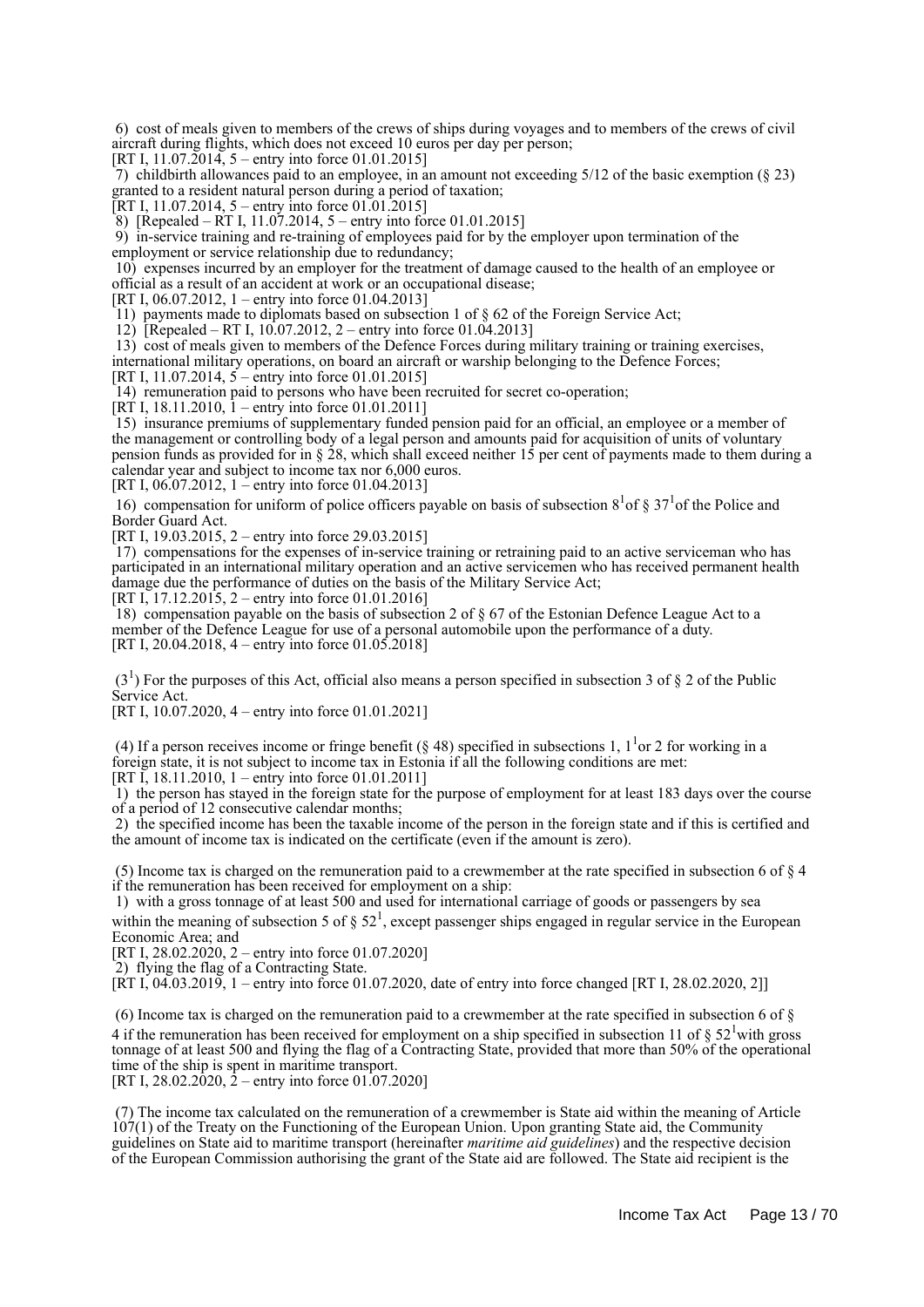person specified in subsection 1 of § 40, who complies with the conditions provided for in subsection 5 and in clauses 4 and 5 of subsection 3 of  $\S 52^1$ .

[RT I, 28.02.2020, 2 – entry into force 01.07.2020]

 (8) The Ministry of Economic Affairs and Communications or an authority authorised thereby shall calculate the amount of the State aid on the basis of the necessary information communicated by the Tax and Customs Board and enter the information in the register of State aid and de minimis aid provided for in  $\S 49<sup>2</sup>$ of the Competition Act, as well as exercise supervision over the compliance with the State aid rules specified in subsection 7 of this section. [RT I, 28.02.2020, 2 – entry into force 01.07.2020]

#### **§ 14. Business income**

 (1) Income tax is charged on income derived from business (business income), regardless of the time of its receipt.

 (2) Business is a person's independent economic or professional activity (including the professional activity of a notary or bailiff and the creative activity of a creative person), the aim of which is to derive income from the production, sale or intermediation of goods, provision of services, or other activities, including creative or scientific activity.

[RT I, 23.12.2013, 1 – entry into force 01.01.2014]

(3) Transfer of securities owned by a natural person does not constitute business.

(4) Types of income specified in § 16 may also be included in business income.

 (5) Sole proprietors entered in the commercial register or the register of a Contracting State and non-resident sole proprietors who have a permanent establishment registered in Estonia may make the deductions allowed under Chapter 6 from their business income. Expenses incurred before registration of a sole proprietor may be deducted from business income if they are related to the registration of the sole proprietor or obtaining of activity licences and registrations necessary for commencement of business activities. [RT I, 11.07.2014, 5 – entry into force 01.01.2015]

 $(5^1)$  [Repealed – RT I, 2006.28, 208 – entry into force 01.01.2007]

 $(5^2)$  [Repealed – RT I, 2006.28, 208 – entry into force 01.01.2007]

 $(5<sup>3</sup>)$  Deductions relating to enterprise shall be made from the business income of the period of taxation of a sole proprietor and the received amount shall be divided by 1.33 before it is multiplied by the tax rate, if the Social Tax Act is applied upon taxation of business income. [RT I, 28.12.2017, 74 – entry into force 01.01.2018]

 $(5<sup>4</sup>)$  If the amount received by multiplying the amount calculated pursuant to subsection  $5<sup>3</sup>$  and the factor 0.33 is less than the amount of social tax calculated pursuant to subsection 5 of § 2 of the Social Tax Act, such amount shall not be divided in the manner specified in subsection  $5<sup>3</sup>$  and income tax shall be calculated on business income from which deductions relating to enterprise have been made and which has been reduced by the social tax calculated pursuant to subsection  $5$  of  $\S$  2 of the Social Tax Act. The amount of social tax exceeding the business income subject to taxation shall be carried forward, on the basis of § 35, to subsequent periods of taxation.

[RT I, 28.12.2017, 74 – entry into force 01.01.2018]

 $(5<sup>5</sup>)$  If the amount received by multiplying the amount calculated pursuant to subsection  $5<sup>3</sup>$  and the factor 0.33 is more than the amount of social tax calculated pursuant to clause 5 of subsection 1 of § 2 of the Social Tax Act, then such amount shall not be divided in the manner specified in subsection  $5<sup>3</sup>$  and income tax shall be calculated from business income from which deductions relating to enterprise have been made and which has been reduced by the social tax calculated pursuant to clause 5 of subsection 1 of § 2 of the Social Tax Act. [RT I 2006, 28, 208 – entry into force 01.01.2007]

 (6) The provisions of this Act concerning sole proprietors entered in the commercial register also apply to notaries and bailiffs.

[RT I, 23.12.2013, 1 – entry into force 01.01.2014]

 (7) If the price of a transaction concluded between a sole proprietor and a person associated with the sole proprietor in the course of business differs from the market value of the above transaction, income tax shall be imposed on the amount which the taxpayer would have received as income or the amount which the taxpayer would not have incurred as expenses if the transfer price had conformed to the market value. [RT I, 18.11.2010, 1 – entry into force 01.01.2011]

 (8) The methods for determining the market value of transactions specified in subsection 7 shall be established by a regulation of the minister in charge of the policy sector.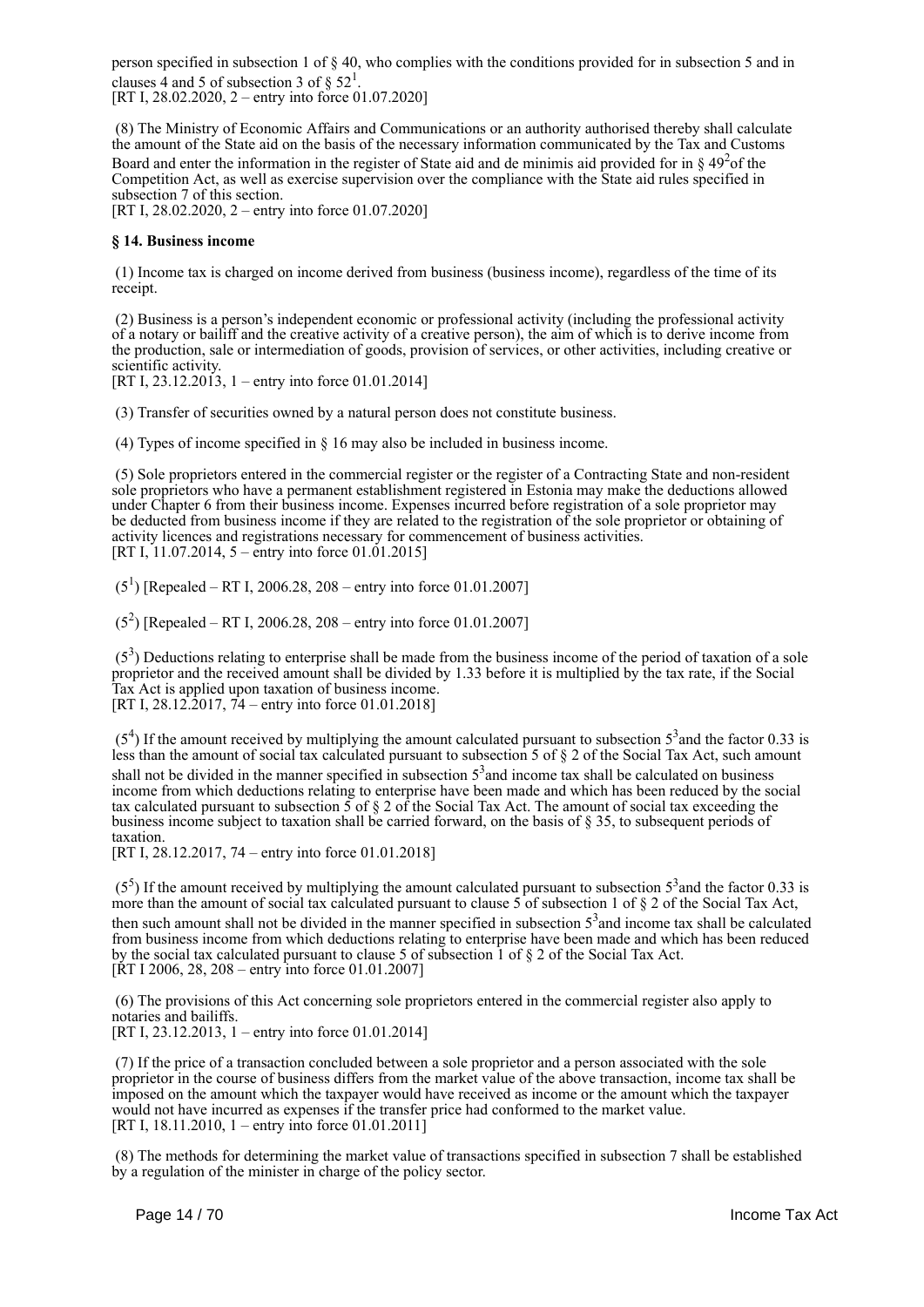[RT I, 18.11.2010, 1 – entry into force 01.01.2011]

 (9) Subsection 7 shall not apply to difference between the transfer price and the market value of transaction if a sole proprietor has paid income tax on the difference or income tax has been withheld from the difference pursuant to § 41. Subsection 7 shall also not apply in the case provided for in subsection 7 of § 37. [RT I, 18.11.2010, 1 – entry into force 01.01.2011]

 (10) If a sole proprietor earns business income in a foreign state, it is not subject to income tax in Estonia if both of the following conditions are met:

 1) the business income has been earned through his or her permanent establishment situated in the foreign state;

 2) the specified income has been taxable income in the foreign state and if this is certified and the amount of income tax is indicated on the certificate.

[RT I, 28.12.2017, 74 – entry into force 01.01.2018]

#### **§ 15. Gains from transfer of property**

 (1) Income tax is charged on gains (§ 37) from the sale or exchange of any transferable and monetarily appraisable objects, including real or movable property, securities, registered shares, contributions made to a general or limited partnership or an association, units of investment funds, rights of claim, rights of pre-emption, rights of superficies, usufructs, personal rights of use, rights of commercial lessees, redemption obligations, mortgages, commercial pledges, registered securities over movables, or other restricted real rights, or the ranking thereof, or other proprietary rights (hereinafter *property*). If a security becomes invalid, it shall be considered sales of the security.

[RT I, 14.02.2013, 1 – entry into force 01.01.2014]

 (2) In the case of a reduction in the share capital of a public limited company, private limited company or association or in the contributions of a general or limited partnership, and in the case of redemption or return of shares or contributions or in other cases, income tax is charged on the portion of the payments received from the equity which exceeds the acquisition cost of the holding (shares, contributions), unless the portion of the specified payments or the share of profit which is the basis of the proceeds has been taxed with income tax,

taking account of the provisions of the second sentence of subsection  $2^{1}$  of § 50. [RT I 2008, 51, 286 – entry into force 01.01.2009]

 (3) Income tax is charged on the amount in which the liquidation proceeds received by a person upon the liquidation of a legal person exceed the acquisition cost of the holding, unless the portion of the liquidation proceeds or the share of profit which is the basis of the proceeds has been taxed with income tax, taking account of the provisions of the second sentence of subsection  $2^{1}$  of § 50. [RT I 2008, 51, 286 – entry into force 01.01.2009]

 $(3<sup>1</sup>)$  Income tax is charged on the part of payment received upon the return of a unit of common investment fund or a share of public limited fund and the liquidation of a common investment fund or public limited fund, which exceeds the acquisition cost of the unit or share, excluding a part of the specified payment if the income of the investment fund constituting the basis thereof has been taxed with income tax pursuant to the provisions of Chapter  $5^1$ or exempt from income tax pursuant to subsection 2 of § 31<sup>2</sup>. [RT I, 31.12.2016, 3 – entry into force 10.01.2017]

 $(3<sup>2</sup>)$  Income tax is charged upon merger of a company with the assets of a natural person on the difference between the revenue received from the company in monetary or non-monetary form and the taken over liabilities, which exceeds the acquisition cost of the holding unless income tax has been charged on the portion of the proceeds or the share of profit which is the basis of the proceeds. If a liability taken over from the company ceases to exist later due to waiver of a claim, limitation period, consolidation of an obligor and an obligee or other reason, income tax shall be charged on the amount of a liability which ceased to exist and by which the income received from the company upon merger was reduced. [RT I, 21.03.2014, 3 – entry into force 01.01.2015]

- (4) Income tax is not charged on:
- 1) accepted estate;
- 2) property returned in the course of ownership reform;

 3) fee and compensation payable for the acquisition, including expropriation, and establishment of compulsory possession on the basis of the Acquisition of Immovables in Public Interest Act, as well as income and compensation received from the exchange of immovables and land consolidation;

[RT I, 29.06.2018, 1 – entry into force  $01.07.2018$ ]

3<sup>1</sup>) compensation received in the course of a land consolidation act;

[RT I,  $29.06.2018$ , 1 – entry into force 01.07.2018]

4) income from the transfer of movable in personal use;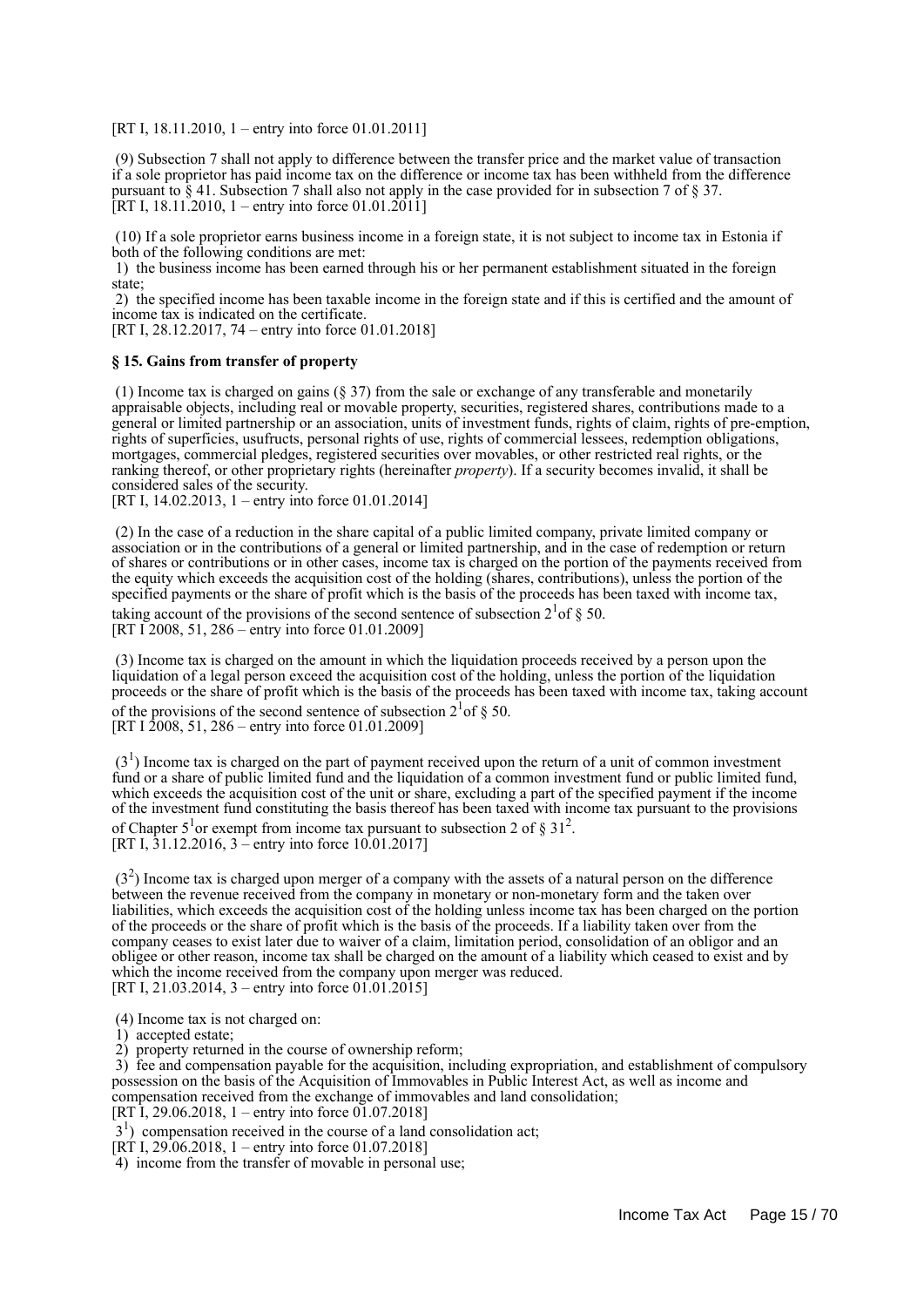5) income from the transfer of land returned in the course of ownership reform;

 6) income derived by a person holding a public capital bond from the sale of privatisation vouchers issued to him or her on the basis of the public capital bond;

 7) income derived by an entitled subject of the agricultural reform from the sale of the employment share issued in his or her name;

 8) income derived by a person who is an entitled subject of the ownership reform from the sale of privatisation vouchers issued to him or her on the basis of an unlawfully expropriated property compensation order;

 81 ) compensation paid for unlawfully expropriated property, and compensation for privatisation vouchers issued to but not used by an entitled subject of ownership reform;

 9) income from the exchange of a holding (shares, contributions) in the course of a merger, division or transformation of companies or non-profit co-operatives;

 10) income from the increase or acquisition of a holding (shares, contributions) in a company by way of a nonmonetary contribution;

 11) income from the switch of units or shares of an investment fund of a Contracting State on the conditions provided for in clause 2 of subsection 3 of § 14 or clause 2 of subsection 5 of § 18 of the Investment Funds Act and income from the switch of units of or other holding in an investment fund in the course of the merger of investment funds.

[RT I, 31.12.2016, 3 – entry into force 10.01.2017]

 (5) Gains from the transfer of immovable property, contributions to a housing association or membership in a building association are not subject to income tax if:

[RT I, 18.11.2010, 1 – entry into force 01.01.2011]

 1) an essential part of the immovable or the object of apartment ownership or a right of superficies is a dwelling which was used by the taxpayer as his or her place of residence until transfer, or

[RT I, 18.11.2010, 1 – entry into force 01.01.2011]

 2) an essential part of the immovable or the object of apartment ownership or a right of superficies is a dwelling, and the immovable has been transferred to the taxpayer's ownership through restitution of unlawfully expropriated property, or

 3) an essential part of the immovable or the object of apartment ownership or a right of superficies is a dwelling and such dwelling and the land adjacent thereto has been transferred to the taxpayer's ownership through privatisation with the right of pre-emption and the size of the registered immovable property does not exceed 2 hectares, or

 4) a summer cottage or garden house has been in the taxpayer's ownership as a movable or an essential part of an immovable for more than two years and the size of the registered immovable does not exceed 0.25 hectares, or

 5) a structure or apartment as a movable has been transferred to the taxpayer's ownership through restitution of unlawfully expropriated property or through privatisation with the right of pre-emption, or [RT I,  $18.11.2010$ ,  $1 -$ entry into force  $01.01.2011$ ]

6) [Repealed – RT I, 18.11.2010, 1 – entry into force 01.01.2011]

 7) an apartment in a residential building belonging to the housing association or building association was used by the taxpayer as his or her place of residence until transfer.

 $[\text{RT I}, 18.11.2010, 1 - \text{entry} \]$  into force 01.01.2011]

 (6) If the tax exemption specified in subsection 5 is based on the use of the dwelling as the taxpayer's residence, the tax exemption is not applied to more than one transfer in two years. If an immovable, structure or apartment was used simultaneously with its use as place of residence also for other purposes, the tax exemption is applied according to the proportion of the area of the rooms used as residence and the area of the rooms used for other purposes.

 $[RT\ I, 18.11.2010, 1 - entry into force 01.01.2011]$ 

#### **§ 16. Income from rent and royalties**

 (1) Income tax is charged on rent, consideration for constitution of right of superficies and tolerating a real encumbrance, and other consideration received for tolerating a restriction on the use of an object arising from law or transaction (hereinafter *income from rent*). The income from rent shall not include the bearing of accessory expenses for the purposes of § 292 and duties for the purposes of § 293 of the Law of Obligations Act for the recipient of the income from rent or compensation for the bearing thereof to the recipient of the income from rent, and the amount specified in clause  $15$  of subsection 3 of § 19 of this Act. [RT I, 30.06.2015, 1 – entry into force 01.01.2016]

 (2) Income tax is charged on consideration for the right to use a copyright of a literary, artistic or scientific work (including cinematographic films or videos, recordings of radio or television programmes or computer programs), and for the right to use a patent, trade mark, industrial design or utility model, plan, secret formula or process, or consideration for transfer of the right to use the above (hereinafter *royalties*).

 (3) Income tax is charged on consideration for the right to use industrial, commercial or scientific equipment or industrial, commercial or scientific know-how, or on consideration for transfer of the right to use the above (hereinafter *royalties*).

[RT I, 30.06.2015, 1 – entry into force 01.01.2016]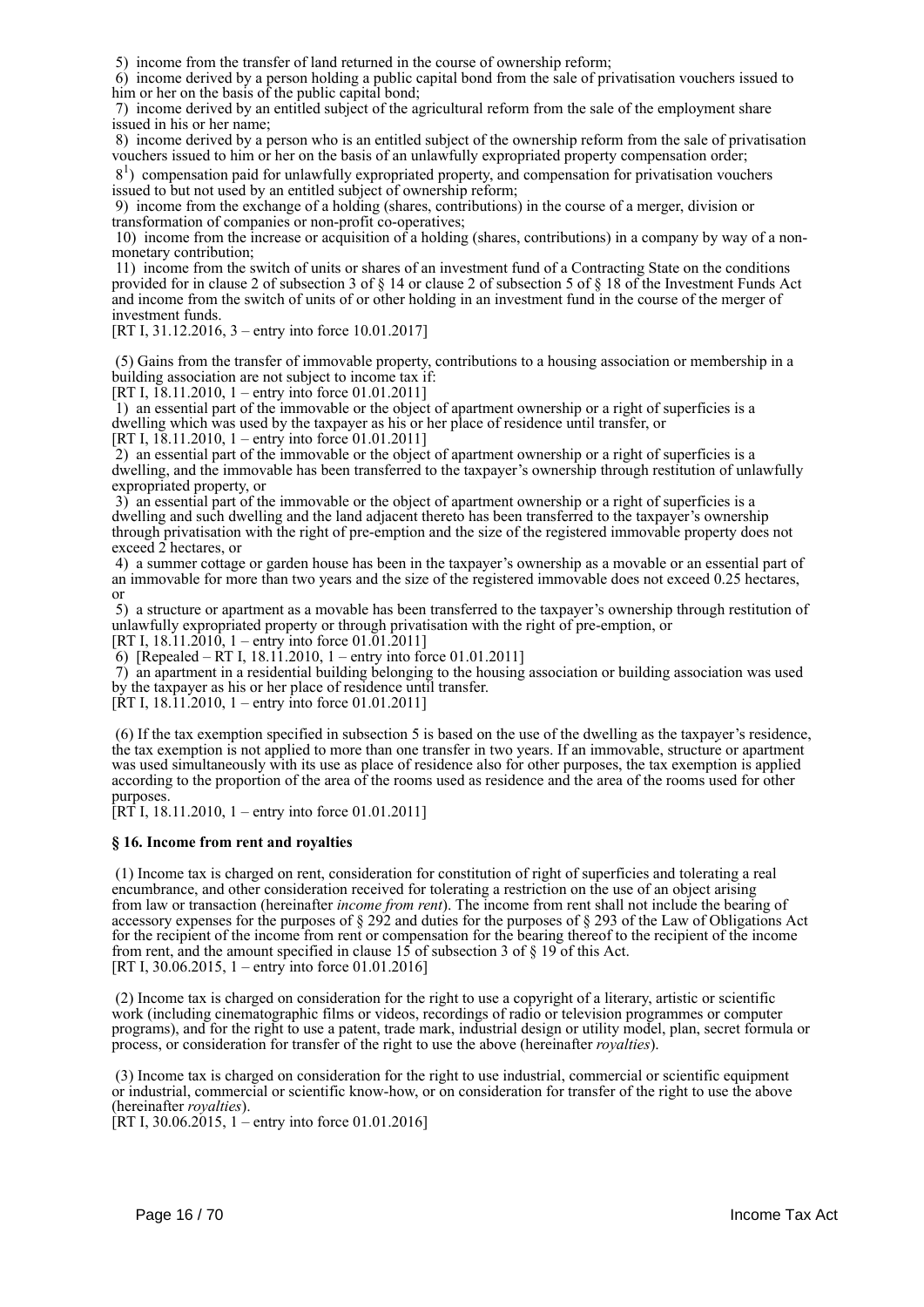#### **§ 17. Interest**

 (1) Income tax is charged on all interest accrued from loans, leases and other debt obligations, as well as securities and deposits, including such amount calculated on the debt obligations by which the initial debt obligations are increased. Interest shall also include monetary payments made to unit-holders on account of a contractual investment fund, excluding the payments specified in subsection  $3^{1}$  of § 15. The fine for delay (late interest) payable in the event of delay in performance of a monetary obligation is not deemed to be interest. [RT I,  $14.02.2013$ , 1 – entry into force 01.01.2014]

 $(1<sup>1</sup>)$  Income tax is not charged on interest specified in subsection 1 if the income of the investment fund constituting the basis thereof has been taxed with income tax pursuant to the provisions of Chapter  $5<sup>1</sup>$ or exempt from income tax pursuant to subsection 2 of  $\S 31^2$ . [RT I, 14.02.2013, 1 – entry into force 01.01.2014]

(2) [Repealed – RT I, 24.12.2016, 1 – entry into force 01.01.2018]

(3) [Repealed – RT I, 24.12.2016, 1 – entry into force 01.01.2018]

## **§ 17<sup>1</sup> . Income on financial assets**

 (1) Income tax liability arising from gains or income received on financial assets specified in subsection 2 of this section (hereinafter *financial assets*) can be postponed upon compliance with the conditions provided for in  $§ 17^2.$ 

(2) The following are considered financial assets:

 1) securities which are publicly offered in a Contracting State or a member state of the Organisation for Economic Cooperation and Development for the purposes of the Securities Market Act or the legislation of a respective foreign state;

 2) securities which are admitted for trading on a regulated securities market or multilateral trading facility of a state specified in clause 1 (hereinafter in this section *market*) or concerning which a request has been submitted for admission for trading on such market on the condition that financial supervision is exercised over such market and this market is recognized by such state and operates regularly, and on which the public can acquire or transfer securities;

 3) shares or units of investment funds not covered by clauses 1 and 2 for the purposes of the Investment Funds Act or shares or units of such investment funds established in a foreign state specified in clause 1 which are subject to financial supervision;

 4) deposits opened with a credit institution which is a resident of a state specified in clause 1 or in the permanent establishment of a credit institution located in the above state;

[RT I, 24.12.2016, 1 – entry into force 01.01.2018]

 5) unit linked life assurance contracts entered into as of 1 August 2010 which underlying assets are financial assets specified in clauses 1–4 and clause 1 of subsection 3 and which were entered into with an insurer of a state specified in clause 1;

 6) derivative instruments not covered by clauses 1 and 2, the party to which is a management company, investment firm or credit institution which is a resident of a state specified in clause 1 and which underlying assets are financial assets specified in clauses 2–4, and

 7) short-term debt securities not covered by clauses 1 and 2 if the debt security is liquid and its value can be accurately determined at any time, and it was issued by a resident of a state specified in clause 1, which meets the requirements provided for in clauses 1–4 of subsection 2 of § 107 of the Investment Funds Act. [RT I,  $31.12.2016$ , 3 – entry into force 10.01.2017]

 (3) Financial assets also include shares or units of investment funds of a state not specified in clause 1 of subsection 2 and securities admitted for trading on the market of such state on the condition that: 1) financial supervision is exercised over such investment fund, management company or market, and [RT I, 31.12.2016, 3 – entry into force 10.01.2017]

 2) a taxpayer concludes a transaction involving the financial assets in the framework of the provision of investment services specified in § 43 of the Securities Market Act with a credit institution, investment firm or management company which is a resident of a state specified in clause 1 of subsection 2.

 (4) Contributions made also after the entry into a deposit or insurance contract on the basis thereof are considered acquisition of financial assets.

(5) Financial assets at the time of acquisition shall meet the requirements provided for in subsection 2 or 3.

 (6) The provisions concerning financial assets are also applied to assets which were acquired as financial assets, but which at the time of transfer of these assets, receiving income on these or at the time of the termination of the contract do not meet the requirements established for financial assets in this section.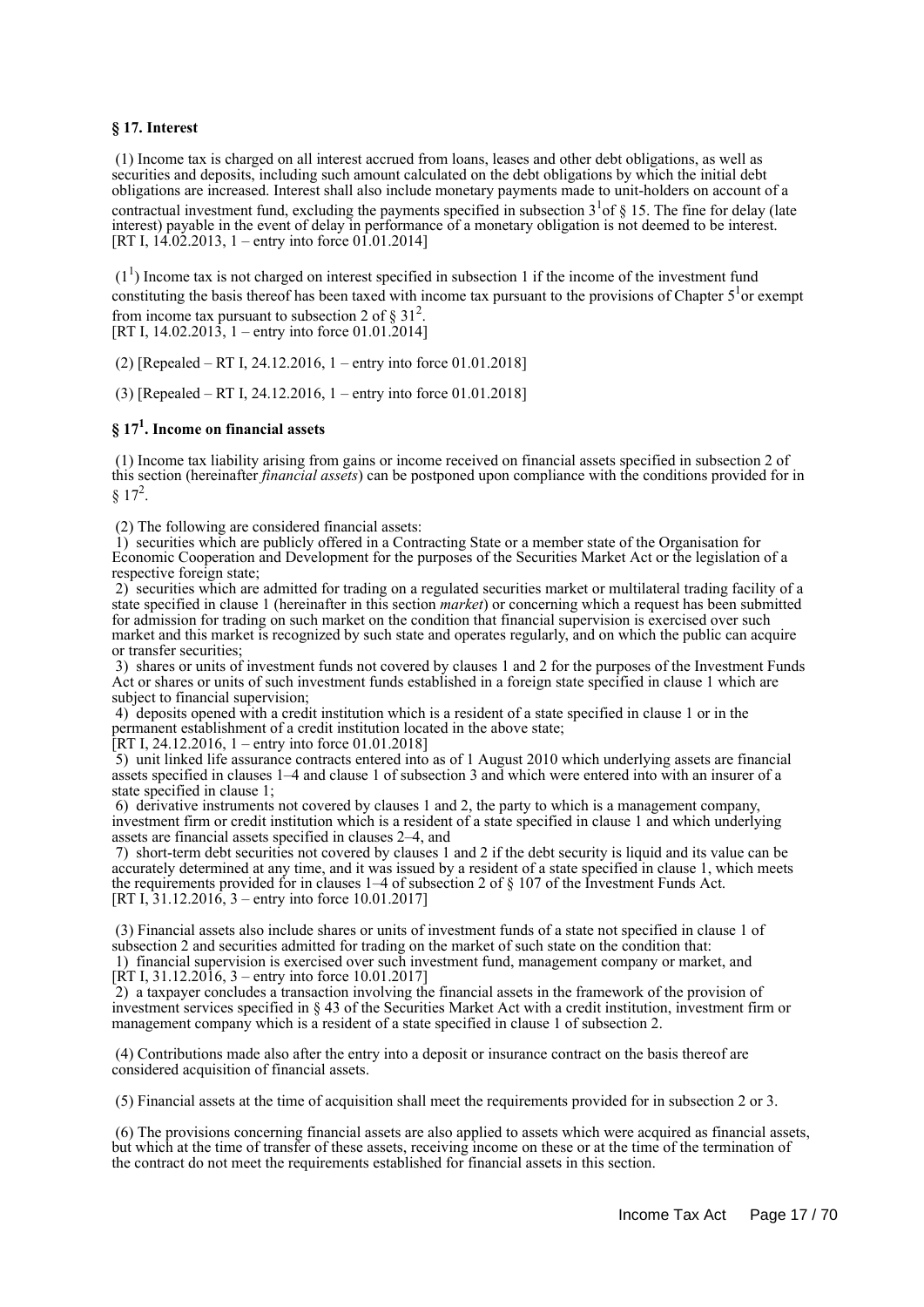(7) Financial assets do not include insurance contracts for a funded pension and units of pension funds (§§ 28 and  $28<sup>1</sup>$ ).

[RT I 2010, 34, 181 – entry into force 01.01.2011]

 (8) For the purposes of this Act, a unit linked life insurance contract is deemed to be a contract where the investment risk related to the underlying assets thereof is borne, pursuant to the insurance contract, by the policyholder and where the preservation of the nominal value of the insurance premiums paid for the acquisition of the underlying assets is not guaranteed.

[RT I, 17.11.2017, 3 – entry into force 01.10.2018]

## **§ 17<sup>2</sup> . Investment account**

(1) The following shall be done for the deferral of income tax liability:

 1) financial assets shall be acquired exclusively for the funds on a cash account opened for such purpose with a credit institution or in the permanent establishment of a credit institution (hereinafter *investment account*), and 2) any income received on financial assets shall be immediately transferred to the investment account.

(2) The requirements provided for in subsection 1 do not apply in case of switching financial assets.

 (3) An investment account may be opened with a credit institution which is a resident of a state specified in clause 1 of subsection 2 of  $\S 17<sup>1</sup>$ or in the permanent establishment of a credit institution located in the above state.

 (4) When making payments from an investment account, the tax shall be charged on the amount by which the payments made from all the investment accounts exceed following such payment the balance of the contributions made to all the investment accounts. The balance of the contributions is calculated after each contribution and payment by adding a contribution to the previous balance or deducting a payment from the previous balance.

 (5) Payments from an investment account include all transfers made from the investment account, which are not used for the acquisition of financial assets or for transfer of money to another investment account. Payments also include the income specified in  $\S 17<sup>1</sup>$ , which is not transferred pursuant to clause 2 of subsection 1 of this section to an investment account. Payments do not include currency conversions in an investment account. [RT I, 11.07.2014, 5 – entry into force 01.01.2015]

 (6) Contributions to an investment account include all transfers made to the investment account. Contributions also include the income specified in  $\S 17<sup>1</sup>$ , if income tax has been imposed thereon, and the balance of account before the adoption of the account as an investment account. Contributions do not include either income received on financial assets which has not been taxed or money which was transferred from another investment account.

 (7) Any certified expenses directly related to the acquisition and transfer of financial assets are considered contribution to an investment account unless these have been already accounted as part of the contribution.

 (8) For the deferral of income tax liability arising from income received on financial assets, which could not be acquired for money due to the substance of a transaction, the acquisition cost of the specified financial assets shall be declared in the tax return as contribution to an investment account. [RT I, 11.07.2014, 5 – entry into force 01.01.2015]

 (9) If upon closing an investment account the money therein is not transferred to another investment account, it shall be considered a payment from the investment account. The balance of contributions of an investment account shall be reduced by the acquisition cost of financial assets available at the time of closing the last investment account.

 (10) Any loss incurred upon the transfer of financial assets which have been acquired for the money in an investment account at a price which is lower than the market price to a person associated with the taxpayer or upon the transfer of financial assets acquired from such person at a price which is higher than the market price or invalidity of financial assets in favour of a person associated with the taxpayer on the conditions different from the market conditions shall be declared as payment from the investment account. [RT I, 11.07.2014, 5 – entry into force 01.01.2015]

 (11) If the financial assets giving the right to receive dividends is acquired for the money in an investment account within thirty days before the date on which the persons with the right to receive dividends are specified and is transferred on the date on which the persons with the right to receive dividends are specified, or within thirty days after such date, the loss incurred upon the transfer of these financial assets shall be declared as payment from the investment account.

 $[RT I, 11.07.2014, 5 - entry into force 01.01.2015]$ 

 (12) The money in an investment account shall not be used as a security for such liabilities which are not connected with the acquisition of financial assets.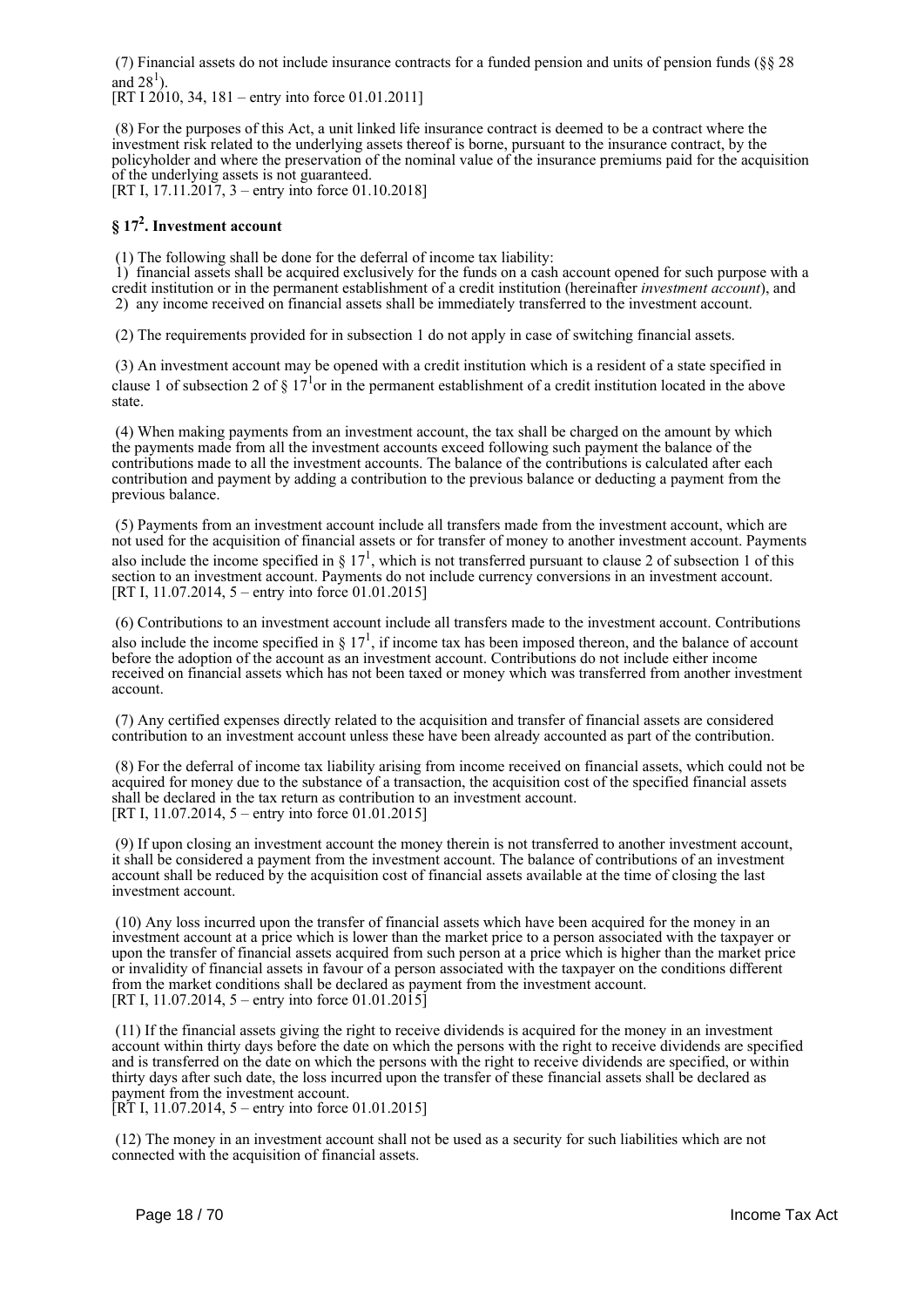(13) Upon non-compliance with the condition specified in subsection 12, the tax liability created on gains or income received on financial assets shall not be deferred. In such case, the balance of money in such an investment account shall be declared as payment. The acquisition cost of available financial assets acquired for the money in such an account shall also be declared as payment from the investment account.

 (14) In cases specified in subsections 9 and 13, financial assets are not considered the financial assets acquired for the money in an investment account. [RT I 2010, 34, 181 – entry into force 01.01.2011]

#### **§ 18. Dividends and income from holding**

[RT I, 31.12.2016, 3 – entry into force 10.01.2017]

 (1) Income tax is charged on all dividends and other profit distributions received by a resident natural person from a foreign legal person in monetary or non-monetary form.

 $(1<sup>1</sup>)$  Income tax shall not be charged on dividends if income tax has been paid on the share of profit on the basis of which the dividends are paid or if income tax on the dividends has been withheld in a foreign state.

 $(1<sup>2</sup>)$  Subsection 1<sup>1</sup> shall not apply with regard to such a transaction or chain of transactions which is devoid of economic substance and the main objective or one of the main objectives of which is obtaining a tax advantage. [RT I, 07.07.2017, 3 – entry into force 01.01.2018]

 $(1<sup>3</sup>)$  Income tax is charged on all dividends and other profit distributions received by a resident natural person from a resident company in monetary or non-monetary form if they are subject to taxation pursuant to  $\S 50^1$ at the level of the company that is paying the dividend or at the level of the company that distributed the profit that served as a basis for payment of the dividend and if they are not subject to taxation pursuant to subsection 1 of § 50 or if they have been paid out of the profit earned upon application of the procedure provided for in § 52<sup>1</sup>. [RT I,  $28.02.2020$ ,  $2 -$ entry into force 01.07.2020]

 (2) A dividend is a payment which is made from the net profit or the retained profits from previous years pursuant to a resolution of a competent body of a legal person, and the basis for which is the recipient's holding in the legal person (ownership of shares, partnership in a general or limited partnership or membership in a commercial association, or other forms of holding pursuant to the legislation of the home country of the company).

 (3) Payments made upon a reduction in share capital or contributions, redemption of shares or liquidation of a legal person are taxed pursuant to the provisions of subsections 2 and 3 of  $\frac{1}{5}$ .

 (4) If a resident natural person is a member of such association of persons without the status of a legal person or shareholder or co-owner of such pool of assets, which pursuant to the law of the state of the incorporation or establishment thereof is not regarded as a legal person for income tax purposes, a part of the net profit of the specified association or pool of assets shall be taxed in proportion to the holding, voting rights or share in common ownership of a resident natural person. Income tax shall not be imposed on profit distributions received on account of the share of profit taxed in such way. [RT I, 11.07.2014, 5 – entry into force  $01.01.2015$ ]

 (5) Subsection 4 does not apply to any holding in a pool of assets concerning which a security for the purposes of § 2 of the Securities Market Act has been issued. The income gained from such pool of assets shall be taxed on the basis of subsections  $1-3<sup>1</sup>$  of § 15 or subsection 1 of § 17. [RT I, 14.02.2013, 1 – entry into force 01.01.2014]

 (6) If a resident natural person is the shareholder of a trust fund, tax is charged on the income derived by the trust fund in proportion to his or her share in the trust fund. Income tax is not charged on profit distributions received on account of the specified income. [RT I, 31.12.2016, 3 – entry into force 10.01.2017]

#### **§ 19. Pensions, scholarships and grants, benefits, awards, gambling winnings and maintenance support**

[RT I, 18.11.2010, 1 – entry into force 01.01.2011]

(1) [Repealed – RT I, 18.11.2010, 1 – entry into force 01.01.2011]

 (2) Income tax is charged on all pensions, benefits, scholarships and grants, cultural, sports and scientific awards, gambling winnings, benefits received on the basis of the Family Benefits Act and compensation and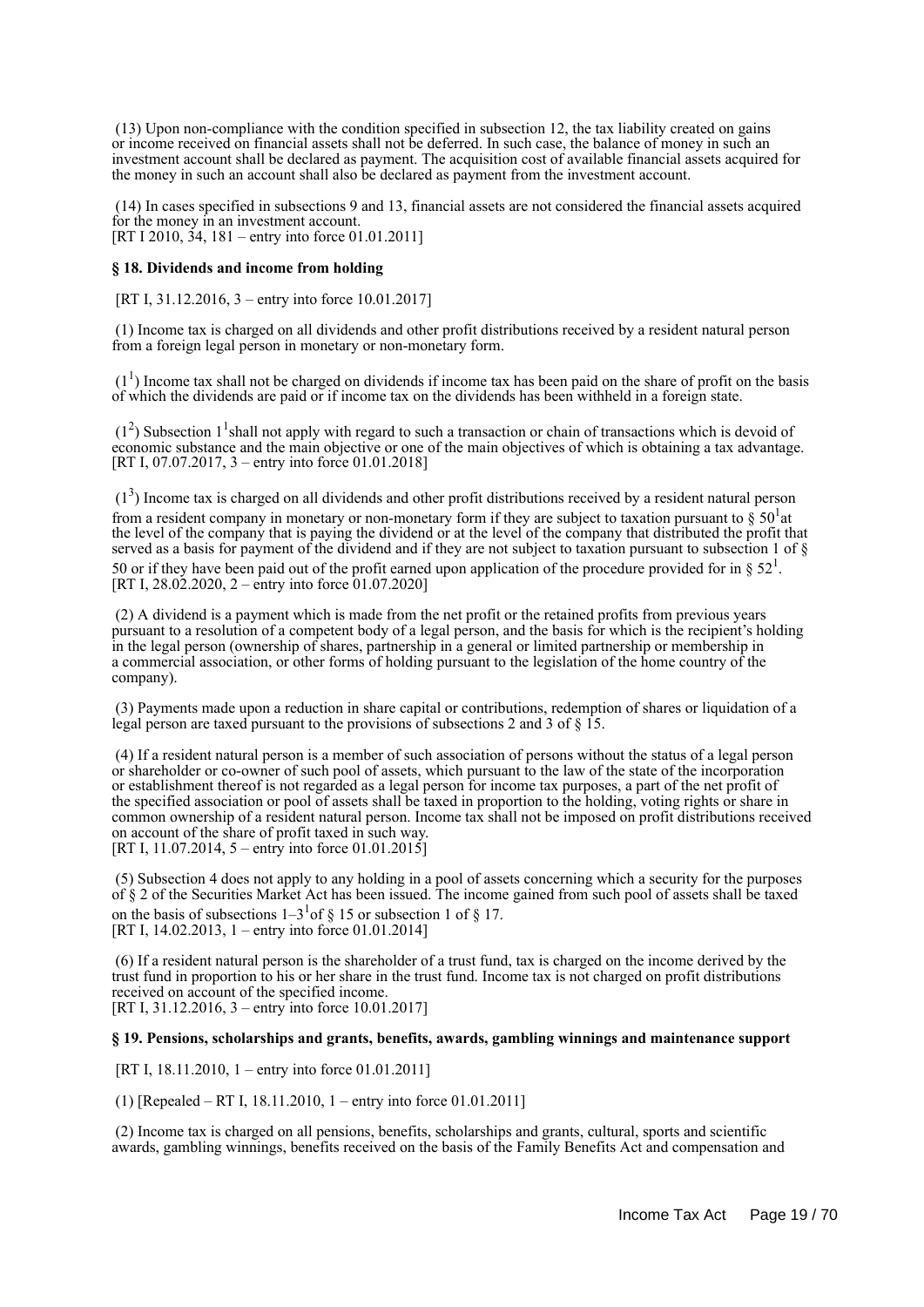daily allowances related to sports assignments and paid by an artistic association to creative persons for business trips relating to the creative activity of the creative persons.  $[RT I, 08.07.2016, 1 - entry into force 01.01.2017]$ 

(3) Income tax is not charged on:

1) [Repealed – RT I 2003, 88, 587 – entry into force 01.01.2004]

2) [Repealed – RT I 2001, 79, 480 – entry into force 01.01.2002]

 3) benefits provided by law or a rural municipality or city council regulation, except for benefits paid in connection with business or an employment or service relationship or with membership of the management or controlling body of a legal person and the benefits specified in subsection 4;

[RT I,  $11.07.2014$ , 5 – entry into force 01.01.2015]

3<sup>1</sup>) transport and accommodation benefits, and grants paid to unemployed persons from the European Union structural aid for the purposes of the Labour Market Services and Benefits Act;

[RT I, 07.07.2017, 3 – entry into force 01.08.2017, clause  $3<sup>1</sup>$  applied retroactively as of 1 July 2017.]

 32 ) benefits paid to natural persons from the European Union structural aid for the construction of water and sewerage piping or installation of a collection tank on a registered immovable;

[RT I,  $06.12.2018$ , 2 – entry into force 16.12.2018, clause  $3<sup>2</sup>$  applied retroactively as of 1 June 2018.]

3<sup>3</sup>) benefits paid on the basis of the State Budget Act and the Atmospheric Air Protection Act to natural persons for improving the living conditions of families with many children and increasing the energy efficiency of small residential buildings;

[RT I, 23.12.2019, 2 – entry into force 01.01.2021]

 4) international and state cultural and scientific awards and educational and sports awards granted by the Government of the Republic;

[RT I, 22.01.2018, 1 – entry into force 01.02.2018]

5) [Repealed – RT I, 11.07.2014, 5 – entry into force 01.01.2015]

 6) gifts and donations received from a natural person, a state or local government authority, a resident legal person, or from a non-resident through or on account of its permanent establishment located in Estonia, and gifts and donations received from a non-resident legal person if tax is imposed on the gift or donation at the level of natural or legal person in a foreign state;

[RT I, 18.11.2010, 1 – entry into force 01.01.2011]

7) winnings from gambling organised on the basis of an operating permit or registration;

[RT I 2009, 24, 146 – entry into force 01.06.2009]

8) benefits paid to victims of crime pursuant to law;

 9) conscripts' allowances paid pursuant to law and non-monetary benefits granted in connection with business pursuant to law;

 10) compensation for expenses and daily allowances during assignments abroad which are related to sports assignments and paid to persons specified in § 7 of the Sport Act, and which are paid by an artistic association to creative persons for business trips relating to the creative activity of the creative persons within the limits and pursuant to the procedure specified in clause 1 of subsection 3 of § 13.

[RT I, 13.12.2011, 1 – entry into force 01.01.2012]

 $10<sup>1</sup>$ ) compensation for expenses relating to the activity of a volunteer referee paid on the basis of § 9<sup>2</sup> of the Sport Act and the athlete benefit paid on the basis of  $\S 10^5$  of the Sport Act;

[RT I, 28.02.2020, 1 – entry into force 01.03.2020]

11) maintenance support and maintenance allowance received on the basis of the Family Benefits Act;

[RT I, 08.07.2016, 1 – entry into force 01.01.2017]

12) compensation or benefit payable on the basis of  $\S$  49 of the Public Service Act, subsections 1 and 7 of  $\S$ 196 of the Defence Forces Service Act, subsections 4–5 of § 61 of the Estonian Defence League Act,  $\frac{5}{3}$  7<sup>53</sup> of the Police and Border Guard Act,  $\S 24^2$  of the Security Authorities Act,  $\S 38$  of the Assistant Police Officer Act,  $\S 41$ 

of the Rescue Act, § 44 of the Emergency Act and §  $55<sup>1</sup>$  of the National Defence Act;

[RT I, 10.03.2022,  $1$  – entry into force 21.03.2022]

 13) cost of catering provided to members of the National Defence League upon the performance of the functions provided for in subsection 1 of § 4 of the National Defence League Act and the participation in the activities provided for in subsection 2 of  $\ddot{\S}$  4 of the National Defence League Act;

[RT I, 20.03.2013, 1 – entry into force 01.04.2013]

 14) daily allowances and compensation for expenses during assignments abroad paid to active members of the National Defence League on the basis of the National Defence League Act within the limits and pursuant to the procedure specified in clause 1 of subsection 3 of § 13; [RT I, 20.03.2013, 1 – entry into force 01.04.2013]

15) payment made for tolerating utility networks on the basis of  $\S 15<sup>4</sup>$ of the Law of Property Implementation Act to the extent of one third;

[RT I, 30.01.2018, 1 – entry into force 01.01.2019]

 16) compensations for the expenses of in-service training or retraining paid to a person who has received permanent health damage due the performance of duties and therefore released from active service on the basis of the Military Service Act;

[RT I, 17.12.2015, 2 – entry into force 01.01.2016]

17) payments made to a person specified in subsection  $4<sup>1</sup>$  of  $\S$  49 who performs in a foreign state a duty conferred by an association specified in § 11, which does not exceed the tax exempt limit of daily allowances during assignments abroad provided for in clause 1 of subsection 3 of § 13 per each day spent in the foreign state;

[RT I, 07.07.2017, 3 – entry into force 01.08.2017, clause 17 applied retroactively as of 1 July 2017.]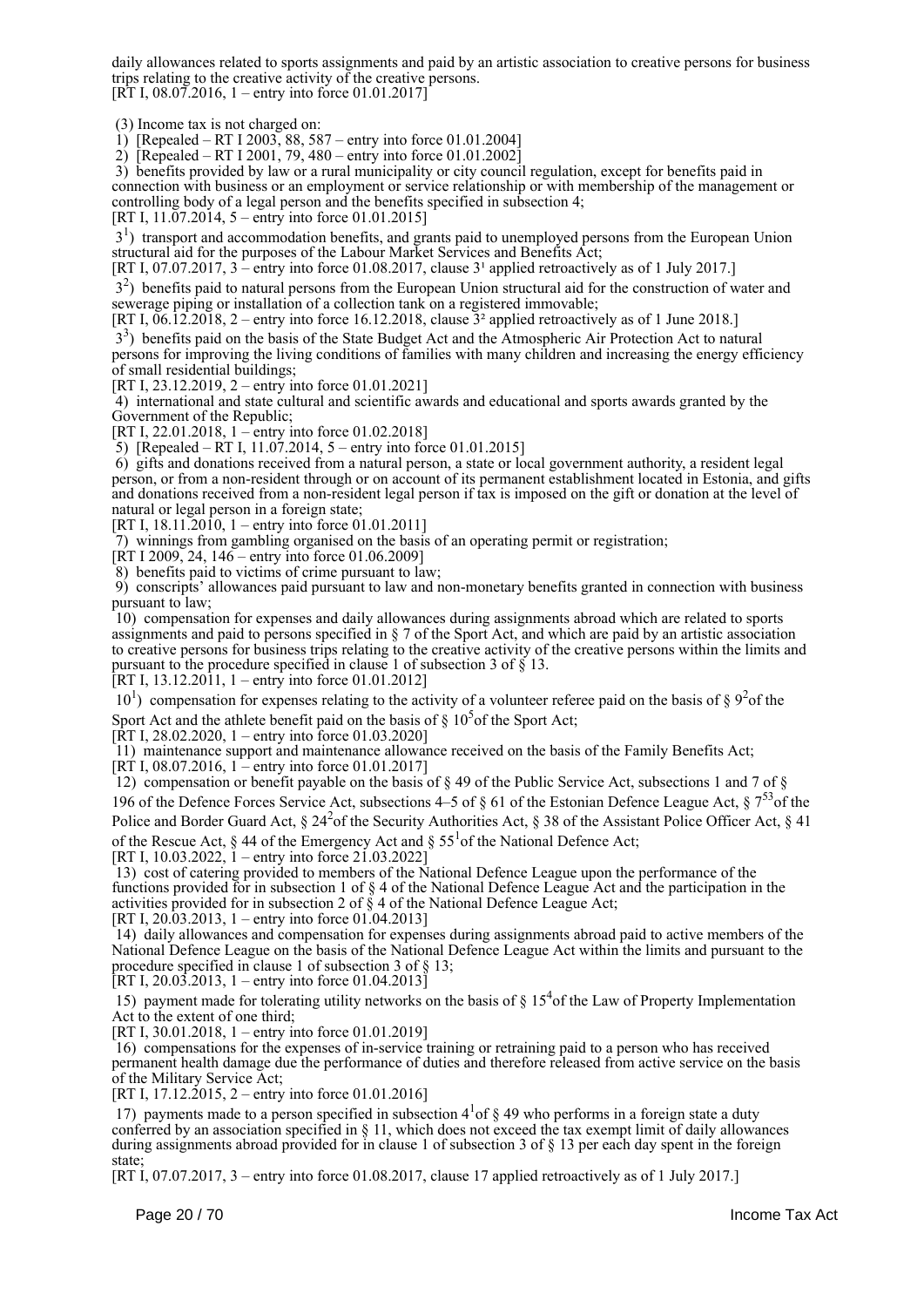18) compensation for the expenses of the study provided for in subsection 2 of § 48 of the Heritage Conservation Act and for the expenses of the exercise of the heritage conservation supervision provided for in subsection 3 of § 56 of the Heritage Conservation Act.

[RT I, 19.03.2019] 13 – entry into force 01.05.2019]

 (4) The exemption from income tax provided for in clause 3 of subsection 3 does not apply to the following benefits:

1) benefits to persons in alternative service;

2) benefits to reservists;

3) benefits paid on the basis of the European Union Common Agricultural Policy Implementation Act.

[RT I, 11.07.2014, 5 – entry into force 01.01.2015]

(5) Income tax is not charged on scholarships and grants:

 1) which payment is provided by law or a rural municipality or city council regulation or which are paid from the state budget;

 2) which are paid to their pupils or students by an educational institution specified in the Republic of Estonia Education Act or an equivalent foreign educational institution;

 3) which are paid to students by a state or local government research and development institution or a research and development institution operating as a legal person in public law or an agency of such person in connection with the teaching and scientific research of a research and development institution;

 4) which are paid by the government of a foreign state or foreign local government, or an international or intergovernmental organisation;

[RT I, 11.07.2014, 5 – entry into force 01.01.2015]

5) which are paid by the Education and Youth Authority.

[RT I, 16.06.2020, 1 – entry into force 01.08.2020]

 (6) Income tax is not charged on scholarships and grants, which are paid by a person included in the list provided for in subsection 1 of § 11 or specified in subsection 10 of § 11, if the following conditions are met: 1) scholarships and grants are paid to a person not specified in clause 3 of subsection  $2 \text{ of } \S 11$ ;

 2) scholarships and grants are determined by way of public competition with regard to which a notice has been published in a national daily newspaper, local newspaper, website of the payer of a scholarship or grant or website containing sectoral information.

[RT I, 11.07.2014, 5 – entry into force 01.01.2015]

 $(6<sup>1</sup>)$  Income tax is not charged on athlete scholarships or grants if they have been paid on the basis, within the limits and pursuant to the procedure provided for in §§ 10<sup>1</sup> and 10<sup>6</sup> of the Sport Act. The scholarships or grants paid to athletes by the person specified in subsection 6 of this section are also included in the aforementioned limits.

[RT I, 28.02.2020, 1 – entry into force 01.03.2020]

 (7) Scholarships and grants for the purposes of this Act shall mean future-oriented benefits, which are paid for the promotion of the acquisition of knowledge or skills, development of competences and creative or scientific activities. Scholarships and grants shall not include payments which recognise or remunerate any activities or by making which a person who made the payment acquires the rights to the work. [RT I,  $11.07.2014$ , 5 – entry into force  $01.01.2015$ ]

#### **§ 20. Insurance indemnities**

 (1) Income tax is charged on benefits for temporary incapacity for work, paid on the basis of the Health Insurance Act.

(2) Income tax is charged on benefits paid on the basis of the Unemployment Insurance Act.

 (3) Income tax is charged on amounts paid to a policyholder, insured person or beneficiary under a unit linked life insurance contract, from which the insurance premiums paid on the basis of the same contract have been deducted. Such amounts are not subject to taxation if these are paid following the expiry of twelve years as of the entry into the insurance contract and the insurance contract has been entered into before 1 August 2010. [RT I 2010, 34, 181 – entry into force 01.01.2011]

 $(3<sup>1</sup>)$  If the insurance premiums paid under a unit linked life insurance contract have been deducted from the income of the taxpayer in the form of an insurance premium on a supplementary funded pension  $(\S 28)$  during one or several periods of taxation, the amounts are subject to taxation pursuant to § 21. [RT I 2010, 34, 181 – entry into force 01.01.2011]

 (4) Income tax is charged on an insurance indemnity paid in a case where the insured event occurred under nonlife insurance conditions if the taxpayer has deducted the insurance premiums related to such insured event, the acquisition cost of the insured assets, or the depreciation of fixed assets applied with regard to the same assets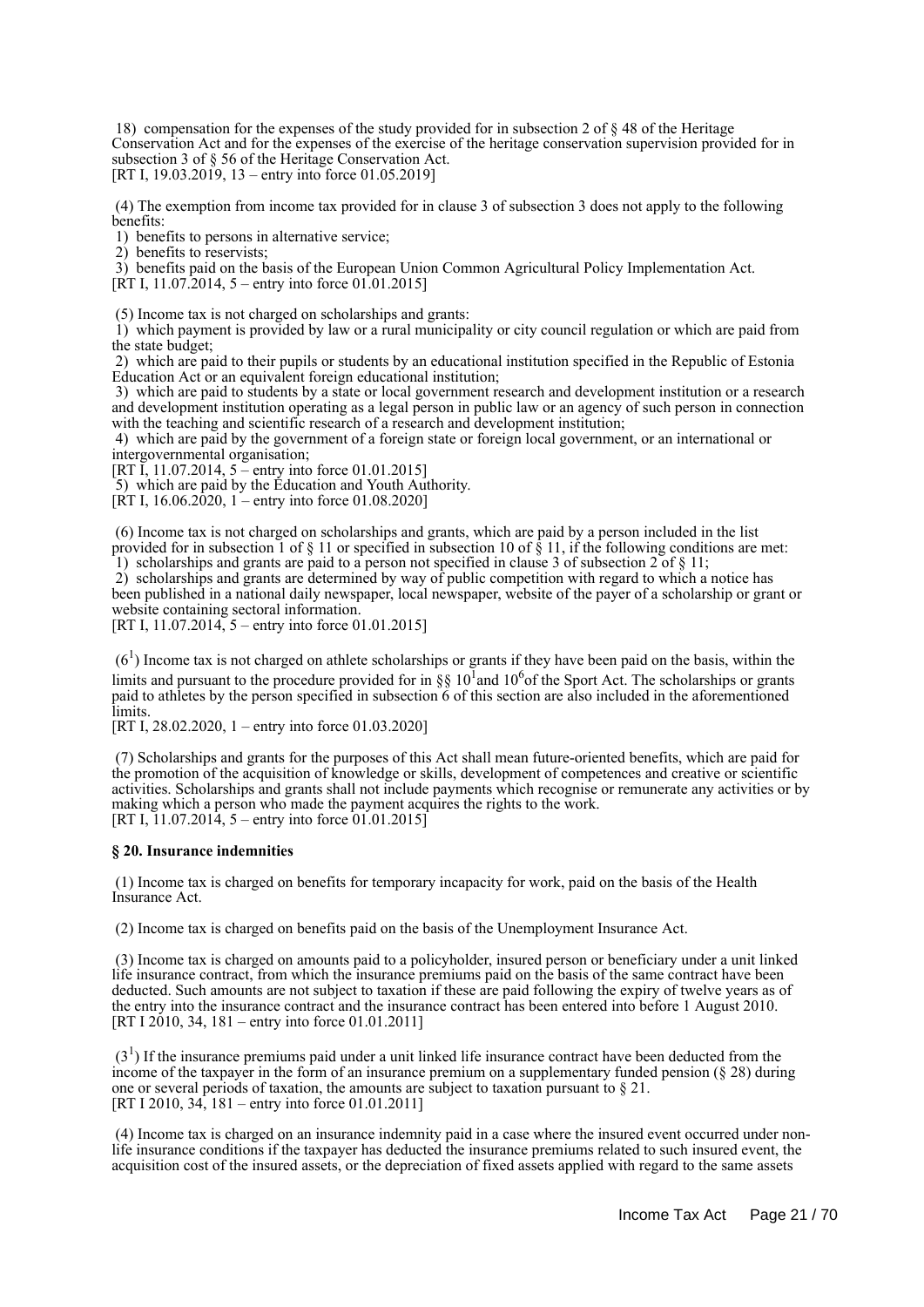on the basis of the Income Tax Act in force before the entry into force of this Act from the taxpayer's business income. The insurance indemnities received are subject to taxation as gain from the sale of property (§ 37) and the amount of the insurance indemnity is deemed to be the sales price of the property.

 (5) Income tax is not charged on sums insured and insurance indemnities not specified in subsections 1–4 or §§  $20<sup>1</sup>$  and 21, the surrender value payable upon termination of a life insurance contract, or insurance indemnities paid in the event of death on the basis of a contract specified in subsection 3.

## **§ 20<sup>1</sup> . Mandatory funded pension**

 (1) Income tax is charged on payments made to a policyholder and insured person of an insurance contract for a mandatory funded pension (hereinafter *pension contract*) and from a mandatory pension fund to a unit-holder and from a pension investment account to the person using it, taking into account the specifications provided for in subsections 2–4. Income tax is charged on payments made to a beneficiary of a pension contract and to other successors of the persons specified in the first sentence.

[RT I, 28.12.2020, 1 – entry into force 02.01.2021]

(2) Payments do not include:

1) the surrender value of a cancelled pension contract in the case provided for in  $\S 52<sup>2</sup>$  of the Funded Pensions  $Act$ 

 2) redemption of units of a mandatory pension fund upon the switch of the units, entry into a pension contract pursuant to § 49 of the Funded Pensions Act or transfer of money to a pension investment account pursuant to clause 2 of subsection 1 of § 26 of the same Act;

 3) transfer of the money in a pension investment account upon entry into a pension contract pursuant to § 49 of the Funded Pensions Act or for the acquisition of units of a mandatory pension fund pursuant to clause 1 of subsection 1 of § 26 of the same Act; or

 4) transfer of money from one pension investment account to another pursuant to subsection 1 of § 26 of the Funded Pensions Act, acquisition of the financial assets provided for in  $\S 17<sup>1</sup>$  of this Act for the money in a pension investment account or switching the financial assets, transfer of the income earned on the financial assets to a pension investment account or transfer of money to a pension investment account upon transfer of the financial assets or expiry of a contract entered into upon acquisition of the financial assets.

(3) Income tax is not charged on payments made to:

 1) a person who has been established to have no work ability or who had no work ability immediately before the pensionable age;

[RT I, 22.12.2021,  $5$  – entry into force 01.01.2022, applied retroactively as of 1 January 2021]

 2) a policyholder who is at the pensionable age provided for in the State Pension Insurance Act or attains this age in up to five years, on the basis of a lifetime pension contract periodically at least once every three months; 3) a unit-holder of a mandatory pension fund or policyholder who is at the pensionable age provided for in the State Pension Insurance Act or attains this age in up to five years, as a fund pension or on the basis of a pension contract entered into for a specified term periodically at least once every three months if the fund pension has been agreed upon or the pension contract has been entered into at least for the term provided for in subsection 3 of  $\S 52<sup>3</sup>$  of the Funded Pensions Act;

4) a person until the end of his or her life on the basis of subsection 5 of  $\S 72<sup>4</sup>$ of the Funded Pensions Act by the Social Insurance Board.

 (4) Income tax at the rate provided for in subsection 2 of § 4 of this Act is charged on the payments not specified in subsection 3 which are made to a policyholder, unit-holder and from a pension investment account to the person using it as well as the payments made on the basis of subsection 5 of  $\S 72<sup>4</sup>$  of the Funded Pensions Act if the recipient of the payment is at the pensionable age provided for in the State Pension Insurance Act or attains this age in up to five years.

(5) [Repealed – RT I, 28.12.2020, 1 – entry into force 02.01.2021]

#### **§ 21. Supplementary funded pension**

 (1) Income tax is charged on payments made to a policyholder and insured person of an insurance contract for a supplementary funded pension and from a voluntary pension fund to a unit-holder, taking into account the specifications provided for in subsections 2–7. Income tax is charged on negative changes in the provisions formed pursuant to the provisions of subsection  $1<sup>1</sup>$  of § 28 with a view to securing a supplementary funded pension and on payments made to a beneficiary of an insurance contract for a supplementary funded pension and to other successors of the persons specified in the first sentence. [RT I, 28.12.2020, 1 – entry into force  $\overline{02.01.2021}$ ]

 $(1<sup>1</sup>)$  Payments do not include the surrender value of a cancelled insurance contract for a supplementary funded pension in the case provided for in subsection  $5^2$  of § 63 of the Funded Pensions Act, a pension from an expired insurance contract for a supplementary funded pension in the case provided for in subsection  $5<sup>3</sup>$  of the same section and the redemption of units of a voluntary pension fund upon the switch of the units or entry into an insurance contract for a supplementary funded pension pursuant to  $\S 64$  of the Funded Pensions Act.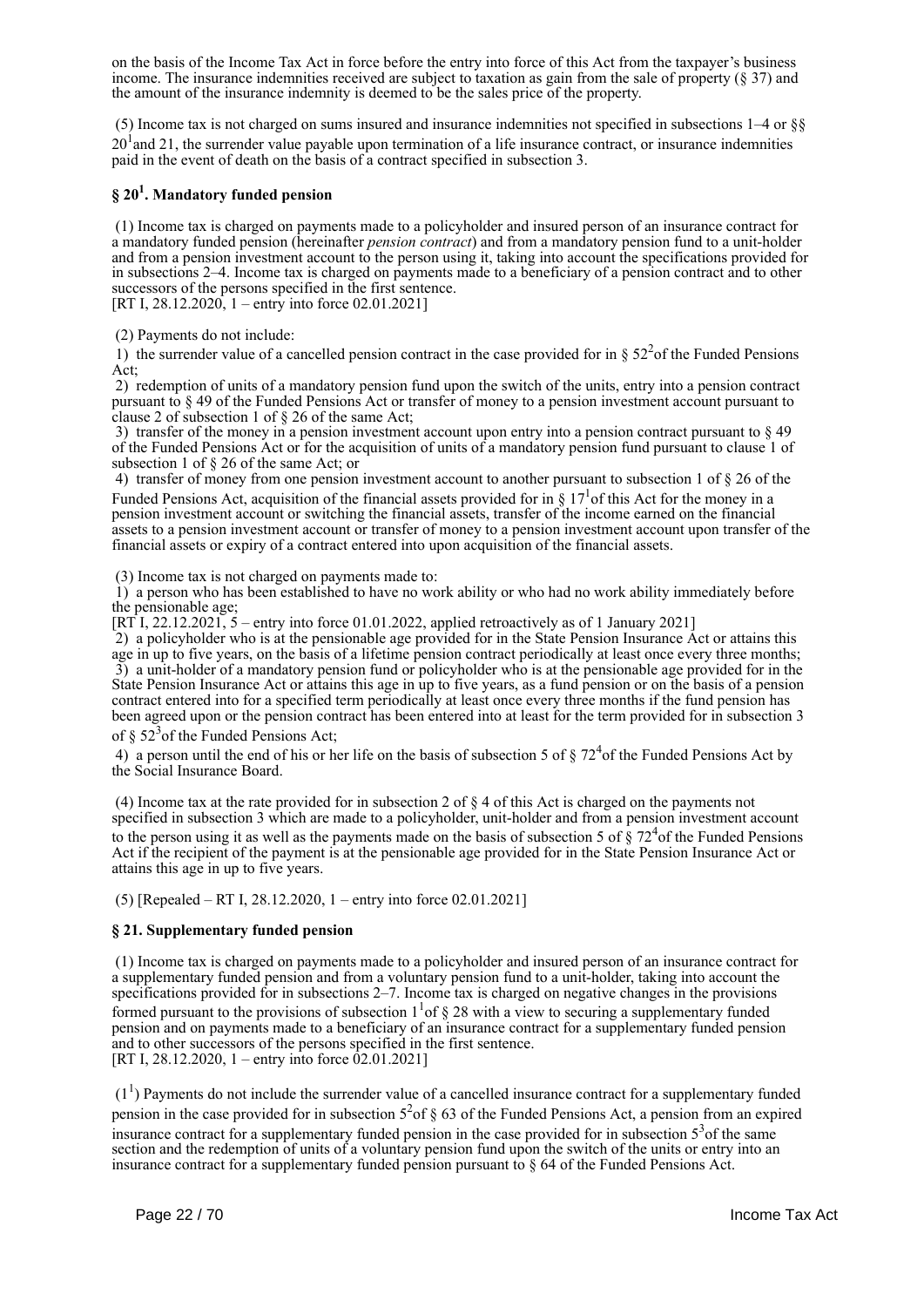[RT I, 31.12.2016, 3 – entry into force 10.01.2017]

 (2) The rate provided for in subsection 2 of § 4 is applicable to the following payments made by an insurer holding an activity licence in a Contracting State to a policyholder under an insurance contract for a supplementary funded pension which meets the conditions provided for in § 63 of the Funded Pensions Act or an equivalent insurance contract:

[RT I 2006, 28, 208 – entry into force 01.07.2006, introductory sentence part of subsection 2 applied retroactively as of 1 January 2006.]

 1) payments made by the insurer after the policyholder has attained the age provided for in subsection 3 of § 63 of the Funded Pensions Act, but not before five years have passed since the entry into the contract; [RT I, 27.10.2020, 1 – entry into force 01.01.2021]

2) [Repealed – RT I, 27.10.2020, 1 – entry into force 01.01.2021]

3) payments made in the event of liquidation of the insurer.

 $(2<sup>1</sup>)$  If the surrender value of a cancelled supplementary funded pension insurance contract was used for the payment of an insurance premium to a supplementary funded pension insurance contract pursuant to subsection  $5<sup>2</sup>$  of § 63 of the Funded Pensions Act, the five-year term shall be calculated as of the entry into the earlier of the above contracts. If a supplementary funded pension insurance contract was entered into pursuant to § 64 of the Funded Pensions Act for the redemption price of the units of a voluntary pension fund, the five-year term shall be calculated as of the initial acquisition by the insurance undertaking of the units of the voluntary pension fund if it has taken place earlier than the entry into the contract.

[RT I, 29.03.2012, 1 – entry into force 01.01.2013]

 (3) The rate provided for in subsection 2 of § 4 is applicable to the following payments made to a unit-holder of a voluntary pension fund founded in Estonia on the basis of the Funded Pensions Act or a voluntary pension fund operating in a Contracting State on equivalent bases:

[RT I 2006, 28, 208 – entry into force 01.07.2006, introductory sentence part of subsection 3 applied retroactively as of 1 January 2006.]

 1) payments made after the unit-holder has attained the age provided for in subsection 3 of § 63 of the Funded Pensions Act, but not before five years have passed since the initial acquisition of the units of a voluntary pension fund;

 $[RT I, 27.10.2020, 1 - entry into force 01.01.2021]$ 

2) [Repealed – RT I, 27.10.2020, 1 – entry into force 01.01.2021]

3) payments made from a voluntary pension fund in the event of liquidation of the pension fund.

 $(3<sup>1</sup>)$  If units of a voluntary pension fund have been acquired for the surrender value of a cancelled supplementary funded pension insurance contract pursuant to subsection  $5<sup>2</sup>$  of § 63 of the Funded Pensions Act, the five-year term shall be calculated as of the entry into the cancelled contract if it has taken place earlier than the initial acquisition by the unit-holder of the units of the voluntary pension fund.

[RT I, 29.03.2012, 1 – entry into force 01.01.2013]

(4) Income tax is not charged on:

 $\dot{1}$ ) payments made to a person who has been established to have no work ability or who had no work ability immediately before the pensionable age;

[RT I, 22.12.2021, 5 – entry into force 01.01.2022, applied retroactively as of 1 January 2021]

2) the pension paid after the policyholder has attained the age provided for in subsection  $3$  of  $\S$  63 of the Funded Pensions Act on the basis of the insurance contract specified in subsection 2 of this section periodically at least once every three months until his or her death;

 3) the pension paid and payments from a voluntary pension fund made after the policyholder or unit-holder has attained the age provided for in subsection 3 of § 63 of the Funded Pensions Act on the basis of the insurance contract specified in subsection 2 of this section or from the voluntary pension fund periodically at least once every three months and at least until the time limit calculated on the basis of the average life expectancy of men and women rounded to full years and published by Statistics Estonia in respect of the calendar year before the previous calendar year, which corresponded to his or her age at the start of payment of the pension or at the time of agreeing upon the payments to be made from the voluntary pension fund. [RT I, 28.12.2020, 1 – entry into force 02.01.2021, applied as of 01.01.2021]

 (5) Income tax is not charged on insurance indemnities paid in the event of death on the basis of an insurance contract for supplementary funded pension.

[RT I 2006, 28, 208 – entry into force 01.01.2007]

(6) Subsections 2,  $2<sup>1</sup>$  and 4 also apply to payments made by insurance undertakings to whom an authorisation has been issued in a state not specified in subsection 2 upon compliance with both of the following conditions: [RT I, 29.03.2012, 1 – entry into force 01.01.2013]

 1) the insurer has the right to enter into insurance contracts for a supplementary funded pension in Estonia either on cross-border basis or through a branch;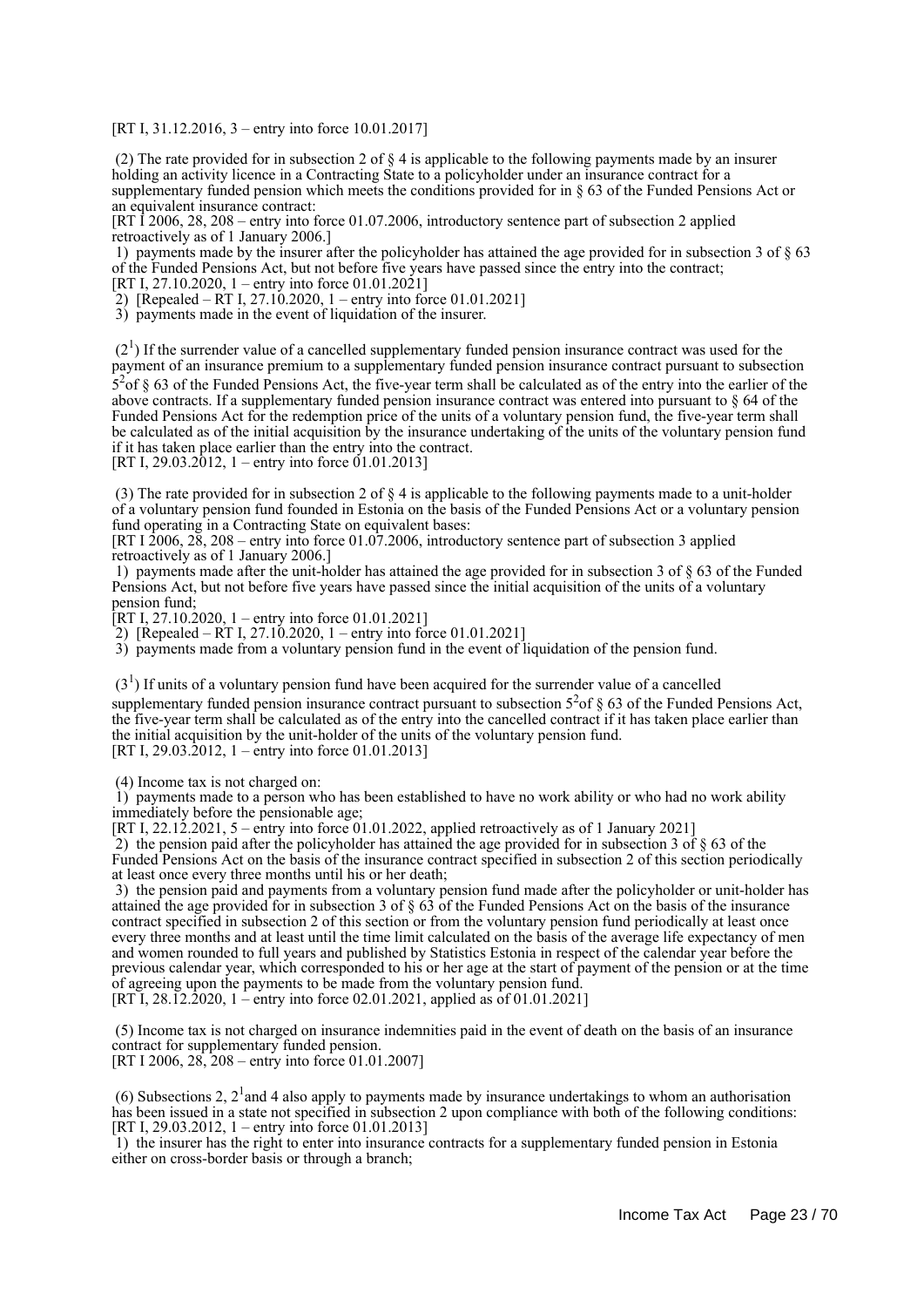2) an international agreement is in force between Estonia and the state that issued the activity license to the insurer, which provides the Tax and Customs Board with the opportunity to receive from the tax authority of this state the information necessary for the application of the tax rate provided for in subsection 2 of § 4 and the tax exemption provided for in subsection 4 of this section. [RT I,  $18.02.2011$ ,  $1 -$ entry into force 01.01.2012]

(7) Subsections 3 and  $3<sup>1</sup>$  also apply to payments made to unit-holders of a voluntary pension fund operating on the equivalent basis in a state not specified in subsection 3 upon compliance with both of the following conditions:

1) the units of pension fund can be offered in Estonia on cross-border basis;

 2) an international agreement is in force between Estonia and the state of the place of business of the pension fund, which provides the Tax and Customs Board with the opportunity to receive from the tax authority of this state the information necessary for the application of the tax rate provided for in subsection 2 of § 4. [RT I, 18.02.2011, 1 – entry into force  $01.01.2012$ ]

#### **§ 22. Taxation of income of legal persons located in non-cooperative jurisdictions for tax purposes**

[RT I, 26.03.2021, 1 – entry into force 01.01.2022]

 (1) Income tax is charged on the income of a legal person located in a non-cooperative jurisdiction for tax purposes (§  $10<sup>1</sup>$ ) and controlled by Estonian residents, irrespective of whether the legal person has distributed any profits to taxpayers or not.

[RT I, 26.03.2021, 1 – entry into force 01.01.2022]

 (2) A legal person is deemed to be controlled by Estonian residents if one or several legal or natural persons who are Estonian residents own at least 50 per cent of the shares, votes or rights to the profits of the legal person directly or together with associated persons (§ 8).

 (3) The income of a foreign legal person is deemed to be the taxable income of a resident if the condition prescribed in subsection 2 is fulfilled and the resident owns at least 10 per cent of the shares, votes or rights to the profits of the legal person directly or together with associated persons  $(\S 8)$ .

 (4) The part of the gross income of a foreign legal person specified in subsection 2 which is attributable to a resident taxpayer is deemed to be the income of the taxpayer. The part attributable to a taxpayer is a proportional part of the income of the legal person, which corresponds to the holding of the taxpayer in the share capital, total number of votes or rights to the profits of the legal person.

 (5) A taxpayer has, under the conditions prescribed in Chapter 6, the right to deduct the business-related expenses made by a foreign legal person from the taxable income of the foreign legal person. In proportion to the share of a taxpayer in the income of a legal person, the taxpayer has the right to deduct the part of the income tax withheld from the legal person on the basis of § 41 and, in accordance with § 45, the part of the home country income tax paid by the legal person from the income tax to be paid by the taxpayer.

 (6) Resident natural persons shall declare the shares, votes and rights to the profits of a legal person located in a non-cooperative jurisdiction for tax purposes which were held by them in the calendar year in their income tax returns. A resident taxpayer specified in subsection 3 shall include the part of the income of a foreign legal person attributable to the taxpayer in the taxpayer's taxable income and declare such income in the taxpayer's income tax return. The formats of income tax returns and the procedure for declaration of the income of legal persons registered in non-cooperative jurisdictions for tax purposes shall be established by a regulation of the minister in charge of the policy sector.

[RT I, 26.03.2021, 1 – entry into force 01.01.2022]

 (7) If a resident taxpayer has paid income tax on income specified in subsection 1, dividends (subsection 2 of § 18) or other profit distributions received by the taxpayer out of the income taxed in accordance with subsection 1 shall not subsequently be subject to income tax.

## **Chapter 4 DEDUCTIONS FROM INCOME OF RESIDENT NATURAL PERSONS**

#### **§ 23. Basic exemption**

 (1) The basic exemption deductible from the income of a resident natural person during a period of taxation shall be 6,000 euros, taking into account subsection 2. [RT I, 24.12.2016, 1 – entry into force 01.01.2018]

 (2) If the income is larger than 14,400 euros, the amount of the basic exemption shall be calculated pursuant to the following formula:  $6,000 - 6,000 / 10,800 \times$  (amount of income – 14,400). Thereby the basic exemption may not be less than zero and larger than 6,000.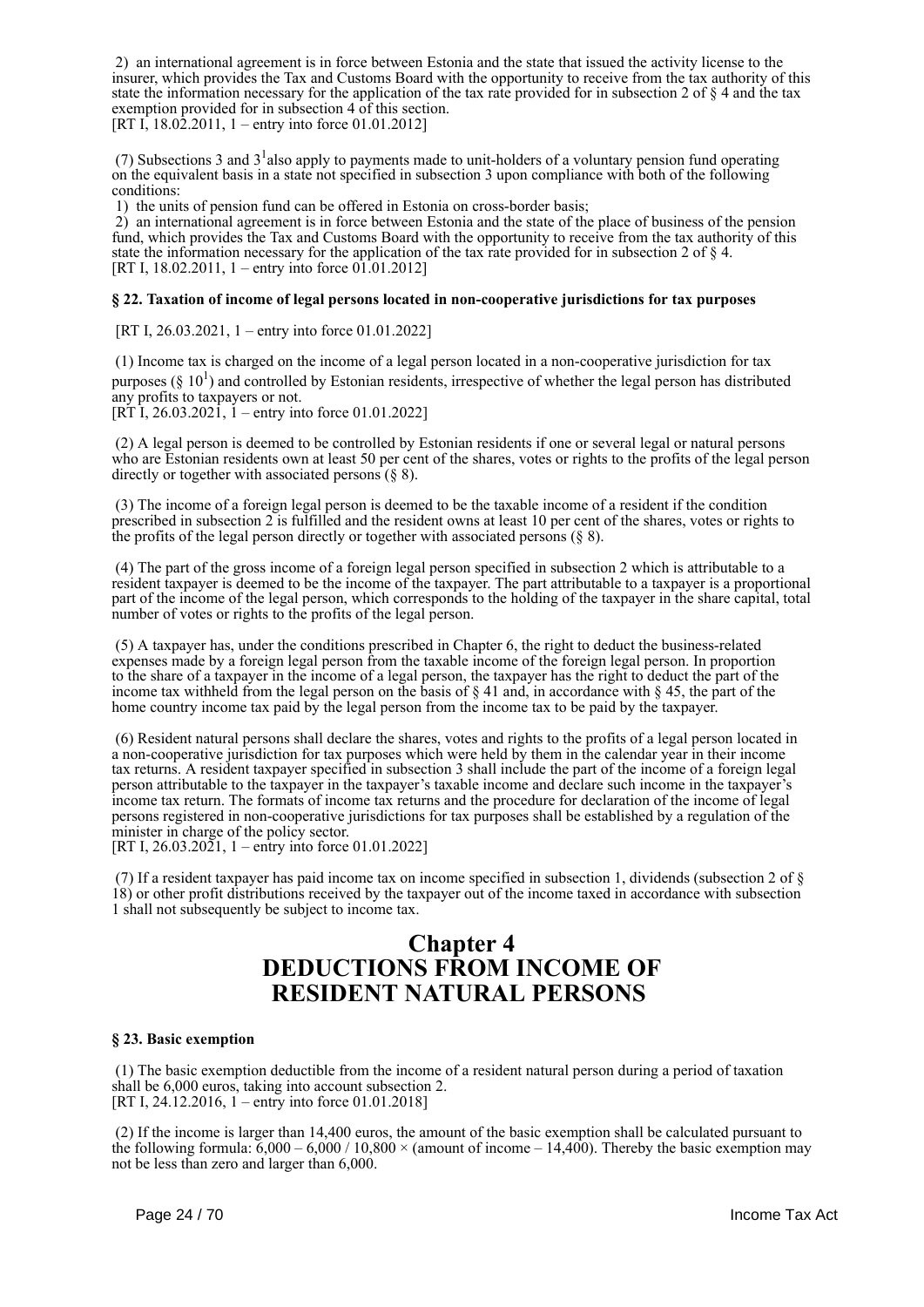[RT I, 28.12.2018, 44 – entry into force 01.01.2019, applied retroactively as of 01.01.2018]

 (3) For the purposes of subsection 2, income shall also include, in addition to the income subject to income tax, the income specified in subsection  $1^3$  of § 44 and received during a period of taxation, income specified in § 50 and not subject to additional taxation at the level of a natural person and amounts subject to taxation under the Simplified Business Income Taxation Act which have been reduced by the part of the social tax of the business income tax.

[RT I, 07.07.2017, 2 – entry into force 01.01.2018]

 (4) The recipients of the maternity benefit and adoption benefit paid out on the basis of the Health Insurance Act and the recipients of compensation for cancellation or release from service paid out due to lay-off on the basis of the Employment Contracts Act, Civil Service Act or Unemployment Insurance Act in the fourth quarter of a period of taxation shall have the right to apply for recalculation of income tax in the income tax return in respect of such benefit or compensation, which is paid for the period of taxation following the calendar year when the payment is made, changing respectively the tax calculation of the year of payment and the calendar year following it. The recalculation procedure shall be established by a regulation of the minister in charge of the policy sector.

[RT I, 23.12.2019, 2 – entry into force 01.01.2020, applied retroactively as of 1 January 2018.]

 (5) For the purposes of subsection 2 of this section, income shall not include the payments specified in subsections 1 and 4 of  $\S 20^1$  and subsections 2 and 3 of  $\S 21$ . [RT I, 27.10.2020, 1 – entry into force 01.01.2021]

## **§ 23<sup>1</sup> . Increased basic exemption upon provision of maintenance to child**

[RT I 2007, 44, 318 – entry into force 01.01.2008]

 (1) One resident parent or guardian of a child or other person maintaining a child, who maintains two or more minor children, may deduct increased basic exemption from his or her income in the period of taxation for a child of up to 17 years of age, starting from the second child. The amount of the increased basic exemption is 1,848 euros for the second child and 3,048 euros starting from the third child.  $[\hat{R}T I, 23.12.2019, 2 -$  entry into force 01.01.2020]

 (2) The increased basic exemption is applicable as of the year in which the child is born, a guardian is appointed for him or her or the maintenance obligation arises until the year in which the child attains 17 years of age to the extent by which the child's income specified in subsection 3 of § 23, except for the survivor's pension and national pension upon loss of a provider as set out in law, is lower than the basic exemption specified in subsection 1.

[RT I, 23.12.2019, 2 – entry into force 01.01.2020]

 (3) In the event of a dispute, the person to whom child allowance is paid pursuant to § 17 of the Family Benefits Act is deemed to be the person maintaining the child within the meaning of subsection 1. [RT I, 08.07.2016, 1 – entry into force 01.01.2017]

## **§ 23<sup>2</sup> . Increased basic exemption in event of pension**

[Repealed – RT I, 24.12.2016, 1 – entry into force 01.01.2018]

## **§ 23<sup>3</sup> . Increased basic exemption in event of compensation for accident at work or occupational disease**

[Repealed – RT I, 24.12.2016, 1 – entry into force 01.01.2018]

## **§ 23<sup>4</sup> . Increased basic exemption for spouse**

 (1) A resident natural person has the right to deduct from the income which he or she receives during the period of taxation an increased basic exemption of 2,160 euros for the spouse if the resident natural person's and his or her spouse's income specified in subsection 3 of § 23 during the period of taxation in total does not exceed 50,400 euros, taking into account the provisions of subsections 2 and 3.

[RT I, 04.03.2019, 1 – entry into force 01.01.2020, applied retroactively as of 1 January 2019; entry into force changed [RT I, 23.12.2019, 2]]

 (2) Increased basic exemption may be deducted in the part by which the spouse's income specified in subsection 3 of § 23 during the period of taxation is smaller than the increased basic exemption specified in subsection 1.

[RT I, 04.03.2019, 1 – entry into force 01.01.2020, applied retroactively as of 1 January 2019; entry into force changed [RT I, 23.12.2019, 2]]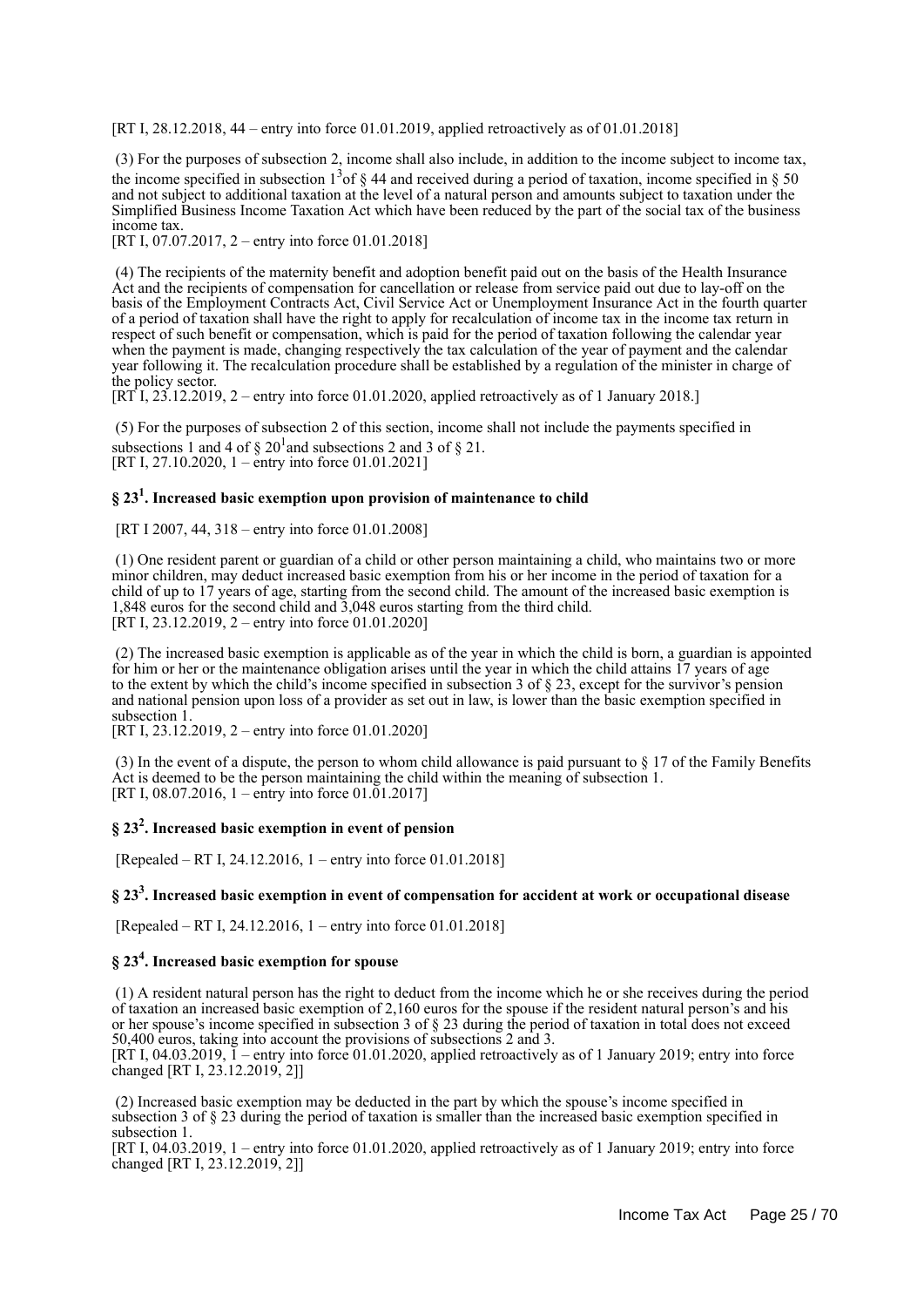(3) The amount specified in subsection 2 cannot be larger than the difference between 50,400 euros and the total taxable income of the spouses.

[RT I, 07.07.2017, 3 – entry into force 01.08.2017,  $\S 23<sup>4</sup>$  applied retroactively as of 1 January 2017]

### **§ 24. [Repealed – RT I, 18.11.2010, 1 – entry into force 01.01.2011]**

#### **§ 25. Housing loan interest**

 (1) A resident natural person has the right to deduct interest payments made during a period of taxation to a credit institution which is a resident of a Contracting State, a financial institution belonging to the same group with such company or branch of a non-resident credit institution registered in a Contracting State for a loan or finance lease taken in order to acquire a house or apartment for himself or herself from the income which he or she receives during the period of taxation. Interest payments for a loan or lease taken in order to acquire a plot of land in order to build a house may be deducted from income under the same conditions. [RT I 2006, 28, 208 – entry into force 01.07.2006, subsection 1 applied retroactively as of 1 January 2006.]

 (2) The erection, expansion and reconstruction of construction works for the purposes of the Building Code, changing the division of space in construction works and the building and installation work related to the technical refitting of construction works on the basis of a building permit or building design documentation is also deemed to be acquisition.

[RT I, 23.03.2015, 3 – entry into force 01.07.2015]

 (3) Only the loan or finance lease interest payments made upon the acquisition of one house or apartment shall be deducted from taxable income at any one time.

(4) [Repealed – RT I, 24.12.2016, 1 – entry into force 01.01.2017]

#### **§ 26. Training expenses**

 (1) A resident natural person has the right to deduct the training expenses of himself or herself or a relative in descending line, sister or brother of less than 26 years of age or, if no such training expenses are incurred, the training expenses of one permanent resident of Estonia of less than 26 years of age, from the income which the resident natural person receives during the period of taxation. [RT I 2010, 34, 181 – entry into force 01.07.2010]

 (2) Training expenses are certified expenses incurred for studying at a state or local authority educational establishment, university in public law, private school which holds an activity licence with regard to the relevant study programme, is registered in the Estonian Education Information System or has the right to provide instruction of higher education, and a foreign educational establishment of equal status with the aforementioned, or for studying on fee-charging courses organised by such educational establishments. Training expenses incurred by a person on account of a dedicated scholarship or grant which is exempt from income tax on the basis of subsection 5 or 6 of § 19 or compensated to a person pursuant to clause 17 of subsection 3 of § 13 or clause 16 of subsection 3 of § 19 shall not be deducted from income. [RT I, 17.12.2015, 2 – entry into force 01.01.2016]

 $(2<sup>1</sup>)$  The expenses for the student's participation in in-service training shall be considered training expenses in case the person conducting the training holds an activity licence for conducting the in-service training or they have submitted a notice of economic activities therefor and if the student participated in the in-service training of the person conducting the aforementioned in-service training which study programme objective consisted in the achievement of a professional, occupational or vocational competence included in a study programme of formal vocational education or described in a professional standard or language learning. Training expenses shall not include the expenses paid for participation in motor vehicle driver's training for category AM, category A, subcategory A1, subcategory A2, category B and subcategory B1. Expenses paid for studies at a hobby centre shall be considered training expenses in case a person studying at a hobby centre is below 18 years of age on 1 January of the calendar year of the payment of the training expenses. [RT I,  $30.06.2015$ , 1 – entry into force  $01.01.2016$ ]

(3) [Repealed – RT I 2009, 54, 362 – entry into force 01.01.2010]

(4) [Repealed – RT I 2009, 54, 362 – entry into force 01.01.2010]

#### **§ 27. Gifts and donations**

[RT I 2009, 54, 362 – entry into force 01.01.2010]

 (1) A resident natural person has the right to deduct certified gifts and donations which are made during a period of taxation to associations included in the list specified in subsection 1 of § 11 or specified in subsection 10 of § 11 from the income for the period of taxation. [RT I, 18.11.2010, 1 – entry into force 01.01.2011]

(2) [Repealed – RT I 2009, 54, 362 – entry into force 01.01.2010]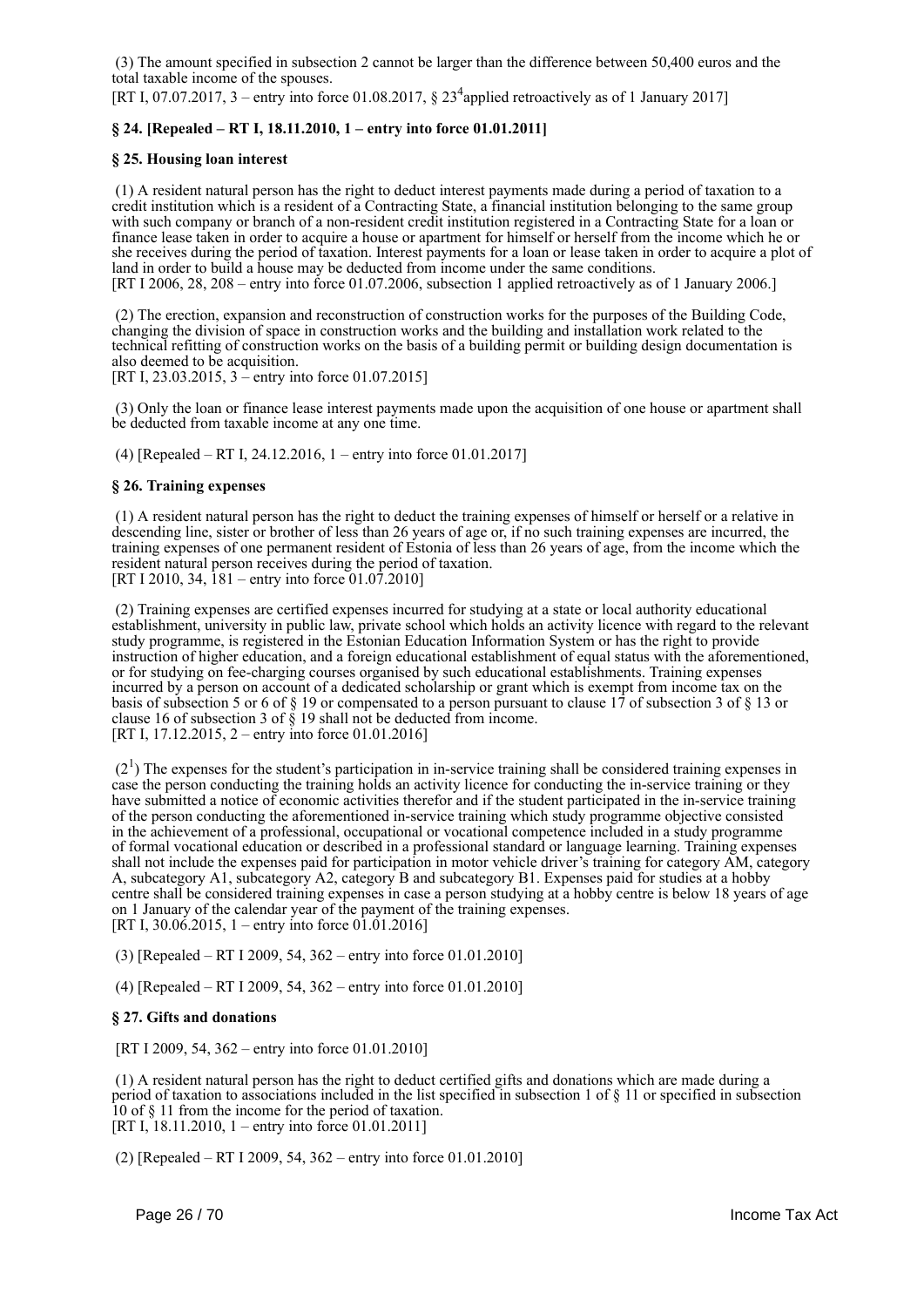(3) [Repealed – RT I, 30.06.2015, 1 – entry into force 01.01.2016]

 (4) Gifts and donations specified in subsection 1 may be made in monetary or non-monetary form. The cost of a non-monetary gift or donation is the market price of the property, and in the case of sale of the property at a preferential price, the cost of the gift or donation shall be the difference between the market price and selling price of the property. Services provided free of charge or at a price below the market price are not deemed to be gifts or donations and their value is not deducted from income. [RT I 2006, 28, 208 – entry into force 01.01.2007]

#### **§ 28. Insurance premiums and acquisition of pension fund units**

[RT I 2004, 37, 252 – entry into force 01.05.2004]

 (1) A resident natural person has the right to deduct the following from the income which he or she receives during a period of taxation:

 1) that part of the insurance premiums paid to an insurer holding an activity licence issued by a Contracting State during the period of taxation under an insurance contract for a supplementary funded pension which meets the conditions of  $\S 63$  of the Funded Pensions Act or an equivalent insurance contract, the purpose of which is to ensure payment of the insured sum as a pension, excluding the cases provided for in subsections  $5^2$  and  $5^3$  of  $\S$  63 and § 64 of the same Act;

[RT I, 31.12.2016, 3 – entry into force 10.01.2017]

 2) amounts paid to acquire units of a voluntary pension fund established in Estonia or a voluntary pension fund operating in a Contracting State on equivalent basis in accordance with the procedure provided for in the Funded Pensions Act, excluding the cases provided for in § 55 and subsections  $5^2$  and  $5^3$  of § 63 of the Funded Pensions Act.

[RT I, 31, 12, 2016, 3 – entry into force 10, 01, 2017]

 $(1<sup>1</sup>)$  The principles of calculation of the part of an insurance premium specified in clause 1 of subsection 1 shall be established by a regulation of the minister in charge of the policy sector. A negative change which occurs in a technical provision established on the basis of an insurance contract with a view to securing a supplementary funded pension and which is due to deduction of the amounts charged for an insurance cover not specified in  $\S$ 63 of the Funded Pensions Act shall be added to the taxable income of a natural person. [RT I, 07.07.2015, 1 – entry into force 01.01.2016]

 (1<sup>2</sup> ) In case of an insurer or voluntary pension fund operating in a state not specified in subsection 1, the amounts specified in subsection 1 may be deducted from the income for a period of taxation upon compliance with both of the following conditions:

 1) the insurer has the right to enter into insurance contracts for a supplementary funded pension in Estonia either on cross-border basis or through a branch or the units of pension fund can be offered in Estonia on crossborder basis;

 2) an international agreement is in force between Estonia and the state that issued the activity license to the insurer or the state of the place of business of the pension fund, which provides the Tax and Customs Board with the opportunity to receive from the tax authority of this state the information specified in subsections 4 and 5 of  $§ 57<sup>1</sup>.$ 

[RT I, 18.02.2011, 1 – entry into force 01.01.2012]

 (2) The deductions specified in subsection 1 are limited to 15 per cent of the taxpayer's income taxable in Estonia for the same period of taxation, after the deductions allowed under Chapter 6 have been made, but no more than 6,000 euros. If the above amounts were also paid for the taxpayer by the employer pursuant to clause 15 of subsection 3 of § 13, the limits specified in the previous sentence shall be reduced by the amounts paid by the employer, which are not subject to income tax. [RT I,  $18.02.2011$ , 1 – entry into force 01.01.2012]

(3) [Repealed – RT I 2006, 28, 208 – entry into force 01.01.2007]

## **§ 28<sup>1</sup> . Mandatory social security contributions**

 (1) Contributions to a mandatory funded pension withheld pursuant to clauses 1 and 2 of subsection 1 of § 11 and calculated and paid pursuant to subsection 2 of § 11 of the Funded Pensions Act shall be deducted from the income of a resident natural person during a period of taxation.

 (2) Unemployment insurance premiums withheld on the basis of the Unemployment Insurance Act shall be deducted from the income received by a resident natural person during a period of taxation.

 (3) A resident natural person has the right to deduct social security taxes and contributions paid in a foreign state during a period of taxation payment of which is mandatory arising from legislation of the foreign state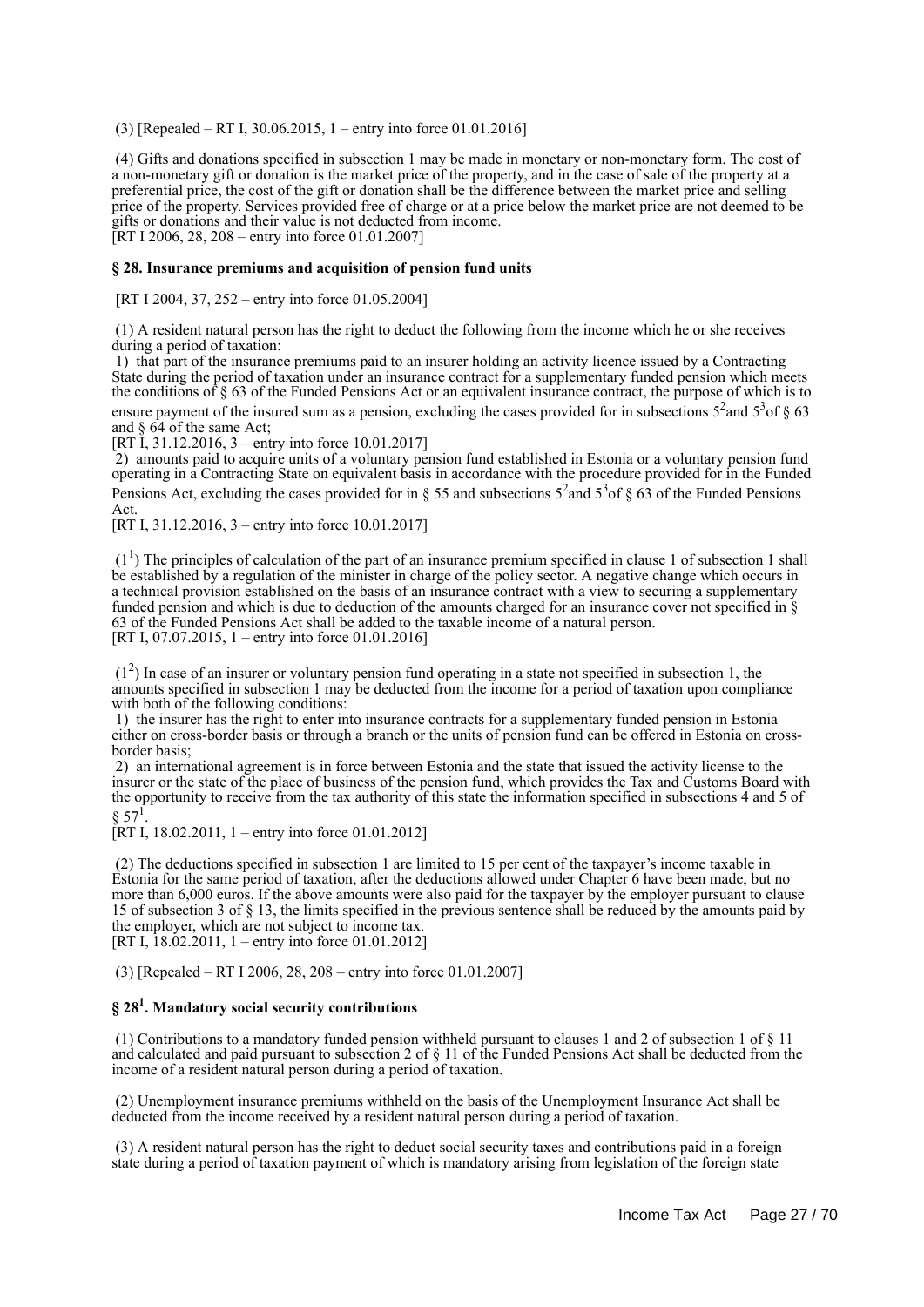or an international agreement from the income which he or she receives during the period of taxation. A tax or contribution may be deducted from income if the objective of payment was to guarantee pension, health, maternity, unemployment, accident at work or occupational disease insurance to the person.

 (4) Payments and contributions paid on account of income not subject to income tax in Estonia shall not be deducted from income. [RT I 2006, 28, 208 – entry into force 01.01.2007]

## **§ 28<sup>2</sup> . Restriction on deductions from taxable income**

 (1) The deductions provided for in §§ 25–27 are in total limited to 1,200 euros per taxpayer during a period of taxation, and to no more than 50 per cent of the taxpayer's income taxable in Estonia for the same period of taxation, after the deductions relating to enterprise have been made. In this respect, the housing loan interest specified in § 25 may be deducted from income up to 300 euros. [RT I, 23.12.2019, 2 – entry into force 01.01.2020]

 $(1<sup>1</sup>)$  If the deductions specified in §§ 25 and 26 exceed the limits provided for in subsection 1 or if the deduction specified in § 23<sup>1</sup> exceeds a taxpayer's taxable income, the part of the deductions remaining unused, taking into account the specified limits, may be deducted from his or her taxable income by the taxpayer's spouse if jointness of property was in force during the period of taxation as the proprietary relationship of the spouses. When using the right of deduction specified in  $\S 23<sup>1</sup>$ , the children of both spouses may be taken into account with regard to whom increased basic exemption is not deducted by a third party. [RT I, 24.12.2016, 1 – entry into force 01.01.2017]

(2) [Repealed – RT I, 23.12.2019, 2 – entry into force 01.01.2020]

(3) [Repealed – RT I, 23.12.2019, 2 – entry into force 01.01.2020]

(4) The deductions provided for in §§ 23–28<sup>1</sup>may not be made from the remuneration taxed under subsection 5 or 6 of § 13.

[RT I, 28.02.2020, 2 – entry into force 01.07.2020]

## **§ 28<sup>3</sup> . [Repealed – RT I, 18.11.2010, 1 – entry into force 01.01.2011]**

## **Chapter 5 TAXATION OF INCOME OF NON-RESIDENTS**

#### **§ 29. Non-resident's taxable income**

 (1) Income tax is charged on income derived by a non-resident natural person from employment in Estonia (subsections 1 and  $1<sup>1</sup>$  of § 13) if the employer of the person is an Estonian state or local government authority or resident, or a non-resident operating in Estonia as an employer, or a non-resident through or on account of its permanent establishment (§ 7) located in Estonia, or if the person has stayed in Estonia for the purpose of employment for at least 183 days over the course of 12 consecutive calendar months. If a non-resident who receives remuneration on the basis of a contract under the law of obligations has been entered in the commercial register in Estonia as a sole proprietor and such remuneration is his or her business income, the income is subject to taxation pursuant to subsection 3.

[RT I, 10.07.2020,  $4$  – entry into force 01.01.2021]

 $(1<sup>1</sup>)$  Income tax is charged on the remuneration received by a non-resident natural person for employment on aircraft engaged in international transport or ship engaged in international carriage of goods or passengers by sea if the employer of the person or operator of such aircraft or ship is the person specified in subsection 1. [RT I, 04.03.2019, 1 – entry into force 01.07.2020, date of entry into force changed [RT I, 28.02.2020, 2]]

 $(1<sup>2</sup>)$  Income tax is charged on the remuneration paid to a non-resident crewmember at the rate specified in subsection 6 of  $\S 4$  if the remuneration has been received for employment on a ship complying with the conditions specified in subsection 5 or 6 of § 13. [RT I, 28.02.2020, 2 – entry into force 01.07.2020]

 (1<sup>3</sup> ) If a non-resident natural person performs official duties in Estonia in the form of temporary agency work at a user undertaking that is an Estonian state or local government authority or resident, or a non-resident operating in Estonia as an employer, or a non-resident through its permanent establishment located in Estonia, the user undertaking is regarded as the employer of the person for the purposes of subsection 1 of this section. [RT I,  $10.07.2020$ ,  $4 -$  entry into force 01.01.2021]

 $(1<sup>4</sup>)$  Income tax is charged on the remuneration paid to a non-resident on the basis of §  $5<sup>2</sup>$  of the Working Conditions of Employees Posted to Estonia Act.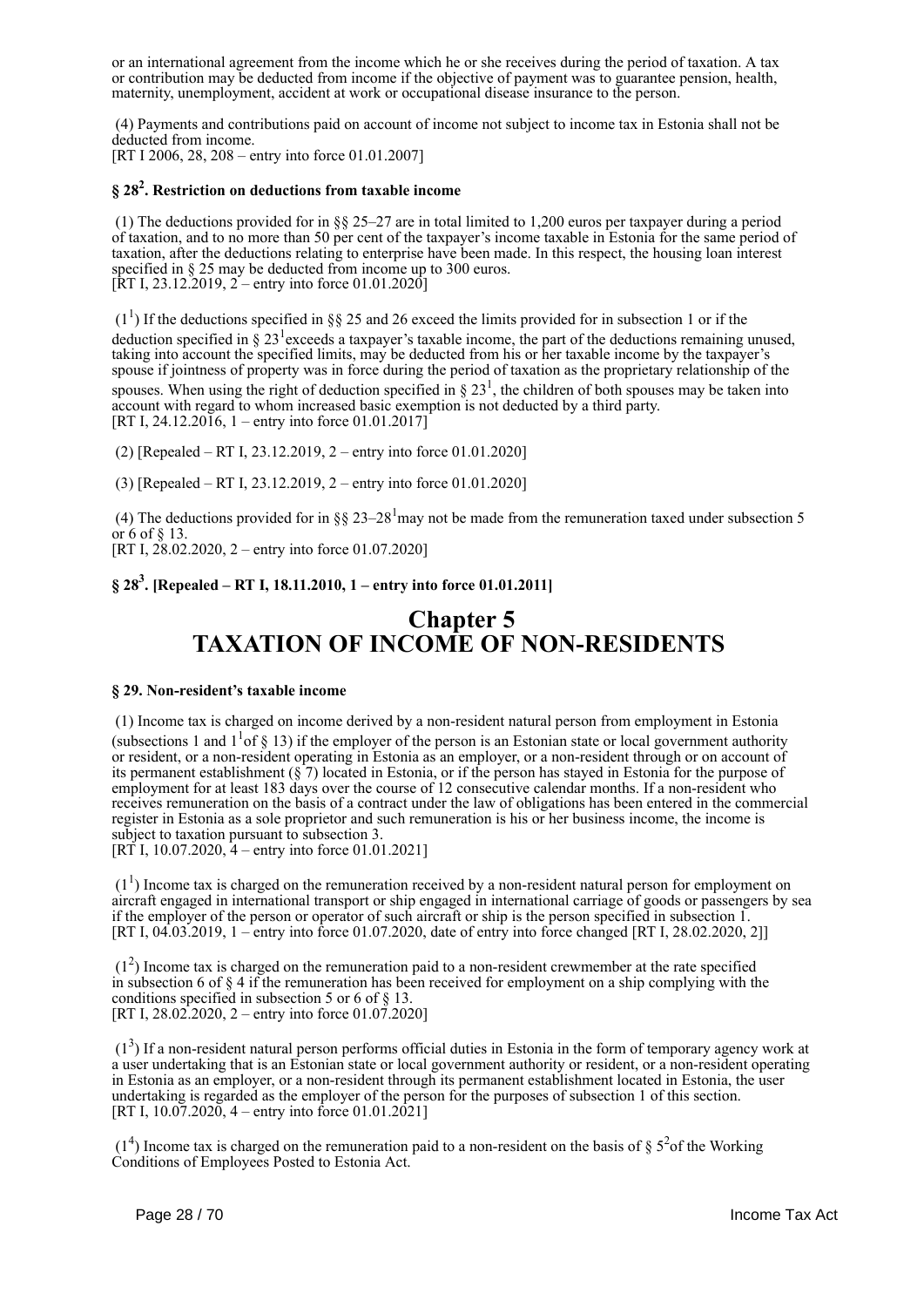[RT I, 10.07.2020, 4 – entry into force 01.01.2021]

 (2) Income tax is charged on income derived by a non-resident for the performance of the functions of a member of the management or controlling body of a resident legal person (§ 9) or of a member of the management body of the permanent establishment of a non-resident located in Estonia. [RT I, 11.07.2014,  $5 -$  entry into force 01.01.2015]

 (3) Income tax is charged on business income derived by a non-resident in Estonia (§ 14). If the non-resident is a legal person located in a non-cooperative jurisdiction for tax purposes  $(\S 10^1)$ , income tax is charged on all income derived by the non-resident from the provision of services to Estonian residents, irrespective of where the services were provided or used.

[RT I, 26.03.2021, 1 – entry into force 01.07.2021]

 (4) Income tax is charged on gains derived by a non-resident from a transfer of property (subsection 1 of § 15) if:

1) the sold or exchanged immovable is located in Estonia, or

2) the movable subject to entry in a register was in an Estonian register prior to the transfer, or

21 ) the timber felled on an immovable located in Estonia was transferred, or

[RT I, 11.07.2014, 5 – entry into force 01.01.2015]

 $\overline{3}$ ) [Repealed – RT I 2006, 28, 208 – entry into force 01.01.2007]

 4) the transferred real right or right of claim is related to an immovable or a structure as a movable, which is located in Estonia, or

 5) the transferred or returned holding is a holding in a company, contractual investment fund or other pool of assets of whose property, at the time of the transfer or return or during a period within two years prior to that, more than 50 per cent was directly or indirectly made up of immovables or structures as movables located in Estonia and in which the non-resident had a holding of at least 10 per cent at the time of conclusion of the specified transaction.

 $[\overline{R}T I, 14.02.2013, 1 -$  entry into force 01.01.2014]

 $6$ ) gains were derived upon liquidation of a public limited fund, common investment fund or other pool of assets on the conditions specified in clause 5 of this subsection.

[RT I, 31.12.2016, 3 – entry into force 10.01.2017]

 $(4<sup>1</sup>)$  Income tax is not charged on the part of the gains derived from the return of holding specified in clause 5 of subsection 4 or liquidation of an investment fund specified in clause 6 of the same subsection if the income of the investment fund constituting the basis thereof has been taxed with income tax pursuant to the provisions of Chapter 5<sup>1</sup> or exempt from income tax pursuant to subsection 2 of  $\S 31^2$ .

[RT I, 14.02.2013, 1 – entry into force 01.01.2014]

 (4<sup>2</sup> ) A non-resident natural person shall be entitled, upon transfer or return of securities in the case specified in clause 5 of subsection 4 or upon liquidation of a contractual investment fund in the case specified in clause 6 of the same subsection, to deduct from the derived gains and carry forward to the following periods of taxation the loss suffered upon transfer or return of such securities or upon liquidation of a contractual investment fund on the terms and conditions provided for in § 39. [RT I, 04.05.2016, 2 – entry into force  $01.01.2017$ ]

 (5) Income tax is charged on payments specified in subsections 2 and 3 of § 15 which are made to a nonresident by a resident legal person.

 $(5^1)$  [Repealed – RT I, 2008.51, 286 – entry into force 01.01.2009]

 (6) Income tax is charged on income derived by a non-resident from a commercial lease or royalties (§ 16) if: 1) [Repealed – RT I,  $30.06, 2015, 1$  – entry into force 01.01.2016]

 2) the income from rent is derived from an object which is entered or subject to entry in an Estonian register, or [RT I, 30.06.2015, 1 – entry into force 01.01.2016]

 $\overline{3}$ ) [Repealed – RT I 2006, 28, 208 – entry into force 01.01.2007]

 4) the payer of the consideration specified in subsection 2 or 3 of § 16 is the Estonian state, a local government, a resident or a non-resident through or on account of its permanent establishment located in Estonia.

[RT I, 18.11.2010, 1 – entry into force 01.01.2011]

5) [Repealed – RT I 2006, 28, 208 – entry into force 01.01.2007]

 (7) Income tax is charged on interest which a non-resident received in connection with holding in a contractual investment fund or other pool of assets of whose property, at the time of the payment of interest or during a period within two years prior to that, more than 50 per cent was directly or indirectly made up of immovables or structures as movables located in Estonia and in which the non-resident had a holding of at least 10 per cent at the time of the receipt of interest. Income tax is not charged on interest if the income of the investment fund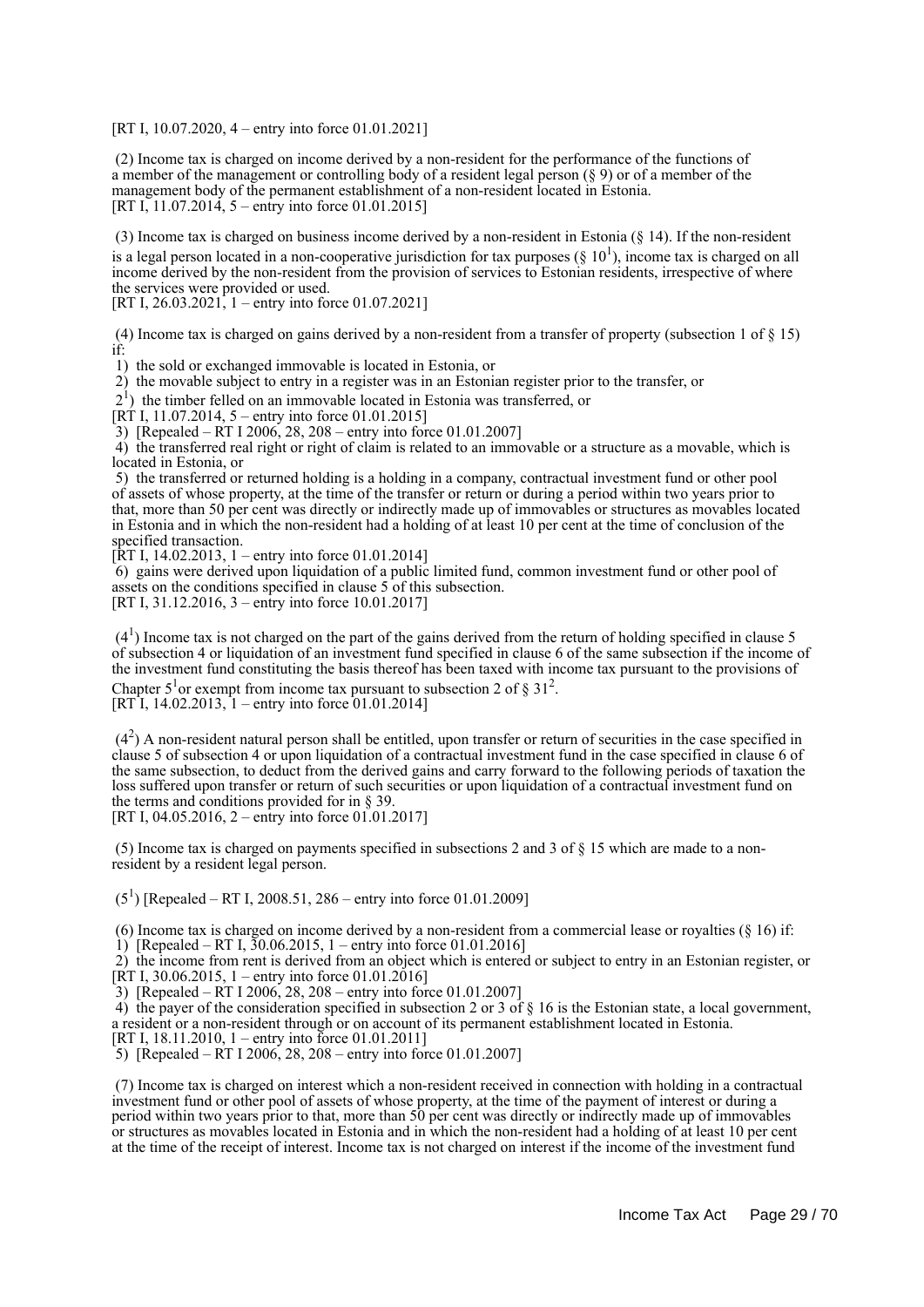constituting the basis thereof has been taxed with income tax pursuant to the provisions of Chapter  $5<sup>1</sup>$ or exempt from income tax pursuant to subsection 2 of  $\S 31^2$ . [RT I, 14.02.2013, 1 – entry into force 01.01.2014]

 $(7<sup>1</sup>)$  Income tax is charged on a dividend (subsection 2 of § 18) or other profit distribution received by a nonresident natural person from a resident company if it is subject to taxation pursuant to  $\S 50^1$  at the level of the company that is paying the dividend or at the level of the company that distributed the profit that served as a basis for payment of the dividend and if it is not subject to taxation pursuant to subsection 1 of § 50 or if it has been paid out of the profit earned upon application of the procedure provided for in §  $52<sup>1</sup>$ . [RT I, 28.02.2020, 2 – entry into force 01.07.2020]

(8) [Repealed – RT I 2008, 51, 286 – entry into force 01.01.2009]

 (9) Income tax is charged on pensions, scholarships and grants, cultural, sports and scientific awards, benefits and gambling winnings paid on the conditions provided for in  $\S$  19, and benefits paid on the basis of the Family Benefits Act which are paid to a non-resident by the Estonian state, a local government, a resident or a nonresident through or on account of its permanent establishment located in Estonia. Income tax is charged on insurance indemnities paid on the conditions provided for in §§ 20–21 of this Act to a non-resident by the Estonian Health Insurance Fund, Estonian Unemployment Insurance Fund or a resident insurance company, or through or on account of the permanent establishment of a non-resident insurance company located in Estonia, and on payments made from a pension fund registered in Estonia and from a pension investment account as well as on payments made by the Social Insurance Board on the basis of subsection 5 of  $\S 72<sup>4</sup>$ of the Funded Pensions Act.

[RT I, 27.10.2020, 1 – entry into force 01.01.2021]

 (10) Income tax is charged on remuneration paid to a non-resident artist or athlete in connection with his or her performance or competition in Estonia or the presentation of his or her works in Estonia. Income tax is also charged on remuneration paid to a non-resident third person in connection with the activities of a resident or non-resident artist or athlete in Estonia.

 (11) Tax is charged on the income provided for in this section of a foreign association of persons or pool of assets (excluding common investment fund) without the status of a legal person, which pursuant to the law of the state of the incorporation or establishment thereof is not regarded as a legal person for income tax purposes, as income of the shareholders or members of such association or co-owners of the pool of assets in proportion to their holdings, voting rights or share in common ownership. Tax is charged on the income specified in this section of a trust fund and such foreign legal person, which pursuant to the law of the state of the incorporation thereof is not regarded as a legal person for income tax purposes, as non-resident's income in proportion to its share in the trust fund, or holding or voting rights in the specified person. [RT I, 31.12.2016, 3 – entry into force 10.01.2017]

 (12) Tax is charged on gains specified in clauses 5 and 6 of subsection 4 that were derived by a trust fund and legal person specified in subsection 11 as gains of a non-resident shareholder in proportion to its share in the trust fund, or holding or voting rights in the legal person specified in subsection 11, regardless of the amount of its indirect holding in a company, investment fund or other pool of assets specified in clause 5 of subsection 4, if the trust fund or the legal person specified in subsection 11 had a holding of at least 10 per cent therein at the time of conclusion of the transaction specified in clauses 5 and 6 of subsection 4. [RT I, 31.12.2016, 3 – entry into force 10.01.2017]

 (13) If the shareholders or members of an association or legal person specified in subsection 11 or the coowners of a pool of assets are unknown or if their residency is not proved, the income is attributed to the association, legal person or pool of assets, and income tax shall be withheld from and paid on the payments made thereto and the income shall be declared according to the provisions applicable to non-residents. If an association or pool of assets without the status of a legal person is located in a non-cooperative jurisdiction for tax purposes, income tax shall be withheld according to the provisions of law applicable to legal persons located in non-cooperative jurisdictions for tax purposes. [RT I, 26.03.2021,  $1$  – entry into force 01.07.2021]

#### **§ 30. Non-residents whose income is not subject to income tax**

 (1) Income tax is not charged on income received for the performance of official duties in Estonia by a foreign diplomatic or consular representative, a representative of a special mission or a member of a diplomatic delegation, a member of a representation of an international or intergovernmental organisation, or a person employed by such representation, who is not a citizen or permanent resident of Estonia. [RT I,  $11.07.2014$ , 5 – entry into force 01.01.2015]

 (2) Persons specified in subsection 1 shall be registered with the Ministry of Foreign Affairs. The procedure for registration shall be established by a regulation of the minister in charge of the policy sector. [RT I, 11.07.2014, 5 – entry into force  $01.01.2015$ ]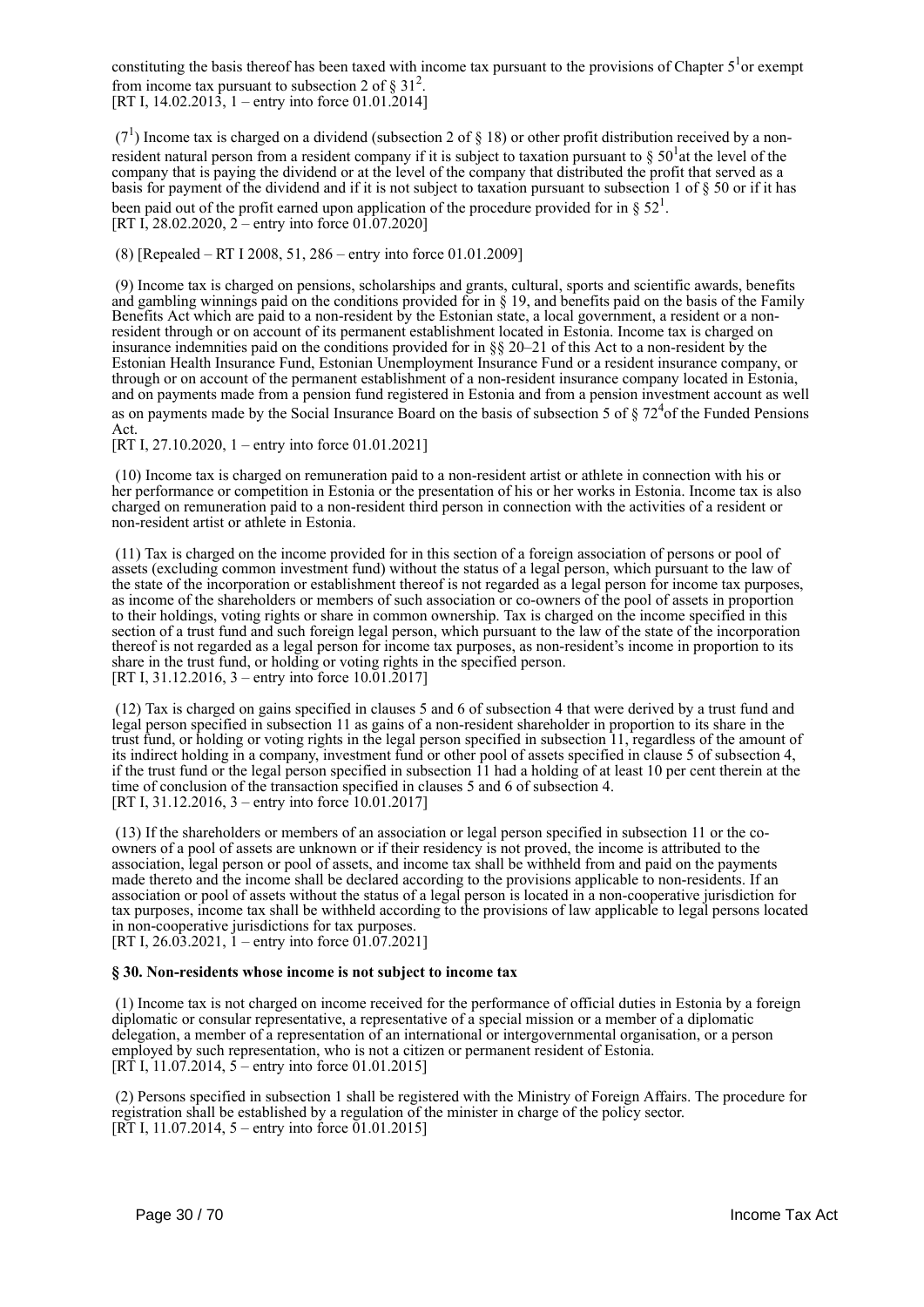#### **§ 31. Non-resident's income not subject to income tax**

(1) Income tax is not charged on the following income of a non-resident:

1) accepted estate;

2) property returned in the course of ownership reform;

 3) fee and compensation payable for the acquisition, including expropriation, and establishment of compulsory possession on the basis of the Acquisition of Immovables in Public Interest Act, as well as income and compensation received from the exchange of immovables and land consolidation;

[RT I, 29.06.2018, 1 – entry into force  $01.07.20181$ ]

3<sup>1</sup>) compensation received in the course of a land consolidation act;

[RT I, 29.06.2018, 1 – entry into force 01.07.2018]

4) income from sale of movable in personal use;

41 ) gains from transfer of immovable pursuant to conditions provided for subsections 5 and 6 of § 15;

[RT I, 18.11.2010, 1 – entry into force 01.01.2011]

5) [Repealed – RT I, 14.02.2013, 1 – entry into force 01.01.2014]

6) [Repealed – RT I 2006, 28, 208 – entry into force 01.01.2007]

7) compensation for expenses and daily allowances during assignments abroad which are specified in clauses

 $1-1<sup>4</sup>$ of subsection 3 of § 13 under the conditions and within the limits specified in the same clauses;

[RT I, 30.06.2015, 1 – entry into force 01.01.2016]

8) the compensations specified in clauses 2 and  $2^{1}$  of subsection 3 of § 13 under the conditions and according to

the limits specified in the same clauses;

9) the income specified in clauses  $9-11$  of subsection 4 of  $8\,15$ .

(2) [Repealed – RT I 2004, 45, 319 – entry into force 27.05.2004]

(3) [Repealed – RT I 2004, 45, 319 – entry into force 27.05.2004]

 (4) Income tax is not charged on royalties (§ 16) paid by a resident company or through or on account of a permanent establishment of a resident company of a member state of the European Union or the Swiss Confederation registered in Estonia, if the condition specified in clause 1 and at least one of the conditions set in clauses 2–4 have been fulfilled:

 1) the recipient of royalty is a resident company of another member state of the European Union or the Swiss Confederation either directly or through its permanent establishment registered in another member state of the European Union or the Swiss Confederation;

 2) the company receiving the royalty owns at the time of payment and has owned during the period of two years or more immediately preceding the payment at least 25 per cent of the share capital of the company paying the royalty;

 3) the company paying the royalty owns at the time of payment and has owned during the period of two years or more immediately preceding the payment at least 25 per cent of the share capital of the company receiving the royalty;

 4) one and the same resident company of the European Union or the Swiss Confederation owns at the time of payment and has owned during the period of two years or more immediately preceding the payment at least 25 per cent of the share capital of the company paying the royalty and the company receiving the royalty. [RT I 2006, 28, 208 – entry into force  $01.07.2006$ , subsection 4 applied retroactively as of 1 January 2006.]

 (5) The tax exemption referred to in subsection 4 is not applied to the part of royalty which exceeds the value of similar transactions conducted between non-associated persons.

## **§ 31<sup>1</sup> . Deductions from income of non-resident natural persons**

 (1) Unemployment insurance premiums withheld on the basis of the Unemployment Insurance Act shall be deducted from the income received by a non-resident natural person during a period of taxation.

 (2) A resident natural person of a Contracting State who has received his or her taxable income in Estonia can make the deductions provided for in Chapter 4 from his or her income taxable in Estonia. [RT I, 23.12.2019, 2 – entry into force 01.01.2020]

(3) [Repealed – RT I, 28.12.2018, 44 – entry into force 01.01.2019]

(4) [Repealed – RT I, 23.12.2019, 2 – entry into force 01.01.2020]

## **Chapter 5<sup>1</sup> TAXATION OF INCOME OF COMMON INVESTMENT FUNDS AND PUBLIC LIMITED FUNDS**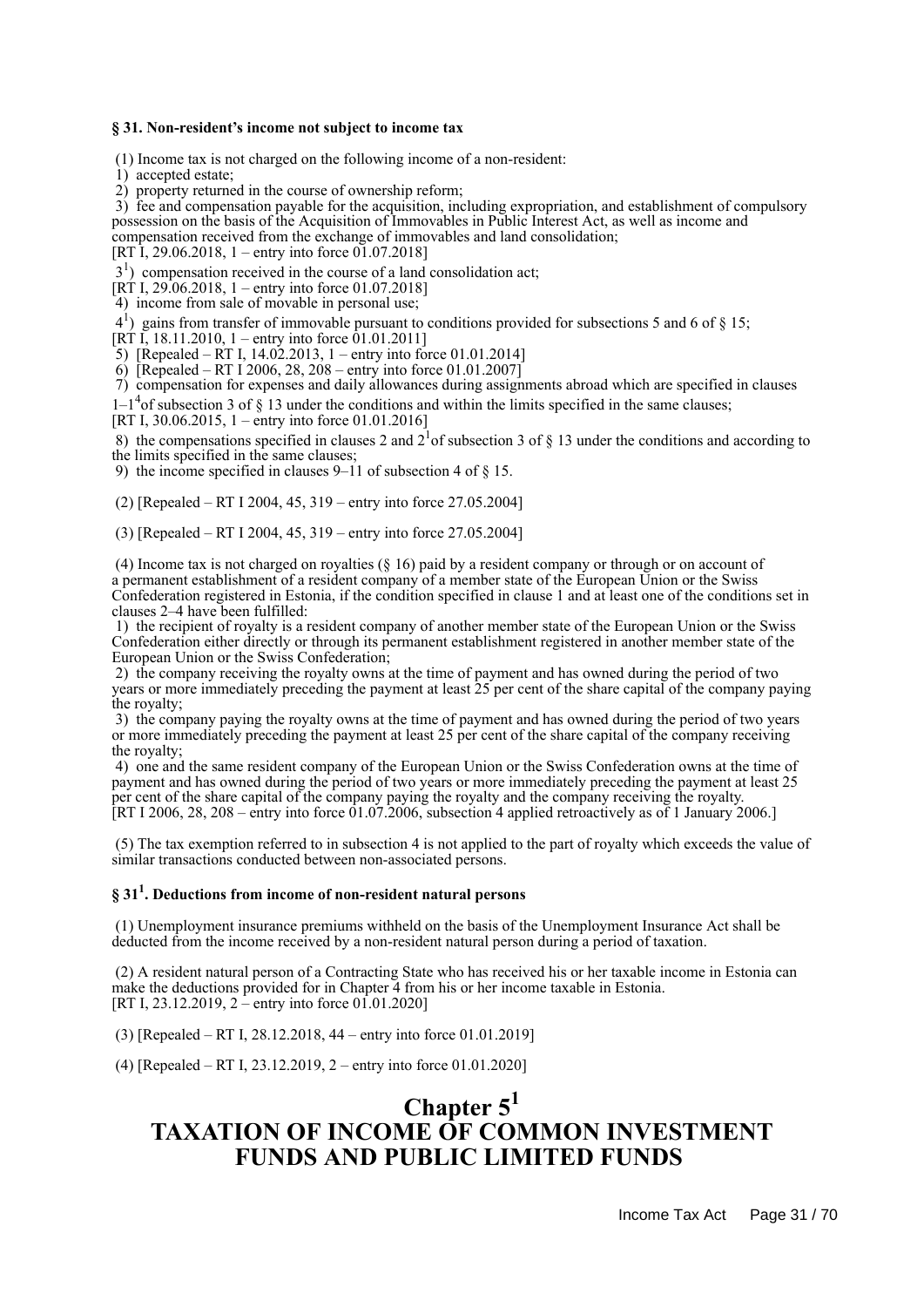## **§ 31<sup>2</sup> . Gains from transfer of property**

 (1) Income tax is charged on gains derived from the transfer of property by a common investment fund and public limited fund if:

[RT I, 31.12.2016, 3 – entry into force 10.01.2017]

1) the transferred immovable is located in Estonia or

 2) the transferred real right or right of claim is related to an immovable or a structure as a movable, which is located in Estonia, or

 3) the transferred or returned holding is a holding in a company, contractual investment fund or other pool of assets of whose property, at the time of the transfer or return or during a period within two years prior to that, more than 50 per cent was directly or indirectly made up of immovables or structures as movables located in Estonia and in which the transferor had a holding of at least 10 per cent at the time of conclusion of the specified transaction.

 4) gains were derived on the conditions specified in clause 3 upon liquidation of a company, contractual investment fund or other pool of assets specified in the same clause.

 (2) Income tax is not charged on the part of the gains derived from the return of holding specified in clause 3 of subsection 1 or liquidation specified in clause 4 of the same subsection if the income constituting the basis thereof has been taxed with income tax pursuant to the provisions of this Chapter or at the level of a company that has repurchased the holding or paid the liquidation proceeds pursuant to subsection 2 of § 50. [RT I,  $14.02.2013$ , 1 – entry into force 01.01.2014]

## **§ 31<sup>3</sup> . Income from rent**

 Income tax is charged on the income from rent of a common investment fund and public limited fund derived from the membership in a building association established in Estonia, an apartment ownership located in Estonia, an immovable located in Estonia or limited real rights related thereto. [RT I, 31.12.2016, 3 – entry into force 10.01.2017]

## **§ 31<sup>4</sup> . Interest**

 (1) Income tax is charged on interest which a common investment fund or public limited fund received in connection with holding in a common investment fund or other pool of assets of whose property, at the time of the payment of interest or during a period within two years prior to that, more than 50 per cent was directly or indirectly made up of immovables or construction works as movables located in Estonia and in which the recipient of interest had a holding of at least 10 per cent at the time of the payment of interest. [RT I, 31.12.2016, 3 – entry into force 10.01.2017]

 (2) Income tax is not charged on the interest specified in subsection 1 if the income of the investment fund constituting the basis thereof has been taxed with income tax pursuant to the provisions of this Chapter or exempt from income tax pursuant to subsection 2 of  $\S 31^2$ . [RT I, 14.02.2013, 1 – entry into force 01.01.2014]

**§ 31<sup>5</sup> . Investment funds whose income is not subject to income tax**

Sections  $31^2 - 31^4$  do not apply to:

1) pension funds established in Estonia;

 2) pension funds established in another Contracting State which are subject to financial supervision and the prudential requirements applying to which or the management company thereof are at least as stringent as those established for the pension fund management companies in the Investment Funds Act. [RT I, 14.02.2013,  $\bar{1}$  – entry into force 01.01.2014]

## **§ 31<sup>6</sup> . Certification of tax exemption of unit-holders**

 The management company of a common investment fund established in Estonia and a public limited fund founded in Estonia is required, at the request of a unit-holder or shareholder, to provide him or her with a certificate concerning the income constituting the basis for payment made to the unit-holder or shareholder upon the redemption of units or shares, liquidation of the fund or made as interest, on which income tax has been charged pursuant to the provisions of this Chapter or exempt from income tax pursuant to subsection 2 of  $\S 31^2$ , by the fifth day of the calendar month following the making of the specified payment.  $[\text{RT } I, 31.12.2016, 3 -$  entry into force 10.01.2017]

## **Chapter 6**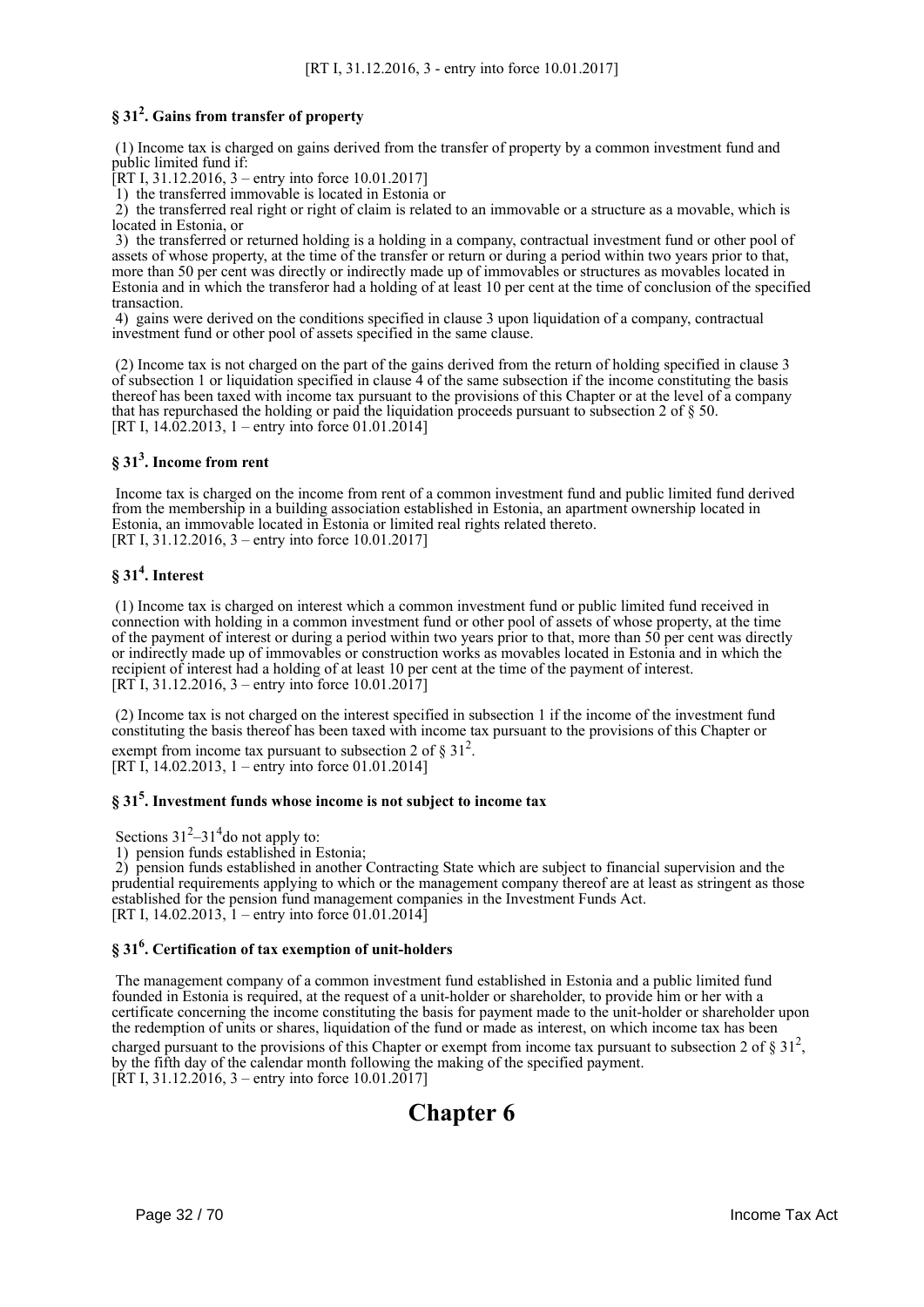## **DEDUCTIONS FROM BUSINESS INCOME**

#### **§ 32. Expenses related to business**

 (1) All certified expenses incurred by a taxpayer in relation to business during a period of taxation may be deducted from the taxpayer's business income.

 (2) Expenses are related to business if they have been incurred for the purposes of deriving income from taxable business or are necessary or appropriate for maintaining or developing such business and the relationship of the expenses with business is clearly justified, or if the expenses arise from subsection 1 of § 13 of the Occupational Health and Safety Act.

 (3) If expenses incurred by a taxpayer are only partly related to business, only the part related to business may be deducted from business income.

 (4) A sole proprietor may additionally deduct up to 5,000 euros during a period of taxation from his or her income derived from the sale of self-produced agricultural products after the deductions specified in subsection 1 have been made.

[RT I, 28.12.2020, 1 – entry into force 02.01.2021, applied as of 01.01.2021]

 $(4<sup>1</sup>)$  A sole proprietor may additionally deduct up to 5,000 euros during a period of taxation from his or her income derived from the sale of timber felled from an immovable belonging to him or her and the transfer of the right to cut the standing crop growing there as well as Natura 2000 support for private forest land after the deductions specified in subsection 1 have been made.

[RT I, 21.04.2020, 1 – entry into force 01.05.2020, applied retroactively as of 1 January 2020]

(5) [Repealed – RT I,  $28.12.2020$ , 1 – entry into force  $02.01.2021$ , applied as of  $01.01.2021$ ]

 (6) Expenses related to business shall also include expenses made by a sole proprietor for improving his or her own health and certified expenses incurred in connection with personal meals of a sole proprietor during temporary engagement in business in a foreign state under the conditions provided for in subsections 4 and 5 of § 33.

 $[RT I, 28.12.2017, 74 - entry into force 01.01.2018]$ 

#### **§ 33. Limitations on deduction of expenses**

 (1) Certified expenses incurred in connection with the provision of catering, accommodation, transportation or entertainment to guests and co-operation partners may be deducted from the business income of a period of taxation in an amount not exceeding 2 per cent of the business income after the deductions allowed under subsections 1 and 4 of § 32 have been made. In addition, such expenses may be deducted from the business income of a period of taxation in the amount of up to 32 euros per calendar month. [RT I, 28.12.2017, 74 – entry into force 01.01.2018]

 (2) Expenses incurred in granting fringe benefits may be deducted from business income only after the income tax prescribed in § 48 has been paid.

 (3) Expenses of goods transferred or services provided for the purposes of advertising may be deducted from the business income of a period of taxation if the value of the goods or services without value added tax is up to 10 euros.

[RT I, 28.12.2017, 74 – entry into force 01.01.2018]

 (4) Expenses made by a sole proprietor for improving his or her own health may be deducted from the business income of a period of taxation in accordance with the conditions provided for in subsection  $5<sup>5</sup>$  of § 48. [RT I, 28.12.2017, 74 – entry into force 01.01.2018]

 (5) Certified expenses incurred in connection with personal meals of a sole proprietor during temporary engagement in business in a foreign state may be deducted from the business income of a period of taxation. The expenses of meals may be deducted from the business income of a period of taxation to the extent of the limits provided for in clause 1 of subsection 3 of § 13. Temporary engagement in business in a foreign state is deemed to be a situation where a sole proprietor is temporarily engaged in business in a state where a substantial part of his or her business is not conducted.

[RT I, 28.12.2017, 74 – entry into force 01.01.2018]

#### **§ 34. Expenses not deductible from business income**

The following shall not be deducted from business income: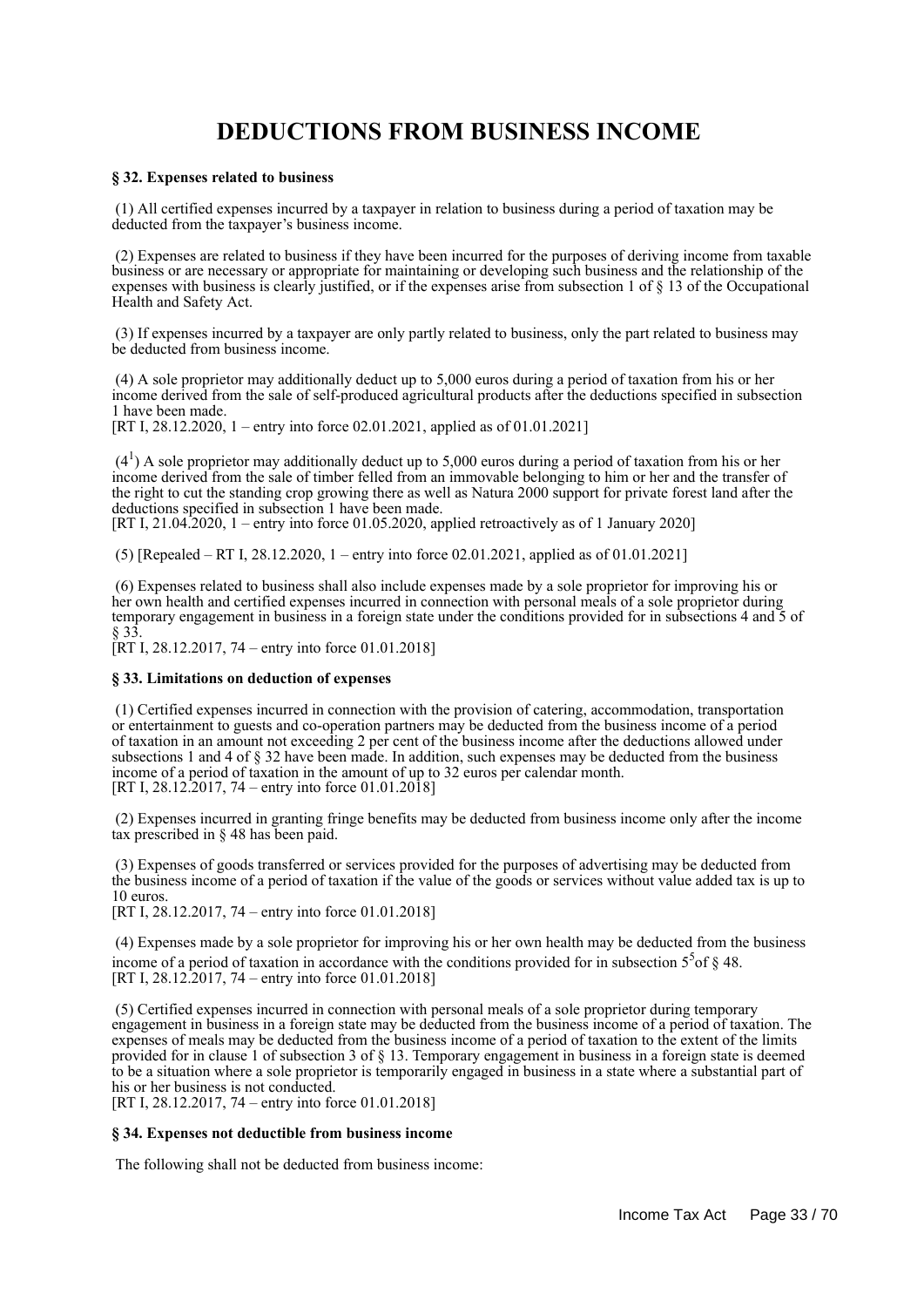1) income tax established by this Act, except for income tax paid on the basis of § 48 of this Act;

2) [Repealed – RT I 2000, 58, 377 – entry into force  $01.01.2000$ ]

 3) fines and non-compliance levies imposed on the basis of law and interest paid on the basis of the Taxation Act, except for the interest paid on the tax arrears to be paid in instalments on the basis of  $\S$  111 of the Taxation Act if the tax has not been imposed by a notice of assessment;

[RT I, 07.12.2018,1 – entry into force 01.01.2020]

4) the cost of property seized from the taxpayer;

5) [Repealed – RT I 2006, 28, 208 – entry into force 01.07.2006]

 6) the environmental charge paid at an increased rate pursuant to the Environmental Charges Act, and compensation paid for damage caused to the environment or a third party by pollution or through violation of requirements prescribed by law;

7) expenses incurred on account of benefits not subject to income tax pursuant to this Act;

8) the cost of gifts or donations, except in the case specified in subsection 3 of  $\S$  33;

[RT I,  $28.12.2017$ ,  $74$  – entry into force 01.01.2018]

9) any loss  $(\S 37)$  from the transfer, at a price lower than the market price, of property to a person associated with the taxpayer (§ 8), unless income tax has been paid on such loss pursuant to  $\hat{\S}$  48;

 10) any loss (§ 37) from the transfer, at a price higher than the market price, of property purchased from a person associated with the taxpayer  $(\S 8)$ ;

11) gratuities and bribes;

 12) payments and contributions paid in Estonia or a foreign state if the objective of payment was to guarantee pension, health, maternity, unemployment, accident at work or occupational disease insurance to the person, if the Social Tax Act is applied upon taxation of business income.

[RT I, 30.06.2015, 1 – entry into force 01.01.2017]

 13) amounts that have been paid to a natural person for providing services and that are subject to taxation on the basis of the Simplified Business Income Taxation Act;

[RT I, 07.07.2017,  $\dot{2}$  – entry into force 01.01.2018]

14) the calculated sickness benefit specified in clause 18 of § 3 of the Social Tax Act;

[RT I, 28.12.2017, 74 – entry into force 01.01.2018]

15) expenses incurred for earning the business income specified in subsection 10 of § 14.

 $[RT\ I, 28.12.2017, 74 - entry into force 01.01.2018]$ 

#### **§ 35. Carrying forward of expenses exceeding business income**

(1) If the total amount of the deductions allowed in subsections  $1-3$  of  $\S$  32 exceeds the business income derived by a taxpayer during a period of taxation, the amount by which expenses exceed business income (hereinafter *expenses carried forward*) may be deducted from business income during up to ten subsequent periods of taxation.

[RT I, 28.12.2017, 74 – entry into force 01.01.2018]

 (2) If the amount of expenses carried forward exceeds business income derived during a period of taxation, the expenses carried forward are partly deducted from business income derived during the period of taxation and the remaining part of the expenses is carried forward to subsequent periods of taxation.

 (3) If a taxpayer incurs expenses to be carried forward during more than one period of taxation, such expenses are recorded in accounting documents on a yearly basis in the order in which they were incurred. Expenses or parts of expenses which have been carried forward for more than ten years shall not be carried forward to subsequent periods of taxation.

[RT I, 28.12.2017, 74 – entry into force 01.01.2018]

## **Chapter 7 RULES FOR CALCULATION OF TAXABLE INCOME**

#### **§ 36. Calculation of taxable income**

 (1) Income derived by a natural person (including business income) shall be recorded for income tax purposes during the period of taxation in which such income was derived. Deductions from taxable income (including expenses related to business) shall be recorded during the period of taxation in which such expenses were paid. Income tax paid or withheld shall be recorded during the period of taxation in which the tax was paid or withheld.

 (2) A taxpayer shall keep account of its income and expenses in a manner which clearly sets out the data necessary for determining the taxable income. A taxpayer is also required to preserve the documents related to income and expenses.

 (3) Business income and deductions therefrom are calculated in accordance with the rules prescribed in legislation regulating accounting, as far as this Act does not prescribe otherwise. The calculation method prescribed in subsection 1 also applies to sole proprietors who use the accrual method of accounting.

 (4) If taxable income is received in a non-monetary form, the taxpayer is deemed to have received income in the amount of the market price of the object or proprietary right received.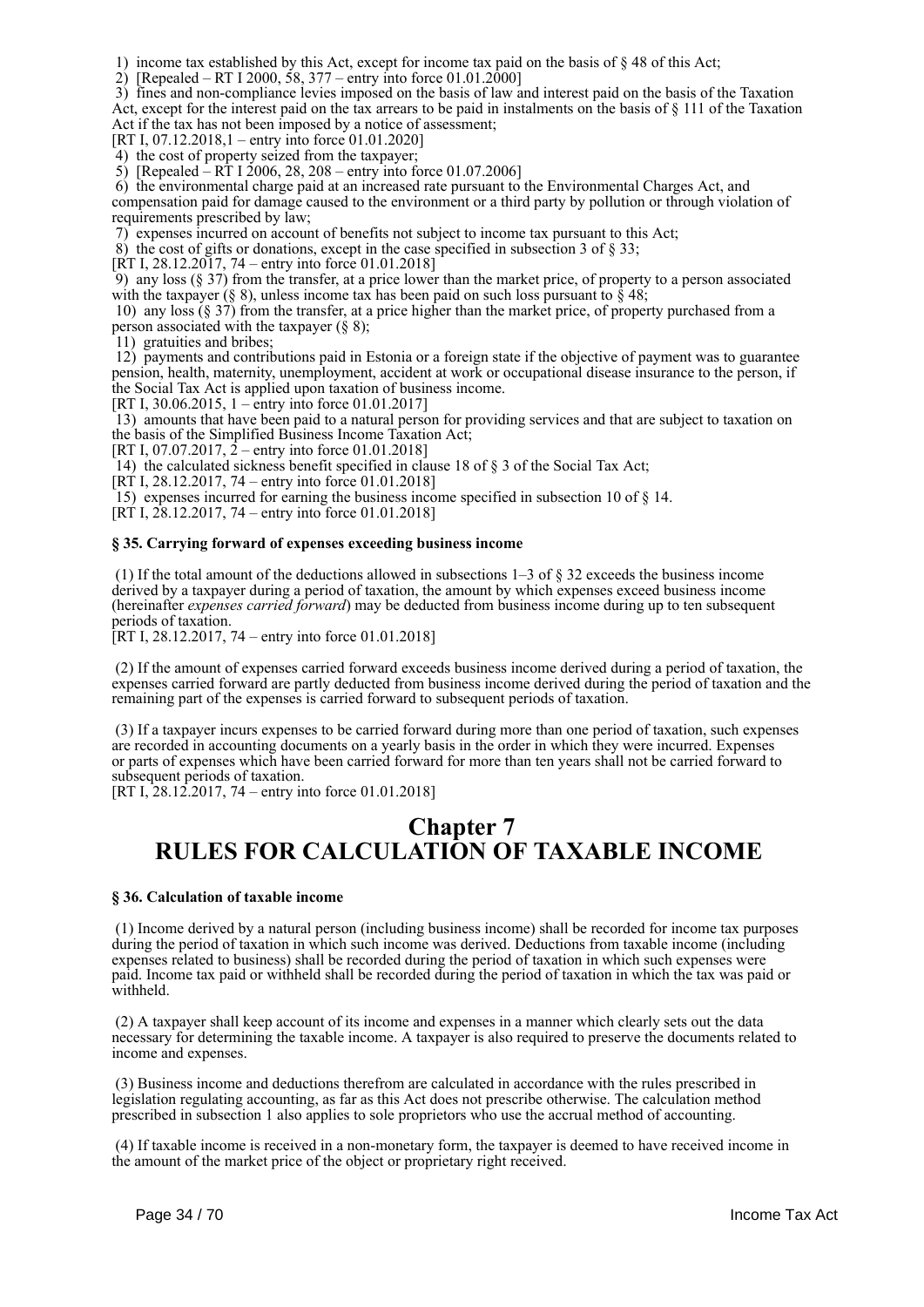(5) Income, deductions from income, and income tax paid or withheld in foreign currency shall be converted into euros on the basis of the European Central Bank exchange rate on the date on which the income was received, the payment was made or the income tax was paid or withheld. [RT I 2010, 22, 108 – entry into force 01.01.2011]

 (6) Upon declaration of bankruptcy of a natural person, the income and expenses subject to income tax and income tax paid or withheld shall be recorded separately as originating in the part of the period of taxation which preceded the declaration of bankruptcy and in the part which followed.

 (7) A sole proprietor specified in subsection 5 of § 14 may open one special account with a credit institution which is a resident of a Contracting State or a branch of a non-resident credit institution registered in a Contracting State, and any increase in the amount in the account during a period of taxation is deducted from the business income of the same period and any decrease in the amount in the bank account is added to the business income of the same period. The increase in the amount in the special account during a period of taxation is deducted from the business income of the same period of taxation if amounts calculated as business income and benefits and compensations received in connection with business are transferred to the special account within ten working days as of their receipt. If the increase in the amount in the special account during a period of taxation exceeds the business income derived by the taxpayer and the amount of benefits and compensations received in connection with business during the period of taxation, from which the deductions provided for in § 32 have been made, the portion exceeding the specified proceeds shall not be deducted from the business income of the period of taxation and the decrease in the amount in the special account in this respect shall not be added to the business income. Receipt of the business income specified in subsection 10 of § 14 in the special account is not deemed to be an increase in the amount in the special account. [RT I, 28, 12, 2017, 74 – entry into force 01, 01, 2018]

 $(7<sup>1</sup>)$  The decrease in the amount in the special account is not added to the business income for a period of taxation upon the transfer of the special account in the case specified in subsection 7 of § 37. [RT I,  $18.\overline{11.2010}$ , 1 – entry into force 01.01.2011]

 $(7<sup>2</sup>)$  The decrease in the amount in the special account specified in subsection 7 of this section is not added to the business income if the decrease in the amount is due to closing the existing special account and opening a new special account provided that the entire amount in the special account being closed is transferred to the new special account within ten working days as of closing the special account. [RT I, 28.12.2017, 74 – entry into force 01.01.2018]

 (8) The interest paid by a credit institution for depositing money in a special account specified in subsection 7 is deemed to be business income derived by the account holder. In the case of termination of engagement in business, the amount in the special account is added to the business income.

#### **§ 37. Calculation of gains and loss derived from transfer of property**

 (1) The gains or loss derived from the sale of property (subsection 1 of § 15) is the difference between the acquisition cost and the selling price of the sold property. The gains or loss derived from the exchange of property is the difference between the acquisition cost of the property subject to exchange and the market price of the property received as a result of the exchange. A taxpayer has the right to deduct certified expenses directly related to the sale or exchange of property from the taxpayer's gain or to add such expenses to the taxpayer's loss.

 (2) In the case of transfer of property the acquisition cost of which the taxpayer has deducted from the taxpayer's business income or which has been acquired pursuant to the procedure provided for in subsection 7, the selling price of the property or the market price of the property received through exchange is deemed to be business income derived by the taxpayer.

[RT I, 11.07.2014, 5 – entry into force 01.01.2015]

 (3) If a taxpayer has deducted the depreciation of fixed assets calculated on the basis of the Income Tax Act in force before the entry into force of this Act from the taxpayer's business income and if the fixed assets are transferred, the acquisition cost of such fixed assets is, upon calculation of the gains, reduced by the amount of the depreciation of the assets.

 (4) Upon taking property specified in subsection 2 into personal use (either during engagement in business or in the case of termination of engagement in business), the market price of the property is included in the taxpayer's business income. Upon any future transfer of such property, the amount which pursuant to this subsection is added to business income is deemed to be the acquisition cost of the property.

 (5) Upon taking property specified in subsection 3 into personal use (either during engagement in business or in the case of termination of engagement in business), the market price of the property minus the difference between the acquisition cost and the depreciation of fixed assets is included in the taxpayer's business income.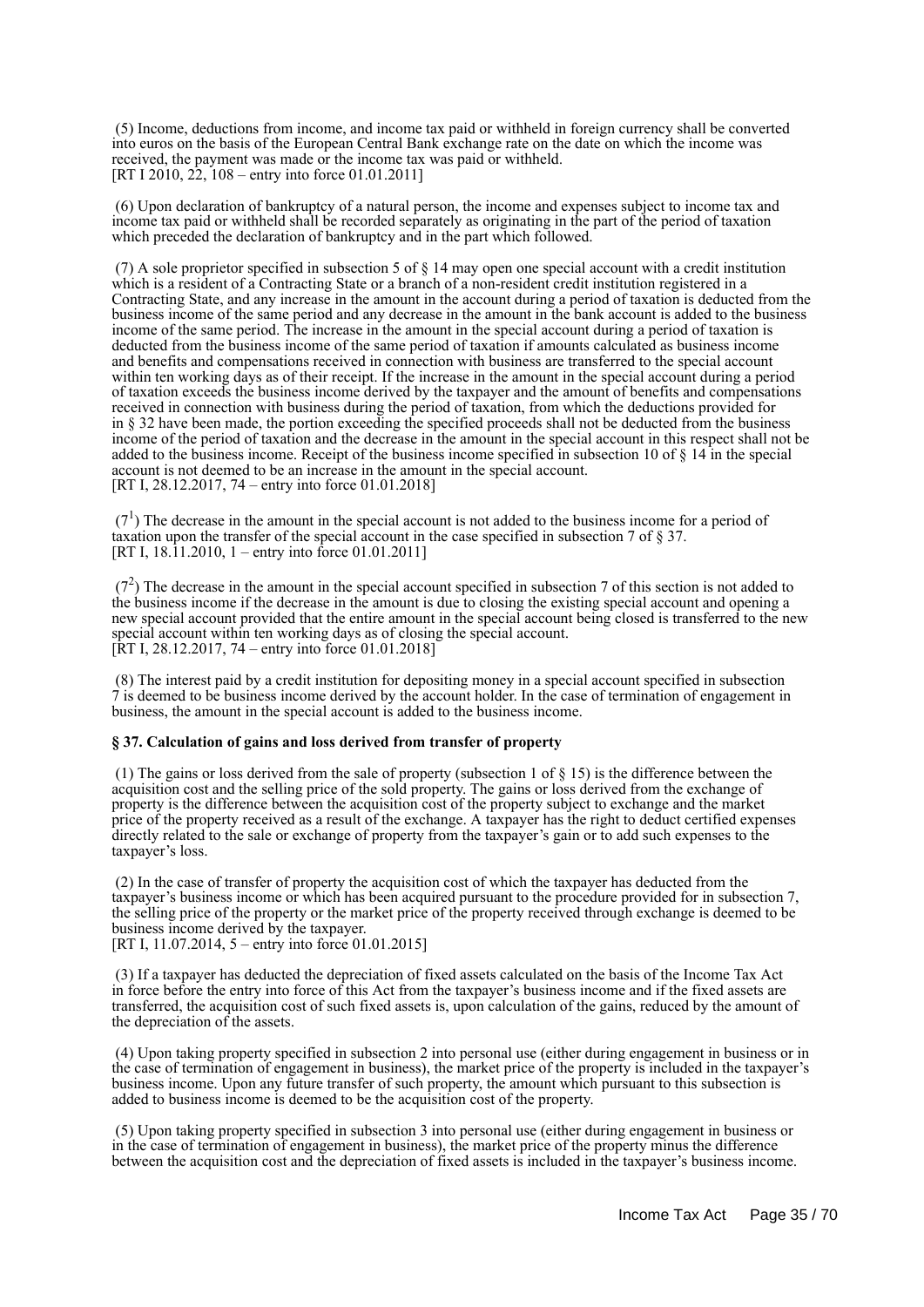Upon any future transfer of such property, the amount which pursuant to this subsection is added to business income is deemed to be the acquisition cost of the property.

 (6) If the activities of a sole proprietor are suspended pursuant to the provisions of the Commercial Code and the activities of a notary and bailiff are suspended pursuant to the provisions of the Taxation Act for longer than twelve months, the assets specified in subsections 2 and 3 of this section are deemed to have been taken into personal use.

 $[RT I, 11.07.2014, 5 -$  entry into force 01.01.2015]

 (7) If the assets of a sole proprietor which belonged among the assets of an enterprise are transferred or bequeathed to a person who will continue the activities of the enterprise, the assets shall not be deemed to have been taken into personal use. The procedure for application of tax exemption upon transfer of the assets shall be established by a regulation of the minister in charge of the policy sector. [RT I,  $18.11.\overline{2}010$ ,  $\overline{1}$  – entry into force 01.01.2011]

 (8) Upon the transfer of the right to cut standing crop and felled timber, certified expenses relating to forest management shall also be deemed to be expenses related to the transfer and the taxpayer has the right to deduct the expenses from the income received from the transfer of the right to cut standing crop or felled timber during the same period of taxation or three following periods of taxation if the following conditions are met: 1) forest management is carried out, as defined in the Forest Act;

 2) the owner of the forest has submitted a forest notification concerning the forest management activity to the Environmental Board in the case provided for in the Forest Act and the Environmental Board has permitted the activity planned in the forest notification.

[RT I, 08.07.2011, 5 – entry into force 01.01.2012]

 (9) The expenses relating to forest management for the purposes of subsection 8 do not include any expenses incurred on account of grant not subject to income tax. [RT I, 08.07.2011, 5 – entry into force 01.01.2012]

 (10) The gains derived from the transfer of the right to cut standing crop and felled timber may be carried forward to up to three following periods of taxation. A taxpayer has the right to reduce the gains carried forward by the expenses specified in subsection 8 which were incurred during this period of taxation. [ $\text{RT}$  I, 08.07.2011, 5 – entry into force 01.01.2012]

 (11) A natural person may additionally deduct up to 5,000 euros during a period of taxation from his or her income derived from the sale of timber felled from an immovable belonging to him or her and the transfer of the right to cut the standing crop growing there as well as Natura 2000 support for private forest land after the deductions specified in subsection 8 have been made.

[RT I, 21.04.2020, 1 – entry into force 01.05.2020, applied retroactively as of 1 January 2020]

#### **§ 38. Acquisition cost**

 (1) Acquisition cost means all certified expenses which a taxpayer makes in order to obtain, improve or supplement property, including any commissions and fees paid. [RT I, 11.07.2014,  $\frac{5}{2}$  – entry into force 01.01.2015]

 $(1<sup>1</sup>)$  The acquisition cost of property received by succession shall include only the expenses made by a successor.

[RT I, 11.07.2014, 5 – entry into force 01.01.2015]

 (2) The acquisition cost of property acquired by way of a finance lease is the total amount of contractual lease payments or down payments, without interest.

 (3) The acquisition cost of a self-manufactured object means the total amount of certified expenses incurred in manufacturing the object.

 (4) The acquisition cost of property acquired for privatisation vouchers issued to a natural person by the state or received by succession or from his or her spouse, parent or child is deemed to be the average selling price of the privatisation vouchers as quoted on the stock exchange on the date of acquiring the property. The acquisition cost of property acquired before privatisation vouchers came to be quoted on the stock exchange is deemed to be the average local selling price of the privatisation vouchers on the date of acquiring the property.

 (5) The acquisition cost of a holding (shares, contributions) acquired as a result of a merger, division or transformation of companies or non-profit co-operatives is deemed to be the acquisition cost of a holding in the company or non-profit co-operative being acquired, acquiring or being divided or transformed or contributions made to acquire such holding, to which additional contributions made during the merger, division or transformation have been added, and from which payments received have been deducted.

 $(5<sup>1</sup>)$  The acquisition cost of a holding (shares, contributions) acquired by way of a non-monetary contribution shall be equivalent to the acquisition cost of the assets which constituted the non-monetary contribution. If the acquisition cost of the thing or proprietary right which constituted a non-monetary contribution has previously been deducted from the business income of the natural person and income tax has not been charged on it as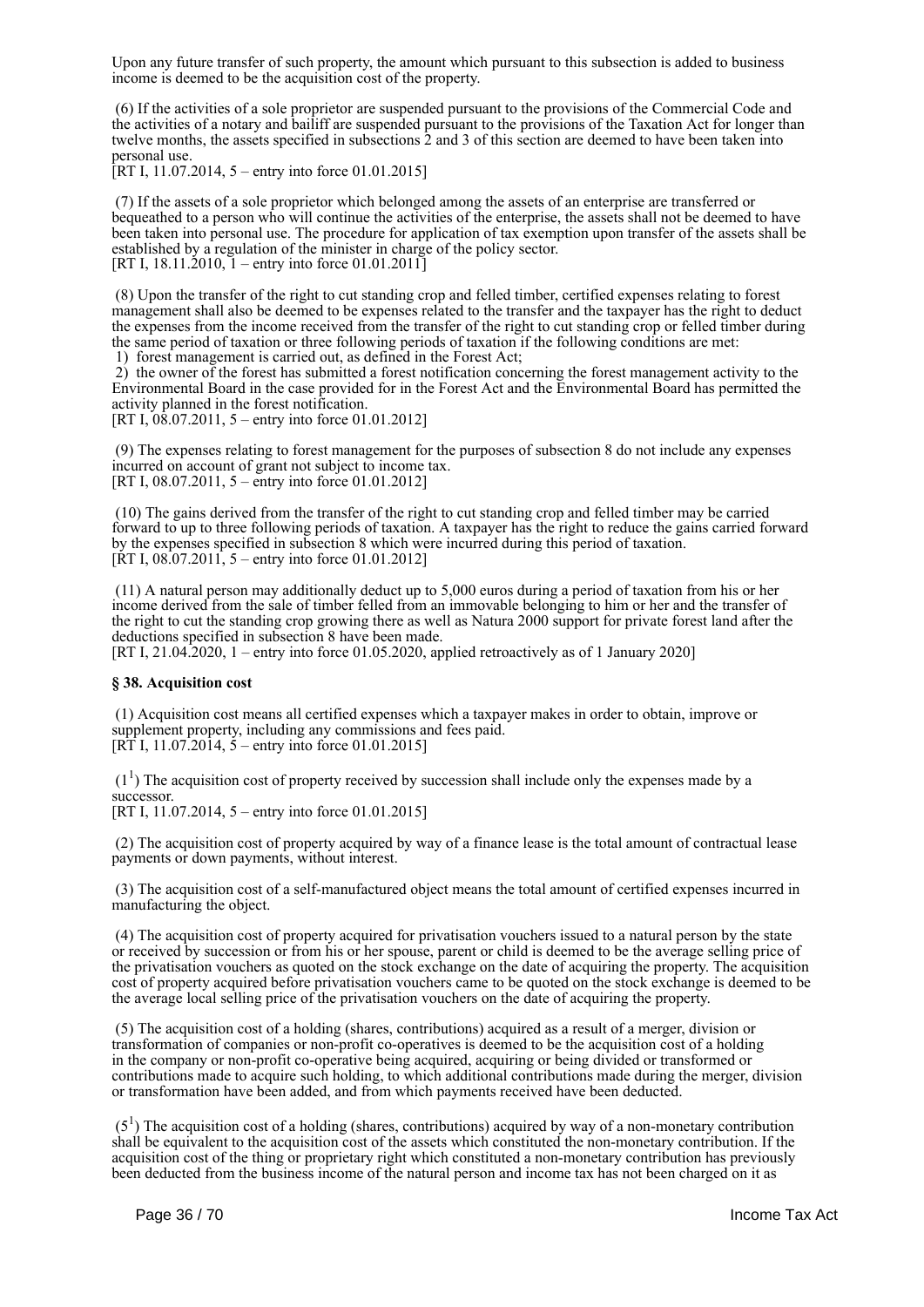assets taken into personal use, the acquisition cost of the holding shall be deemed to be zero. The provisions of the previous sentence also apply to membership in non-profit associations if the joining fee or membership fee paid to the association has been deducted from the business income. [RT I, 18.11.2010, 1 – entry into force 01.01.2011]

 $(5<sup>2</sup>)$  Additional contributions made shall be added to the acquisition cost determined pursuant to subsection 5<sup>1</sup> and payments received shall be deducted therefrom. In the calculation of acquisition cost, supply of labour or other services shall not be considered to be a non-monetary contribution.

 (6) The acquisition cost of securities of the same class which are acquired at different prices and different times shall be calculated by consistently applying one of the following methods:

1) FIFO – transfer takes place in the order of purchase or

 2) the weighted average method – the acquisition cost of one transferred security shall be calculated by dividing the amount of the acquisition costs of securities of the same class existent at the time of transfer by the number of securities of the same class.

 (7) If, in the case of an assets sales transaction with the obligation or right to repurchase the assets in the future within a specified term and at a specified price (repo agreement), the repurchase price of the assets is higher than the sales price, the sales price of the assets sold by way of the repo agreement shall be deemed to be the acquisition cost of the repurchased assets.

(8) The acquisition cost of assets on which income tax is charged pursuant to  $\S$ § 48–50 or in a foreign state shall be increased by the amount of income tax charged. [RT I, 18.11.2010,  $1$  – entry into force 01.01.2011]

 (9) The acquisition cost of the units or shares of an investment fund which are transferred in the course of a switch is deemed to be the acquisition cost of the units or shares acquired upon the switch of the units or shares of an investment fund specified in clause 11 of subsection 4 of § 15 of this Act. [RT I, 31.12.2016, 3 – entry into force 10.01.2017]

#### **§ 39. Calculation of loss suffered upon transfer of securities**

 (1) A resident natural person has the right to deduct any loss suffered upon the transfer of securities during a period of taxation from the gains derived from the transfer of securities during the same period of taxation. Gains derived from or a loss suffered in connection with securities in the cases provided for in subsections

 $1-3<sup>1</sup>$  of § 15 shall also be considered the gains derived from or loss suffered upon the transfer of securities. Any loss from the transfer, at a price lower than the market price, of securities to a person associated with the taxpayer (§ 8) or from the transfer of securities acquired from such person at a price higher than the market price or invalidity of securities in favour of a person associated with the taxpayer on the conditions different from the market conditions or from the transfer of securities acquired for the money in the investment account specified in §  $17<sup>2</sup>$ shall not be deducted.

[RT I, 14.02.2013, 1 – entry into force 01.01.2014]

 $(1<sup>1</sup>)$  If the security giving the right to receive dividends is acquired within thirty days before the date on which the persons with the right to receive dividends are specified and is transferred on the date on which the persons with the right to receive dividends are specified, or within thirty days after such date, then the loss from the transfer of such security shall not be deducted from the gains derived from the transfer of other securities. [RT I 2006, 28, 208 – entry into force 01.07.2006]

 (2) The amount by which the loss suffered upon transfer of securities during a period of taxation exceeds the gains derived from transfer of securities during the same period of taxation shall not be deducted from the taxable income.

 (3) If the amount of loss suffered upon transfer of securities during a period of taxation exceeds the amount of gains derived by a taxpayer from transfer of securities during the same period of taxation, the amount by which the loss exceeds the gains may be deducted from the gains derived from transfer of securities during subsequent periods of taxation.

 (4) If the total amount of loss suffered during a period of taxation and carried forward from previous periods of taxation exceeds the gains derived from transfer of securities during the period of taxation, the loss is covered only to the extent of the gains from the period of taxation and the remaining amount of loss is carried forward to subsequent periods of taxation.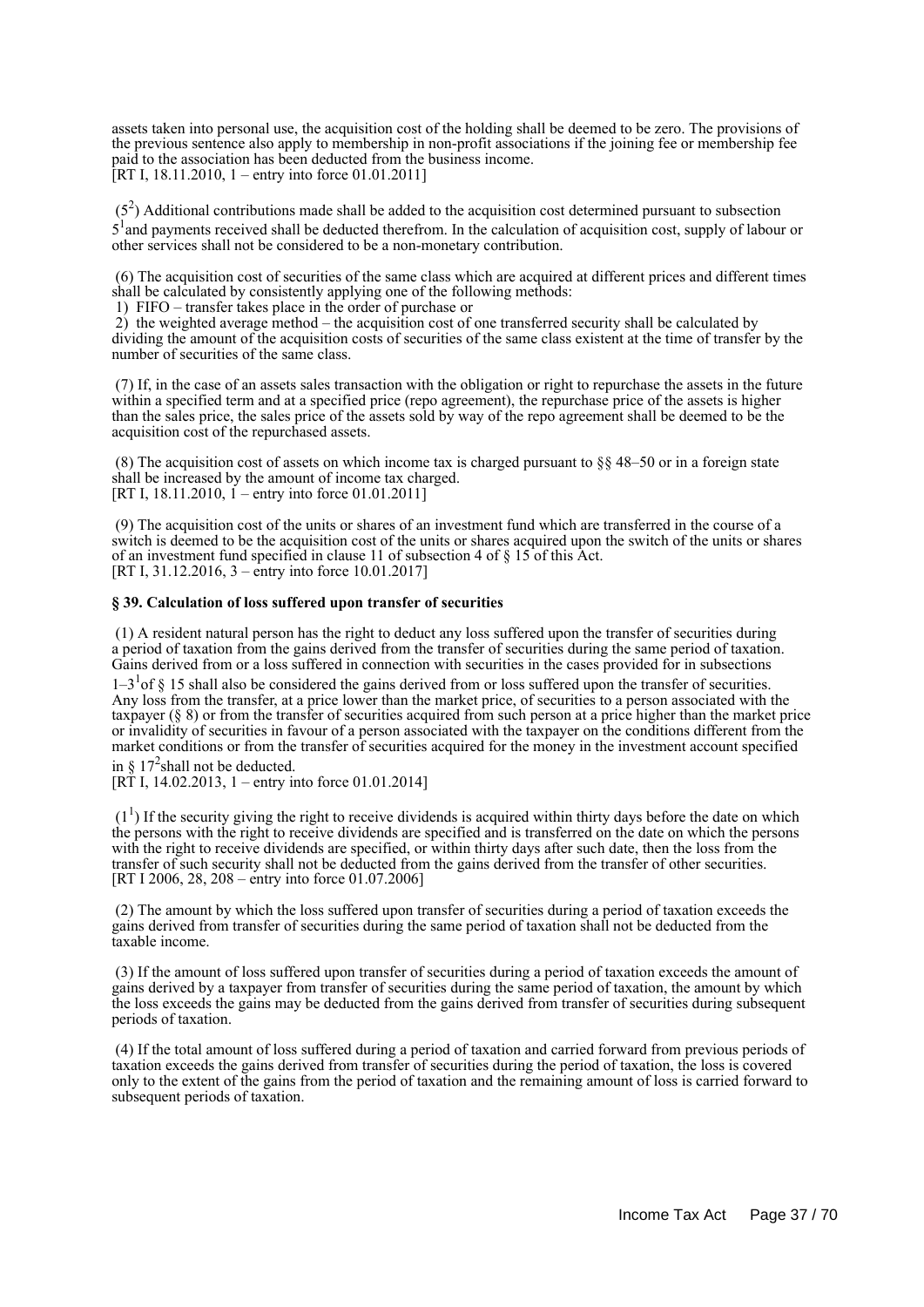## **§ 39<sup>1</sup> . Calculation of rent**

 Twenty per cent shall be deducted in the tax return from the rent derived on the basis of a lease contract of a dwelling for the purposes of the Law of Obligations Act (subsection 1 of § 16) for covering the expenses related to the lease.

[RT I, 30.06.2015, 1 – entry into force 01.01.2016]

## **Chapter 8 WITHHOLDING OF INCOME TAX**

#### **§ 40. Withholding agent for income tax**

 (1) A withholding agent for income tax is a resident legal person, state or local government authority, sole proprietor, employer who is a natural person, or non-resident with a permanent establishment or operating as an employer in Estonia, who makes payments subject to income tax pursuant to Chapters 3, 5 or  $5<sup>1</sup>$  of this Act to a natural person, non-resident, public limited fund or common investment fund. [RT I, 31.12.2016, 3 – entry into force 10.01.2017]

 (2) A withholding agent is required to withhold income tax on payments listed in § 41, pursuant to the rates prescribed in subsection 1 of  $\zeta$  43. Income tax is withheld upon the making of a payment. Income tax shall not be withheld on the following payments:

1) payments made to resident legal persons, except public limited funds;

 $[RT\overline{1}, 31.12.2016, 3 -$  entry into force 10.01.2017]

2) payments made to non-residents' permanent establishments registered in Estonia;

 $[RT\overline{1}, 18.11.2010, 1 - entry$  into force 01.01.2011]

 3) payments made to sole proprietors entered in the commercial register or the register of a Contracting State if the payments are the business income of the recipients;

[RT I, 18.11.2010, 1 – entry into force 01.01.2011]

4) interest (subsection 1 of  $\S$  17) and insurance indemnities (subsection 3 of  $\S$  20) paid to resident natural persons if the taxpayer has notified a withholding agent for income tax that the interest or insurance indemnity has been received on financial assets acquired for the money in the investment account specified in  $\S 17<sup>2</sup>$ or in the pension investment account specified in  $\S 3<sup>1</sup>$  of the Funded Pensions Act. [RT I, 22.12.2021, 4 – entry into force 01.01.2022]

 $(2<sup>1</sup>)$  [Repealed – RT I 2003, 88, 587 – entry into force 01.01.2004]

 (3) An employer who is a natural person (except a sole proprietor) and a non-resident who operates as an employer in Estonia but does not have a permanent establishment (§ 7) in Estonia are required to withhold income tax only on payments specified in clauses 1 and 2 of § 41.

 $(3<sup>1</sup>)$  Income tax shall not be withheld on payments specified in clause 1 of § 41 if the recipient of the payment performs his or her official duties outside Estonia, and:

 1) the payment is made through or on account of a resident legal person's permanent establishment in a foreign state, or

[RT I, 18.11.2010, 1 – entry into force 01.01.2011]

 2) the withholding agent has a certificate issued by the foreign tax administrator stating that the recipient of the payment is a taxable person in the foreign state with regard to that income.

 $(3<sup>2</sup>)$  A non-resident who has provided an Estonian user undertaking with temporary agency workers (subsection 1<sup>3</sup> of § 29) is required to withhold income tax on the remuneration payable for performing work in Estonia (subsections 1 and  $1<sup>1</sup>$  of § 13).

 $[RT I, 10.07.2020, 4 - entry into force 01.01.2021]$ 

 (4) A withholding agent is required to transfer withheld income tax to the bank account of the Tax and Customs Board not later than by the tenth day of the month following the month during which the payment was made.

 (5) A withholding agent is required to submit a tax return to the Tax and Customs Board by the due date specified in subsection 4. A resident of Estonia and a state or local authority shall submit the tax return electronically if it includes more than five recipients of payments. The format of the tax return and the procedure for completing the form shall be established by a regulation of the minister in charge of the policy sector. The amount of income tax withheld during a calendar year from the payments made to a resident natural person and specified in the tax return shall not be reduced after 15 February of the year following the calendar year. A withholding agent shall submit a tax return specified in the first sentence of this subsection with regard to employees employed on the basis of an employment contract or officials in a service relationship, whose employment has not been suspended according to the data in the employment register. [RT I, 07.07.2017, 3 – entry into force 01.08.2017]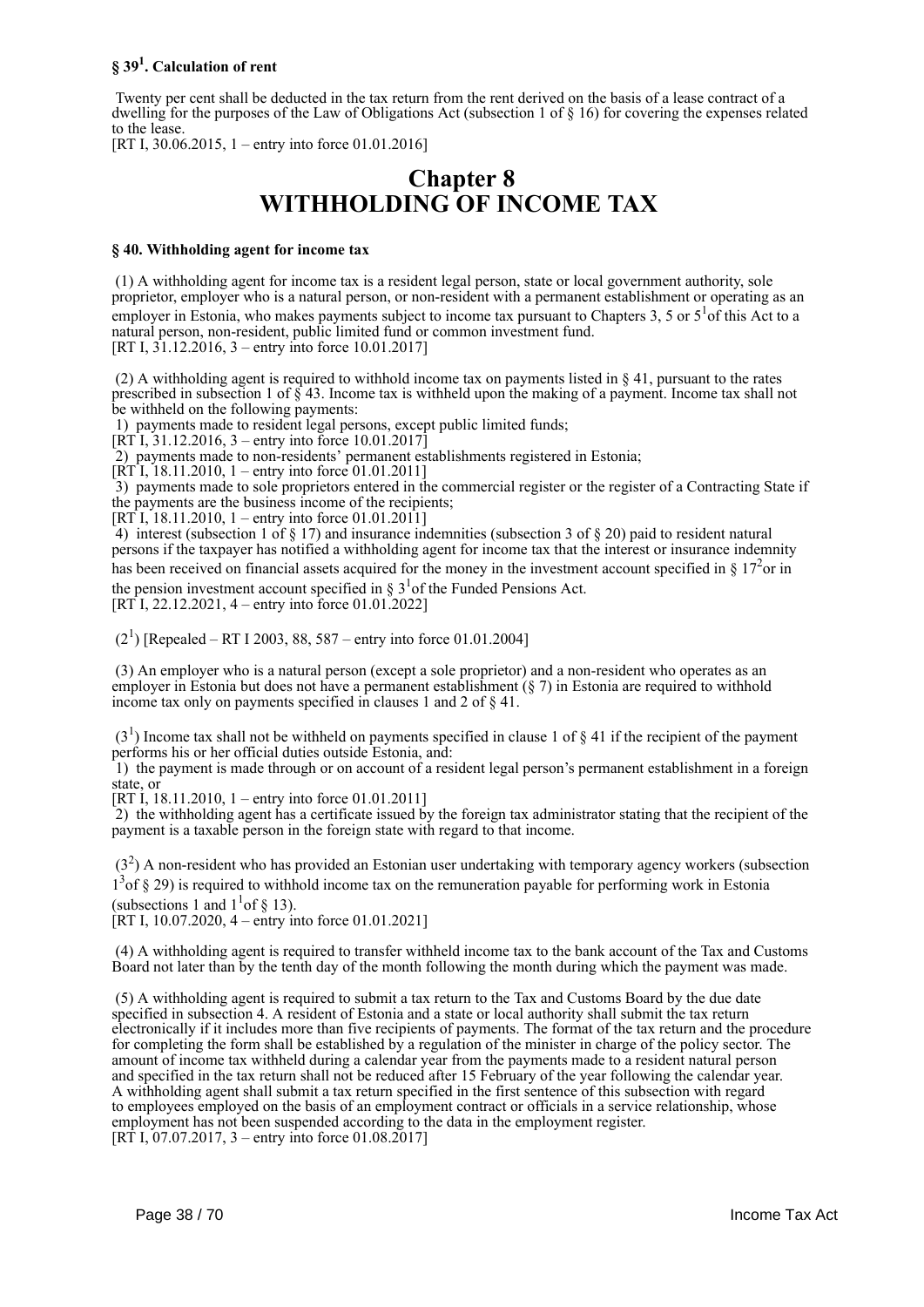$(5<sup>1</sup>)$  In case of the declaration of bankruptcy of a taxable person, the tax return specified in subsection 5 shall be submitted separately for the part of the period of taxation preceding the declaration of bankruptcy and following the declaration.

[RT I, 18.11.2010, 1 – entry into force 01.01.2011]

 (6) At the request of a taxpayer, a withholding agent is required to issue a certificate to the taxpayer concerning payments made and the income tax withheld during a calendar year, broken down by types of income and tax rates, not later than by 1 February of the year following the withholding of the tax or, if the taxpayer leaves work, together with the final settlement. The format of the certificate and the procedure for completing the certificate shall be established by a regulation of the minister in charge of the policy sector.

 $(6<sup>1</sup>)$  A withholding agent who during a calendar year has paid for the taxpayer the insurance premiums of supplementary funded pension or amounts for acquisition of units of voluntary pension funds shall provide, at the request of the taxpayer, a certificate regarding the above by 1 December of the calendar year. [RT I, 18.02.2011, 1 – entry into force  $01.01.2012$ ]

 (7) The income tax of employees of such authorities whose staff, consolidated data or specific duties constitute a state secret shall be calculated pursuant to the procedure established by a regulation of the minister in charge of the policy sector.

#### **§ 41. Payments from which income tax is withheld**

Income tax is withheld from:

 1) salaries, wages and other remuneration subject to income tax and paid to a resident natural person (subsections 1,  $\bar{5}$  and 6 of § 13), and remuneration paid to members of the management and controlling bodies of a legal person (subsection 2 of  $\S$  13), taking into account the deduction allowed under  $\S$  42; [RT I,  $28.02.2020$ , 2 – entry into force 01.07.2020]

2) salaries, wages and other remuneration paid to a non-resident (subsections 1 and  $1<sup>1</sup>$  of § 29), and remuneration paid to non-resident members of the management and controlling bodies of a legal person (subsection 2 of  $\S$  29), taking into account the deduction specified in subsection 5 of  $\S$  42;

[RT I, 04.03.2019, 1 – entry into force 01.07.2020, date of entry into force changed [RT I, 28.02.2020, 2]] 3) remuneration or service fees paid to a natural person on the basis of a contract for services, authorisation

agreement or any other contract under the law of obligations (subsection  $1<sup>1</sup>$  of § 13, subsection 1 of § 29); [ $\overline{RT}$  I, 18.11.2010, 1 – entry into force 01.01.2011]

 4) interest payment subject to income tax paid to a resident natural person, common investment fund, public limited fund or non-resident (subsection 1 of  $\S 17$ ,  $\S 31<sup>4</sup>$  and subsection 7 of  $\S 29$ );

[RT I, 31.12.2016, 3 – entry into force 10.01.2017]

5) [Repealed – RT I 2008, 51, 286 – entry into force 01.01.2009]

 6) insurance indemnities, pensions, payments made on the basis of a pension contract, from a pension fund and a pension investment account, scholarships and grants, benefits, gambling winnings and benefits paid on the basis of the Family Benefits Act (subsection 2 of § 19, subsections 1–3 of § 20, subsection 1 of § 20<sup>1</sup>, subsection 1 of § 21 and subsection 9 of § 29) which are subject to income tax and paid to a non-resident or to a resident natural person, except for the payments specified in clause 12 and Natura 2000 support for private forest land; [RT I,  $28.12.2020$ ,  $1$  – entry into force 02.01.2021; applied as of 01.01.2021]

7) income from rent (subsection 1 of  $\S$  16, clause 2 of subsection 6 of  $\S$  29) payable to a non-resident or a resident natural person, and royalties payable to a resident natural person (subsections 2 and 3 of § 16); [RT I, 30.06.2015, 1 – entry into force 01.01.2016]

 $7<sup>1</sup>$ ) income from rent payable to a common investment fund or public limited fund (§ 31<sup>3</sup>);

 $[R\hat{T}]$  I, 31.12.2016, 3 – entry into force 10.01.2017]

 $7<sup>2</sup>$ ) a dividend or other profit distribution paid to a natural person if it is subject to taxation pursuant to § 50<sup>1</sup> at the level of the company that is paying the dividend or at the level of the company that distributed the profit that served as a basis for payment of the dividend and if it is not subject to taxation pursuant to subsection 1 of § 50 or if it has been paid out of the profit earned upon application of the procedure provided for in §  $52^1$ (subsection  $1<sup>3</sup>$ of § 18 and subsection  $7<sup>1</sup>$ of § 29);

[RT I, 28.02.2020, 2 – entry into force 01.07.2020]

8) royalties paid to a non-resident (clause 4 of subsection 6 of  $\S$  29);

 9) payments made to a non-resident artist or athlete for activities conducted in Estonia, and payments made to a third person who is a non-resident or a natural person for activities conducted in Estonia by an artist or athlete (subsection 10 of  $\S$  29);

10) payments to a non-resident for services provided in Estonia (subsection 3 of § 29);

11) payments to a legal person located in a non-cooperative jurisdiction for tax purposes ( $\S$  10<sup>1</sup>) for services provided to an Estonian resident (subsection 3 of § 29);

[RT I, 26.03.2021, 1 – entry into force 01.07.2021]

12) payments listed in subsection 4 of  $\S 20<sup>1</sup>$  and subsections 2 and 3 of  $\S 21$  which are made to a natural person;  $[RT\ I, 27.10.2020, 1 - entry into force 01.01.2021]$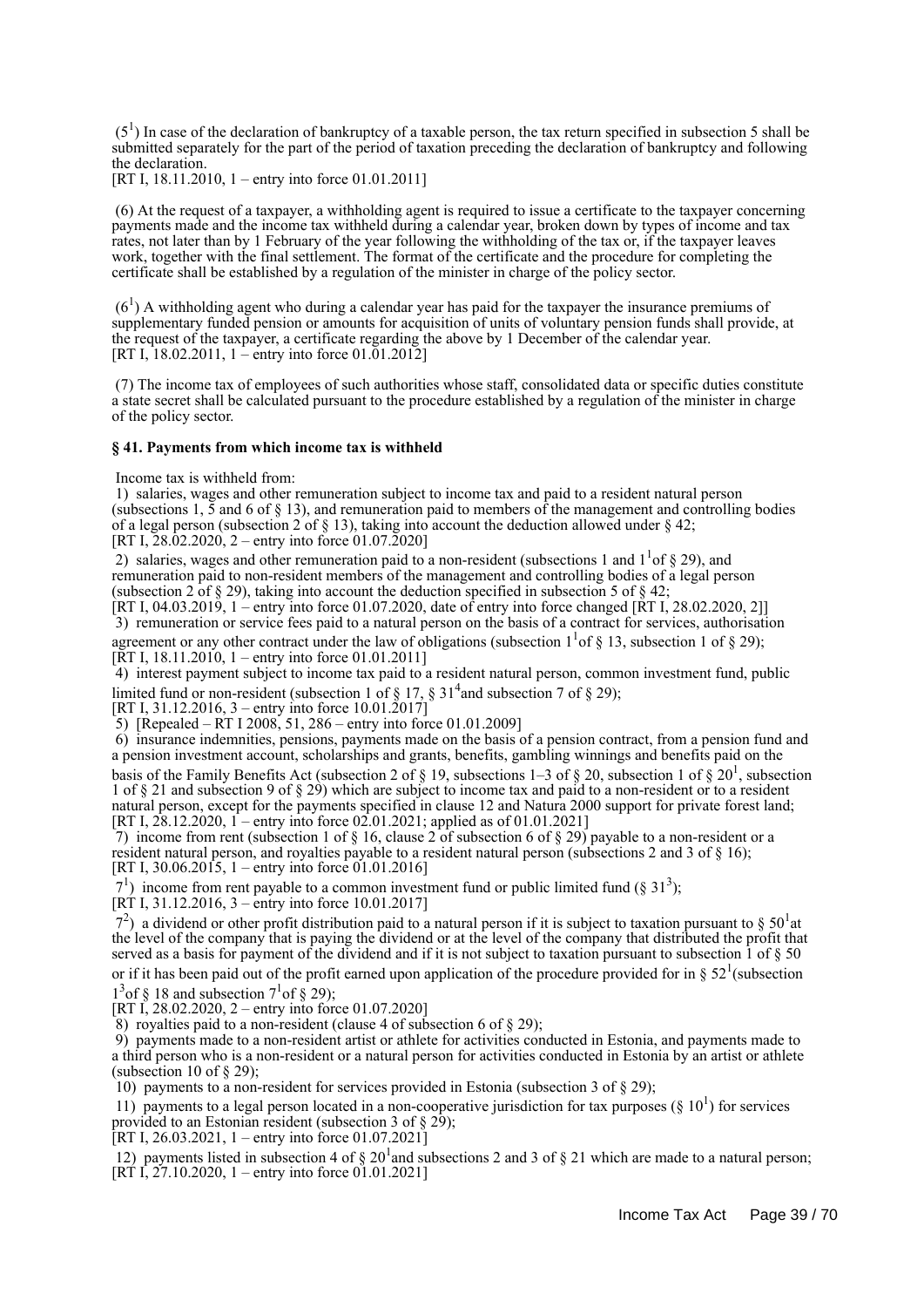13) payments of taxable income made to a resident natural person, which are not specified in the previous clauses, except for income specified in § 15. [RT I,  $18.11.\overline{2010}$ , 1 – entry into force  $01.01.2011$ ]

#### **§ 42. Deductions upon withholding of income tax**

 (1) On the basis of a written application of a taxpayer, the amount calculated pursuant to the following formula:  $500 - 500 / 900 \times$  (payment – 1,200) shall be deducted in each calendar month from the payments specified in § 41, which have been made to a resident natural person of a Contracting State, before calculating the income tax to be withheld. This amount may not be less than zero and larger than 500. A taxpayer may prescribe in his or her application that a smaller amount be deducted. [RT I, 26.03.2021, 1 – entry into force 01.01.2022]

 $(1^1)$  [Repealed – RT I, 24.12.2016, 1 – entry into force 01.01.2018]

 $(1^2)$  [Repealed – RT I, 24.12.2016, 1 – entry into force 01.01.2018]

 (2) If a recipient of payments receives taxable income from several withholding agents, he or she may submit the application specified in subsection 1 to only one withholding agent chosen by him or her, except in the case provided for in subsection  $2^3$ .

[RT I, 28.12.2017, 74 – entry into force 01.01.2018]

 $(2<sup>1</sup>)$  Before calculation of the income tax to be withheld, the portion of basic exemption which has not been used for withholding income tax from a pension paid pursuant to law may be deducted from the mandatory funded pension payment provided for in subsection 4 of  $\S 20<sup>1</sup>$  of this Act. Before calculation of the income tax to be withheld, the portion of basic exemption which has not been used for withholding income tax from a payment made on the basis of subsection 5 of  $\S 72<sup>4</sup>$  of the Funded Pensions Act and specified in subsection 4 of  $\S 20<sup>1</sup>$  may be deducted from the other mandatory funded pension payments provided for in the same subsection. Before calculation of the income tax to be withheld, the portion of basic exemption which has not been used for withholding income tax from a payment made on the basis of a pension contract provided for in the Funded Pensions Act may be deducted from the payment made from a mandatory pension fund. Before calculation of the income tax to be withheld, the portion of basic exemption which has not been used for withholding income tax from a payment made from a mandatory pension fund may be deducted from the payment made from a pension investment account.

[RT I, 27.10.2020, 1 – entry into force 01.01.2021]

 $(2<sup>2</sup>)$  In order to calculate the basic exemption, the registrar of the pension register, the Social Insurance Board and insurance undertakings entering into pension contracts shall exchange data pursuant to the procedure established by a regulation of the minister in charge of the policy sector. [RT I, 26.06.2017,  $\overline{1}$  – entry into force 06.07.2017]

 $(2<sup>3</sup>)$  If a recipient of payments receives taxable income simultaneously from the Social Insurance Board and the payer of the emolument specified in § 13, he or she may submit an application to both withholding agents. In such case, the total basic exemption indicated in the applications may not exceed one-twelfth of the amount provided for in subsection 1 of  $\S$  23.

[RT I, 28.12.2017, 74 – entry into force 01.01.2018]

(3) [Repealed – RT I, 24.12.2016, 1 – entry into force 01.01.2018]

(4) [Repealed – RT I, 18.11.2010, 1 – entry into force 01.01.2011]

 (5) The unemployment insurance premium withheld pursuant to clause 1 of subsection 1 of § 42 of the Unemployment Insurance Act from a payment made to a natural person in accordance with  $\frac{8}{3}$  41 shall be deducted from the payment before calculation of the income tax to be withheld. [RT I, 18.11.2010, 1 – entry into force 01.01.2011]

(6) The contributions to a mandatory funded pension withheld pursuant to clauses 1 and 2 of subsection 1 of  $\S$ 11 of the Funded Pensions Act from a payment made to a resident natural person in accordance with § 41 shall be deducted from the payment before calculation of the income tax to be withheld.

 (7) The insurance premiums of supplementary funded pension and amounts paid for the acquisition of units of voluntary pension funds for a resident natural person shall be deducted to the extent provided for in clause 15 of subsection 3 of § 13 before calculation of the income tax to be withheld from the amounts paid to the resident natural person, which are specified in clause 1 of § 41. The accounting shall be kept in total as of the beginning of a calendar year.

[RT I, 29.03.2012, 1 – entry into force 30.03.2012]

 (8) If, upon withholding of income tax, basic exemption per taxpayer has been calculated in a larger amount than that calculated pursuant to the formula set out in subsection 1 of § 42, the Tax and Customs Board shall have the right to notify the withholding agent.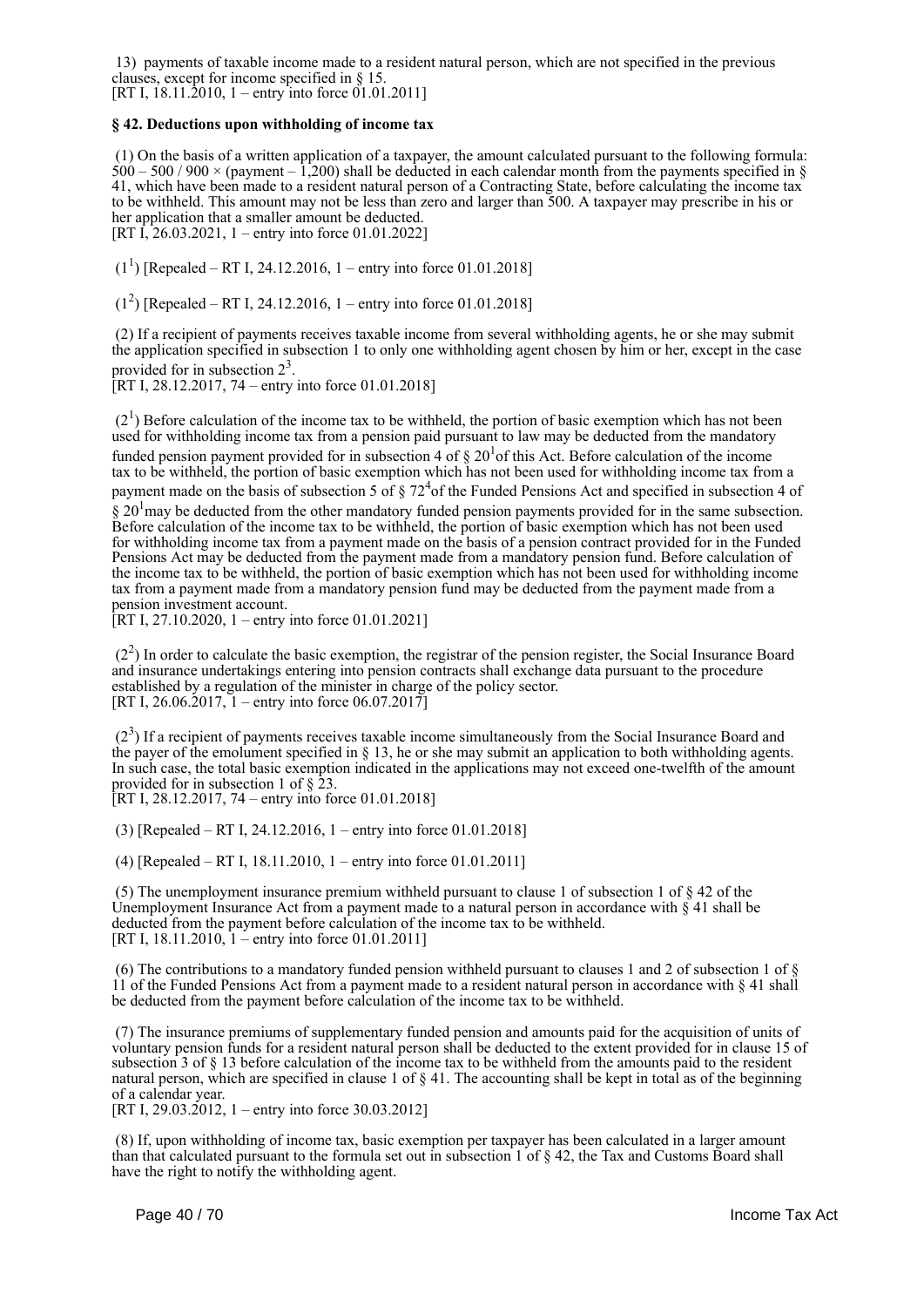[RT I, 28.12.2017, 74 – entry into force 01.01.2018]

 (9) Subsection 1 does not apply to taxation of the income specified in subsection 5 or 6 of § 13.  $[\hat{R}T]$  I, 28.02.2020, 2 – entry into force 01.07.2020]

#### **§ 43. Rates of withheld income tax**

(1) Income tax is withheld from payments specified in  $\S 41$  according to the following rates:

1) from payments specified in clauses  $1-7^1$ , 11 and 13 pursuant to subsection 1 of § 4;

[RT I, 14.02.2013, 1 – entry into force 01.01.2014]

 $1<sup>1</sup>$ ) from the payment specified in clause  $7<sup>2</sup>$ ) – 7 per cent;

[RT I, 07.07.2017, 3 – entry into force 01.01.2018]

2) from payments specified in clauses  $8-10$  and  $12-10$  per cent.

 $[\overline{RT} \, I \, 2008, 51, 286 -$  entry into force 01.01.2009]

3) [Repealed – RT I 2008, 51, 286 – entry into force 01.01.2009]

 (2) If an international agreement prescribes lower rates for withholding income tax from a payment made to a non-resident than the rates specified in subsection 1, the rates prescribed by the international agreement are applied if the withholding agent submits a document certifying the recipient of income and the residency of the recipient of income to the Tax and Customs Board together with the tax return specified in subsection 5 of § 40. The document need not be submitted if data on the recipient of income and the residency of the recipient of income have been entered in the register of taxable persons provided for in the Taxation Act. [RT I, 25.10.2012, 1 – entry into force 01.12.2012]

 (3) The requirements for documents specified in subsection 2 shall be established by a regulation of the minister in charge of the policy sector.

 (4) Income tax withheld in accordance with the rates specified in subsection 1 or in foreign agreements specified in subsection 2 is, for a non-resident recipient, the final income tax on income from Estonian sources as regards payments specified in § 41. This provision does not apply to a non-resident who derives income through a permanent establishment in Estonia (§ 7).

## **Chapter 9 DECLARATION OF INCOME AND PAYMENT OF INCOME TAX**

#### **§ 44. Income tax returns**

 (1) The taxpayer specified in subsection 1 of § 2 is required to submit an income tax return to the Tax and Customs Board concerning the income or gains of a period of taxation no later than by 30 April of the year following the period of taxation. Non-resident natural persons who have transferred securities during the period of taxation and want to exercise the right provided for in subsection  $4^{2}$  of § 29 shall submit an income tax return by the same date. Non-residents, management companies of common investment funds and public limited funds are required to submit an income tax return concerning only such income on which income tax has not been withheld on the basis of  $\S 41$ . It is possible to submit an income tax return through the e-service of the Tax and Customs Board as of 15 February of the year following the period of taxation. [RT I, 23.12.2019, 2 – entry into force  $01.01.2021$ ]

 $(1<sup>1</sup>)$  The Tax and Customs Board shall complete the income tax return concerning the income of a resident natural person during a period of taxation and the deductions made therefrom on the basis of §§ 23 and 28 and subsections 1 and 2 of  $\S 28<sup>1</sup>$ , and concerning the transfer of the securities with the data specified in subsection  $5<sup>2</sup>$ of §  $57<sup>1</sup>$ on the basis of the data at the disposal of the Tax and Customs Board and make the pre-completed tax return available to the taxpayer through the e-service of the Tax and Customs Board and at the service point of the Tax and Customs Board as of 15 February of the year following the period of taxation. If the taxpayer uses the pre-completed tax return, he or she is required to verify the correctness of the data contained in the tax return and submit an amended and supplemented tax return in the event of incorrectness or deficiency of the data. [RT I, 24.12.2016, 1 – entry into force 01.01.2018]

 $(1<sup>2</sup>)$  A natural person who has not been resident during the whole period of taxation shall submit an income tax return concerning only income received during the period when the person was resident and may make deductions allowed under Chapter 4 for the same period of time. The deductions provided for in §§ 23 and  $23<sup>1</sup>$  may be made and the limit on deductions specified in § 28<sup>2</sup> shall be taken into account in proportion to the number of months during which the person was resident.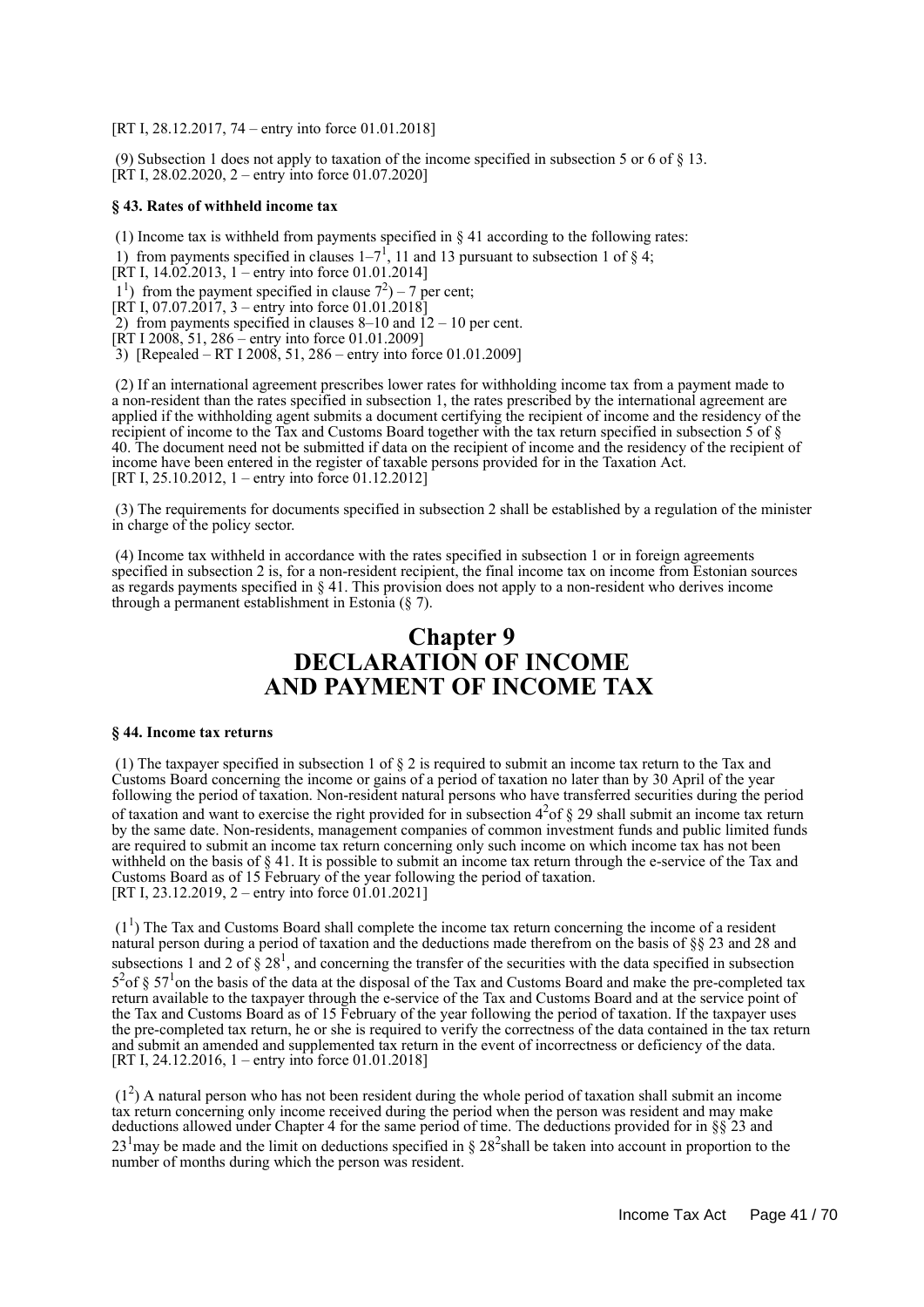[RT I, 24.12.2016, 1 – entry into force 01.01.2018]

 $(1<sup>3</sup>)$  A resident natural person who received income which, pursuant to subsection 4 of § 13, subsection 10 of § 14, subsection  $1<sup>1</sup>$  of § 18 or an international agreement, is exempt from income tax in Estonia is required to declare such income. [RT I, 28.12.2017, 74 – entry into force 01.01.2018]

 $(1<sup>4</sup>)$  A resident natural person who is a member of a building association established in Estonia or who owns an apartment ownership or an immovable located in Estonia, or right of superficies or right of superficies in apartments related an immovable located in Estonia shall warrant in the tax return the receipt or non-receipt of income from rent (subsection 1 of § 16) during a period of taxation. [RT I, 30.06.2015, 1 – entry into force  $(01.01.2016)$ ]

(2) [Repealed – RT I, 24.12.2016, 1 – entry into force 01.01.2017]

 $(2<sup>1</sup>)$  A resident taxpayer who was married as at the last day of the period of taxation may deduct in his or her income tax return the increased basic exemption provided for in  $\S 23<sup>4</sup>$  for his or her spouse and make the deductions provided for in §§ 25 and 26, taking into account the restrictions provided for in § 28<sup>2</sup>. The deductions provided for in this subsection may also be used by spouses, one of whom is a resident and another is a resident of a Contracting State or both of whom are residents of a Contracting State. [RT I, 26.03.2021, 1 – entry into force 05.04.2021, applied retroactively as of 1 January 2021.]

 (3) In the case provided for in subsection 6 of § 36, a natural person is required to submit an income tax return within one month after the declaration of bankruptcy.

 $(3<sup>1</sup>)$  [Repealed – RT I, 23.12.2019, 2 – entry into force 01.01.2020]

(4) [Repealed – RT I, 23.12.2019, 2 – entry into force 01.01.2020]

(5) [Repealed – RT I, 23.12.2019, 2 – entry into force 01.01.2020]

 $(5^1)$  [Repealed – RT I, 23.12.2019, 2 – entry into force 01.01.2020]

 $(5^2)$  A non-resident specified in subsection 2 or 3 of § 31<sup>1</sup> submits the income tax return of a resident natural person to use the deductions permitted in the aforementioned subsections. [RT I, 18.11.2010, 1 – entry into force 01.01.2011]

(6) The following persons are not required to submit an income tax return:

 1) a resident natural person whose income does not exceed the rate of basic exemption provided for in § 23 or whose income of the period of taxation is not subject to additional income tax, except in the case specified in subsection  $6^1$ ;

[RT I, 24.12.2016, 1 – entry into force 01.01.2018]

 11 ) a resident natural person of a Contracting State whose income does not exceed the rate of basic exemption provided for in § 23 or whose income of the period of taxation is not subject to additional income tax, except if the person derives business income from Estonia subject to taxation pursuant to subsection 3 of § 29 or wants to exercise the right provided for in subsection 4 of  $\S 23$ ;

[RT I, 26.03.2021, 1 – entry into force 01.01.2022]

2) persons specified in subsection 4 of § 43.

3) [Repealed – RT I 2006, 28, 208 – entry into force 01.01.2007]

 $(6<sup>1</sup>)$  The following persons shall submit an income tax return regardless of the provisions of clause 1 of subsection 6:

1) sole proprietors;

2) persons who have made contributions to or payments from an investment account specified in  $\S 17^2$  during the period of taxation;

3) persons specified in subsection 6 of  $\S$  22 and subsection 1<sup>3</sup> of this section;

4) persons who want to exercise the right provided for in subsection 4 of § 23;

 5) persons who have transferred securities during the period of taxation and want to exercise the right provided for in subsection 3 of § 39;

[RT I, 23.12.2019, 2 – entry into force 01.01.2020, applied retroactively as of 01.01.2018]

 (7) The formats of income tax return and annexes thereto, and the procedure for completion thereof shall be established by a regulation of the minister in charge of the policy sector.

#### **§ 45. Calculation of income tax paid abroad**

 (1) If a resident taxpayer has derived income from abroad during a period of taxation, all income derived from abroad is included in the taxable income of the person and income tax paid or withheld on such income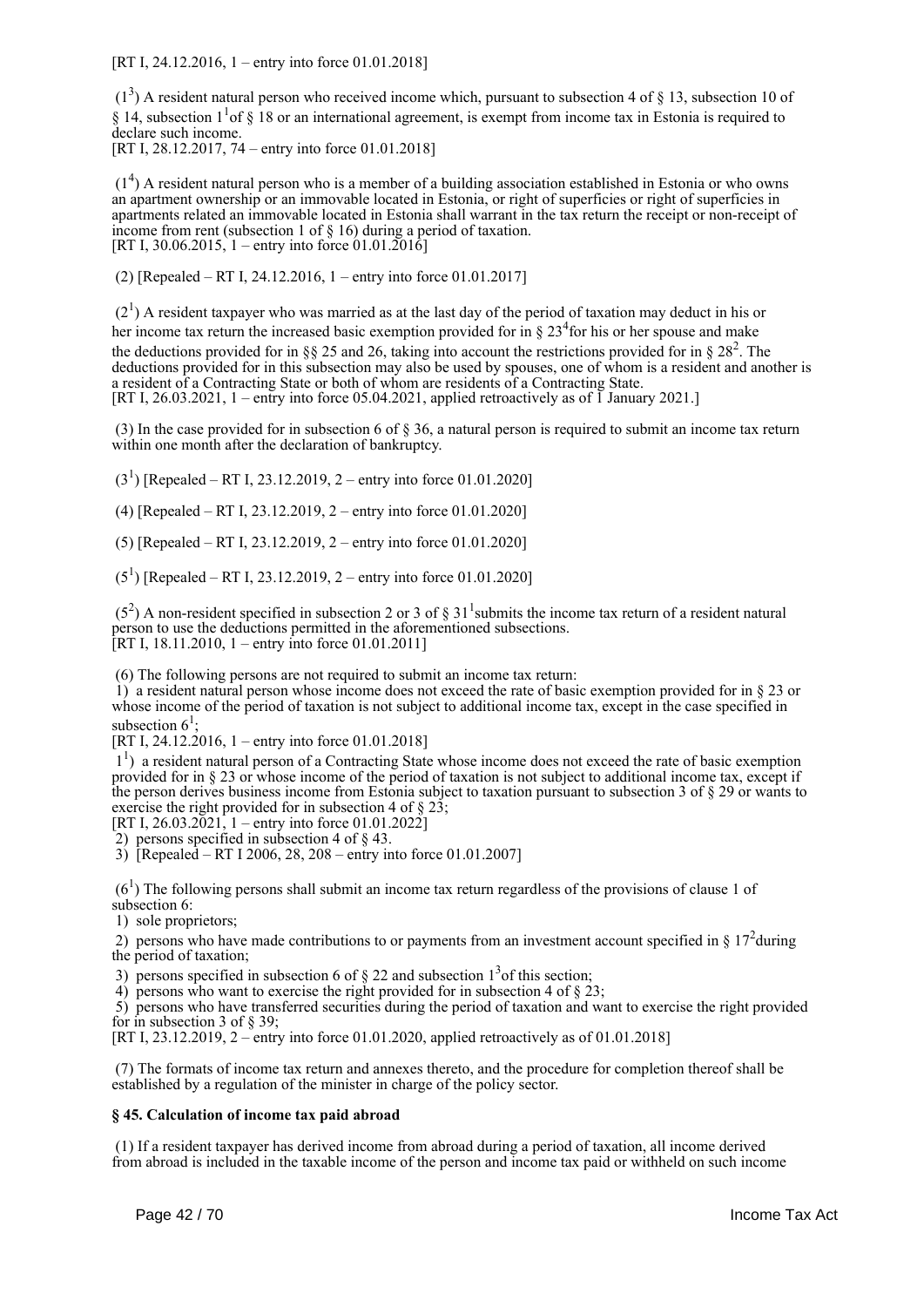abroad is deducted from the income tax to be paid, in accordance with the conditions specified in subsections 2–6. Income tax is calculated separately for income derived in Estonia and for income derived in each foreign state. Income tax paid in a foreign state on income which is not subject to tax in Estonia shall not be taken into account.

 (2) If the income tax calculated in accordance with this Act on income derived in a foreign state exceeds the amount of income tax paid in the foreign state, the taxpayer is required to pay the difference between the foreign income tax and Estonian income tax as income tax to be paid in Estonia.

 (3) If the income tax calculated on income derived in a foreign state is less than the income tax paid in the foreign state or if the income tax calculated according to the taxpayer's income tax return on income from all sources is less than the income tax paid in the foreign state, the overpaid amount of income tax paid in the foreign state is not refunded in Estonia.

(4) If a resident natural person has derived taxable income pursuant to subsection 4 of  $\S$  18 or  $\S$  22, he or she has the right to deduct a proportional share of the income tax paid or withheld abroad by a foreign legal person, association of persons or pool of assets, which corresponds to the resident's share of profit taxable as income, from the income tax to be paid by him or her. If a resident natural person has derived taxable income pursuant to subsection 4 of § 18, he or she has the right to deduct a proportional share of the income tax paid or withheld abroad on the income of a trust fund, which corresponds to the resident's share in the trust fund, from the income tax to be paid by him or her.

[RT I, 31.12.2016, 3 – entry into force 10.01.2017]

 (5) Income tax paid or withheld in a foreign state may be deducted from income tax payable in Estonia only if the taxpayer submits a certificate issued by the foreign tax administrator or withholding agent certifying the payment of income tax or another tax equivalent to income tax.

 (6) If more income tax is paid or withheld in a foreign state than prescribed by the law of the country or an international agreement, only the mandatorily payable part of the income tax of the foreign state may be deducted from income tax payable in Estonia.

 (7) If the income tax on income derived in a foreign state is paid during a period of taxation different from the period when the income was derived, it shall be taken into account in Estonia during the period of taxation when the income taxable in a foreign state was received.

 (8) If a resident natural person has received interest from which income tax has been withheld arising from Council Directive 2003/48/EC on taxation of savings income in the form of interest payments (OJ L 157, 26.6.2003, p. 38–48) or from an agreement concluded by Estonia or the European Union on the basis of that directive, then the withheld income tax may be deducted from the income tax payable on the income of the same period of taxation in Estonia. The part of income tax not deducted shall be returned by the due date provided in subsection 6 of § 46.

[RT I 2006, 28, 208 – entry into force 01.07.2006, subsection 8 applied retroactively as of 1 January 2006.]

#### **§ 46. Payment and refund of income tax**

 (1) The Tax and Customs Board shall calculate any amount of tax subject to payment additionally (additional amount due) and issue a written tax notice to this effect to the taxpayer. Tax notices shall not be issued in the case of an electronically submitted tax return and to a non-resident, except for in the case specified in subsection  $5<sup>2</sup>$  of § 44. The tax authority shall publish the tax calculation in the e-service environment of the Tax and Customs Board "e-Tax Board/ e-Customs" and shall notify of the due date of liabilities incurred and of the possibility to examine the tax calculation in the environment "e-Tax Board/ e-Customs". [RT I, 07.12.2018, 1 – entry into force 01.01.2019]

 $(1<sup>1</sup>)$  If a taxpayer uses the right provided for in subsection 10 of § 37, the additional amount due on the gains derived from the transfer of the right to cut standing crop and felled timber is calculated on the basis of an income tax return submitted no later than for the third calendar year following the calendar year of deriving the gains.

[RT I, 08.07.2011, 5 – entry into force 01.01.2012]

 (2) Income tax withheld or paid during a period of taxation on the basis of §§ 41 and 47 is deducted from the total income tax of the period of taxation. Income tax withheld or paid in a foreign country is also deducted to the extent specified in  $\bar{\S}$  45.

[RT I 2010, 22, 108 – entry into force 01.01.2011]

 (3) A taxpayer is required to pay any additional amount due which is specified in the tax notice into the bank account of the Tax and Customs Board no later than by 1 October of the calendar year following the period of taxation.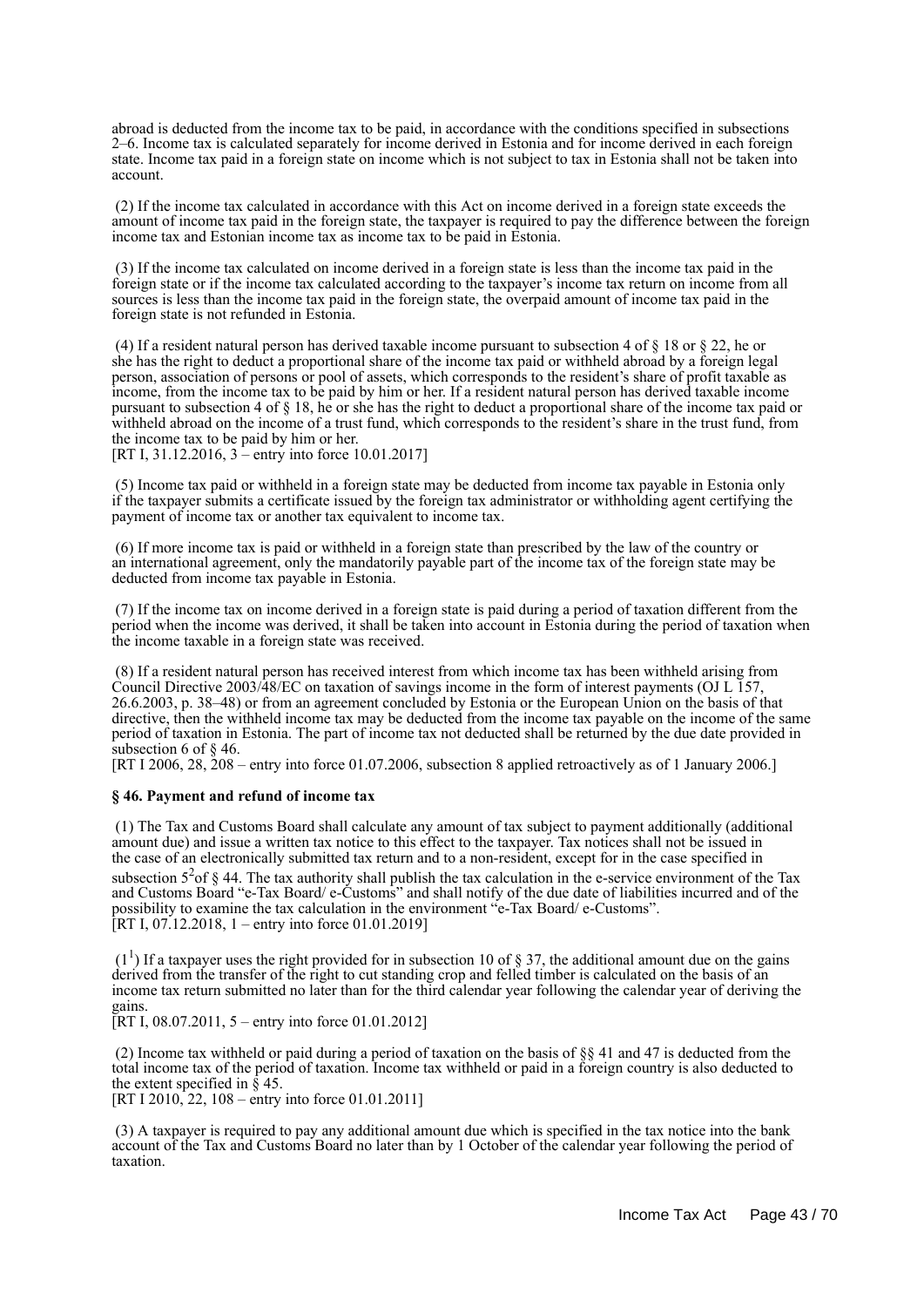[RT I, 23.12.2019, 2 – entry into force 01.01.2020]

(4) [Repealed – RT I, 23.12.2019, 2 – entry into force 01.01.2020]

 $(4<sup>1</sup>)$  [Repealed – RT I, 23.12.2019, 2 – entry into force 01.01.2020]

(5) [Repealed – RT I, 23.12.2019, 2 – entry into force 01.01.2020]

 (6) The Tax and Customs Board shall refund the amount of tax overpaid by a natural person to the bank account of the taxpayer indicated in the tax return or, on the basis of a written application of the taxpayer, to the bank account of a third person, except in the cases prescribed in the Taxation Act. Overpaid amounts of tax shall be refunded no later than by the due date provided for in subsection 3. [RT I, 23.12.2019, 2 – entry into force 01.01.2020]

#### **§ 47. Advance payments**

 (1) A sole proprietor who derived business income during a previous period of taxation is required to make advance payments of income tax during the period of taxation. The size of an advance payment is one-quarter of the total amount of income tax calculated on the business income derived by the person during the previous period of taxation.

[RT I 2006, 28, 208 – entry into force 01.07.2006]

 (2) Advance payments shall be made into the bank account of the Tax and Customs Board in equal amounts by 15 September and 15 December. Advance payments need not be paid if the quarterly payment does not exceed 300 euros.

[RT I, 23.12.2019, 2 – entry into force 01.01.2020]

 (3) A taxpayer who derives business income is not required to make advance payments of income tax during the first period of taxation.

 (4) A sole proprietor whose business is registered in the commercial register as temporary or seasonal or suspended is not required to make advance payments of income tax.  $[RT\ 1\ 2008\ 60\ 331 -$  entry into force 01.01.2009]

 (5) The Tax and Customs Board has the right to reduce the size of advance payments or exempt a taxpayer from making advance payments if the taxpayer's estimated business income during the period of taxation is considerably smaller than the income of the previous period of taxation and if the taxpayer submits a corresponding reasoned application.

## **§ 47<sup>1</sup> . Advance payments of credit institution**

 (1) A resident credit institution and Estonian branch of a non-resident credit institution are required to make an advance payment of income tax on the profit earned in the previous quarter before performance of the tax liabilities provided for in this subsection, subsections 1 and 2 of  $\S 50$ ,  $\S 50<sup>1</sup>$  and subsection 4 of  $\S 53$  into the bank account of the Tax and Customs Board at the rate provided for in subsection 5 of § 4 by the tenth day of the third month of each quarter.

(2) The profit of a quarter shall be reduced by the income of the same quarter specified in subsection  $1<sup>1</sup>$  of § 50 and subsection  $4^{1}$  of § 53 and by the loss of up to 19 previous quarters. The loss of previous quarters can be used for reducing the profit to the extent that has not been used for reducing the profit before. [RT I, 07.07.2017, 3 – entry into force 01.01.2018]

## **Chapter 10 SPECIAL CASES OF PAYMENT OF INCOME TAX**

#### **§ 48. Income tax on fringe benefits**

(1) An employer shall pay income tax on fringe benefits granted to employees.

 (2) For the purposes of subsection 1, an employer is a resident legal or natural person, a state or local government authority, or a non-resident who has a permanent establishment in Estonia (§ 7) or whose employees work in Estonia.

 (3) For the purposes of subsection 1, an employee is a person employed under an employment contract, an official (subsection 1 of § 13), a member of the management or controlling body (§ 9), or a natural person who sells goods to an employer during a period longer than six months. A natural person who works or provides services on the basis of a contract for services, authorisation agreement or any other contract under the law of obligations is also deemed to be an employee within the meaning of subsection 1. [RT I, 06.07.2012, 1 – entry into force  $01.04.2013$ ]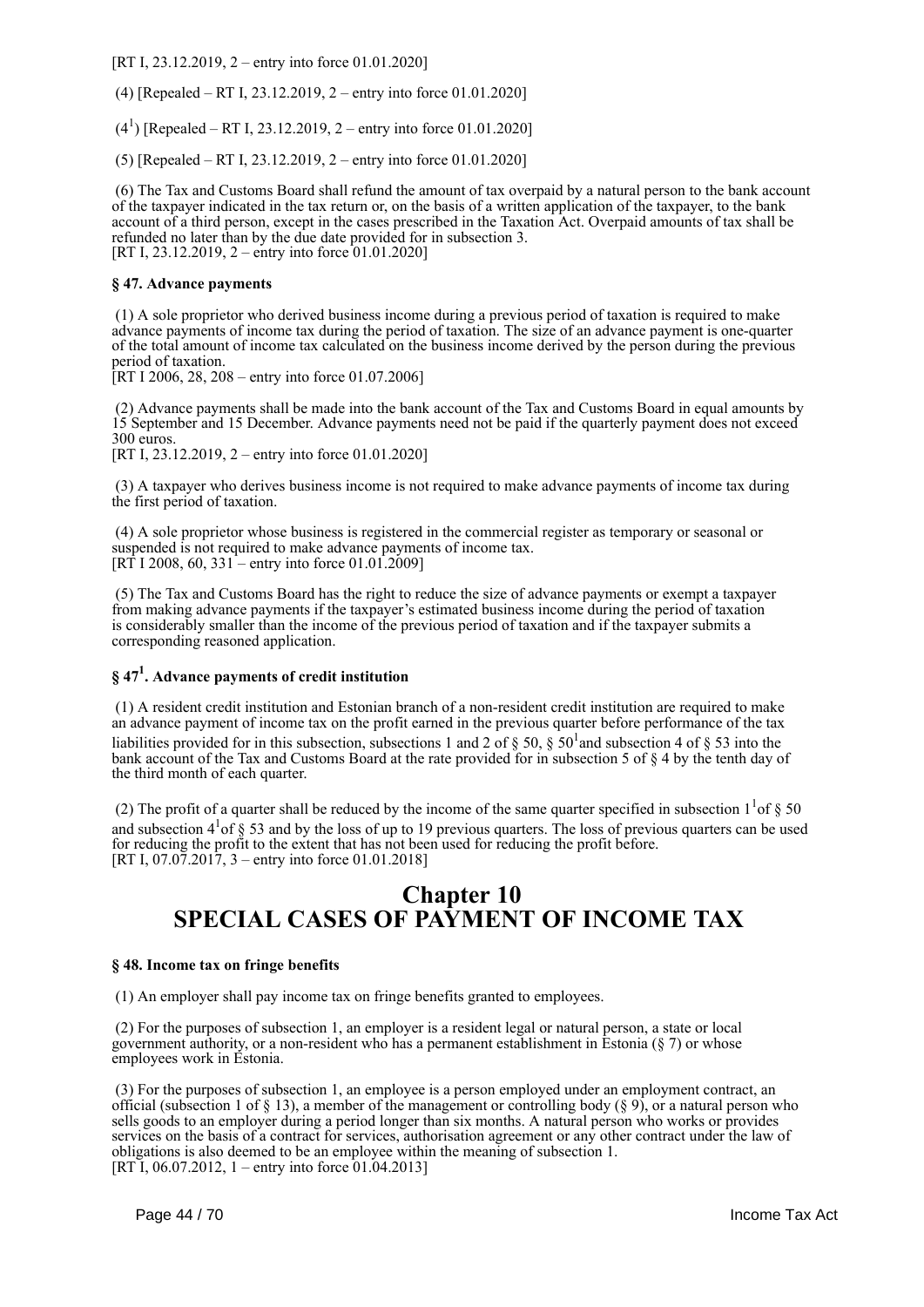(4) Fringe benefits are any goods, services, remuneration in kind or monetarily appraisable benefits which are given to a person specified in subsection 3 in connection with an employment or service relationship, membership in the management or controlling body of a legal person, or a long-term contractual relationship, regardless of the time at which the fringe benefit is granted. Fringe benefits include:

1) full or partial covering of housing expenses;

 2) the use of a vehicle or other property of the employer free of charge or at a preferential price for activities not related to employment or service duties or to the employer's business;

3) payment of insurance premiums, unless such obligation is prescribed by law;

4) [Repealed – RT I, 30.06.2015, 1 – entry into force 01.01.2016]

 5) compensation for use of a private automobile, in so far as it exceeds the limits provided for in clause 2 of subsection 3 of § 13 (clauses 2 and  $2^1$  of subsection 3 of § 13 and clause 8 of subsection 1 of § 31);

[RT I 2009, 18, 109 – entry into force 01.07.2009]

 6) loans granted with an interest rate below the market conditions, except if the interest at the moment of the payment thereof is at least twice the interest rate last published pursuant to subsection 2 of § 94 of the Law of Obligations Act;

[RT I, 11.07.2014, 5 – entry into force 01.01.2015]

 7) transfer free of charge or sale or exchange at a price lower than the market price, of a thing, security, proprietary right or service;

8) purchase of a thing, security, proprietary right or service at a price higher than the market price;

 9) waiver of a monetary claim, unless the estimated reasonable costs of collecting the monetary claim exceed the claimed amount;

 10) covering of expenses on formal education or in-service training for the purposes of § 1 of the Adult Education Act, except for covering of expenses on formal education or in-service training which are directly related to employment and service relationship and functions of a member of management board of a legal person, director of a branch of a foreign company and manager of another permanent establishment of a nonresident;

[RT I, 23.03.2015, 5 – entry into force 01.07.2015]

 11) income received from transfer of share options granted by the employer or acquisition of holding that constitutes the underlying assets of the option, taking into account the provisions of subsection  $5<sup>3</sup>$ . [RT I, 18.11.2010, 1 – entry into force 01.01.2011]

 (5) Fringe benefits do not include cash payments ordinarily regarded as salary, wages, additional remuneration, additional payments, remuneration of a member of a management or controlling body, or payments for goods or services. Payments made to natural persons on which income tax has been withheld on the basis of § 41 or which pursuant to  $\S$  13–21 or  $\S$  30–31 are not subject to income tax are also not classified as fringe benefits.

 $(5<sup>1</sup>)$  Compensation for the ticket price of the public transport used to transport employees between the place of residence and place of work is not subject to taxation as a fringe benefit. Compensation for other transport expenses is not subject to taxation as a fringe benefit if it is impossible to make the journey using public transport with a reasonable expenditure of time and money, or if disabled employees are unable to use public transport or if use of public transport causes a material decrease in the persons' ability to move or work. The employer's enterprise-related expenses for the transportation of an employee working on the basis of an employment contract between the place of residence and place of work are not subject to taxation as fringe benefits if the place of residence of the employee is located at a distance of at least 50 kilometres from the place of work or if the employer arranges transportation using a vehicle with at least eight seats or with a bus for the purposes of the Traffic Act.

 $[RT\ I, 06.12.2018, 2 - entry into force 01.01.2020]$ 

 $(5<sup>2</sup>)$  Expenses incurred by a foreign mission of the Republic of Estonia in connection with the participation of a diplomat in a diplomatic reception, meeting or other event organised for the purpose of foreign relations are not classified as fringe benefits.

[RT I,  $18.11.2010$ , 1 – entry into force 01.01.2011]

 $(5<sup>3</sup>)$  Fringe benefits do not include the granting of share options. If the underlyings to which the option refers are the holding in the employer or a company that belongs to the same group as the employer, the acquisition of the holding that constitutes the underlying assets of the share option is not classified as fringe benefits, if the holding is acquired no earlier than three years as of the granting of the share option. An employee is required to notify the employer of the transfer of the share option. In case the underlyings to which the option refers are changed, the specified term shall be calculated as of the granting of the initial option. If the entire holding in the employer or a company that belongs to the same group as the employer is transferred during the term of at least three-year option contract, and also in case an employee is established to have no work ability or in the event of the death of an employee, fringe benefits do not include the acquisition of the holding constituting the underlyings to which the option refers to the extent that corresponds to the proportion of the time of keeping the option prior to the specified event. Unless the option contract is digitally signed and notarially authenticated, the employer is required to submit the specified contract to the Tax and Customs Board within five working days as of the entry into the contract.

[RT I, 07.07.2017, 3 – entry into force 01.08.2017, subsection  $5<sup>3</sup>$  applied retroactively as of 1 July 2017.]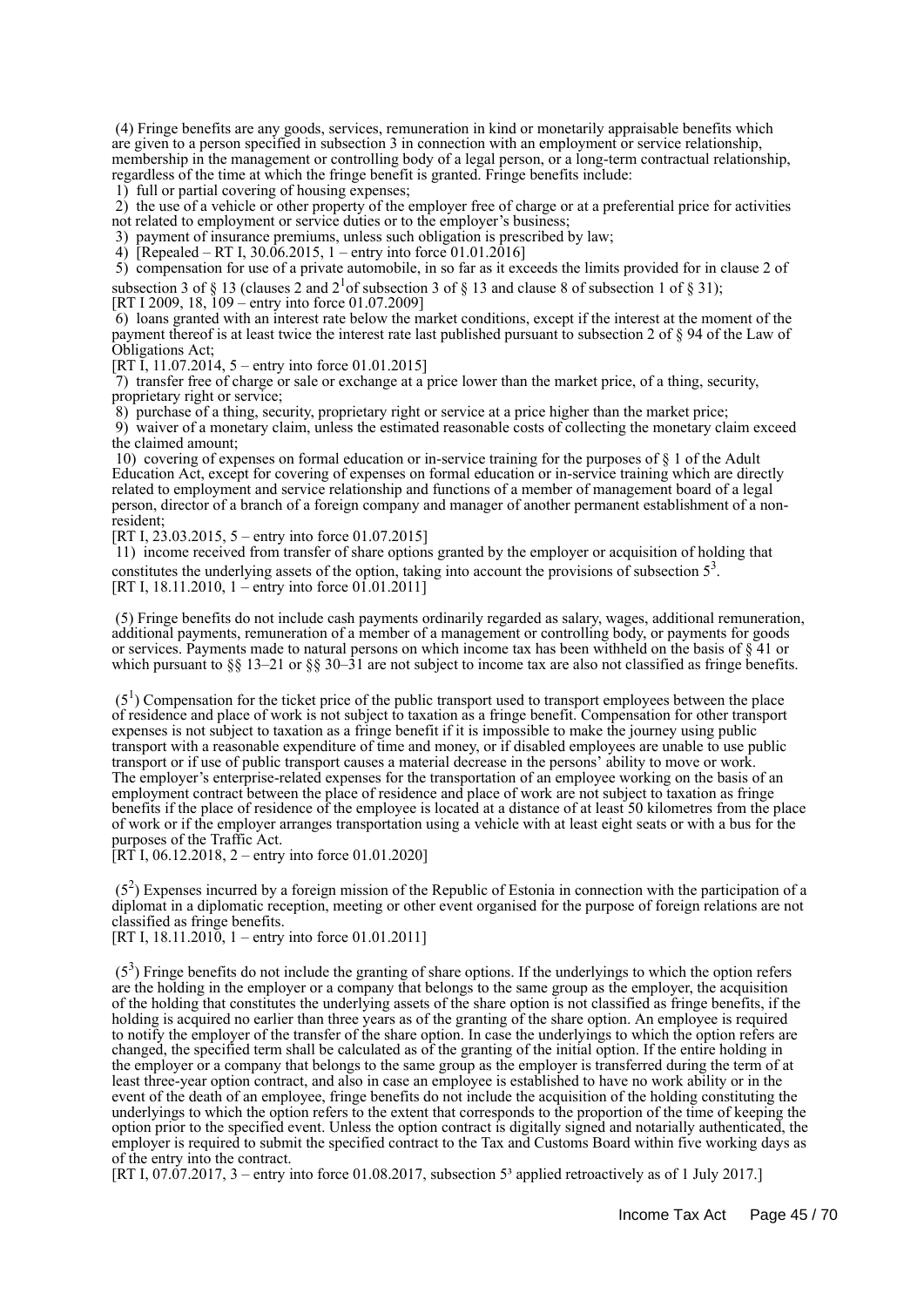$(5<sup>4</sup>)$  Fringe benefits do not include expenses made for granting medical devices to an employee who has been established to have partial or no work ability (in the case of an auditory disability, decrease of auditory ability of 30 decibels and more) or whose degree of disability has been determined to the extent of up to 50 per cent of the amount paid to the employee during this calendar year, which is subject to social tax. The creation of a fringe benefit shall be determined in a tax return specified in subsection 1 of § 54, which is to be submitted for the last month of a calendar year of granting the medical devices.

[RT I, 07.07.2017, 3 – entry into force 01.08.2017, subsection  $5<sup>4</sup>$  applied retroactively as of 1 July 2017.]

 $(5<sup>5</sup>)$  Tax is not imposed as fringe benefits on the following expenses made for improving the employees' health to the extent of 100 euros per employee in a quarter if the employer has enabled these to all employees:

1) participation fee in public sports events;

2) expenses directly related to regular use of sporting or mobility venues;

3) expenses made for maintenance of the employer's existing sports facilities;

 4) expenses made for the services of a rehabilitation therapist, physiotherapist, occupational therapist, clinical speech therapist or clinical psychologist entered in the state register of health care professionals or holding a corresponding professional certificate;

5) insurance premiums of a sickness insurance contract.

[RT I, 24.12.2016, 1 – entry into force 01.01.2018]

 (5<sup>6</sup> ) The employer's enterprise-related expenses for the accommodation of an employee working on the basis of an employment contract are not classified as fringe benefits, if both of the following conditions are met: 1) the place of residence of an employee is located at the distance of at least 50 kilometres from the place of work and the employee does not own any immovable property used as a housing, which is located closer to the place of work, and these conditions are met throughout the period of accommodation;

 2) the expenses per employee accommodated are up to 200 euros per calendar month in case of accommodation in Tallinn or Tartu and up to 100 euros in other cases.

[RT I, 07.07.2017, 3 – entry into force 01.08.2017, subsection  $5^6$  applied retroactively as of 1 July 2017.]

 (6) Benefits specified in subsection 4 which an employer grants to the spouse, cohabitee or direct blood or collateral relative of a person specified in subsection 3 or which are granted by a person that belongs to the same group as the employer are also deemed to be fringe benefits granted by the employer. An employee is required to notify the employer of receiving the fringe benefit from the person specified in the previous sentence. [RT I,  $18.11.2010$ ,  $1 -$ entry into force 01.01.2011]

 (7) In general, the price of a fringe benefit shall be determined on the basis of the market price of the goods or services provided as a fringe benefit. The procedure for determining the price of a fringe benefit shall be established by a regulation of the minister in charge of the policy sector. [RT I, 11.07.2014,  $5$  – entry into force 01.01.2015]

 (8) The price of a fringe benefit for enabling the use of an automobile in the ownership or possession of the employer for activities not related to employment or service duties or to the employer's business is 1.96 euros per month for an engine power unit  $(kW)$  of the automobile as indicated in the motor register. In the case of an automobile older than five years, the price of a fringe benefit is 1.47 euros for an engine power unit (kW) of the automobile. No fringe benefit shall arise during the period of taxation when the automobile has been deleted from the motor register temporarily or the register entry has been suspended. [RT I, 07.07.2017,  $3 -$  entry into force 01.01.2018]

 $(8<sup>1</sup>)$  The procedure for determining the price of a fringe benefit provided for in subsection 8 may also be used upon enabling the use of a truck with a maximum mass not exceeding 3500 kilograms for the purposes of the Traffic Act for activities not related to employment or service duties or to the employer's business. [RT I, 07.07.2017, 3 – entry into force 01.01.2018]

 $(8<sup>2</sup>)$  If an employer who is the owner or authorised user of an automobile for the purposes of the Traffic Act does not enable the use of an automobile in the ownership or possession of the employer for activities not related to employment or service duties or to the employer's business, the employer shall notify, upon acquisition or commencement of use of the automobile, the Road Administration that shall make a notation in the data of the vehicle in the motor register concerning the use of the automobile only for the performance of employment or service duties. In the case of commencement of use of such an automobile for activities not related to employment or service duties or to the employer's business, the employer shall notify the Road Administration thereof in advance.

[RT I, 07.07.2017, 3 – entry into force 01.01.2018]

 (9) Income tax is not charged on fringe benefits granted to an employee in connection with work in a foreign state if the conditions provided for in subsection  $\overline{4}$  of  $\S$  13 are met. [RT I, 18.11.2010, 1 – entry into force 01.01.2011]

#### **§ 49. Income tax on gifts, donations and costs of entertaining guests**

 (1) Resident legal persons, except persons included in the list specified in subsection 1 of § 11, shall pay income tax on gifts and donations on which income tax has not been withheld on the basis of § 41 or not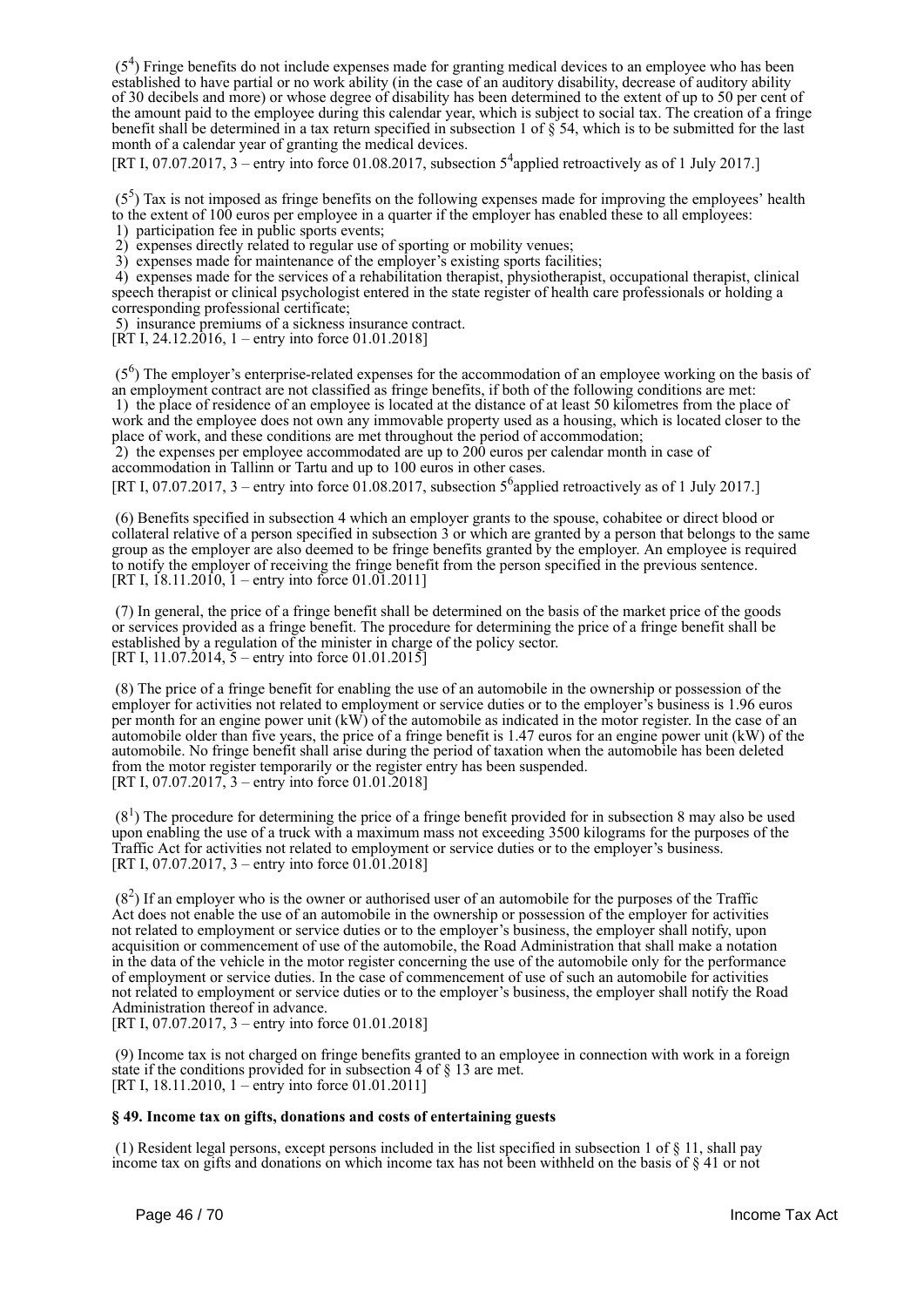been paid on the basis of § 48, taking into consideration the specifications specified in subsections 2 and 4. Income tax is not charged on goods transferred or services provided for the purposes of advertising which value excluding value added tax is up to 10 euros. Gifts also include prizes of commercial lotteries with the prize fund of up to 10,000 euros regardless of the limit provided for in the previous sentence. [RT I, 18.11.2010, 1 – entry into force 01.01.2011]

 (2) Income tax is not charged on gifts and donations made during a calendar year to persons included in the list specified in subsection 1 of § 11 or persons specified in subsection 10 of § 11 in an amount not exceeding one of the following limit values:

[RT I, 18.11.2010, 1 – entry into force 01.01.2011]

 1) 3 per cent of the amount of the payments subject to social tax pursuant to clauses 1–4 and 6 of subsection 1 of § 2 of the Social Tax Act (hereinafter *individually registered social tax*) made by the taxpayer during the same calendar year;

 2) 10 per cent of the profits for the last financial year of a taxpayer which ended as of 1 January of a calendar year, calculated pursuant to the legislation regulating accounting.

 (3) The taxpayer has the right to calculate the gifts and donations specified in subsection 2 made during the calendar year in total. The taxpayer shall determine the total annual exemption for such gifts and donations, based on only one limit value of the taxpayer's choice specified in the same section.

(4) Income tax is not charged on payments by persons included in the list specified in subsection 1 of  $\S$  11 made in connection with the provision of catering, accommodation, transportation or entertainment to guests and cooperation partners. In the case of other resident legal persons, income tax is not charged on such payments in the amount of up to 32 euros per calendar month. In addition, if such legal person is making payments subject to individually registered social tax, the legal person may make, in a calendar month, payments exempt from income tax in connection with the provision of catering, accommodation, transportation or entertainment to guests and co-operation partners in the amount of up to 2 per cent of the total amount of the payments subject to individually registered social tax made by the legal person during the same calendar month. [RT I,  $11.07.2014$ , 5 – entry into force  $01.01.2015$ ]

 $(4<sup>1</sup>)$  Co-operation partners of a non-profit association and foundation shall also include natural persons who participate in the activities of a non-profit association or foundation in his or her free time and without charge. [RT I, 11.07.2014, 5 – entry into force 01.01.2015]

 (5) If, during some months of a calendar year, a resident legal person has not made the payments specified in subsection 4 or has made them in an amount below the limit values for exemption provided for in the same subsection, the legal person has the right to apply recalculation in total to the payments made during that month and the following months until the end of the calendar year.

(6) Persons included in the list specified in subsection 1 of  $\S$  11 shall pay income tax on all gifts and donations on which income tax has not been withheld on the basis of  $\S 41$  or not been paid on the basis of  $\S 48$ , except the following gifts and donations made in pursuance of the objectives set out in their articles of association: [RT I,  $18.11.2010$ , 1 – entry into force 01.01.2011]

 1) gifts and donations made to persons included in the list specified in subsection 1 of § 11 and specified in subsection 10 of § 11;

[RT I, 18.11.2010, 1 – entry into force 01.01.2011]

2) [Repealed – RT I, 18.11.2010, 1 – entry into force 01.01.2011]

 3) material assistance granted to a natural person for subsistence, including financial assistance to the extent of the amount of average monthly expenses of a member of a household per calendar month according to the latest information disseminated by Statistics Estonia;

[RT I 2006, 28, 208 – entry into force 01.07.2006]

 4) souvenirs presented to participants in a permanent youth camp or youth project camp in the amount of up to 32 euros per participant in camp or project;

[RT I 2010,  $\frac{44}{262}$  – entry into force 01.09.2010]

 5) souvenirs presented at a sports event to the participants in the event, in the amount of up to 32 euros per participant in event;

 $[RT I \overline{2010}, 22, 108 -$  entry into force 01.01.2011]

 6) goods transferred or services provided for the purposes of advertising which value excluding value added tax is up to 10 euros.

[RT I,  $18.11.2010$ , 1 – entry into force 01.01.2011]

 $(6<sup>1</sup>)$  Gifts and donations shall not include the transfer of the assets of a person included in the list specified in subsection 1 of § 11 for the achievement of the objectives of its charitable activities carried out in the public interest.

[RT I, 11.07.2014, 5 – entry into force 01.01.2015]

(7) [Repealed – RT I 2003, 88, 587 – entry into force 01.01.2004]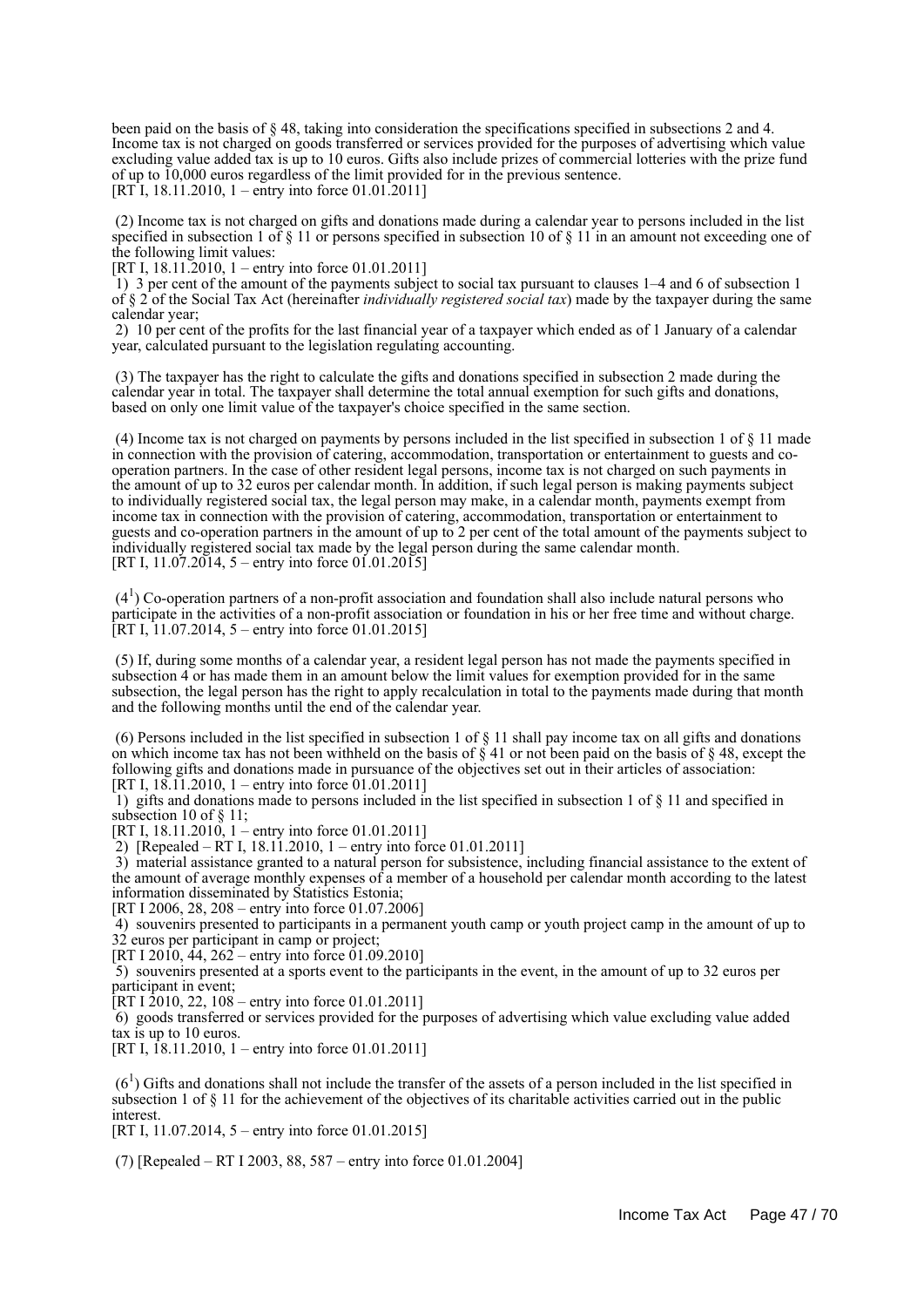#### **§ 50. Income tax on dividends and other profit distributions**

 (1) A resident company, including a general and limited partnership, shall pay income tax on profit distributed as dividends or other profit distributions upon payment thereof in monetary or non-monetary form, taking into account the provisions of  $\S 50<sup>1</sup>$ . Income tax is not charged on profit distributed by way of a bonus issue. [RT I, 07.07.2017, 3 – entry into force 01.01.2018]

 $(1<sup>1</sup>)$  The income tax provided for in subsection 1 is not charged on dividends if:

 1) the resident company paying the dividend has derived the dividend which is the basis for the payment from a resident company of a Contracting State or the Swiss Confederation subject to income tax (except for a company located in a non-cooperative jurisdiction for tax purposes) and at least 10 per cent of such company's shares or votes belonged to the company at the time of deriving the dividend;

[RT I, 26.03.2021,1 – entry into force 01.07.2021]

 2) the dividend is paid out of profit attributed to a resident company's permanent establishment located in a Contracting State or Swiss Confederation;

 3) the company paying the dividend has derived the dividend which is the basis for the payment from a company of a foreign state not specified in clause 1 (except for a company located in a non-cooperative jurisdiction for tax purposes) and at least 10 per cent of such company's shares or votes belonged to the company at the time of deriving the dividend, and income tax has been withheld from the dividend or income tax has been charged on the share of profit which is the basis thereof;

[RT I, 26.03.2021], 1 – entry into force 01.07.2021]

 4) the dividend is paid out of the profit attributed to foreign permanent establishment of a resident company and income tax has been charged on such profit;

5) the dividend is paid on account of the portion of payments specified in subsection  $2^1$ ;

[RT I 2008, 51, 286 – entry into force 01.01.2009]

 6) the dividend is paid on account of income of a public limited fund, on which income tax has been charged pursuant to the provisions of Chapter  $5^1$ or exempt from income tax pursuant to subsection 2 of § 31<sup>2</sup>; [RT I, 31.12.2016, 3 – entry into force 10.01.2017]

7) the dividend is paid on account of a repaid loan subject to taxation pursuant to  $\S 50^2$ ;

[RT I, 07.07.2017,  $\bar{3}$  – entry into force 01.01.2018]

 8) the dividend is paid on account of the dividend received from the foreign controlled company or on account of the gains from the sale of such company in the amount subject to income tax on the basis of  $\S 54^3$ ; [RT I, 28.12.2018, 44 – entry into force 01.01.2019]

 9) the dividend is paid on account of the assets that have been taken out to a permanent establishment and have been taxed with income tax on the basis of  $\S 54^5$ .

[RT I, 28.12.2018, 44 – entry into force 01.01.2020]

 $(1<sup>2</sup>)$  In the cases specified in clauses 3 and 4 of subsection  $1<sup>1</sup>$ , only the income tax subject to payment pursuant to law or an international agreement shall be taken into account. [RT I 2006, 28, 208 – entry into force 01.01.2007]

 $(1^3)$  Clauses 1 and 3 of subsection 1<sup>1</sup> and subsection 2<sup>1</sup> shall apply if a company from which the dividend has been received does not have the right to deduct it from its taxable profit. [RT I, 04.05.2016, 2 – entry into force 01.11.2016]

 $(1<sup>4</sup>)$  [Repealed – RT I, 28.12.2018, 44 – entry into force 01.01.2019]

 $(1<sup>5</sup>)$  Deriving the dividend by a trust fund where a resident company is a shareholder shall also be considered deriving the dividend for the purposes of clauses 1 and 3 of subsection  $1<sup>1</sup>$ . In such case, indirect holding in a company specified in these clauses corresponding to the amount of the share of the resident company in the trust fund shall be considered the holding provided for in clauses 1 and 3 of subsection  $1^1$ . [RT I, 31.12.2016, 3 – entry into force 10.01.2017]

 (2) A resident company, except for a public limited fund, shall pay income tax on such portion of payments made from the equity upon reduction of the share capital or contributions, upon redemption or return of shares or contributions (hereinafter *holding*) or in other cases, which exceeds the monetary and non-monetary contributions made to the equity of the company. Contributions made by one merged company to the equity of another merged company or made by a merged company to the equity of a company established as a result of the merger shall not be taken into account as contributions made to the equity of an acquiring company or of a company established as a result of the merger. Upon a division, contributions to the equity of a recipient company shall include contributions made to the equity of the company prior to the division on account of which no payments have been made from the equity or which have not been transferred to another company, and the corresponding share of contributions transferred to a recipient company by a company being divided. If assets, except for assets taken to a permanent establishment and brought back to Estonia, residence for tax purposes or the economic activities of a permanent establishment are brought to Estonia, the value of the assets established in the state of the taxpayer or of its permanent establishment shall be regarded as a contribution made to the equity of a resident company. If the established value does not reflect the market value, the market value shall be used as a basis. If an enterprise belonging to a permanent establishment of a non-resident is transferred to a resident company, the assets brought to Estonia for the purpose of the permanent establishment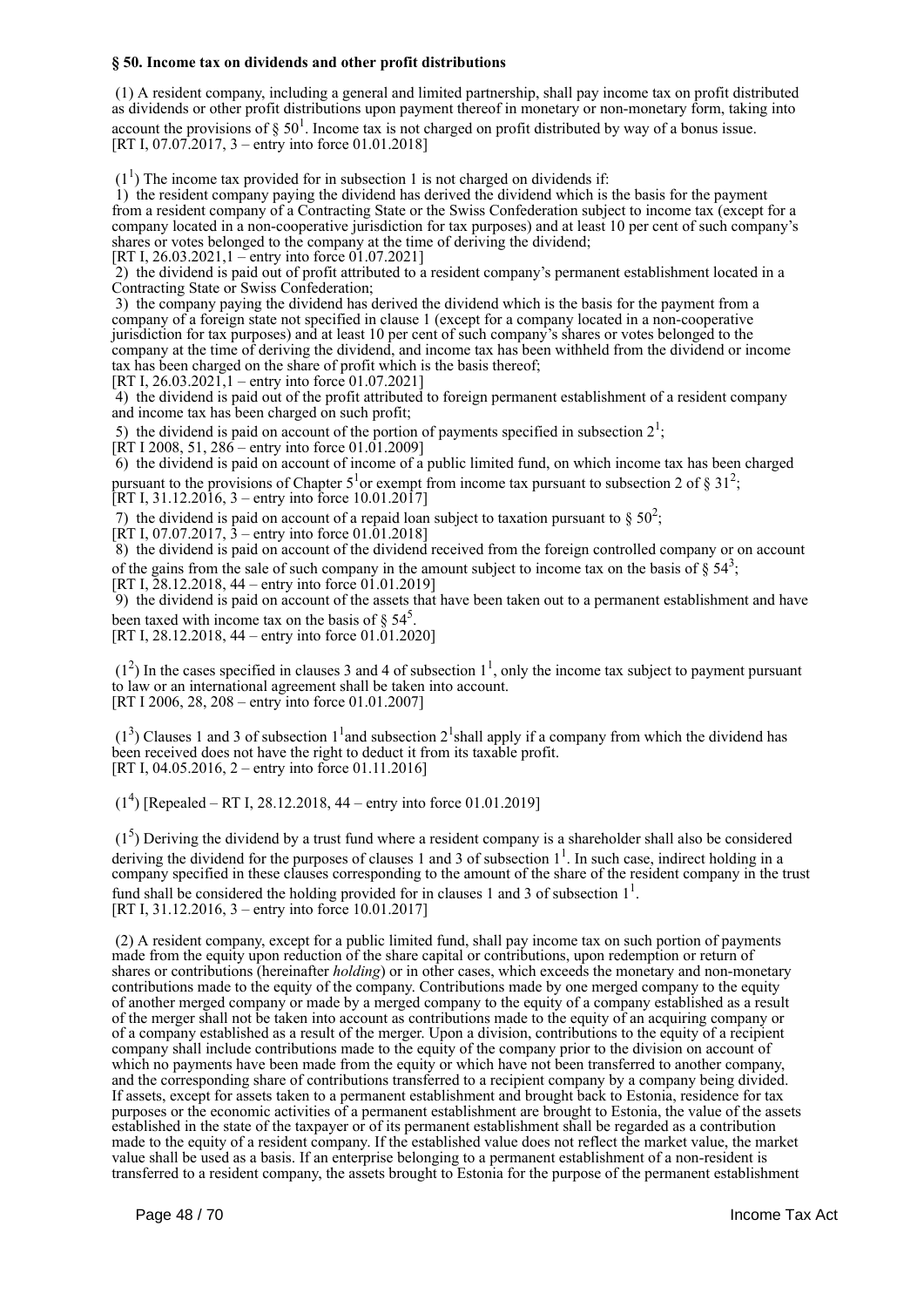before the transfer of the enterprise are also deemed to be monetary and non-monetary contributions paid to the equity of the company. [RT I, 28.12.2018, 44 – entry into force 01.01.2020, amended [RT I, 23.12.2019, 1]]

 $(2<sup>1</sup>)$  Taking account of the percentage of holding provided for in subsection  $1<sup>1</sup>$  and the provisions of subsection  $1<sup>2</sup>$ , income tax is not charged on payments specified in subsection 2 and  $2<sup>2</sup>$ the bases for which are the dividends specified in subsection  $1<sup>1</sup>$  or the portion of the payments specified in subsection 2 or  $2<sup>2</sup>$  which are received by the company if the dividends or portion of the payments are or the share of profit which is the basis of the dividends or portion of the payments has been taxed with income tax. In the case of several recipients of a payment specified in subsection 2 or  $2<sup>2</sup>$ , tax exemption is applied to the received portion of payment proportionally to the portion of the payment which has been taxed, when making the payment. [RT I, 28.12.2018, 44 – entry into force 01.01.2019]

 $(2<sup>2</sup>)$  A resident company which is deleted from the register shall pay income tax on the market value of the assets, including the liquidation distributions, which exceeds the monetary and non-monetary contributions made to the equity on account of which no payments have been made from the equity or which have not been transferred to another company. This subsection does not apply if the assets of the company deleted from the register without liquidation are continuously used in economic activities in Estonia in another company or if the assets of the company deleted from the register are continuously used in the permanent establishment of a non-resident company. If the economic activities are continued through another resident company, tax on the specified share of the equity shall be charged pursuant to §§ 48–52. If the company maintains a permanent establishment in Estonia, tax on the specified share of the equity shall be charged pursuant to § 53. [RT I, 28.12.2018, 44 – entry into force 01.01.2020]

 $(2^3)$  [Repealed – RT I, 28.12.2018, 44 – entry into force 01.01.2020]

 $(2<sup>4</sup>)$  Income tax is not charged on payments specified in subsections 1 and 2 if the income constituting the basis thereof has been received upon the redemption of units of a common investment fund or shares of a public limited fund or liquidation of a fund or as interest from a fund, and income tax has been thereon pursuant to the provisions of Chapter  $5^1$ or exempt from income tax pursuant to subsection 2 of § 31<sup>2</sup>. [RT I,  $31.12.2016$ ,  $3$  – entry into force 10.01.2017]

(3) [Repealed – RT I 2000, 102, 667 – entry into force 01.01.2001]

 (4) If the price of a transaction concluded between a resident legal person and a person associated with the resident legal person differs from the market value of the above transaction, income tax shall be imposed on the amount which the taxpayer would have received as income or the amount which the taxpayer would not have incurred as expenses if the transfer price had conformed to the market value of the transaction. [RT I, 18.11.2010, 1 – entry into force 01.01.2011]

 $(4<sup>1</sup>)$  Subsections 4 and  $4<sup>2</sup>$ –8 also apply to transactions between business entities belonging to a legal person if tax is charged on the income of at least one of them on the basis of  $\S 52<sup>1</sup>$ . [RT I, 04.03.2019, 1 – entry into force 01.07.2020, date of entry into force changed [RT I, 28.02.2020, 2]]

 $(4<sup>2</sup>)$  Upon transfer of assets from a business entity belonging to a legal person the profit of which is taxed on the basis of §§ 49–52 to a business entity the income of which is taxed on the basis of §  $52^1$ , the assets are deemed as being taken out from the business of the first business entity and the undertaking will have the tax liability on the basis of the market value of the assets. The tax liability also arises to the full extent if  $\S 52^1$  only applies in part to the income received from activities carried out with the assets.

[RT I, 04.03.2019, 1 – entry into force 01.07.2020, date of entry into force changed [RT I, 28.02.2020, 2]]

 (5) Subsection 4 shall not apply to difference between the transfer price and the market value of transaction if a legal person has paid income tax on the difference or income tax has been withheld from the difference pursuant to § 41.

 $[R\ddot{T} I, 18.11.2010, 1 -$  entry into force 01.01.2011]

 (6) The methods for determining the market value of transactions specified in subsection 4 shall be established by a regulation of the minister in charge of the policy sector. [ $\text{RT}$  I, 18.11.2010, 1 – entry into force 01.01.2011]

 (7) For implementation of subsection 4, a resident company is required to submit additional information on the transactions with associated persons, activity of companies belonging to the same group and structure of the group at the demand of a tax authority. The tax authority shall grant the company a term of at least sixty days for submitting such information.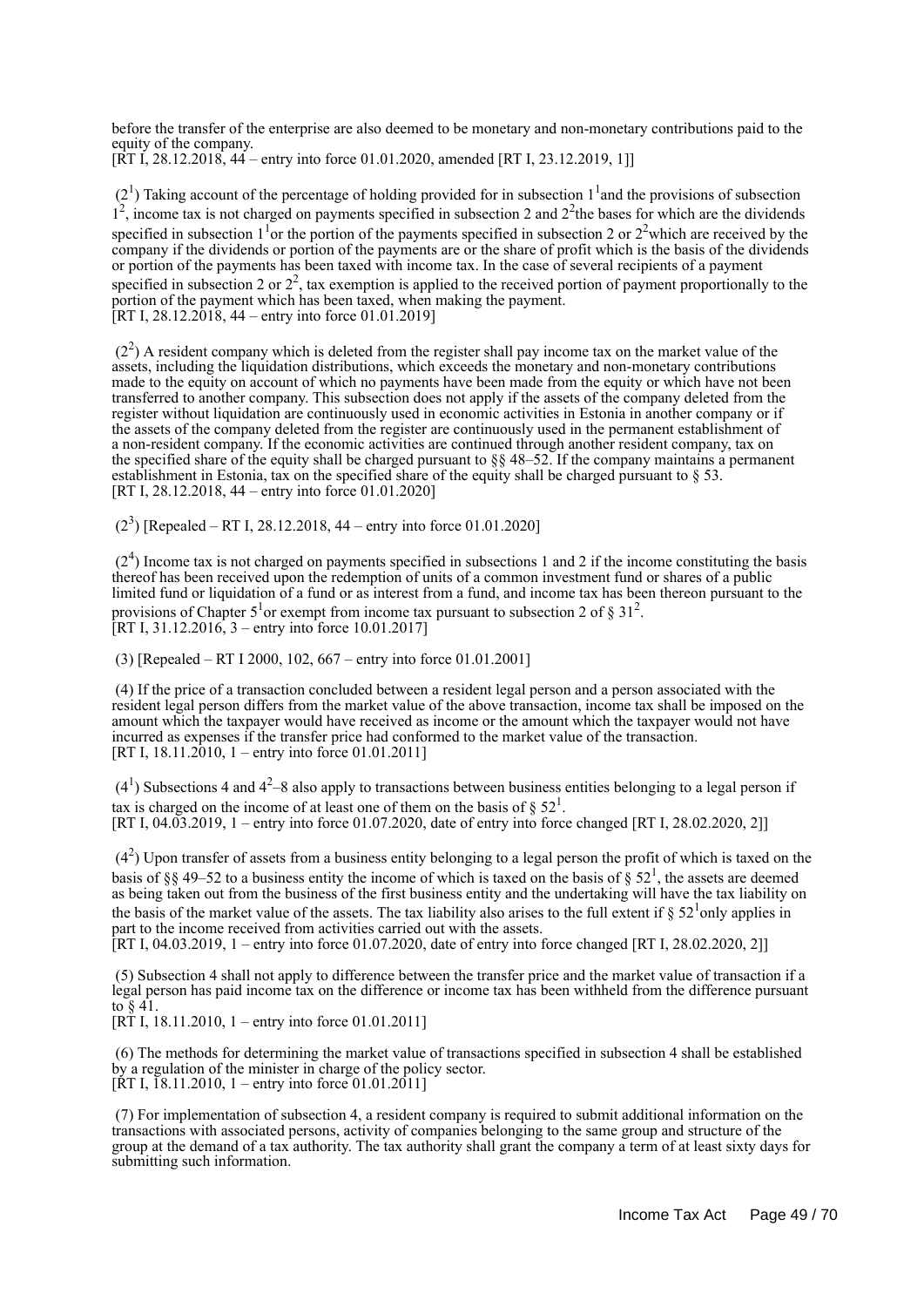[RT I 2006, 28, 208 – entry into force 01.01.2007]

 (8) The requirements set for the information specified in subsection 7 shall be established by a regulation of the minister in charge of the policy sector. [RT I 2006, 28, 208 – entry into force 01.01.2007]

(9) If the taxpayer so demands, the payer specified in subsection 2 and  $\S 50<sup>1</sup>$  is required to issue a certificate regarding payments specified in subsection 2 and  $\S 50^1$  which are made during a calendar month by the fifth day of the following calendar month. In the case of the payment specified in subsection 2, the certificate shall set out the total amount of the payment and the portion of the payment which or the share of profit constituting the basis for which has been taxed with income tax. In the case of the payment specified in  $\S 50<sup>1</sup>$ , the certificate shall set out the payment which or the share of profit constituting the basis for which is subject to taxation at the rate provided for in subsection 5 of § 4. The format of the certificate and the procedure for completion thereof shall

be established by a regulation of the minister in charge of the policy sector. [RT I, 07.07.2017, 3 – entry into force 01.01.2018]

## **§ 50<sup>1</sup> . Income tax on regularly payable dividends and other profit distributions**

 The profit distributed in a calendar year, which is smaller than or equal to the average distributed profit of the previous three calendar years on which a resident company has paid income tax pursuant to subsections 1 and 2 of § 50 or this section shall be subject to taxation at the rate provided for in subsection 5 of § 4. The dividend exempt from income tax pursuant to subsection  $1<sup>1</sup>$  of § 50, the payment exempt from income tax pursuant to subsection  $2^1$  of § 50 and the profit distribution subject to taxation pursuant to § 50<sup>2</sup> shall not be taken into account in calculating the average distributed profit of three calendar years. [RT I, 07.07.2017, 3 – entry into force 01.01.2018]

## **§ 50<sup>2</sup> . Income tax on hidden profit distributions**

 (1) A resident company shall pay income tax on a loan granted to a shareholder, partner or member of the company if the circumstances of the transaction refer that this may constitute a hidden profit distribution. In the case of a loan granted to a parent undertaking for the purposes of subsection 2 of this section and § 6 of the Commercial Code and to another subsidiary of the same parent undertaking, except to a subsidiary of the lender, the repayment term of which is longer than 48 months, the taxpayer shall have the obligation to prove, at the request of the tax authority, the loan repayment ability and intention. The tax authority shall grant the company a term of at least thirty days for submitting such proofs.

 (2) A parent undertaking shall also include a company that is located, in the structure of a group (§ 6 of the Commercial Code), above the subsidiary that grants a loan as well as a non-profit association and foundation who has a majority voting interest in or dominant influence over the company that grants the loan. [RT I, 07.07.2017, 3 – entry into force 01.01.2018]

#### **§ 51. Income tax on expenses not related to business and activities specified in articles of association**

[RT I, 11.07.2014, 5 – entry into force 01.01.2015]

 (1) A resident company shall pay income tax on expenses not related to business unless income tax has been paid on such expenses in accordance with §§ 48 –50 of this Act.

(2) For the purposes of subsection 1, expenses not related to business are:

1) expenses or payments specified in clauses 3–6, 11 and 13 of § 34;

 $[RT I, 07.07.2017, 2 - entry into force 01.01.2018]$ 

 2) enrolment and membership fees paid to non-profit associations, unless participation in such associations is directly related to the business of the taxpayer;

 3) payments concerning which the taxpayer does not have a source document in compliance with the requirements prescribed in legislation regulating accounting;

 4) expenses incurred or payments made in order to purchase services not related to the business of the taxpayer;

5) expenses incurred or payments made in order to fulfil obligations not related to the business of the taxpayer.

 (3) A resident non-profit association, foundation or religious association which is a legal person shall pay income tax on expenses and payments specified in clauses 1 and 3 of subsection 2 and in § 52 and on expenses incurred in purchasing services or property not related to the activities specified in the person's articles of association (including business permitted by the articles of association).

(4) [Repealed – RT I 2008, 51, 286 – entry into force 01.01.2009]

 (5) Expenses specified in subsection 3 of § 13 are not deemed to be expenses not related to business.  $\tilde{R}$ T I, 11.07.2014, 5 – entry into force 01.01.2015]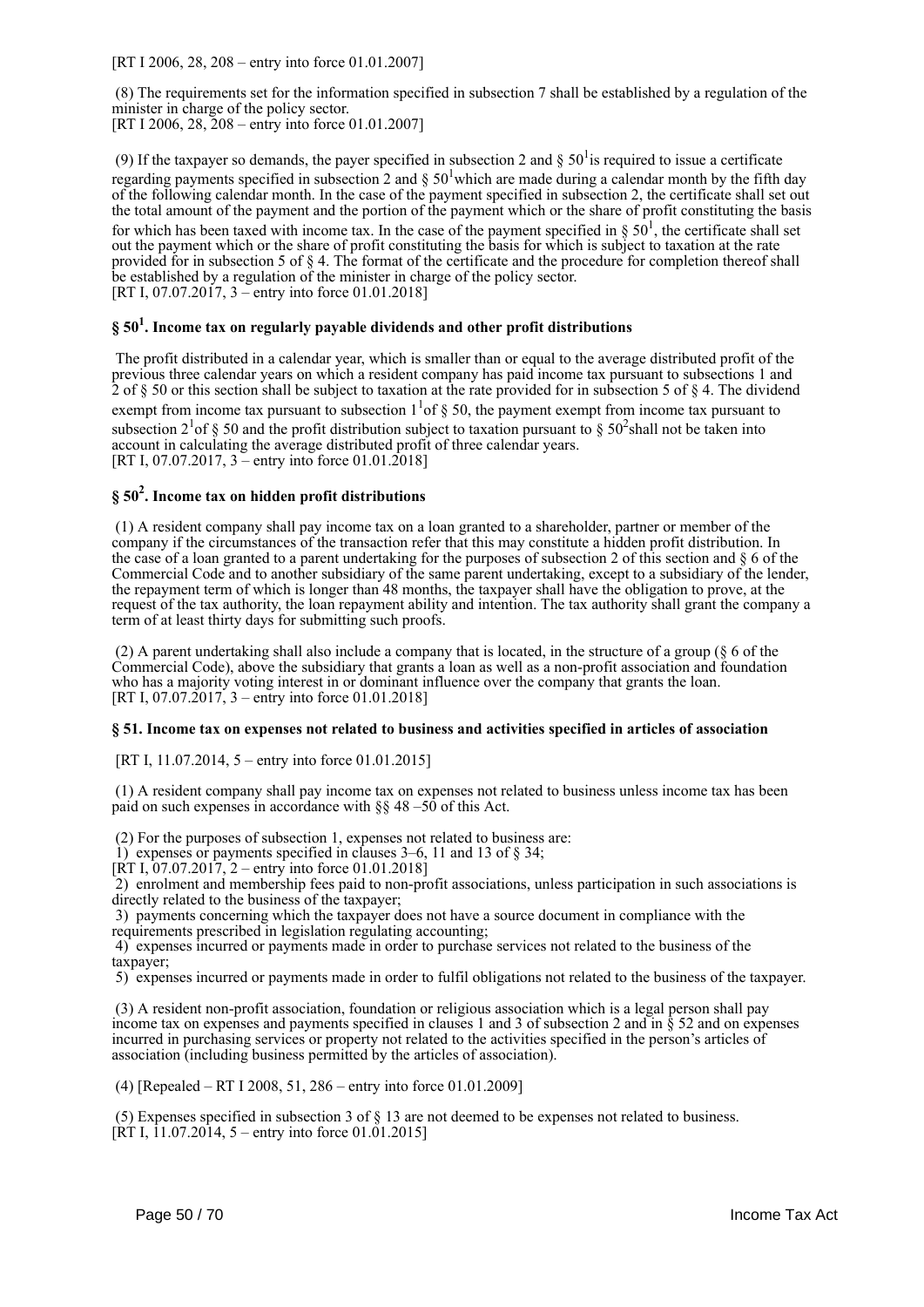#### **§ 52. Income tax on other payments not related to business**

 (1) Resident companies, except credit institutions, shall pay income tax on payments not related to business, unless income tax has been withheld on such payments on the basis of  $\S 41$  or paid pursuant to  $\S 48-51$ .

(2) For the purposes of subsection 1, payments not related to business are the following:

1) acquisition of property not related to business;

 2) acquisition of securities issued by a legal person located in a non-cooperative jurisdiction for tax purposes (§  $10<sup>1</sup>$ ) unless such securities meet the requirements provided for in subsection 1 of § 107 of the Investment Funds Act<sup>-</sup>

[RT I, 26.03.2021, 1 – entry into force 01.07.2021]

3) acquisition of a holding in a legal person located in a non-cooperative jurisdiction for tax purposes;

[RT I,  $26.03.2021$ , 1 – entry into force 01.07.2021]

 4) payment of a fine for delay or a contractual penalty, or compensation for damage outside court or arbitral proceedings, to a legal person located in a non-cooperative jurisdiction for tax purposes;

[RT I, 26.03.2021,  $\bar{1}$  – entry into force 01.07.2021]

 5) grant of a loan or making of an advance payment to a legal person located in a non-cooperative jurisdiction for tax purposes or acquisition of a right of claim against a legal person located in a non-cooperative jurisdiction for tax purposes in any other manner.

[RT I,  $26.03.2021$ , 1 – entry into force 01.07.2021]

 (3) Resident credit institutions shall pay income tax on the following payments and losses unless income tax has been withheld on such payments on the basis of § 41 or paid pursuant to §§ 48–51:

1) payments specified in clauses 1 and 2 of subsection 2;

 2) payments specified in clause 4 of subsection 2, unless such payments are made to a credit or financial institution which according to the law of its home country meets the requirements for institutions equal to Estonian credit or financial institutions;

 3) losses sustained by a credit institution when it transfers a right of claim or waives the collection of a right of claim (including loans granted and advance payments made) acquired against a legal person located in a noncooperative jurisdiction for tax purposes.

 $[RT<sup>†</sup> I, 26.03.2021, 1 - entry into force 01.07.2021]$ 

## **§ 52<sup>1</sup> . Income tax on income received from international carriage of goods and passengers by sea**

 (1) A resident company may pay income tax pursuant to this section on income received from activities of international carriage of goods or passengers by sea specified in subsections 6, 7 and 9–11 or in subsection 13 of this section by using a ship fulfilling the conditions of clause 1 of subsection 5 of  $\S$  13 or subsection 6 of  $\S$  13 by not applying the provisions of §§ 49–52 (hereinafter *tonnage scheme*).

 (2) The application of the tonnage scheme is State aid within the meaning of Article 107(1) of the Treaty on the Functioning of the European Union, upon granting which the maritime aid guidelines, guidance concerning ship management companies and the respective decision of the European Commission authorising the grant of the State aid are followed.

(3) A resident company may apply the tonnage scheme if the following conditions have been met:

 1) it has taken over the liability for managing the maritime safety and technical service of a ship meeting the conditions provided for in clause 1 of subsection 5 of § 13 or in subsection 6 of § 13 and has a corresponding certificate;

 2) the strategic, business and technical management decisions related to the operation of the ship are made in Estonia;

3) the decisions related to the management of the crew are made in a Contracting State;

4) it is not an undertaking in difficulty within the meaning of Guidelines on State aid for rescuing and

restructuring non-financial undertakings in difficulty established by the European Commission;

 5) it has not failed to perform the obligation to repay the State aid declared illegal and incompatible with the internal market on the basis of the decision of the European Commission.

 (4) In order to implement the tonnage scheme, the ships used by the resident company and the undertakings belonging to the same group as the company and included in the calculation of the tonnage scheme shall meet the following conditions:

 1) at least 25% of the gross tonnage of the ships must be owned by the company and the undertakings belonging to the same group as the company or used by them on the basis of a bareboat charter party;

 2) at least 60% of the gross tonnage of the ships, including all dredgers and tugboats, must be registered under the flag of a Contracting State.

 (5) Carriage of goods and passengers by sea shall be deemed international within the meaning of this section if more than 50% of the voyages take place:

1) between an Estonian port and a foreign port;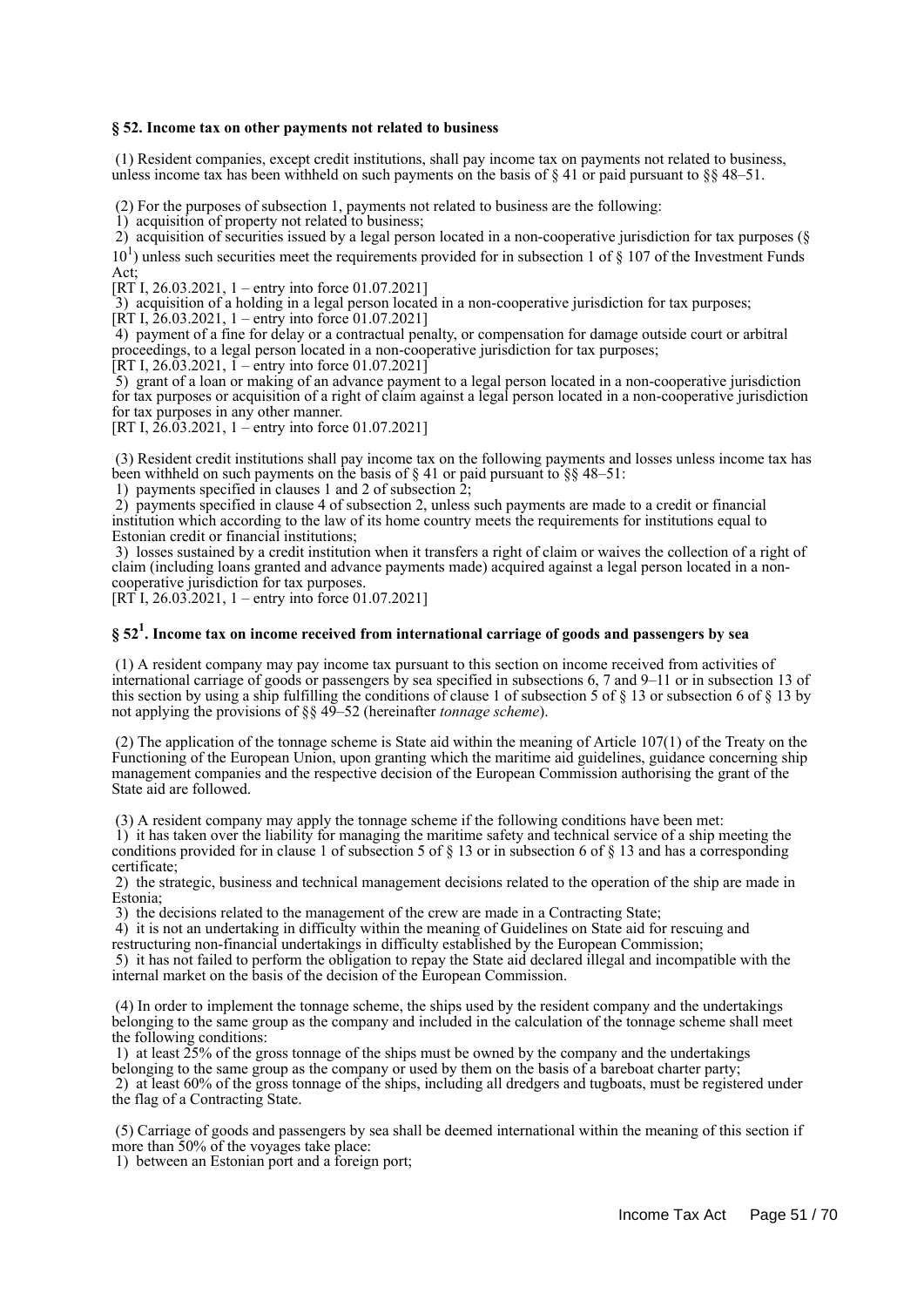2) between an Estonian port and a facility located outside the territorial sea of Estonia;

3) between the ports in a foreign country or in foreign countries;

4) between a foreign port and a facility located off the shore.

(6) Core activities of international carriage of goods or passengers by sea are:

1) carriage of goods or passengers for a fee;

2) granting cabins for use for a fee;

3) sale of food and drinks for immediate consumption on board;

 4) granting a ship for use for a fee on the basis of a charter party (hereinafter *chartering out*), except chartering out on the basis of a bareboat charter party.

(7) Ancillary activities of international carriage of goods or passengers by sea are:

 1) provision of services or sale of goods, usually on passenger ship, provided that these activities are directly related to the carriage of passengers by sea;

2) salvage;

 3) loading, unloading and securing of cargo if these activities are carried out by crew members of a resident company;

4) granting containers or other tanks for use for a fee;

5) renting out a space on board to a seller of goods or a provider of services;

6) granting an advertising space on board for use for a fee;

 7) mediation of sightseeing during a voyage to a passenger on a ship, provided that the passenger's cabin remains in his/her use.

 (8) Income received from the ancillary activities provided for in subsection 7 is taxed pursuant to this section if it does not exceed 50% of the income received from the activities of international carriage of goods or passengers by sea of a ship complying with the conditions of clause 1 of subsection 5 of § 13 or subsection 6 of  $§ 13.$ 

 (9) The following activities shall also be deemed to be international carriage of goods or passengers by sea: 1) crew or technical management of a ship;

 2) chartering out a ship on the basis of a bareboat charter party to an undertaking in a Contracting State which belongs to the same group as the company.

 (10) Chartering out a ship on the basis of a bareboat charter party shall also be deemed to be international carriage of goods or passengers by sea, provided that:

 1) the reason for chartering out is the excess capacity of the tonnage of a ship temporarily not used in business by a resident company due to other reasons than purchasing or chartering a ship for the purpose of chartering it out;

2) the ship is chartered out for no longer than three years;

 3) the chartering out does not exceed 50% of the gross tonnage of the ships used by the resident company and included in the calculation of the tonnage scheme.

 (11) Activities carried out with a dredger or a tugboat outside the port and the territorial sea of Estonia shall also be deemed to be international carriage of goods or passengers by sea if more than 50% of the operational time of the dredger or tugboat is spent in maritime transport, and only in respect of such transport activities.

 (12) Income tax is not charged on income received by the undertaking complying with the conditions provided for in subsections 3 and 4 within at least three years from transfer of a ship used for earning income subject to tax pursuant to the procedure provided for in this section if upon transfer the ship income tax has been paid pursuant to subsection  $4^{2}$  of § 50 or if the ship had been acquired out of the income taxed pursuant to the procedure provided for in this section.

 (13) The tonnage scheme may also be applied by a resident company that earns income from the management of a crew of or provision of technical management service to a ship complying with the conditions provided for in clause 1 of subsection 5 of § 13 or in subsection 6 of § 13 and that meets the conditions provided for in clauses 4 and 5 of subsection 3 of this section if:

 1) the provider of the crew management service makes management decisions in Estonia and fully adheres to and applies all the requirements of the Maritime Labour Convention of the International Labour Organization; 2) the provider of the technical management service makes management decisions in Estonia, has taken

over the liability for managing the maritime safety and technical service of the ship and has a corresponding certificate;

 3) all the ships and crews managed by the service provider specified in clauses 1 and 2 comply with international standards and requirements arising from the law of the European Union related to the maritime security and safety, training and certification of seafarers, environmental conservation and working conditions on a ship;

 4) at least 60% of the gross tonnage of ships included in the calculation of the tonnage scheme used by the company and the undertakings belonging to the same group as the company, including all dredgers and tugboats, has been registered under the flag of a Contracting State;

 5) the service provider has at least one crew manager and four other employees to manage crews of up to ten ships and at least two crew managers and eight other employees to manage crews of more than ten ships;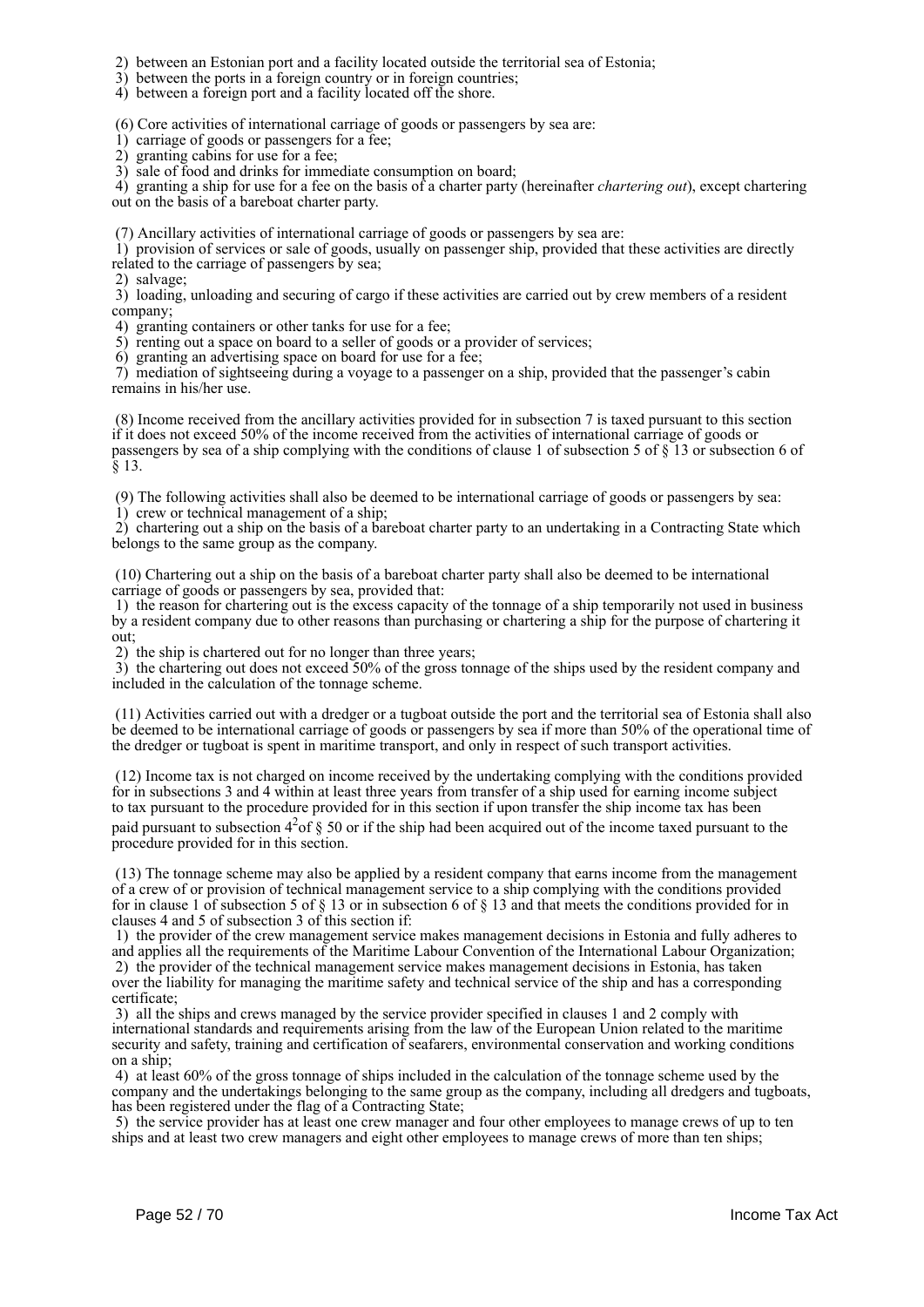6) the service provider has at least one technical manager and four other employees for technical management of up to ten ships and at least two technical managers and eight other employees for technical management of more than ten ships;

7) at least 51% of the employees specified in clauses 5 and 6 are citizens of a Contracting State.

 (14) By the tenth day of the calendar month following the implementation of the tonnage scheme, the undertaking complying with the conditions provided for in this section (hereinafter *the person implementing the tonnage scheme*) shall submit to the tax authority the data necessary for transfer to and application of the tonnage scheme. The list of data to be submitted shall be established by a regulation of the minister in charge of the policy sector.

 (15) An undertaking who meets the conditions provided for in subsection 4 or clause 4 of subsection 13 is an undertaking who meets the conditions together with the undertakings that belong to the same group as the company and comply with the requirements for application of the tonnage scheme, provided that all the foregoing undertakings have joined the tonnage scheme.

 (16) The proportion requirements provided for in subsections 5, 8 and 11 are met if an undertaking meets the conditions within a calendar year in proportion to the number of months during which the tonnage scheme was applied.

 (17) The tonnage scheme shall apply until the conditions for application thereof are met, but no longer than the expiry of the respective decision of the European Commission authorising the grant of the State aid. Upon the expiry of the right to apply the tonnage scheme, the right to apply the tonnage scheme again arises after the expiry of the respective decision of the European Commission authorising the grant of the State aid, provided that the European Commission has granted a new authorisation for State aid and that the conditions for application of the tonnage scheme have been met.

 (18) Upon implementation of the tonnage scheme, the amount of the income subject to tax is calculated for each ship complying with the conditions provided for in clause 1 of subsection 5 of § 13 or in subsection 6 of § 13 of the person implementing the tonnage scheme per 24-hour period that has started, irrespective of whether or not the ship is used.

 (19) The amount of the income subject to tax specified in subsection 18 is calculated as the product of the net tonnage of the ship used by the person implementing the tonnage scheme and the corresponding ratio as follows:

1) the ratio applicable to the tonnage range of up to 1,000 is 0.0084 euros;

- 2) the ratio applicable to the tonnage range of  $1,001$  to  $10,000$  is  $0.0062$  euros;
- 3) the ratio applicable to the tonnage range of 10,001 to 25,000 is 0.0040 euros;
- 4) the ratio applicable to the tonnage range starting from 25,001 is 0.0020 euros.

(20) The ratios provided for in subsection 19 apply as follows depending on the age of the ship:

- 1) 50% for ships not older than five years;
- 2) 75% for ships older than five years but not older than ten years;
- 3) 100% for ships older than ten years.

 (21) The Ministry of Economic Affairs and Communications or an authority authorised thereby shall calculate the amount of the State aid on the basis of information of the Tax and Customs Board and enter the information in the register of State aid and de minimis aid provided for in  $\S 49<sup>2</sup>$  of the Competition Act, as well as exercise supervision over the compliance with the State aid rules specified in subsection 2 of this section. [RT I, 28.02.2020, 2 – entry into force 01.07.2020]

#### **§ 53. Taxation of permanent establishment of non-resident in Estonia**

 (1) A non-resident legal person which has a permanent establishment in Estonia (§ 7) shall pay income tax pursuant to §§ 48–52 and 54<sup>1</sup>–54<sup>3</sup> and 54<sup>7</sup>, taking into account the specifications provided for in this section. [RT I, 23.12.2019, 2 – entry into force 01.01.2020]

 (2) All fringe benefits granted by a non-resident to its employees or members of the management or controlling body through or on account of its permanent establishment are subject to income tax pursuant to § 48, irrespective of whether the recipient of fringe benefits is a resident or non-resident.

 (3) Gifts and donations made and costs of entertaining guests incurred by a non-resident through or on account of its permanent establishment are subject to income tax pursuant to  $\S 49$ , irrespective of whether the recipient of the gifts or donations, or the guest or co-operation partner is a resident or non-resident. Representatives of the non-resident's head office or other structural unit located outside Estonia are also deemed to be guests or cooperation partners.

 $[\hat{R}T I, 11.07.2014, 5 -$  entry into force 01.01.2015]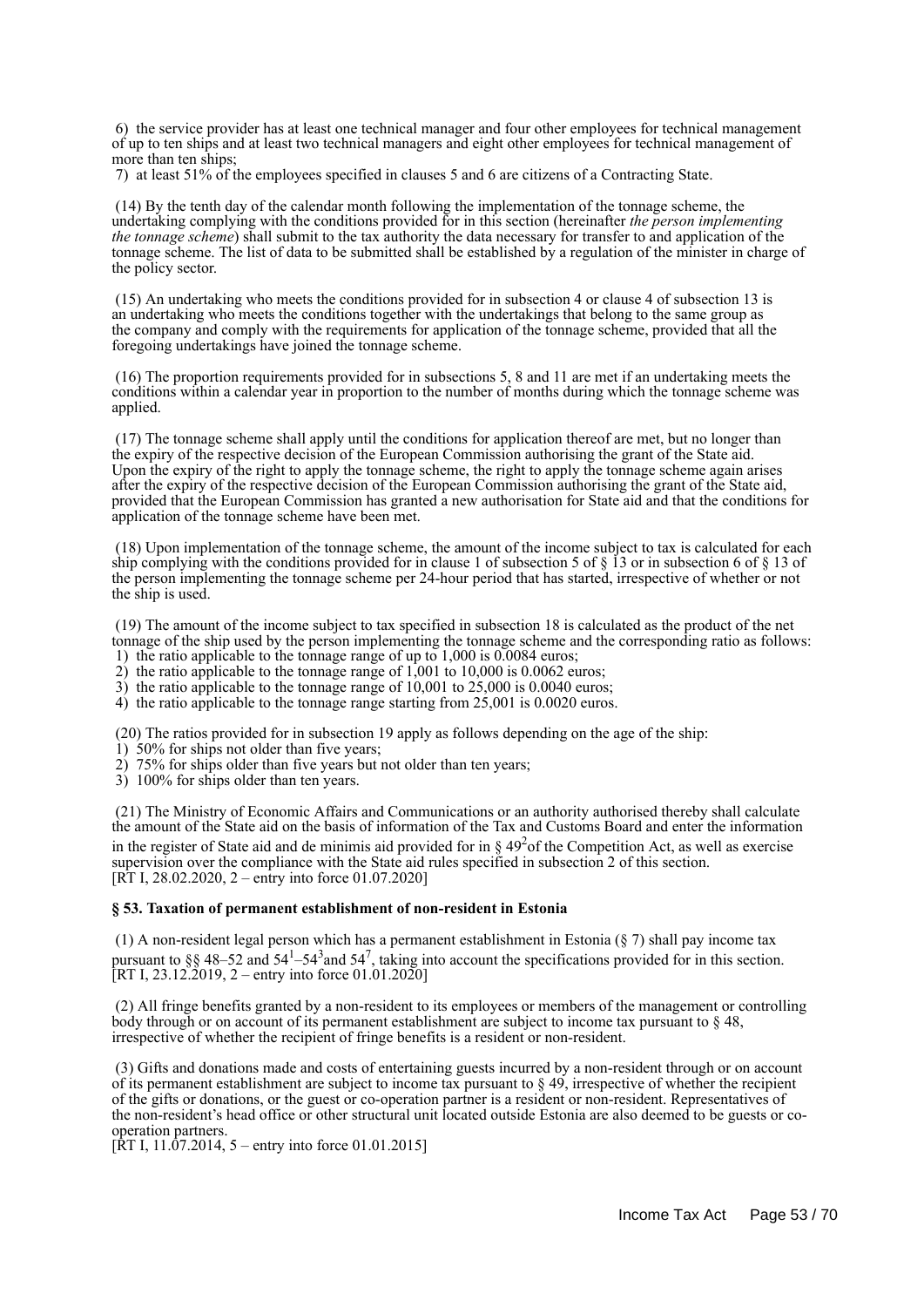(4) On the basis of §§ 50,  $50<sup>1</sup>$  or  $50<sup>2</sup>$ , income tax is imposed on profit attributed to a permanent establishment which has been taken out of the permanent establishment during a period of taxation in monetary or nonmonetary form.

[RT I,  $07.07.2017$ , 3 – entry into force 01.01.2018]

 $(4<sup>1</sup>)$  The income tax provided for in subsection 4 is not charged on profit taken out of the permanent establishment, the basis for which is the dividend derived through or on account of the permanent establishment, provided that at the time the dividend was derived, the recipient of the dividend owned at least 10 per cent of the shares or votes of the company paying the dividend, and if: [RT I, 18.11.2010, 1 – entry into force 01.01.2011]

 1) the dividend was derived from a resident company of a Contracting State or the Swiss Confederation subject to income tax (except for a company located in a non-cooperative jurisdiction for tax purposes); [RT I,  $26.03.2021$ ,  $1$  – entry into force 01.07.2021]

 2) the dividend was derived from a company of a foreign state not specified in clause 1 (except for a company located in a non-cooperative jurisdiction for tax purposes) and income tax has been withheld from the dividend or income tax has been charged on the share of profit which is the basis thereof. [RT I,  $26.03.2021$ , 1 – entry into force  $01.07.2021$ ]

 $(4<sup>2</sup>)$  In the case specified in clause 2 of subsection 4<sup>1</sup>, only the income tax subject to payment pursuant to law or an international agreement shall be taken into account. Subsection  $1<sup>3</sup>$  of § 50 shall be followed upon application of subsection  $4^1$ .

[RT I, 04.05.2016, 2 – entry into force 01.11.2016]

 $(4<sup>3</sup>)$  If a resident company is deleted from the commercial register and the economic activities of the company are continued in Estonia through a permanent establishment, the profit attributed to the permanent establishment for the purposes of subsection 4 shall also include the share of the equity of the company deleted from the commercial register which exceeds the monetary and non-monetary contributions made to the equity. [RT I, 28.12.2018, 44 – entry into force 01.01.2020]

 $(4<sup>4</sup>)$  Subsection 4 does not apply in the case of transfer of an enterprise belonging to the permanent establishment to another company in the form of non-monetary contribution, or in the course of merger, division or transformation if economic activities are continued in Estonia through such enterprise. If the enterprise is acquired by a non-resident company, the profit of its permanent establishment shall also include the non-taxed profit attributed to the permanent establishment of the non-resident which transferred the enterprise. [RT I, 18.11.2010, 1 – entry into force 01.01.2011]

 $(4<sup>5</sup>)$  [Repealed – RT I, 18.11.2010, 1 – entry into force 01.01.2011]

 $(4<sup>6</sup>)$  Subsections 4–8 of § 50 also apply to transactions concluded through or on account of the permanent establishment of a non-resident.

[RT I, 18.11.2010, 1 – entry into force 01.01.2011]

 $(4<sup>7</sup>)$  Taking account of the percentage of holding provided for in subsection  $4<sup>1</sup>$  and subsection  $4<sup>2</sup>$ , the income tax provided for in subsection 4 is not charged on profit taken out of the permanent establishment, the basis for which is the portion of the payments specified in subsection  $2<sup>1</sup>$  of § 50 which is received through or on account of the permanent establishment of a non-resident. [RT I, 18.11.2010, 1 – entry into force 01.01.2011]

 $(4<sup>8</sup>)$  The income tax provided for in subsection 4 is not charged on profit taken out of the permanent establishment if the basis for the profit is the income derived through or on account of the permanent establishment upon the redemption of units of a common investment fund or shares of a public limited fund or liquidation of a fund or as interest from a fund, on which income tax has been charged pursuant to the provisions of Chapter  $5^1$ or exempt from income tax pursuant to subsection 2 of § 31<sup>2</sup>. [RT I, 31.12.2016, 3 – entry into force 10.01.2017]

 $(4<sup>9</sup>)$  Deriving the dividend by a trust fund where a non-resident legal person is a shareholder shall also be considered deriving the dividend for the purposes of subsection  $4<sup>1</sup>$ . In such case, indirect holding in a company specified in subsection  $4<sup>1</sup>$  corresponding to the amount of the non-resident's share in the trust fund shall be considered the holding provided for in subsection  $4<sup>1</sup>$ . [RT I, 31.12.2016, 3 – entry into force 10.01.2017]

 $(4^{10})$  The income tax provided for in subsection 4 is not charged on profit taken out of the permanent establishment if the profit is taken out:

1) on account of repaid loan taxed on the basis of  $\S 50^2$ ; or

2) on account of the amount determined and taxed on the basis of subsection  $4<sup>13</sup>$ .

[RT I, 23.12.2019, 2 – entry into force 01.01.2020]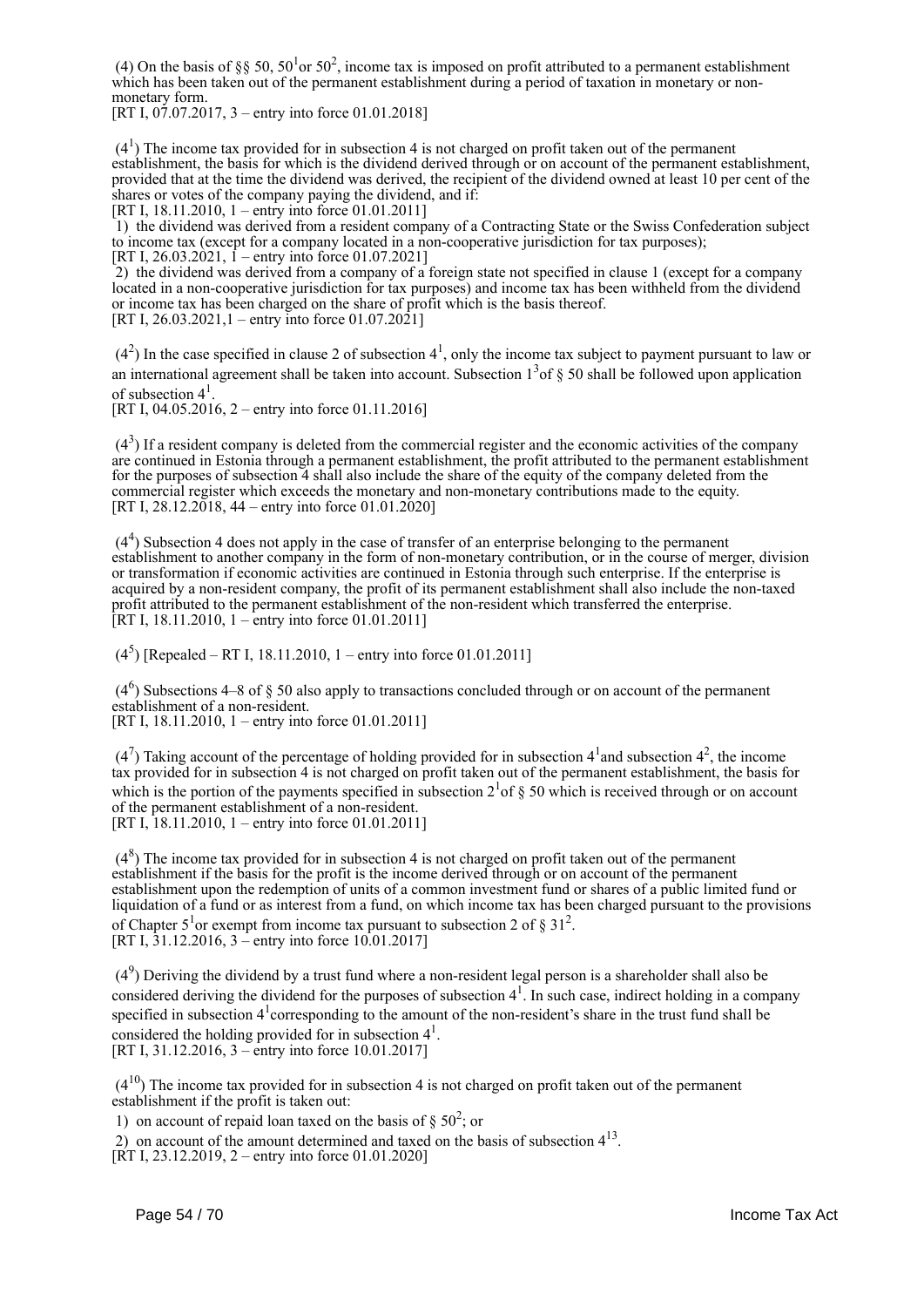$(4<sup>11</sup>)$  Profits from a permanent establishment which are based on a dividend received from a foreign controlled company or from the sale of such company shall not be subject to the income tax provided for in subsection 4 to the extent that it is taxed in accordance with subsection 8. [RT I, 28.12.2018, 44 – entry into force 01.01.2019]

 $(4^{12})$  The determination of the value of assets transferred to Estonia for a permanent establishment is based on the value of the assets assigned in the country from which the assets were brought. If the fixed value does not reflect the market value, the market value is based on. [RT I, 28.12.2018, 44 – entry into force 01.01.2019]

 $(4^{13})$  Profit attributed to a permanent establishment for the purposes of subsection 4 shall also include the difference between the market value and carrying amount of the assets to be taken out at the time of taking out the assets and the positive difference between the market value of the assets brought to Estonia for the purpose of the permanent establishment and specified in subsection  $4^{12}$  and the value established on the basis of the same subsection at the time the assets are taken out of the permanent establishment. Taking assets out of a permanent establishment shall be regarded as taking out profit in non-monetary form for the purposes of subsection 4. [RT I, 23.12.2019, 2 – entry into force  $01.01.2020$ ]

 $(4^{14})$  Introducing assets for the purpose of a permanent establishment and taking assets out of a permanent establishment is not deemed to be introducing or taking out assets or posting them as collateral in connection with financing securities if the assets are brought back or the collateral is released within a period of 12 months. The previous sentence also applies to assets that are introduced, taken out or posted as collateral in order to meet prudential capital requirements or for the purpose of liquidity management. [RT I, 23.12.2019, 2 – entry into force 01.01.2020]

 (5) All expenses and other payments not related to business made through or on account of the income of a permanent establishment are subject to income tax pursuant to  $\S 51$  and  $\S 52$ . Payments not related to business and made through a branch of a non-resident credit institution entered in the Estonian commercial register are subject to taxation on the basis of  $\S$  51 and subsection 3 of  $\S$  52.

(6) Pursuant to  $\S 54^1$  income tax shall be charged on the gains which would be attributed to a permanent establishment or expenses which would not have been made through a permanent establishment or on account thereof if the transaction or chain of transactions corresponding to the characteristics specified in  $\S 5^1$ , would have been absent.

[RT I, 28.12.2018, 44 – entry into force 01.01.2019]

(7) Pursuant to  $\S 54^2$ , residual borrowing costs incurred through a permanent establishment or on account thereof shall be subject to income tax. [RT I, 28.12.2018, 44 – entry into force 01.01.2019]

(8) On the basis of  $\S$  54<sup>3</sup>, income tax is imposed on the portion of the profit of the foreign controlled company, which shall be attributed to the permanent establishment located in Estonia of a non-resident company and taxed as the profit thereof, received as a result of the use of such assets and the assumption of risks associated with the key personnel of the permanent establishment of the controlling company and resulting from apparent transactions, the main objective of which was to get a tax advantage. The profits of a foreign controlled company attributed to a permanent establishment in Estonia of the non-resident company shall be calculated in accordance with the market value principle.

[RT I, 28.12.2018, 44 – entry into force 01.01.2019]

(9) On the basis of  $\S 54^7$ , a non-resident shall pay, through or on account of a permanent establishment, income tax on the amount that has given rise to a mismatch in tax outcomes. [RT I, 23.12.2019, 2 – entry into force 01.01.2020]

#### **§ 54. Declaration and payment of income tax**

 (1) A person or authority which grants fringe benefits taxable on the basis of § 48 is required to submit a tax return to the Tax and Customs Board by the tenth day of the calendar month following the period of taxation regarding the fringe benefits granted during the calendar month. [RT I,  $25.10.2012$ , 1 – entry into force 01.12.2012]

 (2) A resident legal person and the non-resident specified in § 53 are required to submit a tax return regarding the expenses, revenue and payments specified in  $\S$ § 49–53 and circumstances affecting the tax liability provided for in §§ 50,  $50^2$ ,  $52^1$  and 53 in the previous calendar month to the Tax and Customs Board by the tenth day of the calendar month following the period of taxation. [RT I, 28.02.2020, 2 – entry into force 01.07.2020]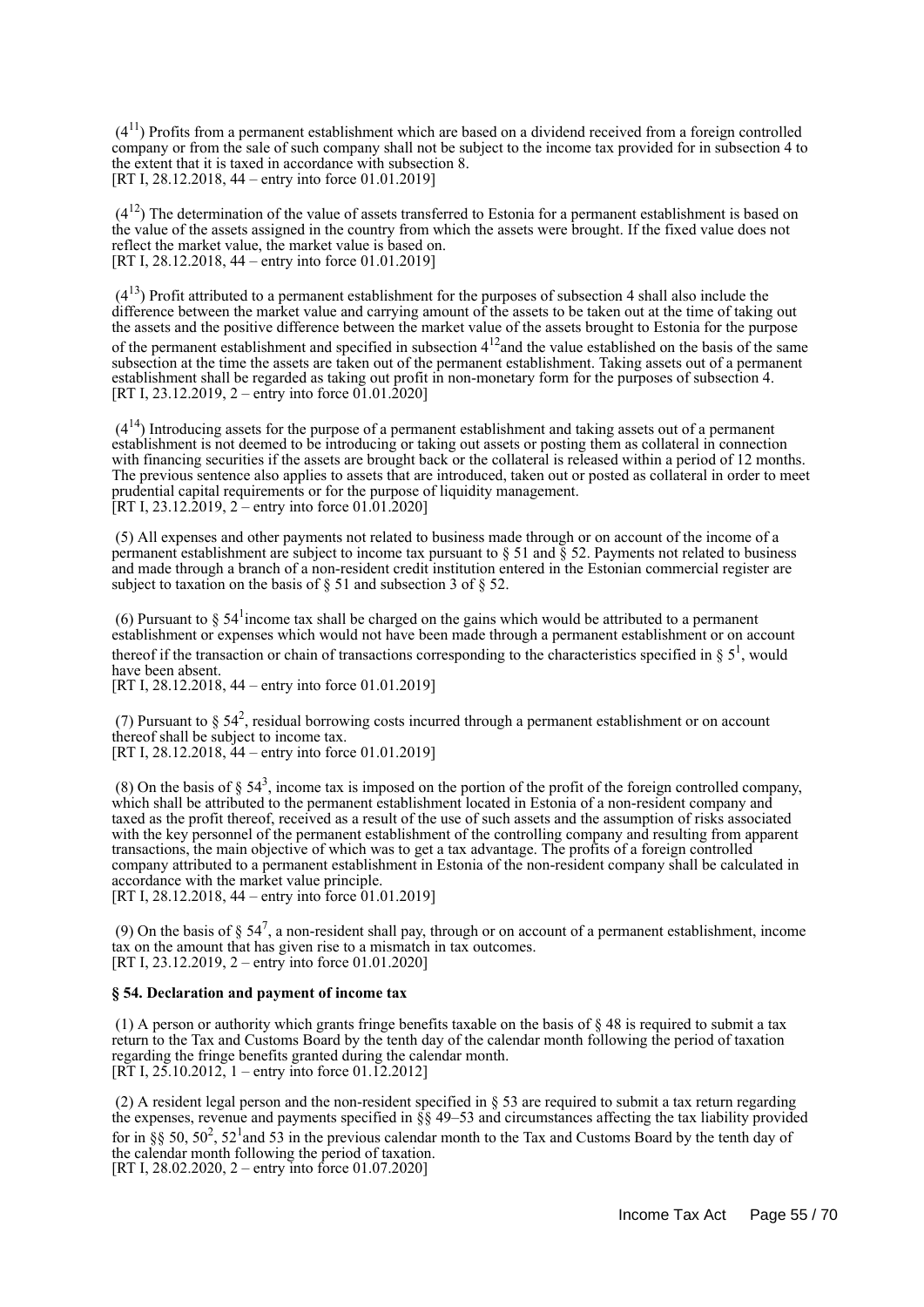$(2<sup>1</sup>)$  A resident credit institution and Estonian branch of a non-resident credit institution are required to submit a tax return regarding the profit of the previous quarter to the Tax and Customs Board by the tenth day of the third month of each quarter.

[RT I, 07.07.2017, 3 – entry into force 01.01.2018]

(3) The formats of the tax return specified in subsections  $1-2^1$  and  $\S$ §  $54^4$  and  $54^9$  and of the annexes thereto, and the procedure for completion thereof shall be established by a regulation of the minister in charge of the policy sector.

[RT I, 23.12.2019, 2 – entry into force 01.01.2020]

 (4) A taxpayer is required to transfer the income tax payable on the basis of §§ 48-53 to the bank account of the Tax and Customs Board not later than by the tenth day of the calendar month following the period of taxation.

 $(4<sup>1</sup>)$  The resident credit institution and the Estonian branch of a non-resident credit institution may deduct from the income tax payable under subsection 1 or 2 of  $\S 50$ ,  $\S 50<sup>1</sup>$ or subsection 4 of  $\S 53$  the advance payments made on the basis of  $\S 47<sup>1</sup>$  in the previous calendar years. Advance payments made in the current calendar year may also be deducted from the income tax payable on the basis of subsection  $2^{2}$  of § 50 and demand repayment of overdue advance payments. Advance payments can be deducted to the extent that they have not been deducted in the past.

[RT I, 28.12.2018, 44 – entry into force 01.01.2019, applied retroactively from 01.01.2018]

 (5) If a resident company or a non-resident through or on account of a permanent establishment located in Estonia has received from a non-resident company the income specified in subsection 1 or 2 of § 50 to which subsection  $1<sup>1</sup>$  or  $2<sup>1</sup>$  of § 50 does not apply or has received other income abroad, it may deduct the income tax paid or withheld on that income abroad from the income tax payable on the basis of subsection 1 or 2 of § 50 or subsection 4 of § 53, taking into account the provisions of subsection 9 of §  $54^7$ . Only the portion of the income tax of a foreign state the payment of which was mandatory on the basis of law or an international agreement may be deducted. For transactions specified in §§  $54<sup>1</sup>$  and  $54<sup>3</sup>$  it is considered that the payment of income tax in a foreign state was not mandatory. There is a separate recording for income tax paid in each state. Income tax paid in a foreign state on the income which is a basis for the non-taxable payment pursuant to subsection  $1<sup>1</sup>$  or  $1<sup>2</sup>$  of § 50 or subsection  $4^{1}$  or  $4^{7}$  of § 53 shall not be taken into account. [RT I, 23.12.2019, 2 – entry into force 01.01.2020]

 $(5^1)$  [Repealed – RT I 2005, 25, 193 – entry into force 01.07.2005 – applied retroactively as of 1 January 2005.]

 $(5^2)$  [Repealed – RT I 2005, 25, 193 – entry into force 01.07.2005 – applied retroactively as of 1 January 2005.]

 $(5^3)$  [Repealed – RT I, 2008, 51, 286 – entry into force 01.01.2009]

(5<sup>4</sup> ) [Repealed – RT I, 2008, 51, 286 – entry into force 01.01.2009]

 (5<sup>5</sup> ) Subsection 5 shall apply also in case a resident company or a non-resident on account of its permanent establishment located in Estonia is the shareholder of a trust fund and the income specified in subsection 5 has been derived by the trust fund. In such case, the income tax paid or withheld abroad on the income of a trust fund may be deducted in proportion to the resident's or non-resident's holding in the trust fund. [RT I, 31.12.2016, 3 – entry into force 10.01.2017]

 (6) If a taxpayer applies the calculation in total specified in subsections 3 and 5 of § 49 or if circumstances which are the bases for taxation pursuant to clauses  $3-5$  of subsection 2 of  $\S 51$ , subsection 3 of  $\S 51$  or subsections 2 and 3 of § 52 cease to exist, the taxpayer has the right to recalculate the income tax and demand a refund of overpaid amounts of income tax. Such recalculations are made in the tax return specified in subsection 2. Overpaid amounts of income tax are refunded pursuant to the procedure provided for in the Taxation Act. [RT I, 18.11.2010, 1 – entry into force 01.01.2011]

## **Chapter 10<sup>1</sup> MEASURES TO COMBAT TAX EVASION**

[RT I, 28.12.2018, 44 - entry into force 01.01.2019]

## **§ 54<sup>1</sup> . Income tax on transaction for tax advantage**

 Income tax is charged on the amount that a resident company would have received as income, or on the amount that a resident company would not have incurred as a cost if transaction or chain of transactions corresponding to the features specified in  $\S 5^1$  had been absent. [RT I, 28.12.2018, 44 – entry into force 01.01.2019]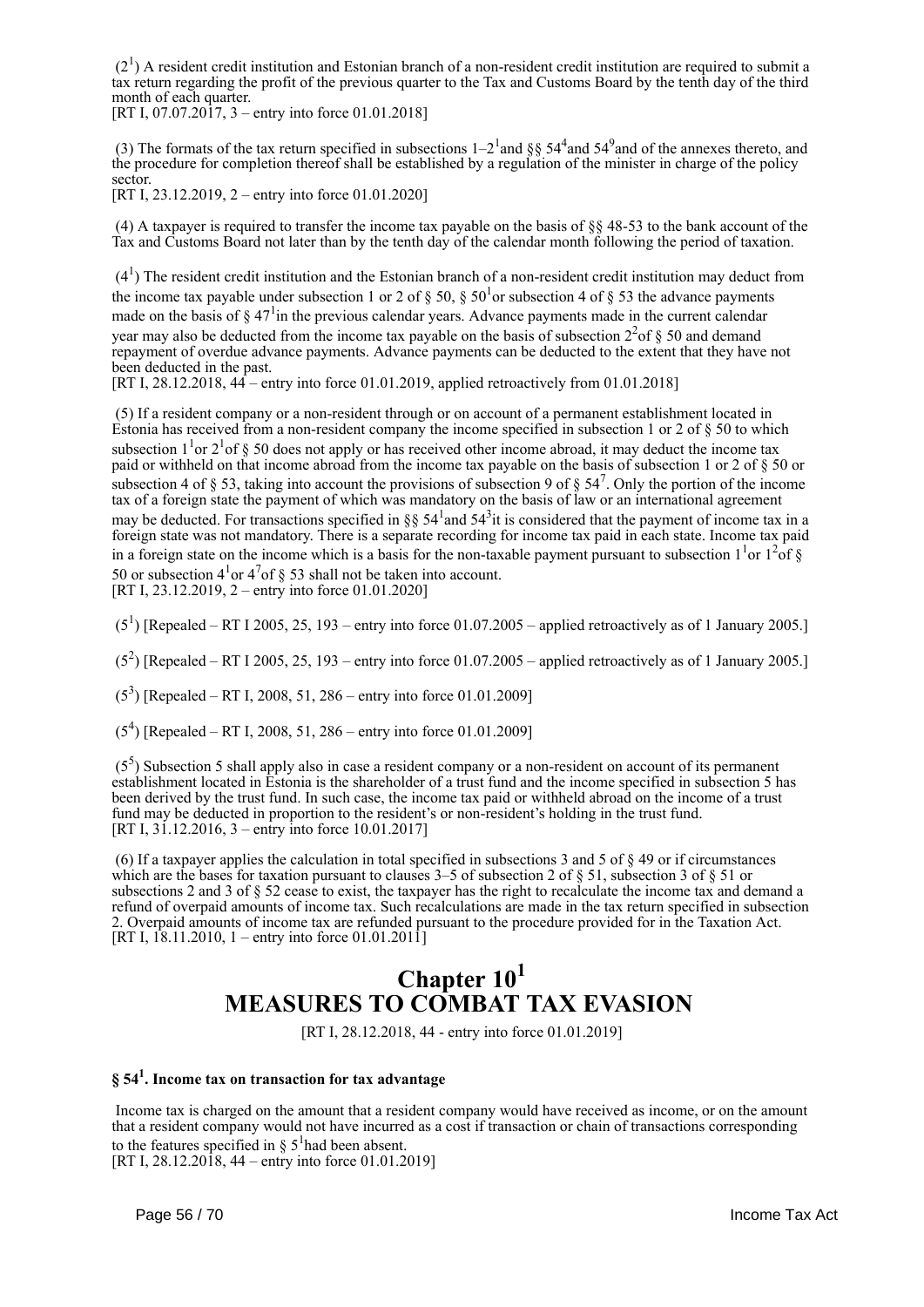## **§ 54<sup>2</sup> . Income tax on surplus borrowing costs**

 (1) Income tax is charged on the residual borrowing costs of a resident company, other than a financial undertaking, in excess of 3,000,000 euros and 30 per cent of the interest, tax and profit before depreciation of a resident company (hereinafter profit before depreciation), in the portion exceeding the losses of the resident company, unless:

 1) a resident company is not part of a consolidated group for financial accounting purposes and has no affiliated company or permanent establishment, or

 2) the loan is used to finance long-term infrastructure projects of public sector involving both the project promoter, borrowing costs, assets and income in the European Union, or

 3) a resident company that is a member of a consolidated group for financial accounting purposes shall choose to apply subsection 8.

 (2) The residual borrowing cost is the amount by which the deductible borrowing costs of a resident company exceed interest income and other taxable income which is economically equal. For the purposes of this Act, borrowing costs are deemed to be interest expenses of any debt obligation and other costs that are economically equivalent to interest and expenses incurred in raising funds, including:

1) payments on profit-sharing loans;

2) estimated interest accrued on convertible bonds and zero coupon bonds;

3) amounts received under alternative financing arrangements;

4) part of financing costs of finance lease payments;

 5) capitalized interest that is included in the carrying amount of the related asset or capitalized interest depreciation expense;

 6) amounts corresponding to the return on financing calculated on the basis of the market value principle; 7) the conditional interest arising on the borrowing-related derivatives or hedging arrangements of the entity concerned;

8) exchange rate gain or loss arising from borrowing and involvement of funds instruments;

9) guarantee fees for financing agreements, management fees and similar costs related to borrowing of funds.

 (3) A financial undertaking is a credit institution, an investment firm, an alternative investment fund manager, a fund manager for collective investment undertaking for collective investment in freely transferable securities, an insurance undertaking, a reinsurance undertaking, an institution for occupational retirement provision, a pension insurance institution, an alternative investment fund, an undertaking for collective investment in freely transferable securities, a central counterparty or a Central Securities Depository.

 (4) A consolidated group for financial accounting purposes is a group consisting of all entities that are fully included in the consolidated financial statements prepared in accordance with International Financial Reporting Standards or the financial reporting framework of a Member State of the European Union.

(5) An affiliated company is:

 1) an entity in which a resident company has a direct or indirect holding of at least 25 per cent of the voting rights or capital, or of who is entitled to at least 25 per cent of the profits of that taxpayer;

 2) a natural person or entity having a direct or indirect shareholding of at least 25 per cent of the voting rights or capital of a taxpayer or who is entitled to at least 25 per cent of the profits of that taxpayer;

 3) all entities concerned if the natural person or entity has a direct or indirect shareholding of at least 25 per cent in the taxpayer and in one or more entities.

 (6) A long-term infrastructure project of public sector is a project aimed at providing, updating, operating or maintaining large-scale assets that a Member State of the European Union considers to be of public interest.

 (7) Profit before depreciation is calculated by adding the amounts adjusted for taxation purposes to the taxable amount of the excess borrowing costs of taxable income and the adjusted depreciation and amortization amounts for taxation purposes. If there are no amounts adjusted for tax purposes, the accounting amounts shall be based on. Pre-depreciation profit is excluding:

1) income exempt from income tax, including income on account of which the distributed profit is not taxed;

2) all the proceeds from the loan used to finance the entire long-term infrastructure project of public sector.

 (8) A resident company that is a member of a consolidated group for financial accounting purposes may choose that its excess borrowing cost is not taxed if it demonstrates that its equity to total assets ratio is equal to or greater than that of the group, except the ratio of financial undertakings belonging to the group, owner's equity and total assets and if the following conditions are met:

 1) the equity-to-total assets ratio of a resident company is considered to be equal to the equity and total assets ratio if the ratio of the equity of the resident company to the total assets is less than two percentage points below the group;

 2) all assets and liabilities are valued with the same method as in the consolidated financial statements prepared in accordance with International Financial Reporting Standards or the financial reporting framework of a Member State of the European Union.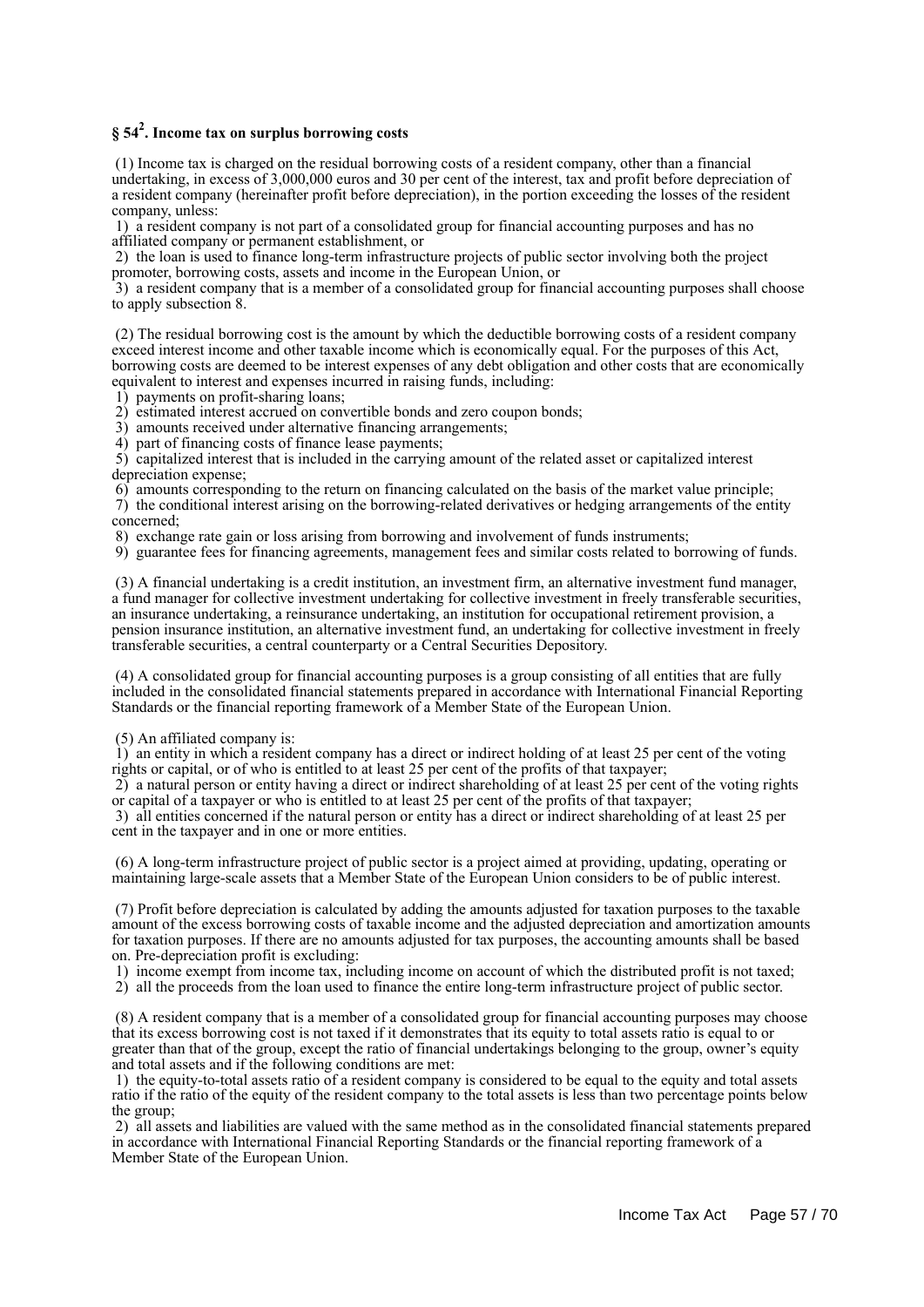(9) A resident company that is a member of a consolidated group for financial accounting purposes may rely on a ceiling on excess borrowing costs higher than that provided for in subsection 1. The higher residual borrowing cost limit is calculated in two stages:

 1) the ratio is calculated by dividing the borrowing costs of the group incurred relating to third parties, with the exception of the financial undertakings of the group and the borrowing costs specified in clause 2 of subsection 1, by the pre-depreciation profit of the group, excluding financial undertakings belonging to the group; 2) the ratio obtained is multiplied by the pre-depreciation profit of the resident company.

 (10) If the residual borrowing costs of a resident company remain below the limit provided for in this section during the taxation period, the resident company shall be entitled to make the income tax recalculation on the income tax paid on the loan borrowing costs in excess in the preceding tax periods up to the limit provided for in this section and demand repayment of the overpaid income tax. The recalculations shall be made in the

declaration specified in  $\S 54<sup>4</sup>$ . The overpaid income tax shall be refunded pursuant to the procedure provided for in the Taxation Act.

[RT I, 28.12.2018, 44 – entry into force 01.01.2019]

## **§ 54<sup>3</sup> . Income tax on profits of foreign controlled companies**

 (1) The portion of profits of a foreign controlled company resulting from the use of such assets and the assumption of risks associated with key employees of the controlling company and attributable to ostensible transactions the main purpose of which was to obtain a tax advantage shall be attributed to the resident company and taxed as profits. The profits of a foreign controlled company attributable to a resident company are calculated in accordance with the market value principle.

 (2) Upon application of subsection 1 a transaction or a chain of transactions shall be deemed to be ostensible if the relevant entity or permanent establishment did not have the assets from which it receives all or part of its income, and it would not have assumed the corresponding risks if it was not controlled by the company where the function is executed related to the assets and key employees related to the risks, which is crucial upon earning the income of the controlled company.

(3) The following are considered as foreign controlled companies:

 1) an entity in which a resident company, alone or together with its affiliated companies, has a direct or indirect shareholding of more than 50 per cent of voting rights within the meaning of subsection 5 of  $\S 54<sup>2</sup>$ or holds more than 50 per cent of the capital directly or indirectly or is entitled to more than 50 per cent of the profits of the entity concerned;

2) permanent establishment.

 (4) Subsection 1 shall not apply to a resident company the profits of the controlled company of which for the previous financial year do not exceed 750,000 euros and whose other operating income, profits from subsidiaries, related companies and financial investments, interest income and other financial income do not exceed 75,000 euros in the same period.

[RT I, 28.12.2018, 44 – entry into force 01.01.2019]

## **§ 54<sup>4</sup> . Declaration and payment of income tax**

(1) A non-resident referred to in § 53 and a company specified in §  $54<sup>1</sup>$  are required to declare to the Tax and Customs Board the loss of income due to a transaction or chain of transactions specified in §  $5<sup>1</sup>$ or incurred by the tenth day of the calendar month following the taxation period.

(2) A taxpayer is required to pay the income tax payable pursuant to subsection 6 of  $\S$  53 and  $\S$  54<sup>1</sup>to the bank account of the Tax and Customs Board not later than by the tenth day of the calendar month following the taxation period.

(3) The non-resident specified in § 53 and the company specified in §  $54<sup>2</sup>$  are required to declare to the Tax and Customs Board the remaining taxable borrowing costs created during the financial year by the tenth day of the ninth calendar month of the next financial year at the latest.

(4) A taxpayer is required to transfer the income tax payable pursuant to subsections 7 of  $\S 53$  and  $\S 54<sup>2</sup>$ to the bank account of the Tax and Customs Board no later than by the tenth day of the ninth calendar month of the next financial year.

(5) The non-resident referred to in § 53 and the company specified in §  $54<sup>3</sup>$  are required to declare taxable profits in Estonia to the Tax and Customs Board no later than by the tenth day of the ninth calendar month of the next financial year of the foreign controlled company.

(6) A taxpayer is required to transfer the income tax payable pursuant to subsection 8 of  $\S 53$  and  $\S 54<sup>3</sup>$ to the bank account of the Tax and Customs Board no later than by the tenth day of the ninth calendar month of the foreign controlled company.

[RT I, 28.12.2018, 44 – entry into force 01.01.2019]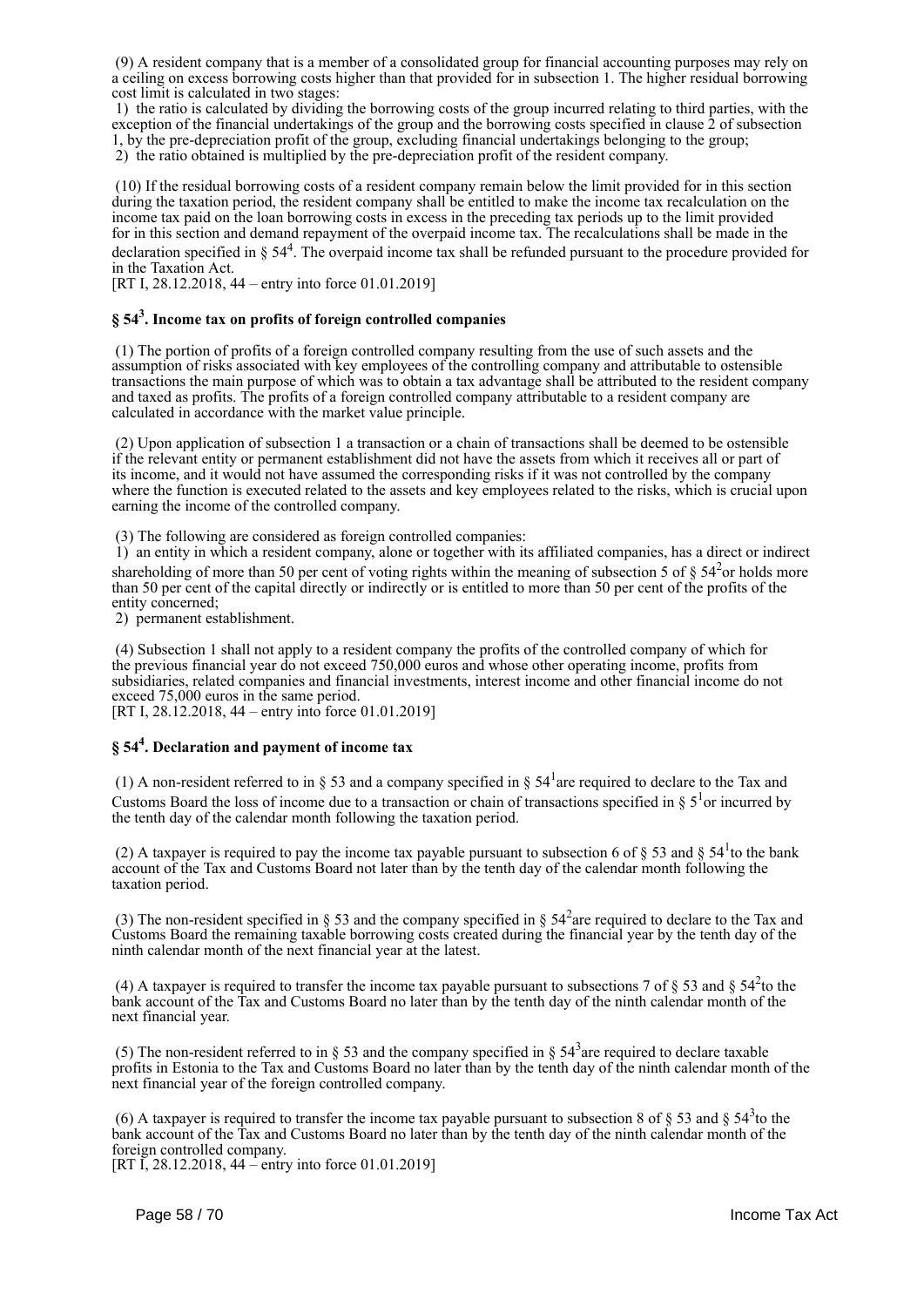(7) The company specified in  $\S 54<sup>5</sup>$  is required to declare to the Tax and Customs Board the assets transferred to its permanent establishment during the taxation period by the tenth day of the calendar month following the taxation period.

[RT I, 28.12.2018, 44 – entry into force 01.01.2020]

(8) A taxpayer is required to transfer the income tax payable pursuant to  $\S 54<sup>5</sup>$  to the bank account of the Tax and Customs Board no later than by the tenth day of the calendar month following the taxation period, except in the case specified in subsection 3 of  $\S 54^5$ .

[RT I, 28.12.2018, 44 – entry into force 01.01.2020]

## **§ 54<sup>5</sup> . Exit income tax**

 (1) Income tax shall be charged on the amount that is equal to the difference between the market value and carrying amount of the assets to be taken out at the time of exit of the assets from Estonia if a resident company takes assets to a permanent establishment in another Member State of the European Union or in a third country.

 (2) Subsection 1 does not apply to taking out assets in connection with financing securities, assets posted as collateral or where the assets are taken out in order to meet prudential capital requirements or for the purpose of liquidity management if the assets are set to revert to Estonia within a period of 12 months.

(3) The income tax specified in subsection 1 and subsection  $2^{2}$  of § 50 may be paid in instalments over up to five years in any of the following circumstances:

1) a resident company takes out assets to a permanent establishment in a Contracting State;

2) a resident company becomes a resident of another Contracting State.

 (4) Subsection 3 does not apply to third countries that are parties to the EEA Agreement if they have not concluded an agreement with Estonia or with the European Union on the mutual assistance for the recovery of tax claims, equivalent to the mutual assistance provided for in Council Directive 2010/24/EU concerning mutual assistance for the recovery of claims relating to taxes, duties and other measures (OJ L 84, 31.3.2010, p. 1–12).

 (5) If there is a reasonable doubt about non-recovery, taxpayers may also be required to provide a guarantee upon deferring payment of the income tax as provided for in subsection 3. The payment of the income tax shall be deferred, a guarantee shall be requested and interest shall be paid on a deferred income tax liability pursuant to the procedure provided for in the Taxation Act.

 (6) The deferral of payment of the income tax as provided for in subsection 3 shall be cancelled and the tax arrears become recoverable in the following cases:

 1) the assets taken out or the enterprise belonging to a permanent establishment are sold or otherwise disposed of;

2) the assets taken out are subsequently transferred to a third country;

 3) the company's residence for tax purposes or the economic activities of its permanent establishment are transferred to a third country;

4) the company is declared bankrupt or is liquidated;

 5) the company fails to perform its obligations in relation to the instalments and does not correct its situation within a period of 12 months.

 (7) Clauses 2 and 3 of subsection 6 do not apply to third countries that are parties to the EEA Agreement if they have concluded an agreement with Estonia or with the European Union on the mutual assistance for the recovery of tax claims, equivalent to the mutual assistance provided for in Council Directive 2010/24/EU. [RT I, 28.12.2018, 44 – entry into force 01.01.2020]

## **Chapter 10<sup>2</sup> TAXATION UPON MISMATCH IN TAX OUTCOMES**

[RT I, 23.12.2019, 2 - entry into force 01.01.2020]

## **§ 54<sup>6</sup> . Definitions used in this Chapter**

[RT I, 23.12.2019, 2 – entry into force 01.01.2020]

(1) Mismatch outcome is a situation where:

 1) it is allowed, upon calculation of the tax liability, to include the same payment, expenses or losses (hereinafter together *expenses*) in expenses in more than one jurisdiction;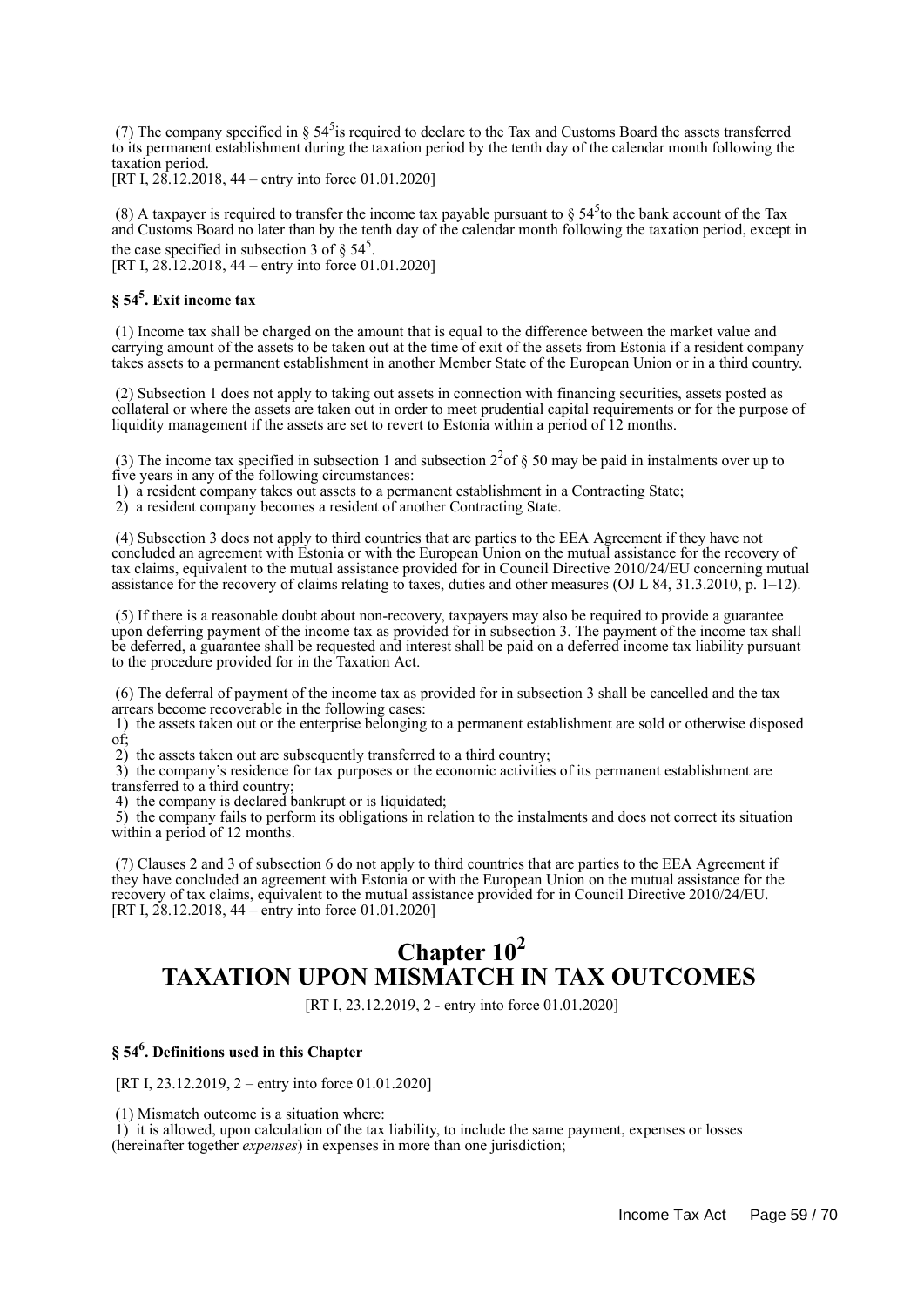2) it is allowed, upon calculation of the tax liability, to include the same payment or deemed payment (hereinafter together *payment*) in expenses in the jurisdiction where that payment is treated as made, but, upon calculation of taxable profit, it is not included in income in the jurisdiction where the payment is treated as received.

(2) Mismatch in tax outcomes is a mismatch outcome that has arisen:

1) between a resident company and its affiliated company;

2) between a legal person and its permanent establishment;

 3) between two or more permanent establishments of a non-resident legal person, one of which is located in Estonia;

4) as a result of a payment made to or by a hybrid entity; or

5) as a result of a tax scheme.

 (3) Mismatch in tax outcomes is also a situation that arises if a payment made under a financial instrument gives rise to the mismatch outcome described in clause 2 of subsection 1 due to the fact that the jurisdictions have classified the financial instrument or a payment made under it differently and, upon calculation of profit, this payment is not included in income by the payee jurisdiction within a reasonable period of time. No mismatch in tax outcomes arises if the payment is made by a trader under an on-market hybrid transfer and, pursuant to the legislation of the payer jurisdiction, the trader treats all the income received from trading in the financial instruments as part of its taxable profit.

 (4) A payment made under a financial instrument is included within a reasonable period of time for the purposes of subsection 3 if:

 1) upon calculation of profit, the payment is included in income by the payee jurisdiction in the taxation period that commences within a period of 12 months of the end of the payer's taxation period; or

 2) it is reasonable to expect that, upon calculation of profit, the payment will be included in income by the payee jurisdiction the next taxation period, and the payment has been made under the arm's length principle.

(5) The person or entity specified in subsection 5 of  $\S 54^2$  is treated as an affiliated company, taking into account the following specifications:

 1) upon application of clause 1 of subsection 1 and clauses 2–5 of subsection 2 of this section, subsection 7 of § 54<sup>7</sup> and § 54<sup>8</sup>, the 25 per cent requirement provided for in subsection 5 of § 54<sup>2</sup> is replaced by the 50 per cent requirement;

2) upon application of §§  $54^7$  and  $54^8$ , a person who has a voting right in an entity or holds a participation in the capital of an entity together with another person shall be treated as also exercising the voting right held by the other person and holding a participation in the capital held by the other person;

3) upon application of §§  $54^7$  and  $54^8$ , an affiliated company also means an entity that is part of the same consolidated group for financial accounting purposes as the taxpayer, a company in which the taxpayer has a significant influence in the management as well as a company that has a significant influence in the management of the taxpayer.

 (6) Payer jurisdiction is the jurisdiction in which the payment has its source or in which it is treated as made, in which the expenses are incurred or the losses are suffered. In the case of a payment made through or on account of a hybrid entity or permanent establishment, the payer jurisdiction is the jurisdiction where the hybrid entity or permanent establishment is established or situated.

 (7) Head office or hybrid entity shareholder jurisdiction is the jurisdiction that allows, in addition to the payer jurisdiction, the inclusion of the expenses specified in clause 1 of subsection 1.

 (8) Payee jurisdiction is the jurisdiction where the payment is received or where it is treated as being received under the legislation of another jurisdiction.

 (9) Expenses deducted are the amount that is allowed to be included in expenses upon calculation of taxable profit in the payer or head office or hybrid entity shareholder jurisdiction.

 (10) Income included is the amount that is taken into account as income upon calculation of taxable profit in the payee jurisdiction. A payment under a financial instrument shall not be treated as income included if the payment qualifies for any tax relief solely due to the way that payment is characterised in the payee jurisdiction.

 (11) Tax relief means a tax exemption, reduction in the tax rate and right to reduction in tax liability or to tax refund. The right to include the income tax withheld in a foreign state shall not be treated as tax relief.

 (12) Dual inclusion income is the income that is included upon taxation in more than one jurisdiction where the mismatch outcome has arisen.

 (13) Hybrid entity is an entity that is regarded as a taxpayer in one jurisdiction, but whose income or expenditure is treated as income or expenditure of another person in another jurisdiction.

 (14) Financial instrument is any security transferred in the course of a hybrid transfer the return or profit earned on which is taxed in the payer or payee jurisdiction as the income or profit derived from external capital, equity or derivatives.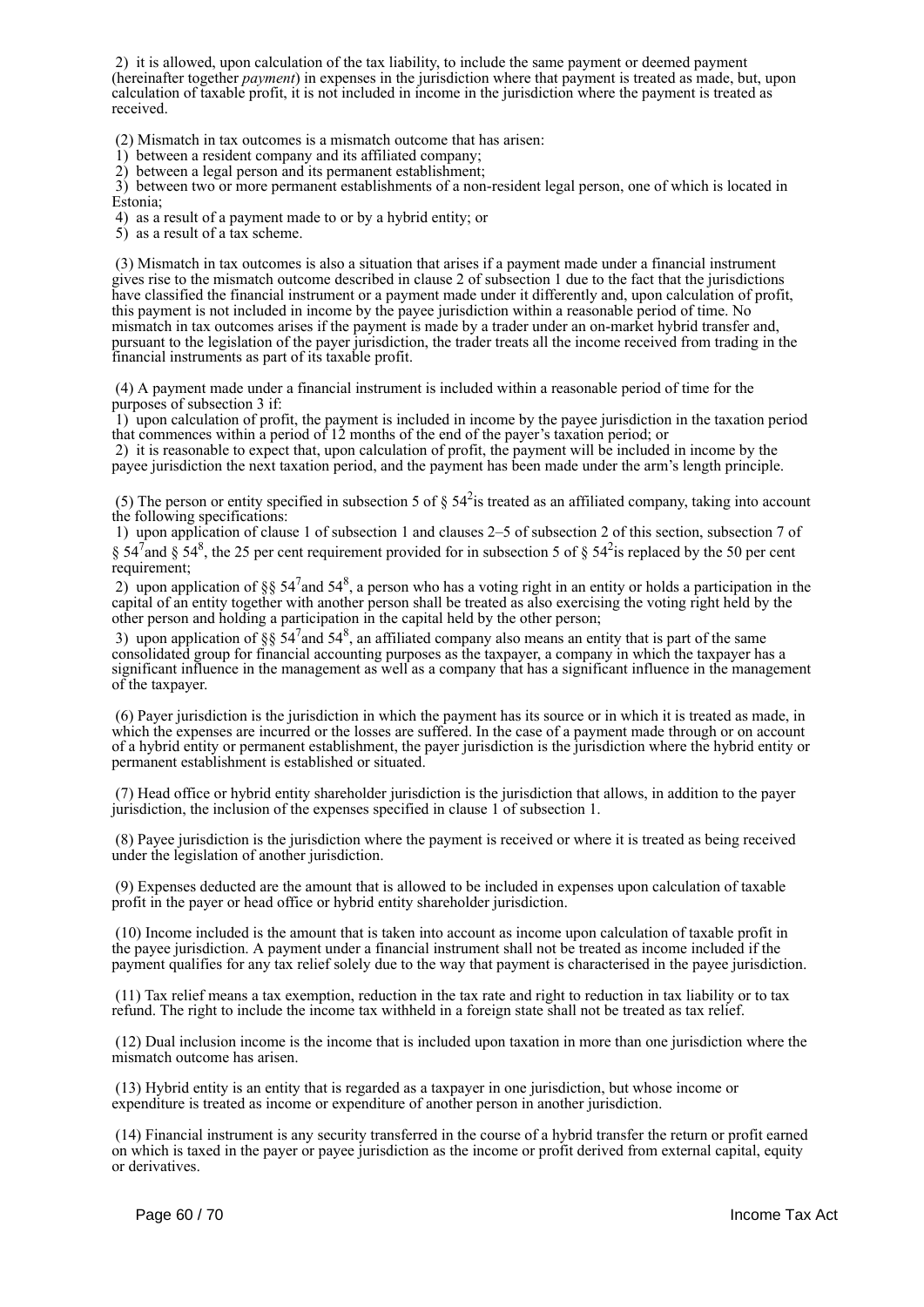(15) Trader is a person or entity engaged in business of regularly buying and selling financial instruments on its own account.

 (16) Hybrid transfer is any transaction to transfer a financial instrument where the return derived from the financial instrument as a result of the transfer is treated for tax purposes as return derived simultaneously by more than one of the parties to that transaction.

 (17) On-market hybrid transfer is any hybrid transfer that is entered into by a trader in the ordinary course of business, and not as part of a tax scheme.

 (18) Disregarded permanent establishment is an economic entity that is treated as a permanent establishment by the head office jurisdiction and not by the jurisdiction of its location.

 (19) Tax scheme is a chain of transactions a prerequisite for which is the occurrence of a mismatch in tax outcomes or which has been designed to produce a mismatch in tax outcomes. A chain of transactions, which is in compliance with the foregoing conditions, is not treated as a tax scheme if the parties to the transactions could not reasonably have been expected to be aware of the mismatch outcome and did not share in the tax benefit resulting from the mismatch in tax outcomes.

[RT I, 23.12.2019, 2 – entry into force 01.01.2020]

## **§ 54<sup>7</sup> . Income tax on amount giving rise to mismatch in tax outcomes**

[RT I, 23.12.2019, 2 – entry into force 01.01.2020]

 (1) If a mismatch in tax outcomes arises as a result of the situation described in clause 1 of subsection 1 of § 54<sup>6</sup> and a resident company or a non-resident legal person is, through a permanent establishment located in Estonia, a shareholder of a hybrid entity or the head office of a permanent establishment located abroad, it shall pay income tax on the amount that is allowed to be deducted as expenses in the payer jurisdiction.

 (2) If a mismatch in tax outcomes arises as a result of the situation described in clause 1 of subsection 1 of § 54<sup>6</sup> and the payer is a resident company or a non-resident legal person through or on account of a permanent establishment located in Estonia, it shall pay income tax on the amount that is allowed to be deducted as expenses in the head office or hybrid entity shareholder jurisdiction.

 (3) Subsections 1 and 2 do not apply if, in addition to expenses, income is also included upon taxation in both jurisdictions. If dual inclusion income arises in the taxation periods following the taxation period when the expenses are incurred, a resident company and a non-resident legal person through a permanent establishment located in Estonia shall have the right to make a recalculation of the income tax paid in previous taxation periods on the basis of subsections 1 and 2 and demand refund of overpaid income tax. The recalculation shall be made in the tax return specified in  $\S 54^9$ . The overpaid income tax shall be refunded pursuant to the procedure provided for in the Taxation Act.

 (4) If a mismatch in tax outcomes arises as a result of the situation described in clause 2 of subsection 1 of § 54<sup>6</sup> and the payer is a resident company or a non-resident legal person through or on account of a permanent establishment located in Estonia, it shall pay income tax on the amount that is not included in income in the payee jurisdiction.

 (5) If a mismatch in tax outcomes arises as a result of the situation described in clause 2 of subsection 1 of § 54<sup>6</sup> and the payee is a resident company or a non-resident legal person through or on account of a permanent establishment located in Estonia and the payment has been included in expenses in the payer jurisdiction, the tax relief provided for in subsection  $1^1$  of § 50 and subsection  $4^1$  of § 53 does not apply to the amount that would give rise to the mismatch outcome.

 (6) Subsection 5 does not apply if the mismatch in tax outcomes described in clause 2 of subsection 1 of § 54<sup>6</sup> arises:

 1) from difference in the rules for allocation of a payment made to a hybrid entity in the hybrid entity jurisdiction and in the jurisdiction of the person having a holding in the hybrid entity;

2) from difference in the rules for allocation of a payment made to an entity having a permanent establishment in the head office jurisdiction and the permanent establishment jurisdiction;

3) as a result of a payment made to a disregarded permanent establishment;

 4) as a result of a deemed payment between the head office and permanent establishment due to the fact that the payment is disregarded in the payee jurisdiction.

 (7) Income tax is charged on the payments made by a resident company or through or on account of a permanent establishment of a non-resident legal person located in Estonia which directly or indirectly fund deductible or non-taxable expenses that give rise to a mismatch in tax outcomes through a transaction or chain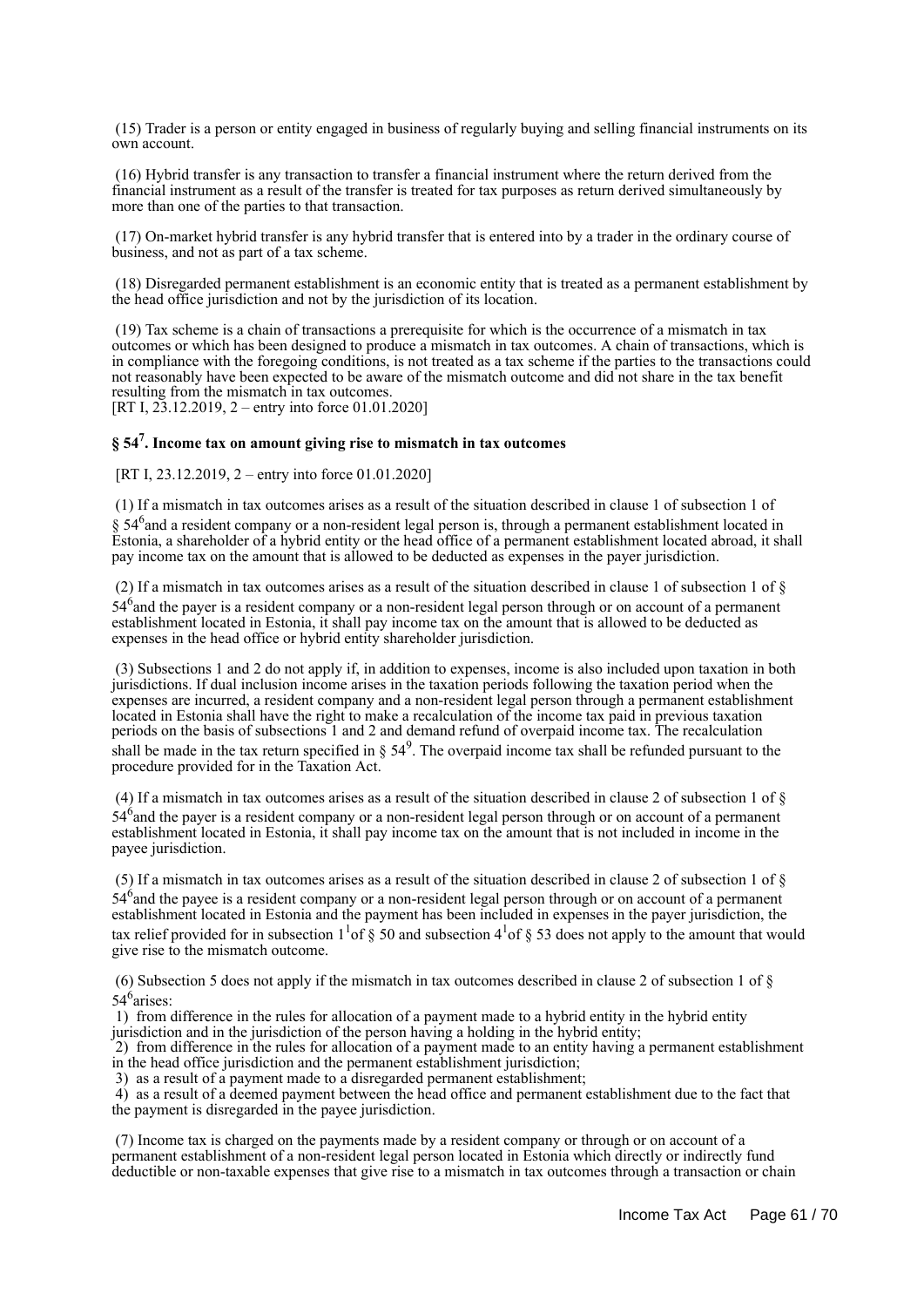of transactions between affiliated companies or as part of a tax scheme. If one of the jurisdictions involved in the transaction or chain of transactions has already charged income tax on the amount related to the mismatch in tax outcomes, the provisions of the previous sentence do not apply.

 (8) If a resident company is a resident of two or more jurisdictions, income tax shall be charged on the expenses that it can deduct in the other jurisdiction from the income that is not dual inclusion income. The expenses specified in the previous clause shall not be subject to income tax in Estonia if the other country of residence is a Member State and, based on an international agreement concluded with the Member State, the taxpayer is deemed to be an Estonian resident. If dual inclusion income arises in the taxation periods following the taxation period when the expenses are incurred, a resident company or a non-resident legal person through a permanent establishment located in Estonia shall have the right to make a recalculation of the income tax paid in previous taxation periods on the basis of this subsection and demand refund of overpaid income tax. The recalculation shall be made in the tax return specified in  $\S 54^9$ . The overpaid income tax shall be refunded pursuant to the procedure provided for in the Taxation Act.

 (9) If a hybrid transfer gives rise to the right to deduct income tax withheld on a payment derived from a transferred financial instrument that is treated as income of more than one party to the transaction, a resident company and a non-resident who has a permanent establishment in Estonia shall have the right to include the income tax withheld in proportion to the net taxable income.

(10) Clause 2 of subsection  $1<sup>1</sup>$  of  $\S$  50 does not apply to a disregarded permanent establishment. [RT I, 23.12.2019, 2 – entry into force  $01.01.2020$ ]

## **§ 54<sup>8</sup> . Income tax liability of hybrid entity**

[RT I, 23.12.2019, 2 – entry into force 01.01.2022]

A trust fund or its manager shall pay income tax on the income that would have been allocated to a shareholder of the trust fund in proportion to its share in the trust fund if the shareholder of the trust fund:

 1) is a non-resident affiliated company holding in aggregate a direct or indirect interest in at least 50 per cent of the holding in the trust fund; and

 2) is located in a jurisdiction that regards the trust fund as a person liable to income tax and this income is not taxed under subsection 11 or 12 of § 29 or the legislation of another jurisdiction. [RT I, 23.12.2019, 2 – entry into force 01.01.2022]

## **§ 54<sup>9</sup> . Declaration and payment of income tax**

[RT I, 23.12.2019, 2 – entry into force 01.01.2020]

(1) The non-resident specified in § 53 and the taxpayer specified in §§  $54^7$  and  $54^8$  are required to declare to the Tax and Customs Board the amount that gave rise to a mismatch in tax outcomes in the financial year no later than by the tenth day of the ninth calendar month of the next financial year. [RT I, 23.12.2019,  $2$  – entry into force 01.01.2022]

(2) A taxpayer is required to transfer the income tax payable pursuant to subsection 9 of § 53 and §§  $54<sup>7</sup>$  and 54<sup>8</sup> to the bank account of the Tax and Customs Board no later than by the tenth day of the ninth calendar month of the next financial year.

[RT I, 23.12.2019, 2 – entry into force 01.01.2022]

## **Chapter 11 NOTIFICATION REQUIREMENT**

#### **§ 55. Submission of annual reports**

(1) [Repealed – RT I, 18.11.2010, 1 – entry into force 01.01.2011]

 (2) A non-resident legal person which has a permanent establishment in Estonia (§ 7) is required to submit a signed copy of the annual report of its permanent establishment to the Tax and Customs Board within six months following the end of the financial year. [RT I,  $18.11.2010$ , 1 – entry into force 01.01.2011]

#### **§ 56. Notification of payments made to shareholders**

[RT I, 11.07.2014, 5 – entry into force 01.01.2015]

 (1) Upon reduction of dividends paid and other profit distributions, liquidation distributions, share capital or contributions and upon redemption or return of shares or contributions or in other cases, a resident company, except a public limited fund, is required to submit a tax return to the Tax and Customs Board concerning the amount and the recipients of payments made from the equity during the period of taxation.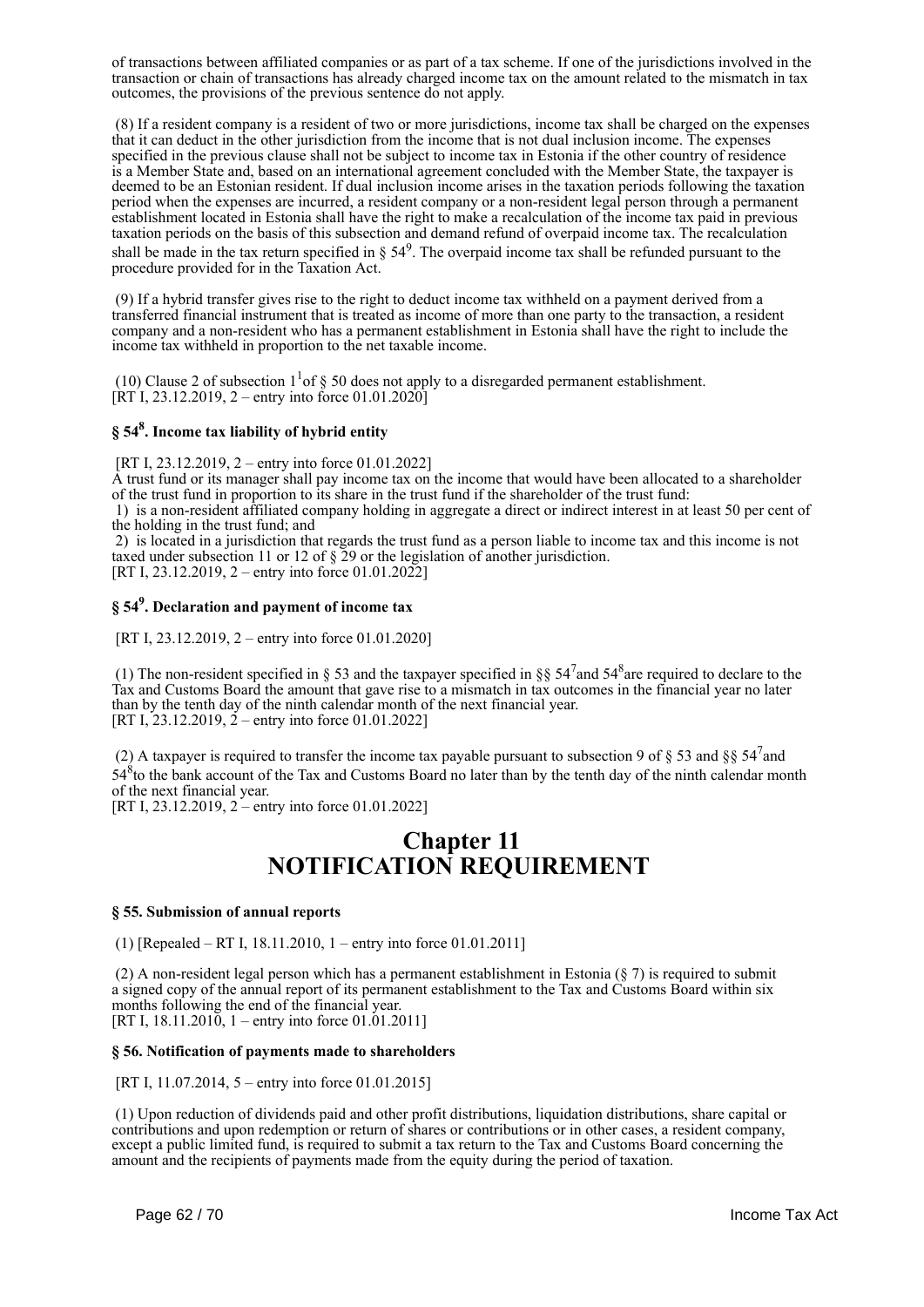[RT I, 31.12.2016, 3 – entry into force 10.01.2017]

 $(1<sup>1</sup>)$  A public limited fund is required to submit a tax return to the Tax and Customs Board concerning the amount and the recipients of dividends and other profit distributions and liquidation distributions paid during the period of taxation.

[RT I, 31.12.2016, 3 – entry into force 10.01.2017]

(2) [Repealed – RT I 2006, 28, 208 – entry into force 01.01.2007]

 $(2<sup>1</sup>)$  [Repealed – RT I, 2008.51, 286 – entry into force 01.01.2009]

(3) A tax return specified in subsections 1 and  $1^1$ shall be submitted by the tenth day of the calendar month following the making of the payment. The format of the tax return and the procedure for completing the form shall be established by a regulation of the minister in charge of the policy sector. [RT I, 31.12.2016, 3 – entry into force 10.01.2017]

## **§ 56<sup>1</sup> . Notification of compensation for use of personal automobile**

 A resident legal person, state agency or local government agency, employer who is a sole proprietor, or a nonresident who has a permanent establishment in Estonia or who is acting as an employer in Estonia who has made, during a calendar year, the payments specified in clauses 2 or  $2<sup>1</sup>$  of subsection 3 to a natural person is required to submit a tax return concerning such payments by 1 February of the year following the calendar year to the Tax and Customs Board. The format of the tax return and the procedure for completing the form shall be established by a regulation of the minister in charge of the policy sector. [RT I, 11.07.2014, 5 – entry into force 01.01.2015]

## **§ 56<sup>2</sup> . Notification of training expenses**

 (1) A resident legal person, state authority, local government authority, employer who is a sole proprietor, nonresident with a permanent establishment and non-resident operating as an employer in Estonia who has covered during a calendar year the expenses on formal education specified in clause 10 of subsection 4 of § 48, which are not deemed to be fringe benefits, is required to submit a tax return concerning such expenses by 1 February of the following year to the Tax and Customs Board.

 (2) The format of the tax return and the procedure for completing the form shall be established by a regulation of the minister in charge of the policy sector. [RT I, 11.07.2014, 5 – entry into force 01.01.2015]

## **§ 56<sup>3</sup> . Notification of income of trust fund**

 A trust fund is required to submit a tax return to the Tax and Customs Board concerning the income received during a calendar year and the persons who had a holding in the fund at the time of deriving the income, the amount of income share attributable to them and their residence for tax purposes by 1 February of the year following the calendar year of deriving the income. The format of the tax return and the procedure for completing the form shall be established by a regulation of the minister in charge of the policy sector. [RT I, 31.12.2016, 3 – entry into force 10.01.2017]

## **§ 56<sup>4</sup> . Notification of use of health improvement tax incentive**

 (1) A resident legal person, state authority, local government authority, employer who is a natural person, nonresident who has a permanent establishment in Estonia and non-resident who is operating as an employer in Estonia who has covered, during a calendar year, the expenses specified in subsection  $5<sup>5</sup>$  of § 48 is required to submit a tax return concerning such expenses to the Tax and Customs Board by 1 February of the following year.

 (2) The format of the tax return and the procedure for completion thereof shall be established by a regulation of the minister in charge of the policy sector. [RT I, 24.12.2016,  $\tilde{1}$  – entry into force 01.01.2018]

## **§ 56<sup>5</sup> . Notification of loan granted to associated person**

 A resident company and permanent establishment of a non-resident company located in Estonia, except a public limited fund, resident credit institution and Estonian branch of a non-resident credit institution, are required to submit a tax return regarding the loans granted to the persons specified in  $\S 50^2$  and repayment thereof during the previous quarter to the Tax and Customs Board by the twentieth day of the month following the quarter.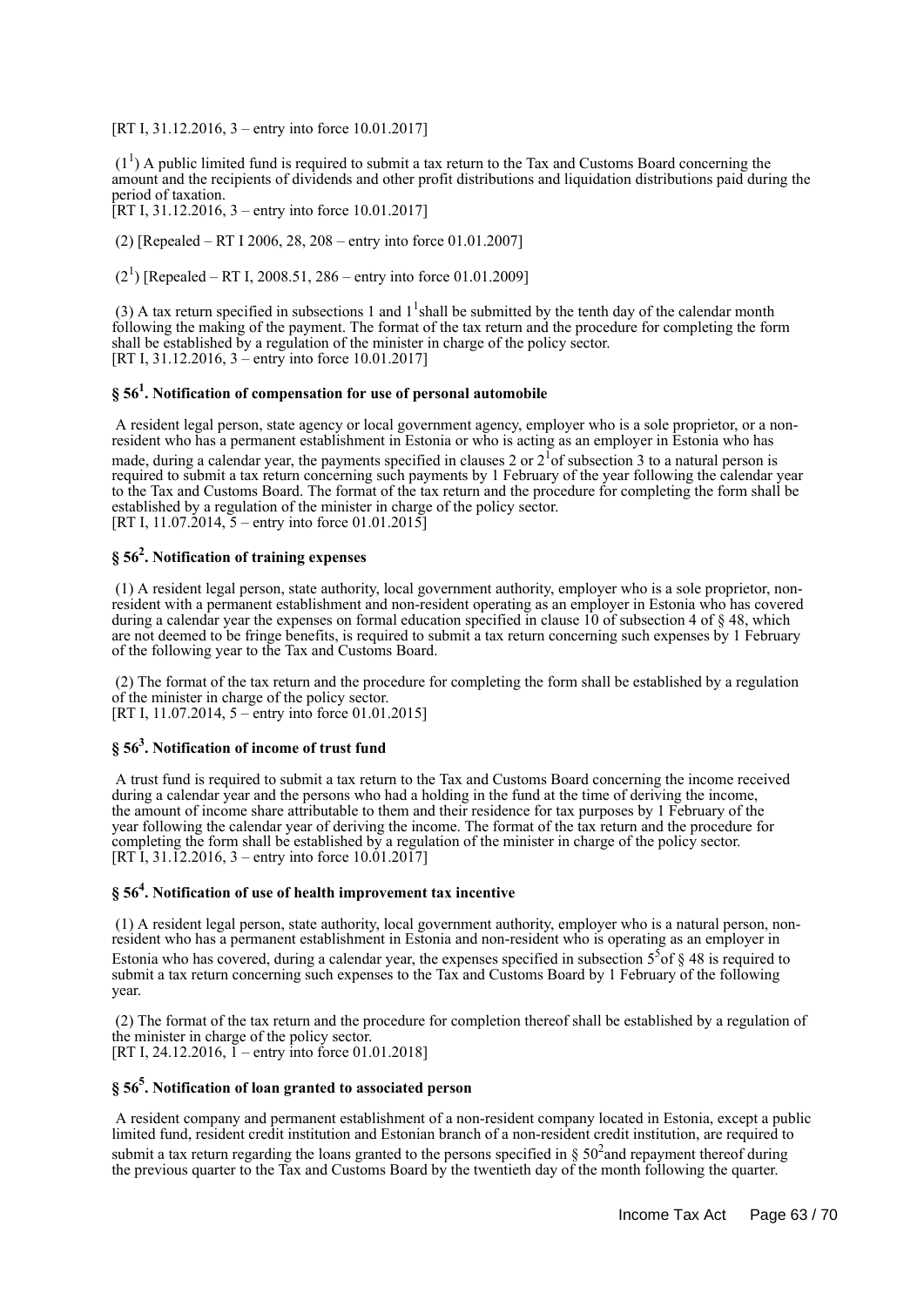The format of the tax return and the procedure for completion thereof shall be established by a regulation of the minister in charge of the policy sector. [RT I, 07.07.2017, 3 – entry into force 01.01.2018]

**§ 57. Notification of register entries**

[Repealed – RT I, 11.07.2014, 5 – entry into force 01.01.2015]

## **§ 57<sup>1</sup> . Notification requirement relating to tax incentive**

 (1) Resident credit and financial institutions and branches of non-resident credit institutions entered in the Estonian commercial register may submit declarations to the Tax and Customs Board concerning the interest paid by natural persons during a calendar year on loans one aim of which is acquisition of housing (including construction of housing).

[RT I, 25.10.2012, 1 – entry into force 01.12.2012]

 (2) State or local government educational institutions, universities in public law and private schools holding activity licences, registered in the Estonian Education Information System or having the right to provide vocational training or the right to provide instruction of higher education, are required to submit declarations concerning training expenses specified in § 26 and paid during a calendar year by natural persons to the Tax and Customs Board.

[RT I, 02.07.2013, 1 – entry into force 01.07.2014 (entry into force changed – RT I, 22.12.2013, 1)]

 (3) Persons included in the list specified in subsection 1 of § 11 are required to submit tax returns to the Tax and Customs Board concerning the gifts and donations received during a calendar year and concerning the use of such gifts, donations and other income, including the recipients of scholarships and grants not subject to income tax pursuant to subsection 6 of § 19 and the amount of a scholarship or grant paid to each person. A religious association is not required to submit a tax return specified in the previous sentence concerning the receipt of gifts and donations.

[RT I, 11.07.2014, 5 – entry into force 01.01.2015]

 (4) An insurer is required to submit a declaration to the Tax and Customs Board concerning the portion of insurance premiums the purpose of paying which was to pay an insured sum as a pension and which are received during a calendar year under insurance contracts for a supplementary funded pension which meet the conditions of § 63 of the Funded Pensions Act. The declaration shall not display the insurance premiums specified in subsection  $5^2$  of § 63 and subsection 3 of § 65 of the Funded Pensions Act. [RT I, 18.02.2011, 1 – entry into force 01.01.2012]

 (5) The registrar of the pension register is required to submit to the Tax and Customs Board a declaration concerning the amounts paid to acquire units of voluntary pension funds during a calendar year. The declaration shall display neither the amounts for which the units of the pension fund were acquired in the course of switching the units nor the contributions specified in subsection  $5^{2}$  of § 63 of the Funded Pensions Act. [RT I,  $26.06.2017$ , 1 – entry into force 01.09.2018]

 $(5<sup>1</sup>)$  The Social Insurance Board shall submit the names and personal identification codes of the persons receiving the child support specified in subsection 3 of  $\S 23<sup>1</sup>$  as at 31 December and the names and personal identification codes of their children to the Tax and Customs Board. [RT I 2008, 51, 283 – entry into force 01.01.2009]

 $(5<sup>2</sup>)$  The registrar of the central securities depository and the pension register shall submit the following information concerning resident natural persons who transferred securities during the period of taxation to the Tax and Customs Board:

[RT I, 26.06.2017, 1 – entry into force 06.07.2017]

- 1) given name, surname and personal identification code;
- 2) name of issuer of securities;
- 3) type and ISIN code of securities;
- 4) amount of securities;
- 5) selling price;
- 6) date of transfer.

 $(5<sup>3</sup>)$  Resident credit or financial institutions, branches of non-resident credit institutions entered in the Estonian commercial register and insurers are required to submit to the Tax and Customs Board a declaration concerning the interest and insurance indemnities specified in clause 4 of subsection 2 of § 40 and paid to natural persons, from which income tax has not been withheld. [RT I, 18,11,2010, 1 – entry into force 01,01,2011]

(6) The declarations and information specified in subsections  $1-5<sup>3</sup>$  shall be submitted by 1 February of the year following the given calendar year. The declarations concerning the use of gifts, donations and other income specified in subsection 3 shall be submitted by 1 July of the year following the given calendar year. The format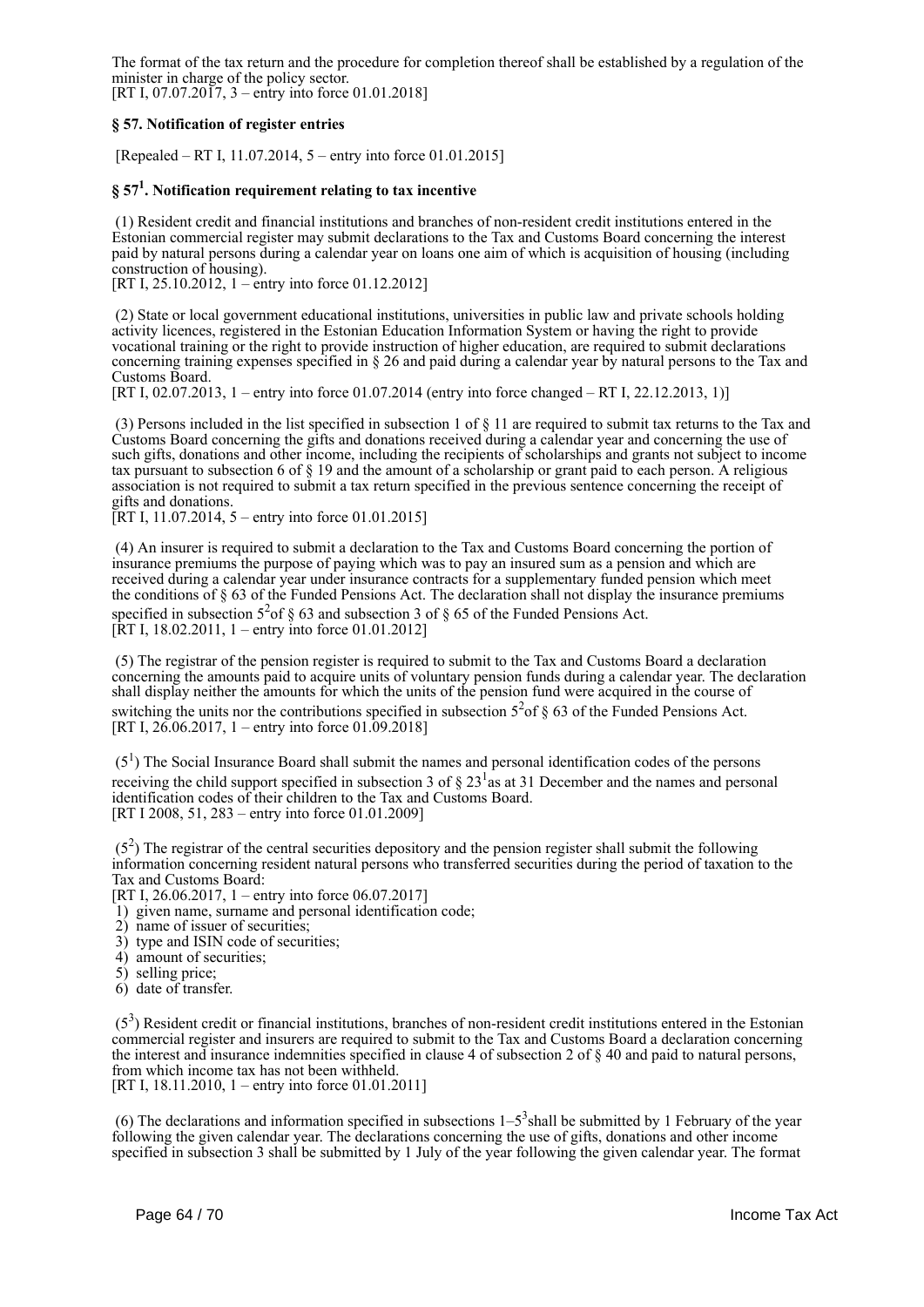of the declarations and the procedure for submission of the declarations shall be established by a regulation of the minister in charge of the policy sector. [RT I, 18.11.2010,  $\tilde{I}$  – entry into force 01.01.2011]

 (7) The Agricultural Registers and Information Board is required to submit to the Tax and Customs Board by 1 February of the year following the calendar year a declaration concerning the Natura 2000 support for private forest land paid to natural persons in the calendar year. [RT I,  $10.07.2020$ , 5 – entry into force  $20.07.2020$ ]

## **§ 57<sup>2</sup> . Duty to give notice of the interest**

[Repealed – RT I, 24.12.2016, 1 – entry into force 01.01.2017]

## **Chapter 12 IMPLEMENTING PROVISIONS**

#### **§ 58. [Repealed – RT I, 18.11.2010, 1 – entry into force 01.01.2011]**

#### **§ 59. Calculation of income tax upon transfer of fixed assets**

 (1) A taxpayer who is a natural person and owns fixed assets on which he or she has calculated depreciation on the basis of § 17 of the Income Tax Act in force before the entry into force of this Act shall calculate the gain or loss (§ 37) from the transfer of such fixed assets on the basis of the adjusted cost of the fixed assets. The adjusted cost is deemed to be the value of fixed assets carried over to the next period of taxation, as stated in the tax depreciation table of the tax return prepared for the period of taxation which ended by the date of entry into force of this Act. In the case of fixed assets classified under Depreciation Group II, the adjusted cost of each fixed asset is calculated proportionally according to the ratio of the acquisition cost of the corresponding fixed asset to the total acquisition cost of all fixed assets classified under Depreciation Group II.

(2) [Repealed – RT I, 18.11.2010, 1 – entry into force 01.01.2011]

(3) [Repealed – RT I, 18.11.2010, 1 – entry into force 01.01.2011]

(4) [Repealed – RT I, 18.11.2010, 1 – entry into force 01.01.2011]

(5) [Repealed – RT I, 18.11.2010, 1 – entry into force 01.01.2011]

#### **§ 60. Specifications for taxation of dividends**

[Repealed – RT I, 23.12.2013, 3 – entry into force 01.01.2015]

#### **§ 61. Other implementing provisions**

(1) [Repealed – RT I, 18.11.2010, 1 – entry into force 01.01.2011]

(2) [Repealed – RT I, 18.11.2010, 1 – entry into force 01.01.2011]

 (3) The loss carried forward on the basis of § 22 of the Income Tax Act in force before the entry into force of this Act may be deducted pursuant to § 39 from the gains derived from the sale of the taxpayer's property.

(4) [Repealed – RT I, 18.11.2010, 1 – entry into force 01.01.2011]

(5) [Repealed – RT I, 18.11.2010, 1 – entry into force 01.01.2011]

(6) [Repealed – RT I, 18.11.2010, 1 – entry into force 01.01.2011]

 (7) Amounts paid on the basis of a unit linked life insurance contract entered into before 1 January 2001 are not subject to taxation.

 $[RT^2]$  I 2010, 34, 181 – entry into force 01.01.2011]

(8) [Repealed – RT I 2005, 25, 193 – entry into force 01.07.2005, applied retroactively as of 1 January 2005.]

 (9) The income tax rate provided for in the subsection 1 of § 4 of this Act is applicable to payments made by an insurer on the basis of an insurance contract for a supplementary funded pension entered into before 1 May 2002, taking into account the specifications provided for in subsections 10–12.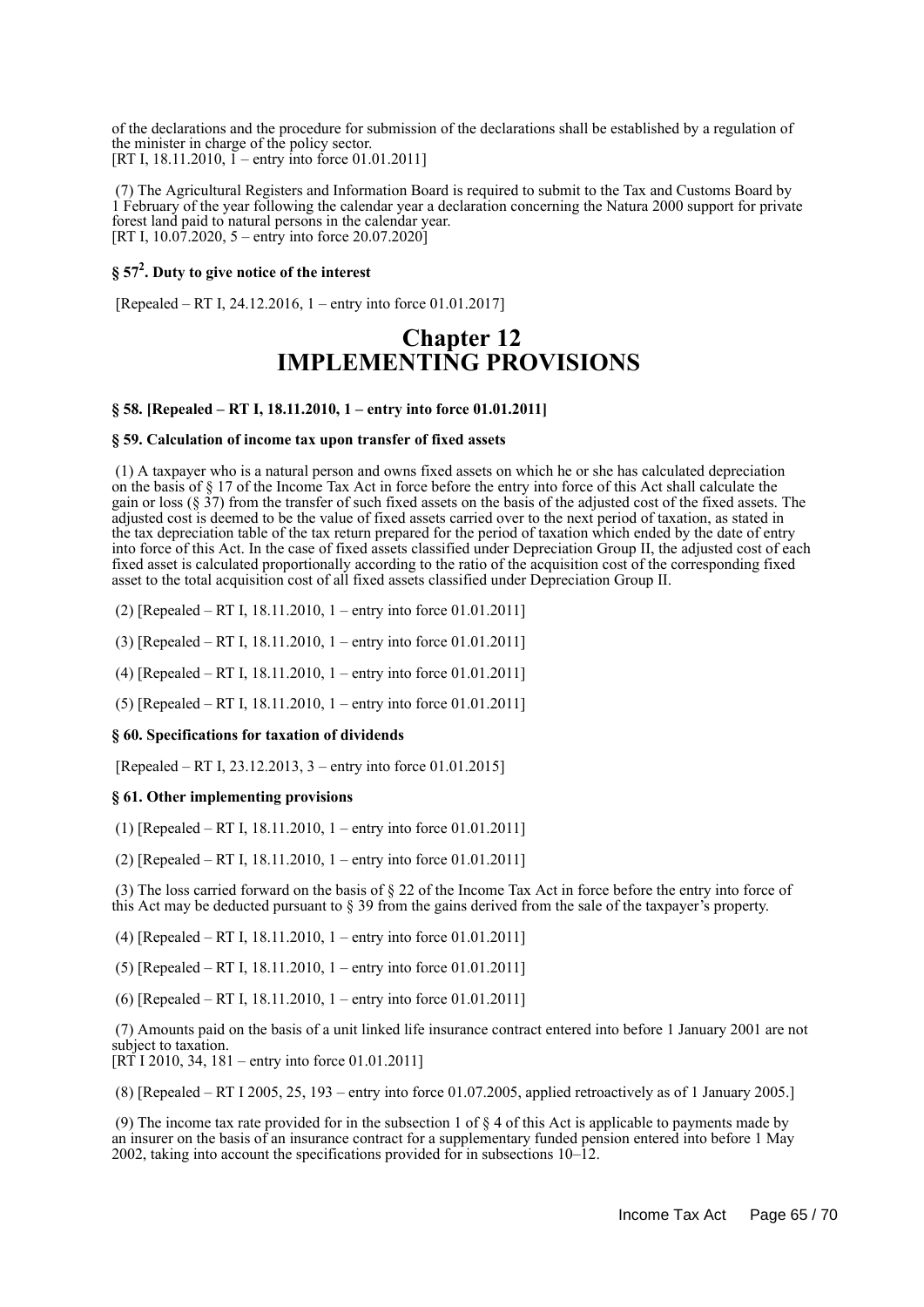[RT I 2005, 25, 193 – entry into force 01.07.2005, reference to subsection 1 of § 4 of this Act provided for in subsection 9 applied retroactively as of 1 January 2005.]

 (10) The income tax rate of 10 per cent is applicable to payments made by an insurer to a policyholder on the basis of an insurance contract for a supplementary funded pension entered into before 1 May 2002, after the policyholder has attained 55 years of age or upon the liquidation of the insurer. [RT I, 22.12.2021, 5 – entry into force 01.01.2022, applied retroactively as of 1 January 2021]

 (11) Income tax is not charged on a pension paid to a policyholder under an insurance contract for a supplementary funded pension entered into before 1 May 2002, after the policyholder has attained 55 years of age until their death periodically at least once every three months, and on payments made to a policyholder who has been established to have no work ability or who had no work ability immediately before the pensionable age.

[RT I, 22.12.2021, 5 – entry into force 01.01.2022, applied retroactively as of 1 January 2021]

 (12) The income tax rate provided for in the subsection 1 of § 4 of this Act is applicable to insurance indemnities paid in the event of death on the basis of an insurance contract for a supplementary funded pension entered into before 1 May 2002, regardless of the provisions of subsection 5 of § 20 and subsection 5 of § 21. [RT I 2005, 25, 193 – entry into force 01.07.2005, reference to subsection 1 of  $\S$  4 of this Act provided for in subsection 12 applied retroactively as of 1 January 2005.]

(13) [Repealed – RT I, 29.03.2012, 1 – entry into force 01.01.2013]

 $(13<sup>1</sup>)$  [Repealed – RT I, 29.03.2012, 1 – entry into force 01.01.2013]

 (14) If an insurance contract for a supplementary funded pension is concluded before 1 May 2002, a resident natural person may, in addition to that provided for in clause 1 of subsection 1 of § 28, deduct from his or her income received during a period of taxation such part of the insurance premiums as are paid during the period of taxation on the basis of the contract in order to ensure payment of the insured sum as an indemnity in the event of death.

(15) [Repealed – RT I, 18.11.2010, 1 – entry into force 01.01.2011]

(16) Subsection  $1<sup>1</sup>$  of § 28 does not apply to contracts for a supplementary funded pension entered into before 1 May 2002.

(17) [Repealed – RT I, 18.11.2010, 1 – entry into force 01.01.2011]

(18) [Repealed – RT I, 18.11.2010, 1 – entry into force 01.01.2011]

 (19) The tax rate specified in subsection 1 of § 4 applies to income tax payable for the corresponding period of taxation.

 (20) Pursuant to the procedure provided for in § 25, a resident natural person has the right to deduct from his or her income any interest paid on a housing loan or lease to a financial institution which is resident in Estonia and does not belong to the same group as a credit institution if the contract is entered into before the date of Estonia's accession to the European Union. A resident natural person may also deduct from his or her income any interest on a loan or lease taken in order to acquire housing for his or her spouse, parents or children if the contract is entered into before 1 January 2005.

(21) [Repealed – RT I, 18.11.2010, 1 – entry into force 01.01.2011]

(22) [Repealed – RT I, 18.11.2010, 1 – entry into force 01.01.2011]

(23) [Repealed – RT I, 18.11.2010, 1 – entry into force 01.01.2011]

 (24) If the contractual relationship has started before 1 January 2004, the information concerning the recipient of interest specified in subsection 1 of  $\S 57<sup>2</sup>$  may be limited to the name, state of residence and address in the state of residence of the recipient of interest. The information is verified on the basis of data available to the interest payer.

[RT I 2005, 36, 277 – entry into force 01.01.2006, provisions of subsection 24 apply to interest paid as of the same date.]

(25) Pursuant to subsection 1 or 2 of  $\S$  50 or subsection 4 of  $\S$  53, the amount of income tax to be deducted pursuant to subsection 5 of § 54 shall not exceed the amount which forms 20/80 of the amount of the payment made by the non-resident correspondingly to the date on which the tax liability arises. [RT I, 11.07.2014, 5 – entry into force  $01.01.2015$ ]

(26) Subsection  $1<sup>1</sup>$  of § 50, subsection  $4<sup>1</sup>$  of § 53 and subsection 5 of § 54 are applicable to the payments made on account of dividends received since 1 January 2005.

[RT I 2005, 25, 193 – entry into force 01.07.2005, subsection 26 applied retroactively as of 1 January 2005.]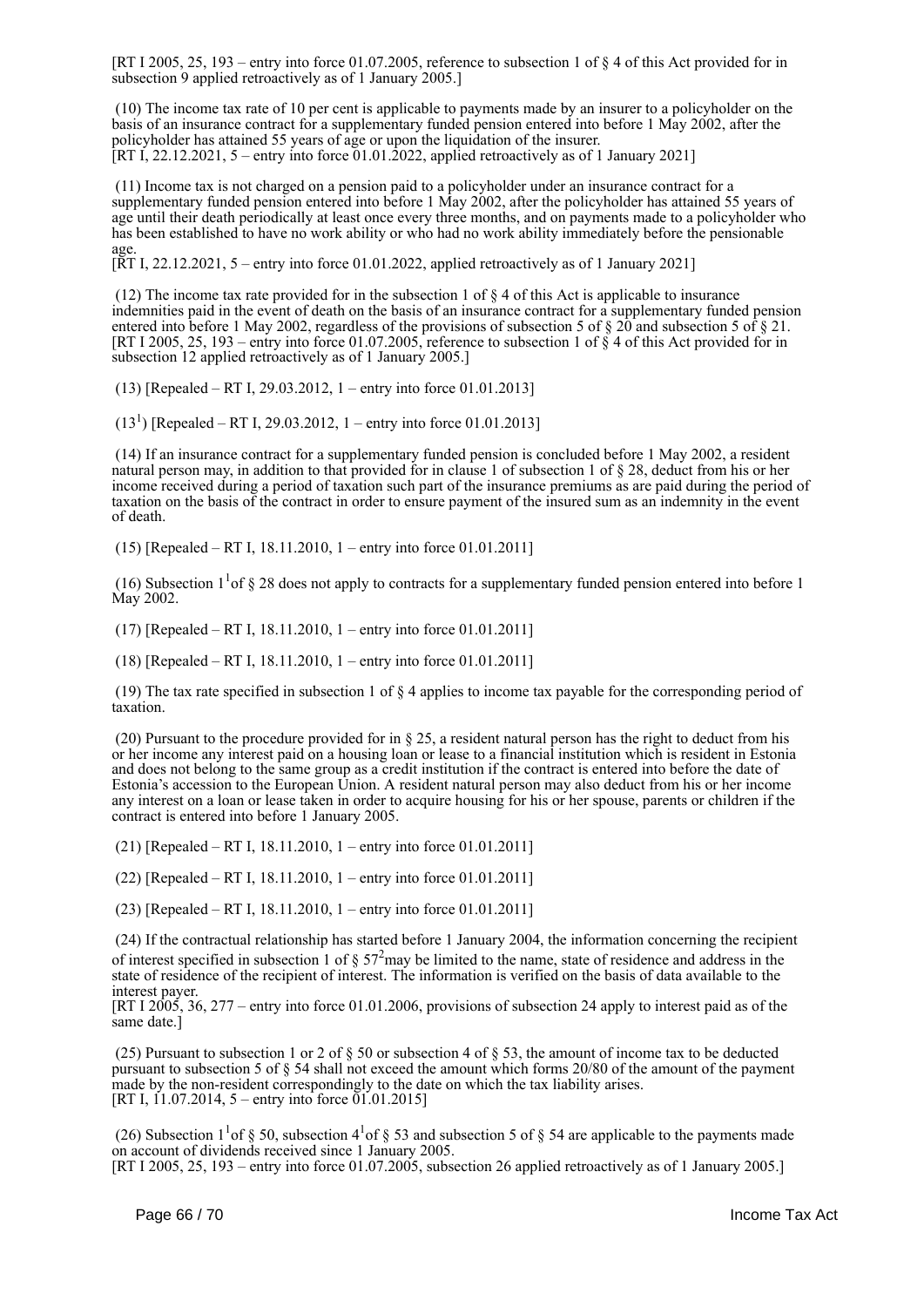(27) [Repealed – RT I, 23.12.2013, 3 – entry into force 01.01.2015]

(28) [Repealed – RT I, 23.12.2013, 3 – entry into force 01.01.2015]

(29) [Repealed – RT I, 18.11.2010, 1 – entry into force 01.01.2011]

 (30) Notwithstanding the provisions of clause 12 of § 34, a sole proprietor has the right to deduct the social insurance contributions and payments paid for the period of taxation preceding the period of taxation of the year 2007 from the business income thereof. Contributions from business income made to a mandatory funded pension by a sole proprietor on the basis of subsection 2 of § 11 of the Funded Pensions Act are not subject to deduction from business income.

[RT I 2006, 28, 208 – entry into force 01.01.2007]

(31) [Repealed – RT I, 18.11.2010, 1 – entry into force 01.01.2011]

(32) Subsection  $2^{1}$  of § 50 and subsection  $4^{7}$  of § 53 apply to payments specified in these subsections which have been received as of 1 January 2009. [RT I 2008, 51, 286 – entry into force 01.01.2009]

(33) Subsection  $1<sup>1</sup>$  of § 50 or subsection 4<sup>1</sup> of § 53 and subsection 5 of § 54 of the Income Tax Act in force until 1 January 2009 apply to income received by a resident company or a non-resident through a permanent establishment registered in Estonia before the specified date. [RT I, 11.07.2014, 5 – entry into force 01.01.2015]

(34) If a resident company has carried out a bonus issue before 2000:

1) tax is charged on the portion of the payments specified in subsection 2 of  $\S$  50 which exceed the amount of the monetary and non-monetary contributions paid into the equity of the company and of the profit used for the bonus issue before 2000;

 2) tax is charged on the part of the equity of the company provided for in subsection 22 of § 50 which exceeds the amount of the monetary and non-monetary contributions paid into the equity and of the profit used for the bonus issue before 2000.

[RT I 2008, 51, 286 – entry into force 01.01.2009]

 (35) The provisions of this Act concerning a sole proprietor entered in the commercial register shall apply also to sole proprietors registered in the regional structural unit of the Tax and Customs Board during the period of re-registration as of 1 January 2009 until their deletion from the register of taxable persons. [RT I 2008, 60, 331 – entry into force 01.01.2009]

(36) Subsections 2 and 3 of  $\S 57^1$  which were in force until 31 December 2009 apply upon submission of returns concerning student loan interest and trade union enrolment and membership fees paid during the year 2009. [RT I 2009, 54, 362 – entry into force 01.01.2010]

 (37) Income tax is not charged on interest specified in clause 1 of subsection 3 of § 17 which is paid on deposits with a credit institution which is a resident of a Contracting State or through or on account of a permanent establishment of a credit institution located in a Contracting State until 31 December 2013 if the interest has been derived from amounts deposited before 1 January 2011 which were not declared as contributions to an investment account.

[RT I 2010, 34, 181 – entry into force 01.01.2011]

 (38) The difference between contributions and payments made on the basis of a unit linked life insurance contract specified in clause 5 of subsection 2 of  $\S 17<sup>1</sup>$  as at 31 December 2010 or the value of the accumulation reserve accumulated by this date may be declared as contribution to an investment account for 2011. Such financial assets are considered financial assets acquired for the money in the investment account. [RT I 2010, 34, 181 – entry into force 01.01.2011]

 (39) To defer the income tax liability created in case of gains or income derived from financial assets which have been acquired before 1 January 2011, the acquisition cost of securities or the deposited amount is declared as contribution to an investment account for 2011. Such financial assets are considered financial assets acquired for the money in the investment account. [RT I 2010, 34, 181 – entry into force 01.01.2011]

 (40) The loss suffered upon transfer of securities which is carried forward from the previous periods of taxation may be declared as contribution to an investment account for 2011. The amount declared as contribution is not deducted from the gains derived from transfer of securities. [RT I 2010, 34,  $181$  – entry into force 01.01.2011]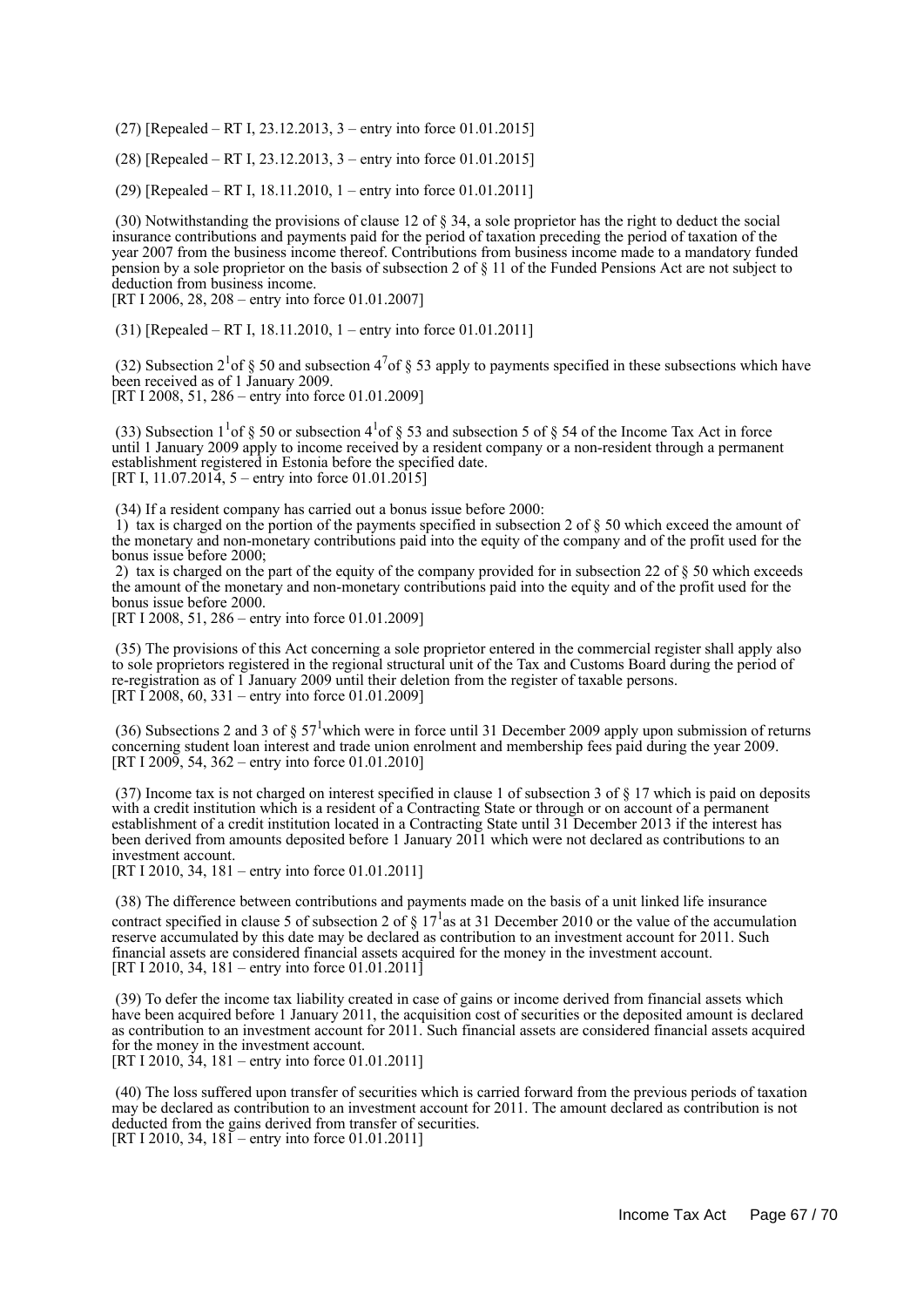(41) A legal person entered in the register of religious associations as at 31 December 2010 is entered in the list of non-profit associations, foundations and religious associations benefiting from income tax incentives as of 1 January 2011 without submitting any applications. The aforementioned person shall submit the declaration provided for in subsection 3 of  $\S 57<sup>1</sup>$  for the first time by 1 July 2012. [RT I, 18.11.2010, 1 – entry into force 01.01.2011]

 (42) Income tax is charged on the cost of assets taken out of the permanent establishment in the share which equals the non-taxed profit attributed to the permanent establishment, which has been taken out before 1 January 2011 on account of the assets imported for the permanent establishment. [RT I, 18.11.2010, 1 – entry into force 01.01.2011]

(43) [Repealed – RT I, 11.07.2014, 5 – entry into force 01.01.2015]

 (44) A resident legal person and a non-resident specified in § 53 is required to declare in a tax return specified in subsection 2 of  $\S$  54, which is to be submitted by 10 February 2015, all circumstances affecting the amount of tax liability provided for in §§ 50 and 53 as at 31 December 2014. An acquiring company or a company founded as a result of the merger shall not declare as a contribution made to the equity of the company any contributions made by a company participating in the merger to the equity of the company. A recipient company participating in a division may declare as contribution to the equity received upon the division only the share of the contributions to the equity transferred to a recipient company by a company being divided. [RT I, 11.07.2014, 5 – entry into force 01.01.2015]

 $(44<sup>1</sup>)$  Until 30 June 2016, the training expenses specified in subsection 2 of § 26 of this Act shall also include certified expenses paid for participation in in-service training at a state or local authority educational establishment, university in public law or private school which holds an activity licence for the provision of instruction on the basis of a relevant study programme, if the student participated in the in-service training of the person conducting the aforementioned in-service training which study programme objective consisted in the achievement of a professional, occupational or vocational competence included in a study programme of formal vocational education or described in a professional standard or language learning. [RT I, 30.06.2015, 1 – entry into force  $01.01.2016$ ]

(45) The condition of partial or no work ability provided for in subsection  $5<sup>4</sup>$ of § 48 of this Act shall be considered met in the case of a person who has been established to have a loss of capacity for work of 40 per cent and more on the basis of the State Pension Insurance Act. The condition of no work ability provided for in clause 1 of subsection 3 of  $\S 20^1$  and clause 1 of subsection 4 of  $\S 21$  and subsections 10 and 11 of  $\S 61$  of this Act shall be considered met in the case of a person who has been established to have total incapacity for work on the basis of the State Pension Insurance Act.

[RT I, 28.12.2020, 1 – entry into force 02.01.2021, applied as of 01.01.2021]

 (46) The working time rate specified in subsection 5 of § 40 shall be indicated for the first time in the tax return submitted for December 2015.

[RT I, 30.06.2015, 2 – entry into force 01.01.2016]

(47) Clause  $1<sup>5</sup>$  of subsection 3 of § 13 shall apply retroactively as of 1 January 2015.  $[RT1, 17.12.2015, 2 - entry into force 01.01.2016]$ 

(48) Subsection  $1<sup>3</sup>$  of § 50 shall apply with regard to payments where the dividend or payment from the owners' equity constituting the basis thereof has been received as of 1 November 2016.  $[RT I, 28.12.2018, 44 - entry into force 01.01.2019]$ 

 (49) Subsection 4 of § 25 in force until 31 December 2016 shall apply to taxpayers who had the right provided for in the specified subsection as at this date until the end of deduction of the interest carried forward. [RT I, 24.12.2016, 1 – entry into force 01.01.2017]

(50) Upon submission of an income tax return for 2016, subsection 2 of  $\S$  44 and subsections 1–6 of  $\S$  46 in force until 31 December 2016 shall apply. [RT I, 24.12.2016, 1 – entry into force 01.01.2017]

(51) Section  $23<sup>4</sup>$  and subsection  $2<sup>1</sup>$  of § 44 shall apply retroactively as of 1 January 2017.  $[\overline{RT}I, 07.07.2017, 3 -$  entry into force 01.08.2017]

(52) The wordings of clause  $2<sup>3</sup>$  of subsection 3 of § 13, clauses  $3<sup>1</sup>$  and 17 of subsection 3 of § 19, subsections  $5<sup>1</sup>$ ,  $5^3$ ,  $5^4$  and  $5^6$  of § 48, and subsection 45 of § 61 that entered into force on 1 August 2017 shall apply retroactively as of  $1$  July  $2017$ . [RT I, 07.07.2017, 3 – entry into force 01.08.2017]

 (53) In calculating the average distributed profit of the previous three calendar years subject to taxation pursuant to  $\S 50<sup>1</sup>$ , the first year to be taken into account shall be deemed to be 2018. The rate provided for in subsection 5 of  $\S$  4 shall apply:

1) in 2019 to one-third of the profit distributed in 2018 on which a resident company has paid income tax;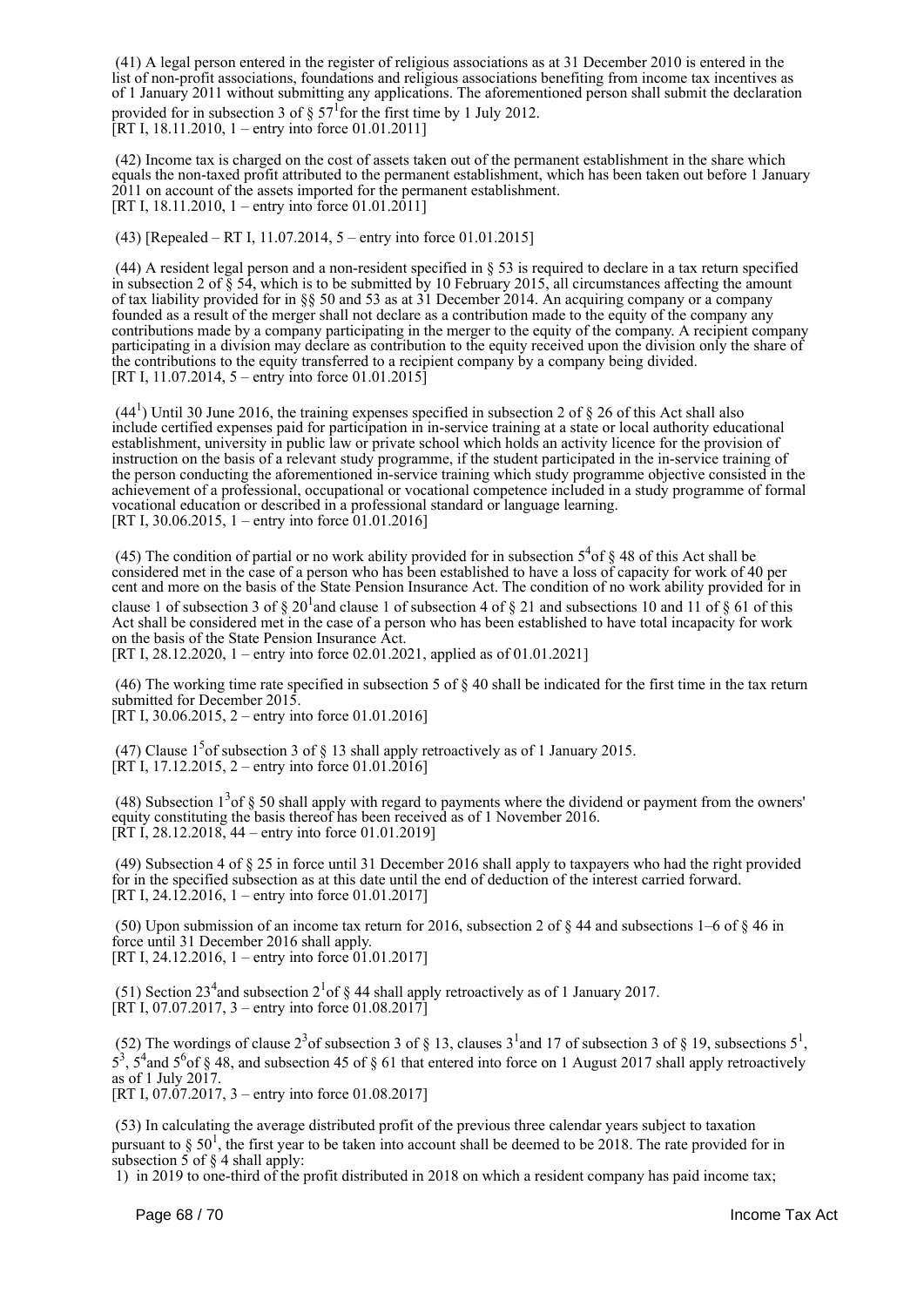2) in 2020 to one-third of the profit distributed in 2018 and 2019 on which a resident company has paid income tax.

[RT I, 07.07.2017, 3 – entry into force 01.01.2018]

(54) The obligation of proof provided for in §  $50<sup>2</sup>$  and the obligation of declaration of loans provided for in § 56<sup>5</sup> shall apply to loans granted as of 1 July 2017 and to loans in the case of which the loan amount has been increased, the loan repayment term has been extended or other significant conditions have been amended as of 1 July 2017.

[RT I, 07.07.2017, 3 – entry into force 01.01.2018]

 (55) A resident company is required to declare the loans specified in subsection 54 in the tax return specified in  $\S$  56<sup>5</sup>, which is to be submitted by 20 April 2018. [RT I, 28.12.2017, 74 – entry into force 01.01.2018]

 (56) A resident credit institution and Estonian branch of a non-resident credit institution are required to make the first advance payment specified in  $\S 47<sup>1</sup>$ on the profit earned in the second quarter of 2018 into the bank account of the Tax and Customs Board at the rate provided for in subsection 5 of § 4 by 10 September 2018. The profit of credit institutions shall not be reduced pursuant to subsection 2 of  $\S 47^1$ by the loss arisen before the second quarter of 2018.

[RT I,  $07.07.2017$ , 3 – entry into force 01.01.2018]

 (57) If a person receiving state pension did not receive income subject to social tax in 2017, the application specified in subsection 1 of  $\S$  42 shall be deemed to be submitted to the Social Insurance Board on 1 January 2018 to the extent of one-twelfth of the amount provided for in subsection 1 of § 23, except if the person has expressed his or her wish not to submit an application to the Social Insurance Board. [RT I, 28.12.2017, 74 – entry into force 01.01.2018]

 (58) The amount by which expenses exceed business income of 2018 may be deducted from business income during up to eight subsequent periods of taxation pursuant to § 35. [RT I,  $2\dot{8}$ .12.2017, 74 – entry into force 01.01.2018]

 (59) The amount by which expenses exceed business income of 2019 may be deducted from business income during up to nine subsequent periods of taxation pursuant to § 35. [RT I,  $28.12.2017$ ,  $74 -$ entry into force 01.01.2018]

 (60) The non-resident specified in § 53 is required to declare to the Tax and Customs Board in the tax return specified in subsection  $\hat{2}$  of  $\S$  54 to be submitted by 10 February 2019 the assets brought into Estonia for the permanent establishment in Estonia and not returned as at 31 December 2018.  $[RT I, 28.12.2018, 44 - entry into force 01.01.2019]$ 

(61) Upon transfer from the tax calculation provided for in §§ 49–52 to the tax calculation provided for in § 52<sup>1</sup> or from the tax calculation provided for in § 52<sup>1</sup> to the tax calculation provided for in §§ 49–52, a resident company is required to declare all the circumstances affecting the amount of the tax liability provided for in §§ 49–521.

[RT I, 04.03.2019, 1 – entry into force 01.07.2020, date of entry into force changed [RT I, 28.02.2020, 2]]

 (62) Upon declaration of income received by non-residents, management companies of common investment funds and public limited funds in 2019, subsections  $3<sup>1</sup>-5<sup>1</sup>$  of § 44 of this Act in force until 31 December 2019 apply.

 $[\overline{RT} \overline{I}, 23.12.2019, 2 -$  entry into force 01.01.2020]

 (63) Income tax is not charged on gifts or donations made for charitable purposes by legal persons from 12 March to 1 July 2020 to Estonian state or local government authorities or social welfare institutions or to owners of hospitals located in Estonia. [RT I,  $21.04.2020$ , 1 – entry into force 22.04.2020]

 (64) The provisions of clause 6 of § 41 concerning Natura 2000 support for private forest land are applied retroactively as of 1 January 2020. [RT I, 28.12.2020, 1 – entry into force 02.01.2021, applied as of 01.01.2021]

 (65) In the case of a policyholder who has entered into an insurance contract for a supplementary funded pension and in the case of a person who acquired units of a voluntary pension fund for the first time before 1 January 2021, the age specified in subsections 2, 3 and 4 of  $\S$  21 is 55 years, taking into account  $\S$  72<sup>7</sup> of the Funded Pensions Act.

[RT I, 27.10.2020, 1 – entry into force 01.01.2021]